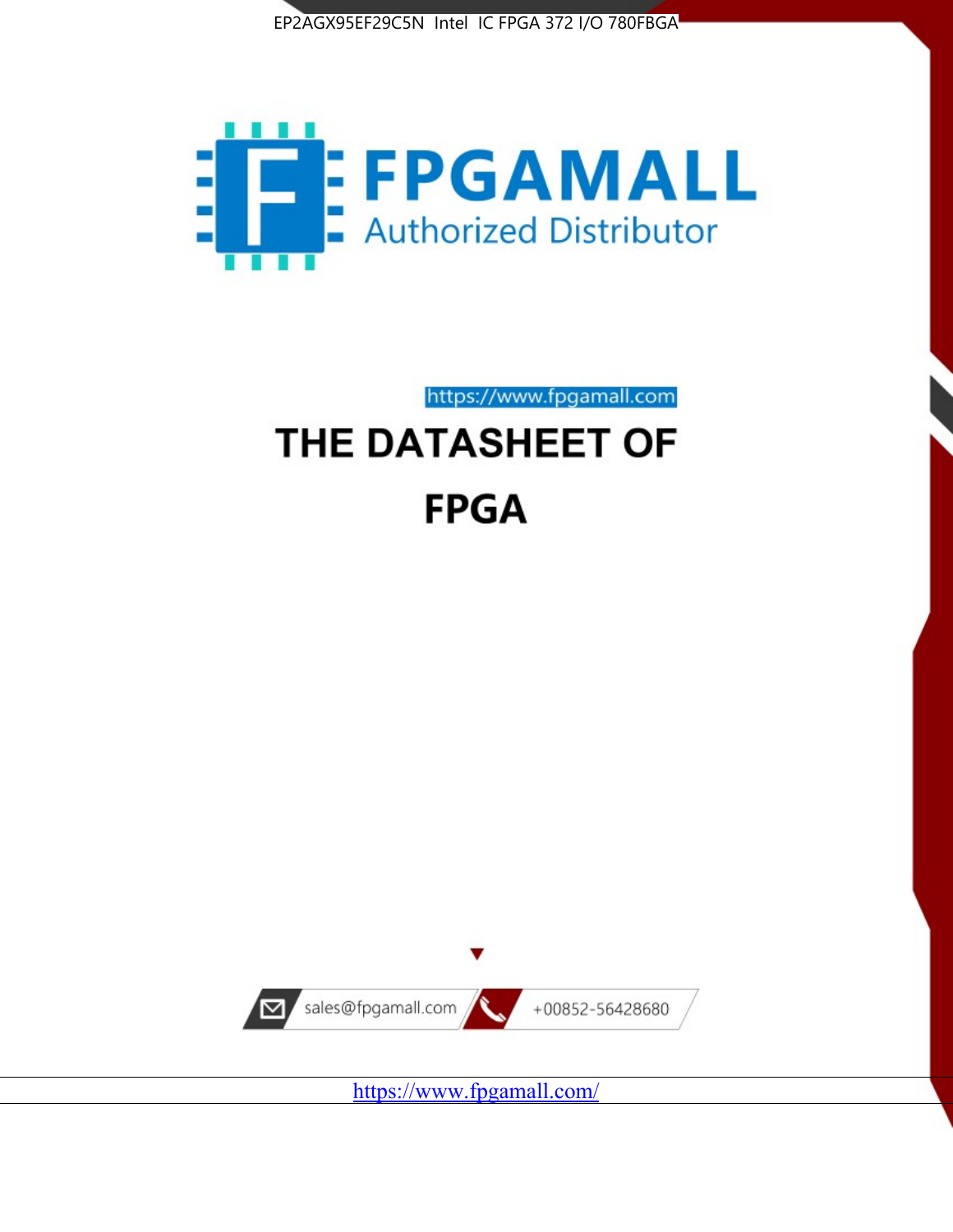EP2AGX95EF29C5N Intel IC FPGA 372 I/O 780FBGA



**1. Device Datasheet for Arria II Devices**

**AIIGX53001-4.4**

This chapter describes the electrical and switching characteristics of the Arria® II device family. The Arria II device family includes the Arria II GX and GZ devices. Electrical characteristics include operating conditions and power consumption. Switching characteristics include transceiver specifications, core, and periphery performance. This chapter also describes I/O timing, including programmable I/O element (IOE) delay and programmable output buffer delay.

For information regarding the densities and packages of devices in the Arria II device family, refer to *[Overview for the Arria II Device Family](http://www.altera.com/literature/hb/arria-ii-gx/aiigx_51001.pdf)* chapter.

This chapter contains the following sections:

- *"Electrical Characteristics"* on page 1–1
- "Transceiver Performance Specifications" on page 1–21
- "Glossary" on page 1–74

# **Electrical Characteristics**

The following sections describe the electrical characteristics.

# **Operating Conditions**

Arria II devices are rated according to a set of defined parameters. To maintain the highest possible performance and reliability of Arria II devices, you must consider the operating requirements described in this chapter.

Arria II devices are offered in both commercial and industrial grades. Arria II GX devices are offered in –4 (fastest), –5, and –6 (slowest) commercial speed grades and –3 and –5 industrial speed grades. Arria II GZ devices are offered in –3 and –4 speed grades for both commercial and industrial grades.

 $\Box$  In this chapter, a prefix associated with the operating temperature range is attached to the speed grades; commercial with the "C" prefix and industrial with the "I" prefix. Commercial devices are indicated as C4, C5, and C6 speed grade, and the industrial devices are indicated as I3 and I5.

# **Absolute Maximum Ratings**

Absolute maximum ratings define the maximum operating conditions for Arria II devices. The values are based on experiments conducted with the device and theoretical modeling of breakdown and damage mechanisms. The functional operation of the device is not implied under these conditions. Table 1–1 lists the absolute maximum ratings for Arria II GX devices. Table 1–2 lists the absolute maximum ratings for Arria II GZ devices.

© 2013 Altera Corporation. All rights reserved. ALTERA, ARRIA, CYCLONE, HARDCOPY, MAX, MEGACORE, NIOS, QUARTUS and STRATIX are Reg. U.S. Pat. & Tm. Off. [and/or trademarks of Altera Corporat](http://www.altera.com/common/legal.html)ion in the U.S. and other countri

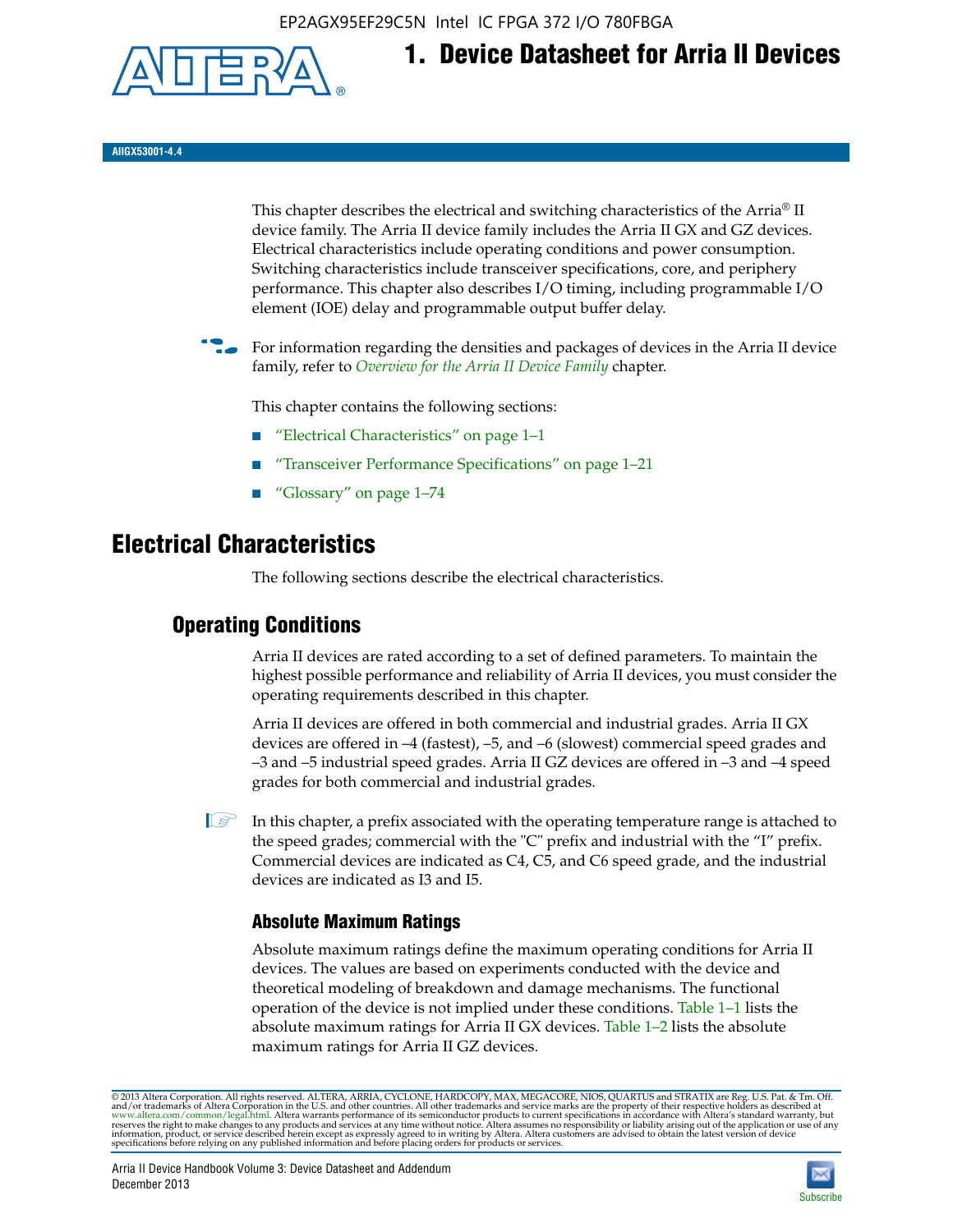

Conditions beyond those listed in Table 1–1 and Table 1–2 may cause permanent damage to the device. Additionally, device operation at the absolute maximum ratings for extended periods of time may have adverse effects on the device.

Table 1–1 lists the absolute maximum ratings for Arria II GX devices.

**Table 1–1. Absolute Maximum Ratings for Arria II GX Devices** 

| <b>Symbol</b>         | <b>Description</b>                                                                                                 | <b>Minimum</b> | <b>Maximum</b> | <b>Unit</b>  |
|-----------------------|--------------------------------------------------------------------------------------------------------------------|----------------|----------------|--------------|
| $V_{CC}$              | Supplies power to the core, periphery, I/O registers, PCI Express®<br>(PIPE) (PCIe) HIP block, and transceiver PCS | $-0.5$         | 1.35           | $\vee$       |
| $V_{CCCB}$            | Supplies power for the configuration RAM bits                                                                      | $-0.5$         | 1.8            | V            |
| $V_{\text{CCBAT}}$    | Battery back-up power supply for design security volatile key register                                             | $-0.5$         | 3.75           | V            |
| $V_{CCPD}$            | Supplies power to the I/O pre-drivers, differential input buffers, and<br><b>MSEL circuitry</b>                    | $-0.5$         | 3.75           | $\vee$       |
| V <sub>CCIO</sub>     | Supplies power to the I/O banks                                                                                    | $-0.5$         | 3.9            | $\mathsf{V}$ |
| $V_{\text{CCD\_PLL}}$ | Supplies power to the digital portions of the PLL                                                                  | $-0.5$         | 1.35           | V            |
| $V_{\text{CCA\_PLL}}$ | Supplies power to the analog portions of the PLL and device-wide<br>power management circuitry                     | $-0.5$         | 3.75           | $\mathsf{V}$ |
| $V_{1}$               | DC input voltage                                                                                                   | $-0.5$         | 4.0            | V            |
| $I_{\text{OUT}}$      | DC output current, per pin                                                                                         | $-25$          | 40             | mA           |
| $V_{\text{CCA}}$      | Supplies power to the transceiver PMA regulator                                                                    |                | 3.75           | V            |
| $V_{CCL_GXB}$         | Supplies power to the transceiver PMA TX, PMA RX, and clocking                                                     |                | 1.21           | $\vee$       |
| $V_{\text{CCH_GXB}}$  | Supplies power to the transceiver PMA output (TX) buffer                                                           |                | 1.8            | V            |
| $T_{\rm J}$           | Operating junction temperature                                                                                     | $-55$          | 125            | °C           |
| $T_{\tt STG}$         | Storage temperature (no bias)                                                                                      | -65            | 150            | ℃            |

Table 1–2 lists the absolute maximum ratings for Arria II GZ devices.

**Table 1–2. Absolute Maximum Ratings for Arria II GZ Devices (Part 1 of 2)**

| <b>Symbol</b>            | <b>Description</b>                                                                              | <b>Minimum</b> | <b>Maximum</b> | <b>Unit</b>  |
|--------------------------|-------------------------------------------------------------------------------------------------|----------------|----------------|--------------|
| $V_{CC}$                 | Supplies power to the core, periphery, I/O registers, PCIe HIP block, and<br>transceiver PCS    | -0.5           | 1.35           | $\mathsf{V}$ |
| $V_{CCCB}$               | Power supply to the configuration RAM bits                                                      | $-0.5$         | 1.8            | $\vee$       |
| V <sub>CCPGM</sub>       | Supplies power to the configuration pins                                                        | $-0.5$         | 3.75           | $\vee$       |
| <b>V<sub>CCAUX</sub></b> | Auxiliary supply                                                                                | $-0.5$         | 3.75           | $\vee$       |
| $V_{\text{CGBAT}}$       | Supplies battery back-up power for design security volatile key register                        | -0.5           | 3.75           | V            |
| $V_{CCPD}$               | Supplies power to the I/O pre-drivers, differential input buffers, and<br><b>MSEL circuitry</b> | -0.5           | 3.75           | $\mathsf{V}$ |
| V <sub>CCIO</sub>        | Supplies power to the I/O banks                                                                 | $-0.5$         | 3.9            | $\mathsf{V}$ |
| $V_{\rm CC\_CLKIN}$      | Supplies power to the differential clock input                                                  | $-0.5$         | 3.75           | $\vee$       |
| $V_{\text{CCD\_PLL}}$    | Supplies power to the digital portions of the PLL                                               | $-0.5$         | 1.35           | V            |
| $V_{\text{CCA\_PLL}}$    | Supplies power to the analog portions of the PLL and device-wide<br>power management circuitry  | $-0.5$         | 3.75           | $\mathsf{V}$ |
| V <sub>1</sub>           | DC input voltage                                                                                | $-0.5$         | 4.0            | $\vee$       |
| $I_{\text{OUT}}$         | DC output current, per pin                                                                      | $-25$          | 40             | mA           |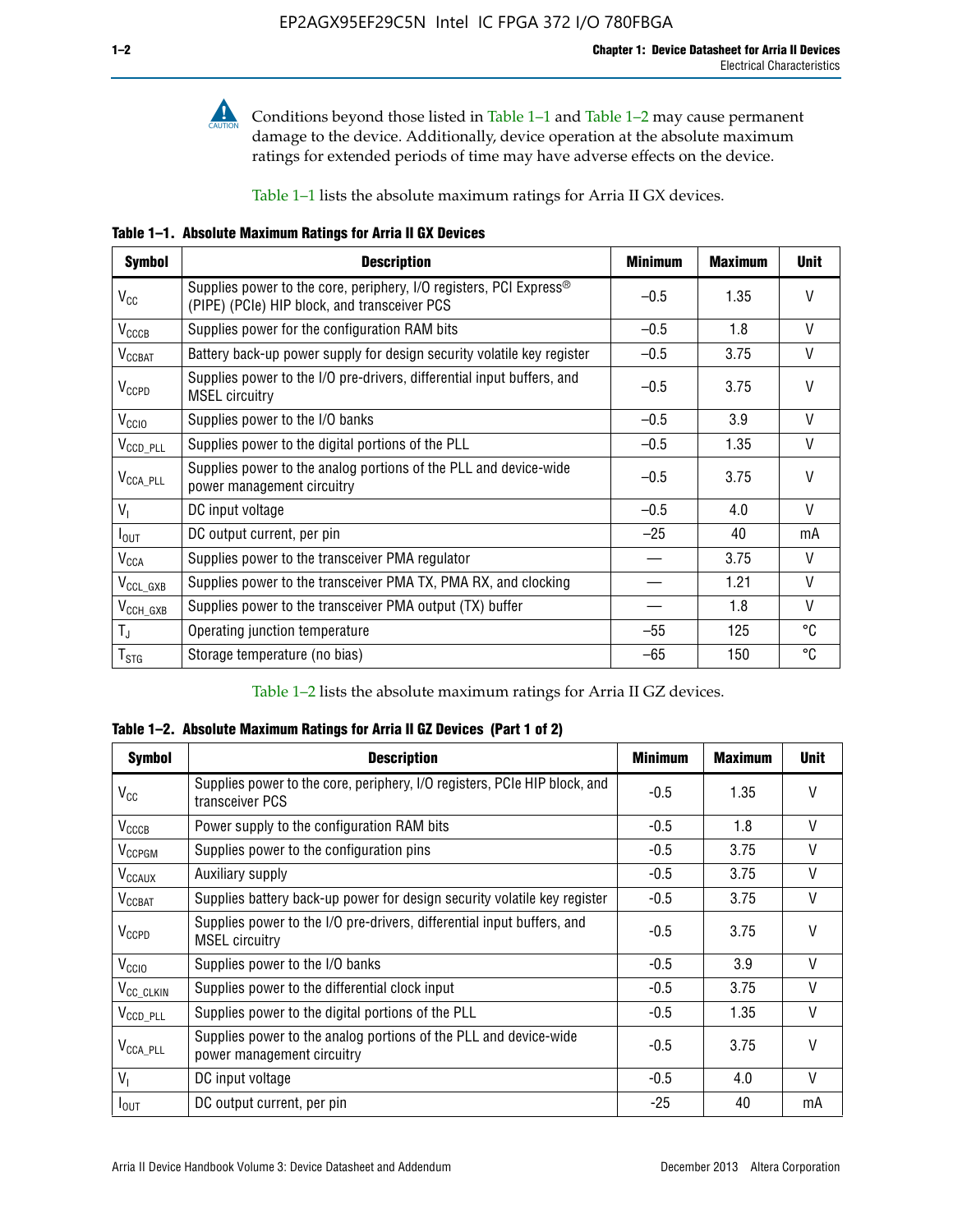| <b>Symbol</b>                  | <b>Description</b>                                                              | <b>Minimum</b> | <b>Maximum</b> | <b>Unit</b>  |
|--------------------------------|---------------------------------------------------------------------------------|----------------|----------------|--------------|
| $V_{\texttt{CCA}\_\textsf{L}}$ | Supplies transceiver high voltage power (left side)                             | $-0.5$         | 3.75           | V            |
| $V_{\mathsf{CCA}\_R}$          | Supplies transceiver high voltage power (right side)                            | $-0.5$         | 3.75           | $\vee$       |
| $V_{CCHIP\_L}$                 | Supplies transceiver HIP digital power (left side)                              | $-0.5$         | 1.35           | $\vee$       |
| $V_{CCR\_L}$                   | Supplies receiver power (left side)                                             | $-0.5$         | 1.35           | $\vee$       |
| $V_{CCR\_R}$                   | Supplies receiver power (right side)                                            | $-0.5$         | 1.35           | $\mathsf{V}$ |
| $V_{CCT\_L}$                   | Supplies transmitter power (left side)                                          | $-0.5$         | 1.35           | $\vee$       |
| $V_{CCT_R}$                    | Supplies transmitter power (right side)                                         | $-0.5$         | 1.35           | V            |
| V <sub>CCL_GXBLn</sub><br>(1)  | Supplies power to the transceiver PMA TX, PMA RX, and clocking (left<br>side)   | $-0.5$         | 1.35           | $\vee$       |
| V <sub>CCL_GXBRn</sub><br>(1)  | Supplies power to the transceiver PMA TX, PMA RX, and clocking (right)<br>side) | $-0.5$         | 1.35           | $\vee$       |
| V <sub>CCH_GXBLn</sub><br>(1)  | Supplies power to the transceiver PMA output (TX) buffer (left side)            | -0.5           | 1.8            | $\mathsf{V}$ |
| V <sub>CCH_GXBRn</sub><br>(1)  | Supplies power to the transceiver PMA output (TX) buffer (right side)           | -0.5           | 1.8            | $\vee$       |
| $T_{\rm J}$                    | Operating junction temperature                                                  | -55            | 125            | °C           |
| $T_{\text{STG}}$               | Storage temperature (no bias)                                                   | -65            | 150            | ℃            |

**Note to Table 1–2:**

 $(1)$   $n = 0, 1,$  or 2.

## **Maximum Allowed Overshoot and Undershoot Voltage**

During transitions, input signals may overshoot to the voltage shown in Table 1–3 and undershoot to –2.0 V for magnitude of currents less than 100 mA and periods shorter than 20 ns.

Table 1–3 lists the Arria II GX and GZ maximum allowed input overshoot voltage and the duration of the overshoot voltage as a percentage over the device lifetime. The maximum allowed overshoot duration is specified as a percentage of high-time over the lifetime of the device. A DC signal is equivalent to 100% duty cycle. For example, a signal that overshoots to 4.3 V can only be at 4.3 V for 5.41% over the lifetime of the device; for a device lifetime of 10 years, this amounts to 5.41/10ths of a year.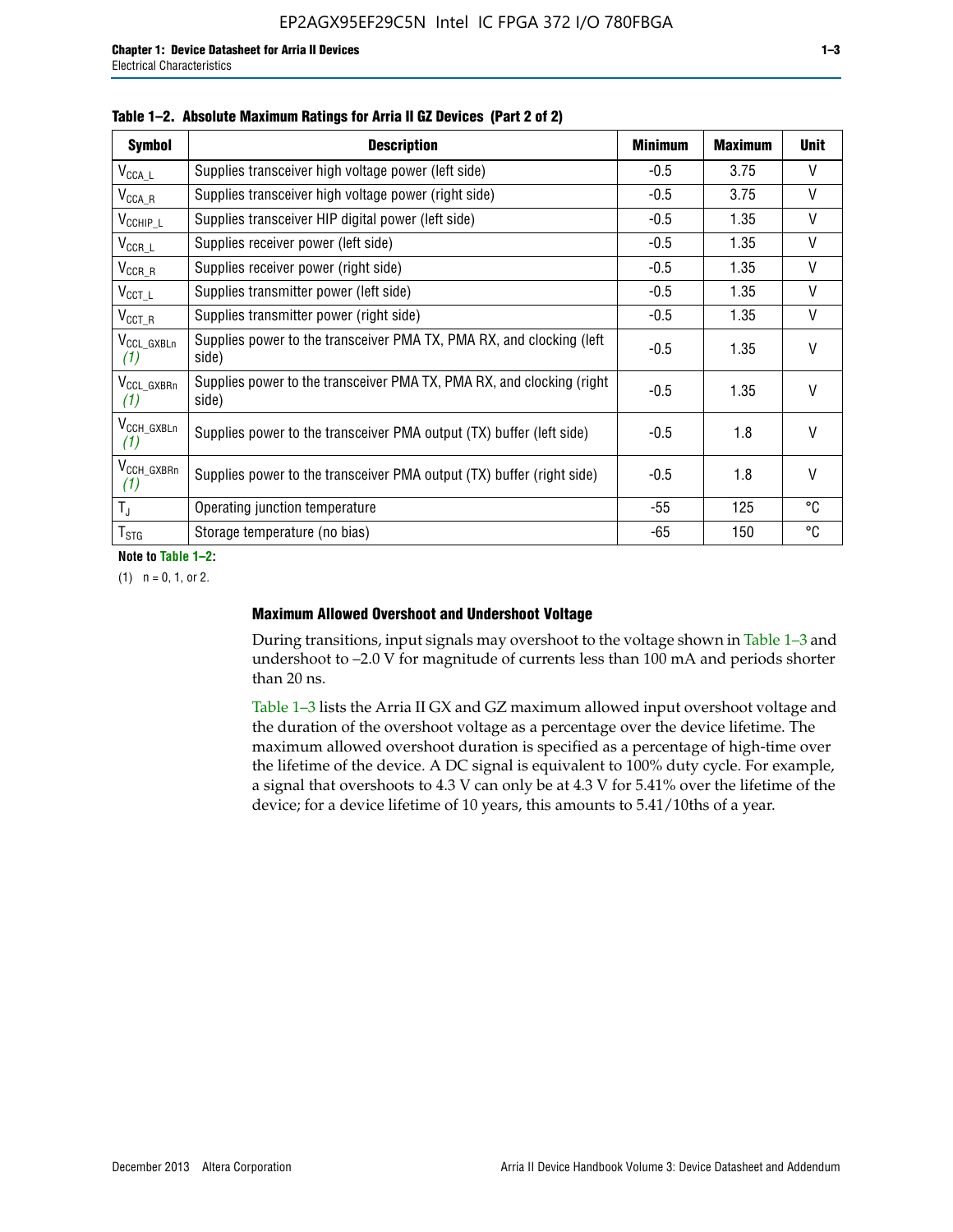| <b>Symbol</b> | <b>Description</b>      | <b>Condition (V)</b> | <b>Overshoot Duration as % of</b><br><b>High Time</b> | <b>Unit</b>   |
|---------------|-------------------------|----------------------|-------------------------------------------------------|---------------|
|               |                         | 4.0                  | 100.000                                               | $\frac{0}{0}$ |
|               |                         | 4.05                 | 79.330                                                | $\frac{0}{0}$ |
|               |                         | 4.1                  | 46.270                                                | $\frac{0}{0}$ |
|               |                         | 4.15                 | 27.030                                                | $\frac{0}{0}$ |
|               | <b>AC Input Voltage</b> | 4.2                  | 15.800                                                | $\frac{0}{0}$ |
|               |                         | 4.25                 | 9.240                                                 | $\frac{0}{0}$ |
| $V_1$ (AC)    |                         | 4.3                  | 5.410                                                 | $\frac{0}{0}$ |
|               |                         | 4.35                 | 3.160                                                 | $\frac{0}{0}$ |
|               |                         | 4.4                  | 1.850                                                 | $\frac{0}{0}$ |
|               |                         | 4.45                 | 1.080                                                 | $\frac{0}{0}$ |
|               |                         | 4.5                  | 0.630                                                 | $\frac{0}{0}$ |
|               |                         | 4.55                 | 0.370                                                 | $\frac{0}{0}$ |
|               |                         | 4.6                  | 0.220                                                 | $\%$          |

## **Table 1–3. Maximum Allowed Overshoot During Transitions for Arria II Devices**

# **Maximum Allowed I/O Operating Frequency**

Table 1–4 lists the maximum allowed I/O operating frequency for Arria II GX I/Os using the specified I/O standards to ensure device reliability.

|  | Table 1–4. Maximum Allowed I/O Operating Frequency for Arria II GX Devices |  |  |  |  |
|--|----------------------------------------------------------------------------|--|--|--|--|
|--|----------------------------------------------------------------------------|--|--|--|--|

| I/O Standard                          | I/O Frequency (MHz) |
|---------------------------------------|---------------------|
| HSTL-18 and HSTL-15                   | 333                 |
| <b>SSTL-15</b>                        | 400                 |
| SSTL-18                               | 333                 |
| 2.5-V LVCMOS                          | 260                 |
| 3.3-V and 3.0-V LVTTL                 |                     |
| 3.3-V, 3.0-V, 1.8-V, and 1.5-V LVCMOS | 250                 |
| PCI and PCI-X                         |                     |
| SSTL-2                                |                     |
| 1.2-V LVCMOS HSTL-12                  | 200                 |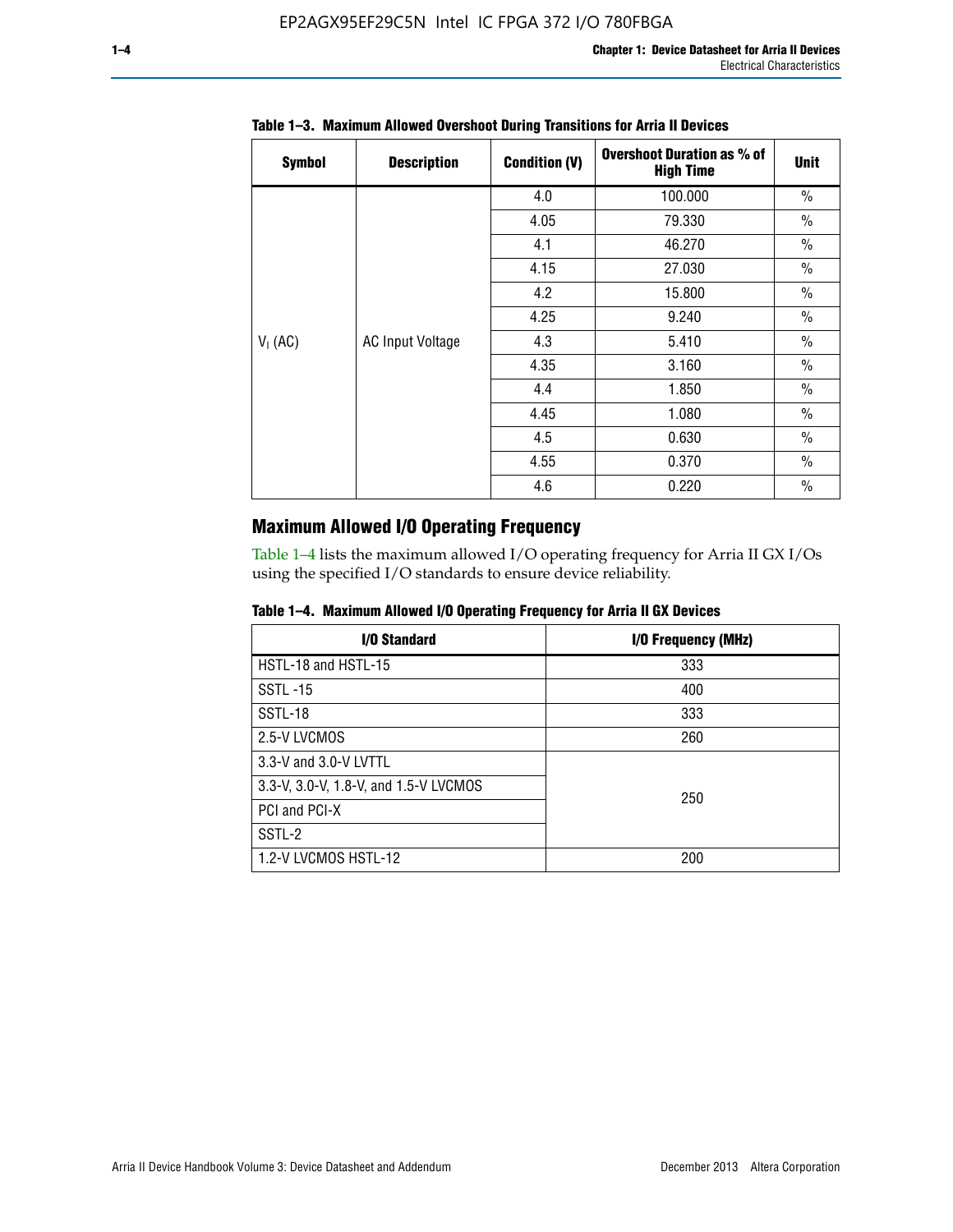# **Recommended Operating Conditions**

This section lists the functional operation limits for AC and DC parameters for Arria II GX and GZ devices. All supplies are required to monotonically reach their full-rail values without plateaus within  $t_{RAMP}$ .

Table 1–5 lists the recommended operating conditions for Arria II GX devices.

**Table 1–5. Recommended Operating Conditions for Arria II GX Devices** *(Note 1)* **(Part 1 of 2)**

| <b>Symbol</b>             | <b>Description</b>                                                                                     | <b>Condition</b>         | <b>Minimum</b> | <b>Typical</b> | <b>Maximum</b>    | <b>Unit</b>  |
|---------------------------|--------------------------------------------------------------------------------------------------------|--------------------------|----------------|----------------|-------------------|--------------|
| $V_{CC}$                  | Supplies power to the core, periphery, I/O<br>registers, PCIe HIP block, and transceiver<br><b>PCS</b> |                          | 0.87           | 0.90           | 0.93              | V            |
| V <sub>CCCB</sub>         | Supplies power to the configuration RAM<br>bits                                                        |                          | 1.425          | 1.50           | 1.575             | $\mathsf{V}$ |
| $V_{\text{CGBAT}}$<br>(2) | Battery back-up power supply for design<br>security volatile key registers                             |                          | 1.2            |                | 3.3               | V            |
|                           | Supplies power to the I/O pre-drivers,                                                                 |                          | 3.135          | 3.3            | 3.465             | $\mathsf{V}$ |
| $V_{CCPD}$<br>(3)         | differential input buffers, and MSEL                                                                   |                          | 2.85           | 3.0            | 3.15              | V            |
|                           | circuitry                                                                                              | $\overline{\phantom{a}}$ | 2.375          | 2.5            | 2.625             | $\mathsf{V}$ |
|                           | Supplies power to the I/O banks $(4)$                                                                  |                          | 3.135          | 3.3            | 3.465             | $\mathsf{V}$ |
|                           |                                                                                                        |                          | 2.85           | 3.0            | 3.15              | $\mathsf{V}$ |
|                           |                                                                                                        |                          | 2.375          | 2.5            | 2.625             | $\mathsf{V}$ |
| V <sub>CCIO</sub>         |                                                                                                        |                          | 1.71           | 1.8            | 1.89              | $\mathsf{V}$ |
|                           |                                                                                                        |                          | 1.425          | 1.5            | 1.575             | $\mathsf{V}$ |
|                           |                                                                                                        |                          | 1.14           | 1.2            | 1.26              | $\mathsf{V}$ |
| $V_{CCD\_PLL}$            | Supplies power to the digital portions of the<br>PLL                                                   |                          | 0.87           | 0.90           | 0.93              | V            |
| $V_{\text{CCA\_PLL}}$     | Supplies power to the analog portions of<br>the PLL and device-wide power<br>management circuitry      |                          | 2.375          | 2.5            | 2.625             | $\mathsf{V}$ |
| $V_{1}$                   | DC Input voltage                                                                                       |                          | $-0.5$         | $\equiv$       | 3.6               | V            |
| $V_0$                     | Output voltage                                                                                         |                          | 0              |                | V <sub>CCIO</sub> | V            |
| <b>V<sub>CCA</sub></b>    | Supplies power to the transceiver PMA<br>regulator                                                     |                          | 2.375          | 2.5            | 2.625             | $\mathsf{V}$ |
| $V_{CCL_GXB}$             | Supplies power to the transceiver PMA TX,<br>PMA RX, and clocking                                      |                          | 1.045          | 1.1            | 1.155             | V            |
| $V_{CCH_GXB}$             | Supplies power to the transceiver PMA<br>output (TX) buffer                                            |                          | 1.425          | 1.5            | 1.575             | V            |
|                           |                                                                                                        | Commercial               | $\mathbf 0$    |                | 85                | °C           |
| $T_{J}$                   | Operating junction temperature                                                                         | Industrial               | $-40$          |                | 100               | °C           |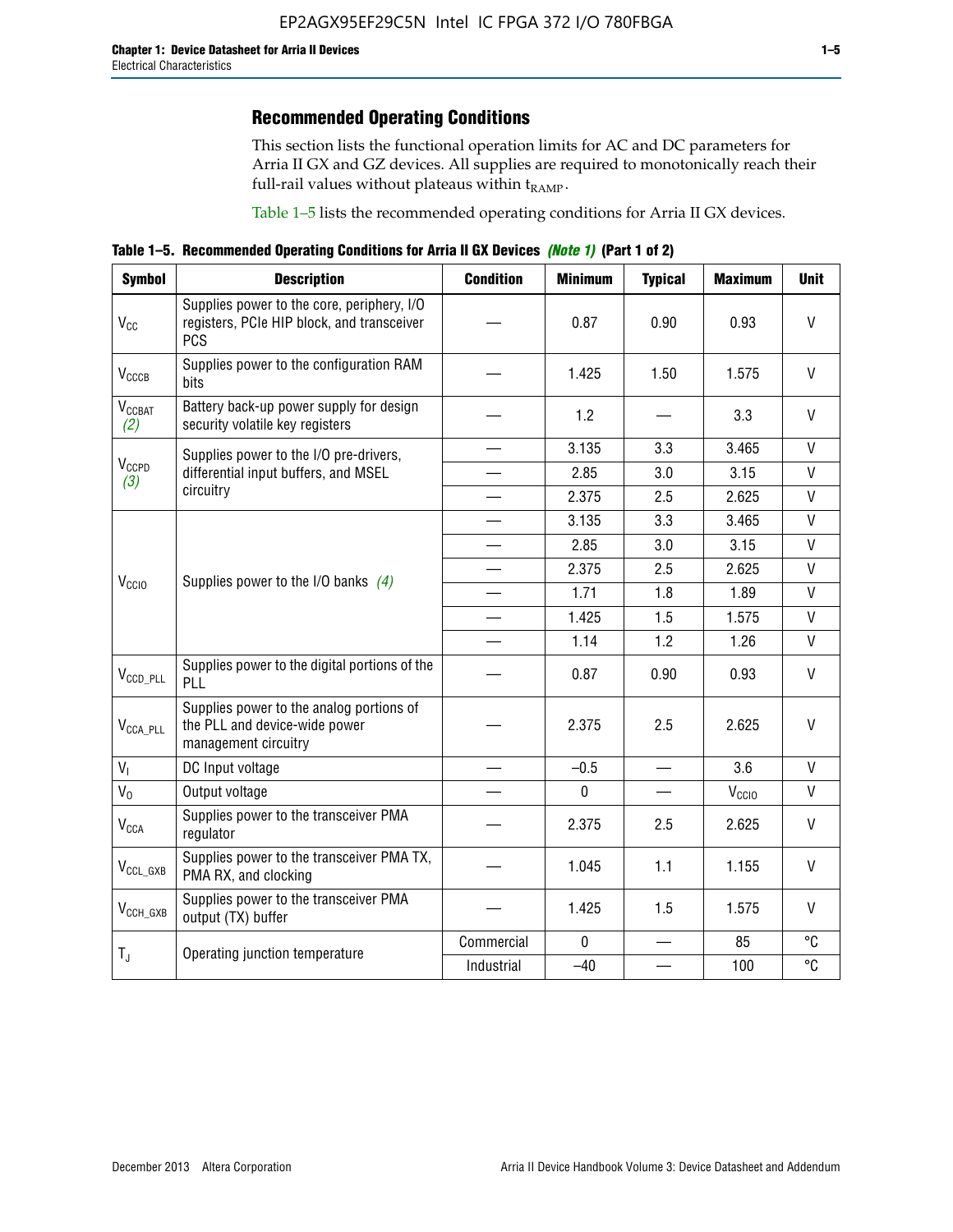| <b>Symbol</b> | <b>Description</b>     | <b>Condition</b> | <b>Minimum</b> | <b>Typical</b> | <b>Maximum</b> | <b>Unit</b> |
|---------------|------------------------|------------------|----------------|----------------|----------------|-------------|
| <b>LRAMP</b>  | Power Supply Ramp time | Normal POR       | 0.05           |                | 100            | ms          |
|               |                        | Fast POR         | 0.05           |                |                | ms          |

**Notes to Table 1–5:** 

(1) For more information about supply pin connections, refer to the *[Arria II Device Family Pin Connection Guidelines](http://www.altera.com/literature/dp/arria-ii-gx/PCG-01007.pdf)*.

(2) Altera recommends a 3.0-V nominal battery voltage when connecting V<sub>CCBAT</sub> to a battery for volatile key backup. If you do not use the volatile security key, you may connect the V<sub>CCBAT</sub> to either GND or a 3.0-V power supply.

(3)  $V_{CCPD}$  must be 2.5-V for I/O banks with 2.5-V and lower  $V_{CCIO}$ , 3.0-V for 3.0-V  $V_{CCIO}$ , and 3.3-V for 3.3-V  $V_{CCIO}$ .

(4)  $V_{\text{CCIO}}$  for 3C and 8C I/O banks where the configuration pins reside only supports 3.3-, 3.0-, 2.5-, or 1.8-V voltage levels.

Table 1–6 lists the recommended operating conditions for Arria II GZ devices.

**Table 1–6. Recommended Operating Conditions for Arria II GZ Devices** *(Note 6)* **(Part 1 of 2)**

| <b>Symbol</b>                           | <b>Description</b>                                                          | <b>Condition</b> | <b>Minimum</b> | <b>Typical</b> | <b>Maximum</b>    | <b>Unit</b>  |
|-----------------------------------------|-----------------------------------------------------------------------------|------------------|----------------|----------------|-------------------|--------------|
| V <sub>CC</sub>                         | Core voltage and periphery circuitry power<br>supply                        |                  | 0.87           | 0.90           | 0.93              | $\mathsf{V}$ |
| $V_{CCCB}$                              | Supplies power for the configuration RAM<br>bits                            |                  | 1.45           | 1.50           | 1.55              | $\vee$       |
| $V_{\text{CCAUX}}$                      | Auxiliary supply                                                            |                  | 2.375          | 2.5            | 2.625             | V            |
|                                         | I/O pre-driver (3.0 V) power supply                                         |                  | 2.85           | 3.0            | 3.15              | $\mathsf{V}$ |
| $V_{CCPD}$ (2)                          | I/O pre-driver (2.5 V) power supply                                         |                  | 2.375          | 2.5            | 2.625             | $\vee$       |
|                                         | I/O buffers (3.0 V) power supply                                            |                  | 2.85           | 3.0            | 3.15              | $\mathsf{V}$ |
|                                         | I/O buffers (2.5 V) power supply                                            |                  | 2.375          | 2.5            | 2.625             | V            |
| V <sub>CCIO</sub>                       | I/O buffers (1.8 V) power supply                                            |                  | 1.71           | 1.8            | 1.89              | $\mathsf{V}$ |
|                                         | I/O buffers (1.5 V) power supply                                            |                  | 1.425          | 1.5            | 1.575             | $\mathsf{V}$ |
|                                         | I/O buffers (1.2 V) power supply                                            |                  | 1.14           | 1.2            | 1.26              | V            |
|                                         | Configuration pins (3.0 V) power supply                                     |                  | 2.85           | 3.0            | 3.15              | V            |
| V <sub>CCPGM</sub>                      | Configuration pins (2.5 V) power supply                                     |                  | 2.375          | 2.5            | 2.625             | $\vee$       |
|                                         | Configuration pins (1.8 V) power supply                                     |                  | 1.71           | 1.8            | 1.89              | V            |
| $V_{\text{CCA\_PLL}}$                   | PLL analog voltage regulator power supply                                   |                  | 2.375          | 2.5            | 2.625             | $\mathsf{V}$ |
| $V_{CCD\_PLL}$                          | PLL digital voltage regulator power supply                                  |                  | 0.87           | 0.90           | 0.93              | $\mathsf{V}$ |
| V <sub>CC_CLKIN</sub>                   | Differential clock input power supply                                       |                  | 2.375          | 2.5            | 2.625             | V            |
| $V_{CCBAT}$ (1)                         | Battery back-up power supply (For design<br>security volatile key register) |                  | 1.2            |                | 3.3               | $\vee$       |
| V <sub>I</sub>                          | DC input voltage                                                            |                  | $-0.5$         |                | 3.6               | $\mathsf{V}$ |
| $V_0$                                   | Output voltage                                                              |                  | $\pmb{0}$      |                | V <sub>CCIO</sub> | V            |
| $\mathsf{V}_{\mathsf{CCA}\_\mathsf{L}}$ | Transceiver high voltage power (left side)                                  |                  | 2.85/2.375     | 3.0/2.5(4)     | 3.15/2.625        | V            |
| $V_{\text{CCA\_R}}$                     | Transceiver high voltage power (right side)                                 |                  |                |                |                   |              |
| $V_{CCHIP\_L}$                          | Transceiver HIP digital power (left side)                                   |                  | 0.87           | 0.9            | 0.93              | $\vee$       |
| $\mathsf{V}_{\mathsf{CCR\_L}}$          | Receiver power (left side)                                                  |                  | 1.05           | 1.1            | 1.15              | $\mathsf{V}$ |
| $\mathsf{V}_{\mathsf{CCR\_R}}$          | Receiver power (right side)                                                 |                  | 1.05           | 1.1            | 1.15              | V            |
| $V_{CCT_l}$                             | Transmitter power (left side)                                               |                  | 1.05           | 1.1            | 1.15              | $\vee$       |
| $\mathsf{V}_{\mathsf{CCT\_R}}$          | Transmitter power (right side)                                              |                  | 1.05           | 1.1            | 1.15              | $\mathsf{V}$ |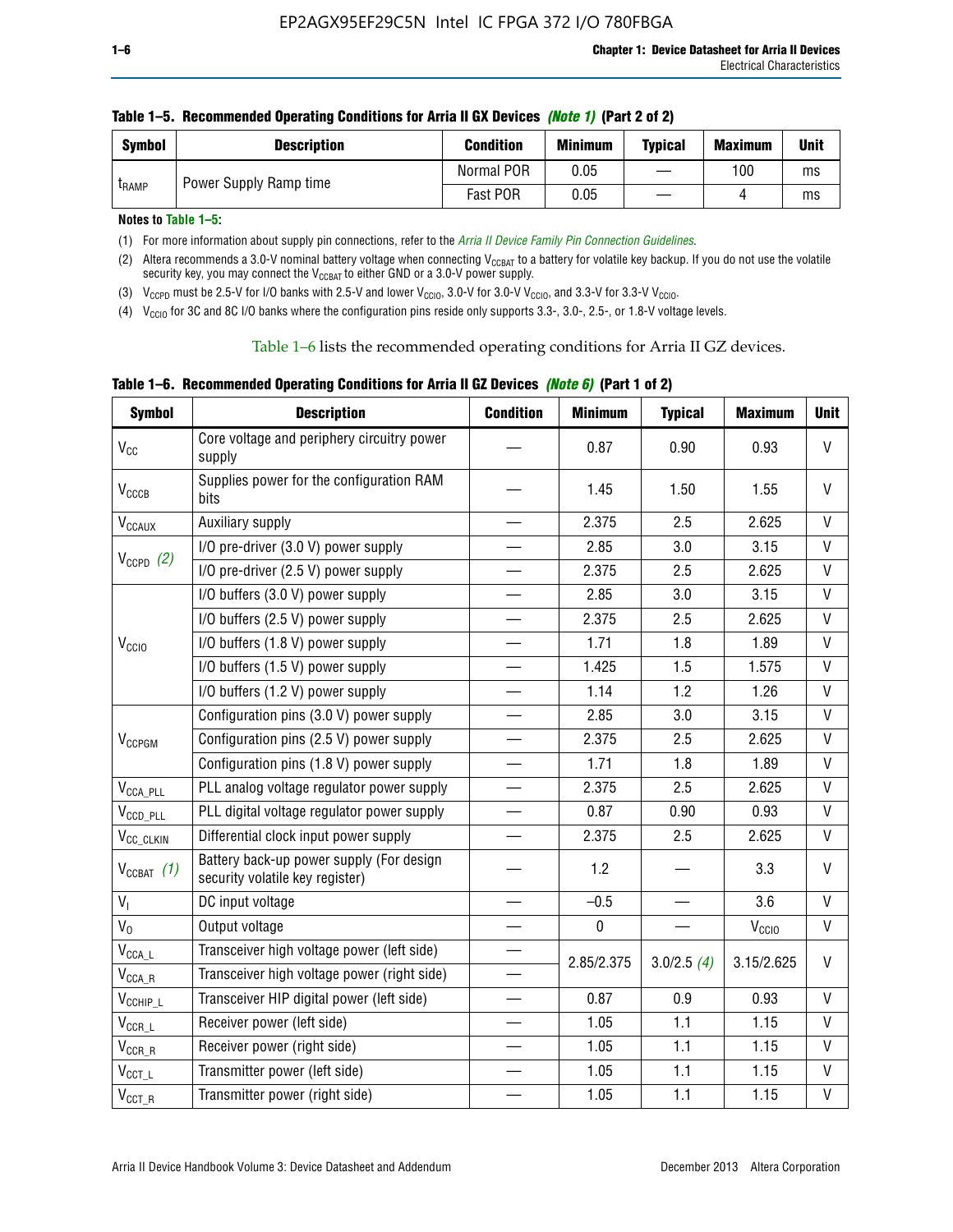| <b>Symbol</b>                 | <b>Description</b>                           | <b>Condition</b>           | <b>Minimum</b> | <b>Typical</b> | <b>Maximum</b> | <b>Unit</b>  |  |  |
|-------------------------------|----------------------------------------------|----------------------------|----------------|----------------|----------------|--------------|--|--|
| V <sub>CCL_GXBLn</sub><br>(3) | Transceiver clock power (left side)          |                            | 1.05           | $1.1$          | 1.15           | $\mathsf{V}$ |  |  |
| V <sub>CCL_GXBRn</sub><br>(3) | Transceiver clock power (right side)         |                            | 1.05           | 1.1            | 1.15           | V            |  |  |
| $V_{\text{CCH_GXBLn}}$<br>(3) | Transmitter output buffer power (left side)  |                            | 1.33/1.425     | 1.4/1.5(5)     | 1.575          | $\vee$       |  |  |
| $V_{CCH_GXBRn}$<br>(3)        | Transmitter output buffer power (right side) |                            |                |                |                |              |  |  |
|                               | Operating junction temperature               | Commercial                 | $\mathbf{0}$   |                | 85             | °C           |  |  |
| $T_{J}$                       |                                              | Industrial                 | $-40$          |                | 100            | °C           |  |  |
|                               |                                              | Normal POR<br>$(PORSEL=0)$ | 0.05           |                | 100            | ms           |  |  |
| t <sub>RAMP</sub>             | Power supply ramp time                       | Fast POR<br>$(PORSEL=1)$   | 0.05           |                | 4              | ms           |  |  |

#### **Table 1–6. Recommended Operating Conditions for Arria II GZ Devices** *(Note 6)* **(Part 2 of 2)**

#### **Notes to Table 1–6:**

(1) Altera recommends a 3.0-V nominal battery voltage when connecting  $V_{CCBAT}$  to a battery for volatile key backup. If you do not use the volatile security key, you may connect the  $V_{\text{CCBAT}}$  to either GND or a 3.0-V power supply.

(2)  $V_{CCPD}$  must be 2.5 V when  $V_{CCIO}$  is 2.5, 1.8, 1.5, or 1.2 V.  $V_{CCPD}$  must be 3.0 V when  $V_{CCIO}$  is 3.0 V.

(3)  $n = 0, 1, or 2$ .

(4)  $V_{CCA~LR}$  must be connected to a 3.0-V supply if the clock multiplier unit (CMU) phase-locked loop (PLL), receiver clock data recovery (CDR), or both, are configured at a base data rate > 4.25 Gbps. For data rates up to 4.25 Gbps, you can connect V<sub>CCA L/R</sub> to either 3.0 V or 2.5 V.

(5)  $V_{\text{CCH\_GXBL/R}}$  must be connected to a 1.4-V supply if the transmitter channel data rate is > 6.5 Gbps. For data rates up to 6.5 Gbps, you can connect V<sub>CCH\_GXBL/R</sub> to either 1.4 V or 1.5 V.

(6) Transceiver power supplies do not have power-on-reset (POR) circuitry. After initial power-up, violating the transceiver power supply operating conditions could lead to unpredictable link behavior.

# **DC Characteristics**

This section lists the supply current, I/O pin leakage current, on-chip termination (OCT) accuracy and variation, input pin capacitance, internal weak pull-up and pull-down resistance, hot socketing, and Schmitt trigger input specifications.

## **Supply Current**

Standby current is the current the device draws after the device is configured with no inputs or outputs toggling and no activity in the device. Because these currents vary largely with the resources used, use the Microsoft Excel-based Early Power Estimator (EPE) to get supply current estimates for your design.

**For more information about power estimation tools, refer to the** *PowerPlay Early Power* **<b>Formation** *[Estimator User Guide](http://www.altera.com/literature/ug/ug_epe.pdf
)* and the *[PowerPlay Power Analysis](http://www.altera.com/literature/hb/qts/qts_qii53013.pdf)* chapter.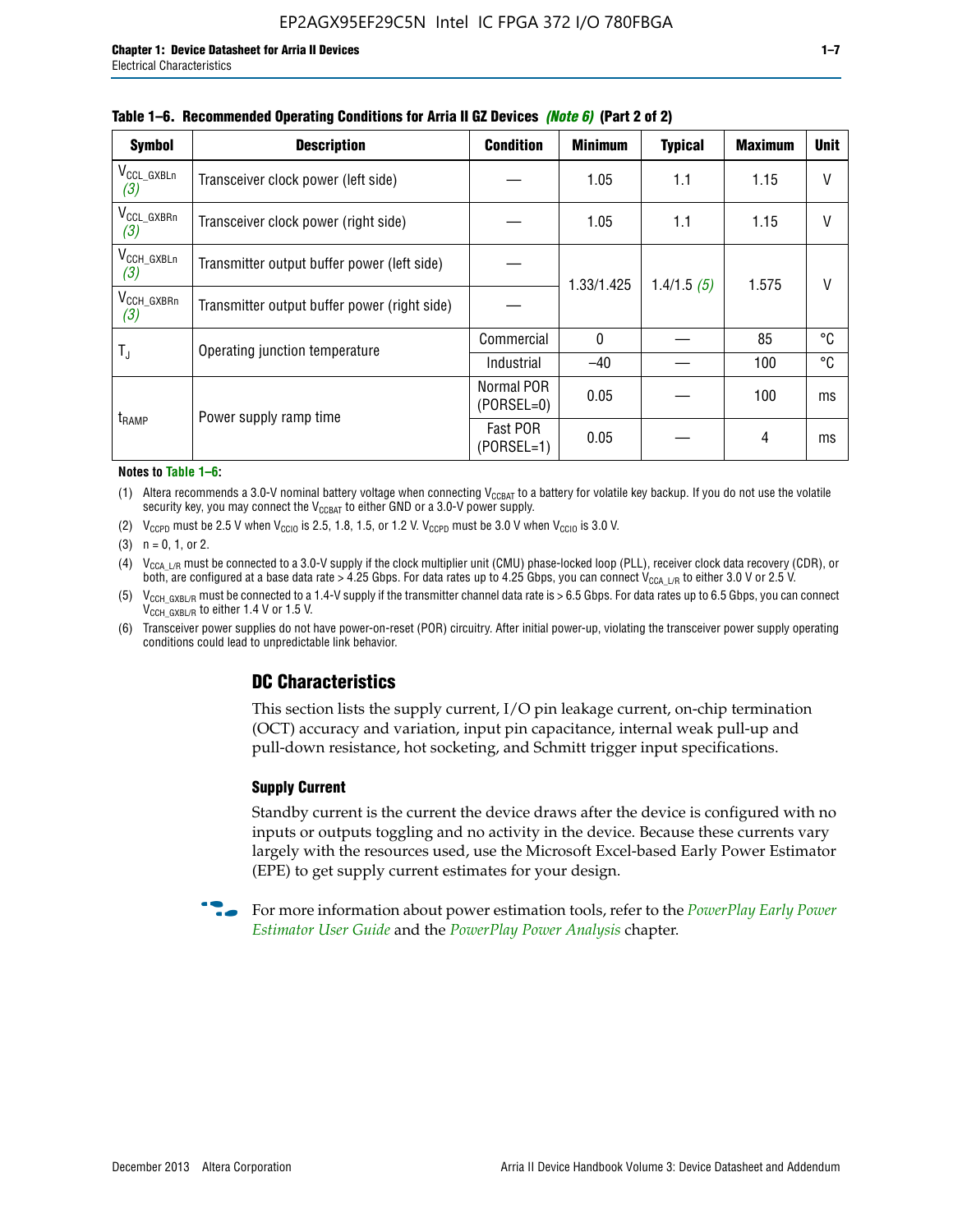## **I/O Pin Leakage Current**

Table 1–7 lists the Arria II GX I/O pin leakage current specifications.

**Table 1–7. I/O Pin Leakage Current for Arria II GX Devices**

| <b>Symbol</b>          | <b>Description</b> | <b>Conditions</b>                   | Min   | Typ | Max | <b>Unit</b> |
|------------------------|--------------------|-------------------------------------|-------|-----|-----|-------------|
|                        | Input pin          | $V_1 = 0$ V to $V_{\text{CCIOMAX}}$ | $-10$ |     |     | uА          |
| <b>I</b> <sub>OZ</sub> | Tri-stated I/O pin | $V_0 = 0$ V to $V_{\text{CCIOMAX}}$ | $-10$ |     |     | uА          |

Table 1–8 lists the Arria II GZ I/O pin leakage current specifications.

**Table 1–8. I/O Pin Leakage Current for Arria II GZ Devices**

| Symbol | <b>Description</b> | <b>Conditions</b>                   | Min   | Typ | Max | Unit |
|--------|--------------------|-------------------------------------|-------|-----|-----|------|
|        | Input pin          | $V_1 = 0$ V to $V_{\text{CCIOMAX}}$ | $-20$ |     | 20  | uА   |
| 10Z    | Tri-stated I/O pin | $V_0 = 0$ V to $V_{\text{CCIOMAX}}$ | $-20$ |     | 20  | μA   |

## **Bus Hold**

Bus hold retains the last valid logic state after the source driving it either enters the high impedance state or is removed. Each I/O pin has an option to enable bus hold in user mode. Bus hold is always disabled in configuration mode.

Table 1–9 lists bus hold specifications for Arria II GX devices.

**Table 1–9. Bus Hold Parameters for Arria II GX Devices** *(Note 1)*

|                                            |                          |                                                  | $V_{CClO}$ (V) |            |       |            |       |            |       |            |       |                |       |            |             |
|--------------------------------------------|--------------------------|--------------------------------------------------|----------------|------------|-------|------------|-------|------------|-------|------------|-------|----------------|-------|------------|-------------|
| <b>Parameter</b>                           | <b>Symbol</b>            | Cond.                                            |                | $1.2$      |       | 1.5        |       | 1.8        |       | 2.5        |       | 3.0            |       | 3.3        | <b>Unit</b> |
|                                            |                          |                                                  | Min            | <b>Max</b> | Min   | <b>Max</b> | Min   | <b>Max</b> | Min   | <b>Max</b> | Min   | <b>Max</b>     | Min   | <b>Max</b> |             |
| Bus-hold<br>low,<br>sustaining<br>current  | <b>I</b> <sub>SUSL</sub> | $V_{IN}$ > $V_{IL}$<br>(max.)                    | 8              |            | 12    |            | 30    |            | 50    |            | 70    |                | 70    |            | μA          |
| Bus-hold<br>high,<br>sustaining<br>current | I <sub>SUSH</sub>        | $V_{IN}$ < $V_{IL}$<br>(min.)                    | $-8$           |            | $-12$ |            | $-30$ |            | $-50$ |            | $-70$ |                | $-70$ |            | μA          |
| Bus-hold<br>low,<br>overdrive<br>current   | $I_{ODL}$                | $0 V < V_{IN} <$<br>V <sub>CCIO</sub>            |                | 125        |       | 175        |       | 200        |       | 300        |       | 500            |       | 500        | μA          |
| Bus-hold<br>high,<br>overdrive<br>current  | $I_{ODH}$                | $0$ V $<$ V $_{\rm IN}$ $<$<br>V <sub>CCIO</sub> |                | $-125$     |       | $-175$     |       | $-200$     |       | $-300$     |       | $-500$         |       | $-500$     | μA          |
| Bus-hold<br>trip point                     | VTRIP                    |                                                  | 0.3            | 0.9        | 0.375 | 1.125      | 0.68  | 1.07       | 0.7   | 1.7        | 0.8   | $\overline{c}$ | 0.8   | 2          | V           |

## **Note to Table 1–9:**

(1) The bus-hold trip points are based on calculated input voltages from the JEDEC standard.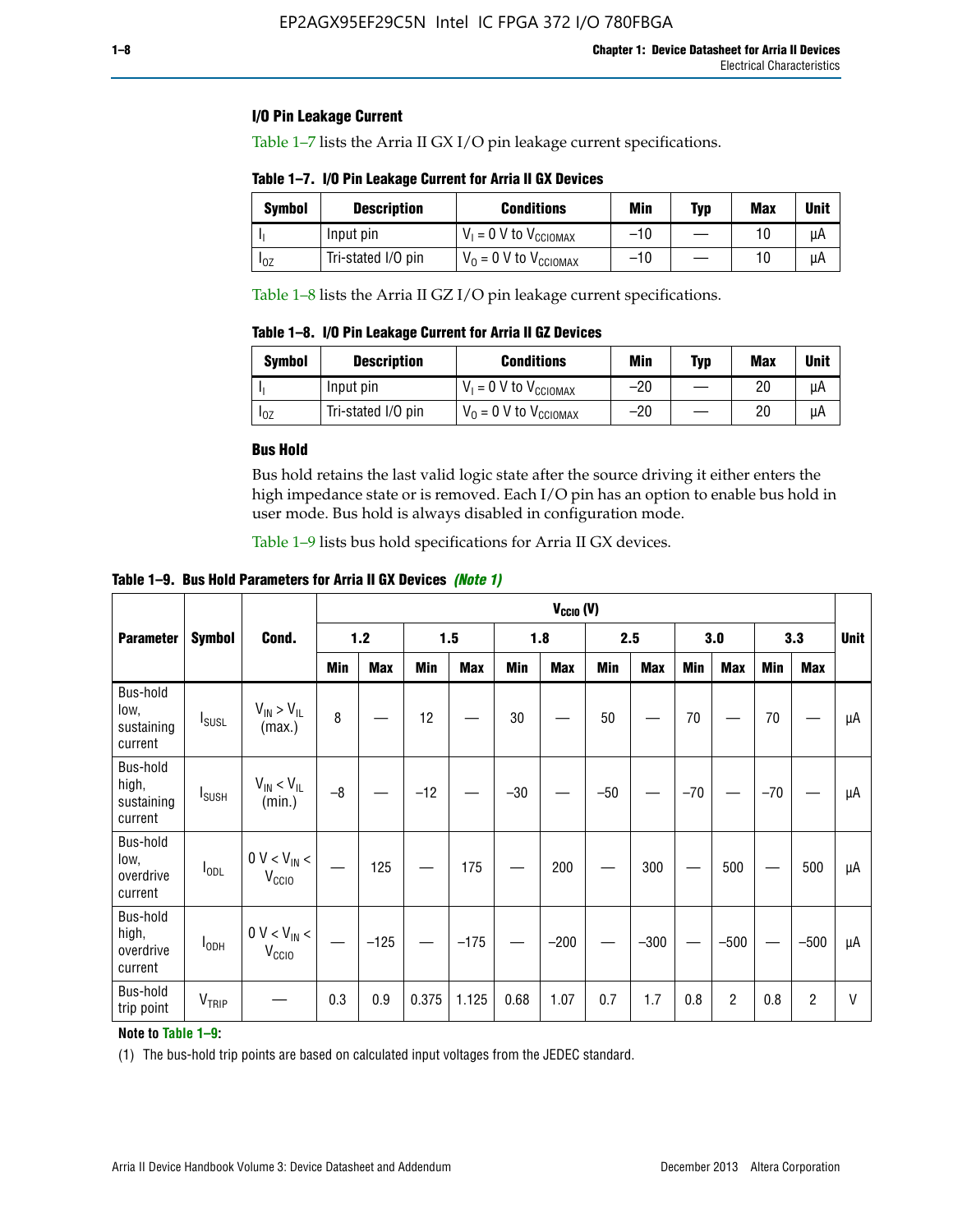## Table 1–10 lists the bus hold specifications for Arria II GZ devices.

| Table 1–10. Bus Hold Parameters for Arria II GZ Devices |  |
|---------------------------------------------------------|--|
|---------------------------------------------------------|--|

|                                           | $V_{CGIO} (V)$           |                                      |         |            |         |            |         |            |         |            |         |        |             |
|-------------------------------------------|--------------------------|--------------------------------------|---------|------------|---------|------------|---------|------------|---------|------------|---------|--------|-------------|
| <b>Parameter</b>                          | <b>Symbol</b>            | Cond.                                |         | $1.2$      |         | 1.5        |         | 1.8        |         | 2.5        |         | 3.0    | <b>Unit</b> |
|                                           |                          |                                      | Min     | <b>Max</b> | Min     | <b>Max</b> | Min     | <b>Max</b> | Min     | <b>Max</b> | Min     | Max    |             |
| Bus-hold<br>Low<br>sustaining<br>current  | $I_{SUSL}$               | $V_{IN}$ > $V_{IL}$<br>(max.)        | 22.5    |            | 25.0    |            | 30.0    |            | 50.0    |            | 70.0    |        | μA          |
| Bus-hold<br>High<br>sustaining<br>current | <b>I</b> <sub>SUSH</sub> | $V_{IN}$ < $V_{IH}$<br>(min.)        | $-22.5$ |            | $-25.0$ |            | $-30.0$ |            | $-50.0$ |            | $-70.0$ |        | μA          |
| Bus-hold<br>Low<br>overdrive<br>current   | $I_{ODL}$                | $0V < V_{IN}$<br>V <sub>CCIO</sub>   |         | 120        |         | 160        |         | 200        |         | 300        |         | 500    | μA          |
| Bus-hold<br>High<br>overdrive<br>current  | $I_{ODH}$                | $0V < V_{IN} <$<br>V <sub>CCIO</sub> |         | $-120$     |         | $-160$     |         | $-200$     |         | $-300$     |         | $-500$ | μA          |
| Bus-hold<br>trip point                    | $V_{TRIP}$               |                                      | 0.45    | 0.95       | 0.50    | 1.00       | 0.68    | 1.07       | 0.70    | 1.70       | 0.80    | 2.00   | V           |

# **OCT Specifications**

Table 1–11 lists the Arria II GX device and differential OCT with and without calibration accuracy.

|                                                           |                                                |                                                | <b>Calibration Accuracy</b> | <b>Unit</b>       |               |
|-----------------------------------------------------------|------------------------------------------------|------------------------------------------------|-----------------------------|-------------------|---------------|
| <b>Symbol</b>                                             | <b>Description</b>                             | <b>Conditions (V)</b>                          | <b>Commercial</b>           | <b>Industrial</b> |               |
| 25- $\Omega$ R <sub>s</sub><br>3.0, 2.5                   | $25-\Omega$ series OCT<br>without calibration  | $V_{\text{CC10}} = 3.0, 2.5$                   | ± 30                        | ± 40              | $\frac{0}{0}$ |
| 50- $\Omega$ R <sub>S</sub><br>3.0, 2.5                   | $50-\Omega$ series OCT<br>without calibration  | $V_{\text{CC10}} = 3.0, 2.5$                   | ± 30                        | ± 40              | $\frac{0}{0}$ |
| 25- $\Omega$ R <sub>S</sub><br>1.8                        | 25- $\Omega$ series OCT<br>without calibration | $V_{\text{CCI0}} = 1.8$                        | ± 40                        | ± 50              | $\frac{0}{0}$ |
| 50- $\Omega$ R <sub>s</sub><br>1.8                        | $50-\Omega$ series OCT<br>without calibration  | $V_{\text{CC10}} = 1.8$                        | ± 40                        | ± 50              | $\frac{0}{0}$ |
| 25- $\Omega$ R <sub>S</sub><br>1.5, 1.2                   | $25-\Omega$ series OCT<br>without calibration  | $V_{\text{CC10}} = 1.5, 1.2$                   | ± 50                        | ± 50              | $\frac{0}{0}$ |
| 50- $\Omega$ R <sub>s</sub><br>1.5, 1.2                   | $50-\Omega$ series OCT<br>without calibration  | $V_{\text{CC10}} = 1.5, 1.2$                   | ± 50                        | ± 50              | $\frac{0}{0}$ |
| 25- $\Omega$ R <sub>s</sub><br>3.0, 2.5, 1.8, 1.5,<br>1.2 | 25- $\Omega$ series OCT<br>with calibration    | $V_{\text{CC10}} = 3.0, 2.5,$<br>1.8, 1.5, 1.2 | ±10                         | ± 10              | $\frac{0}{0}$ |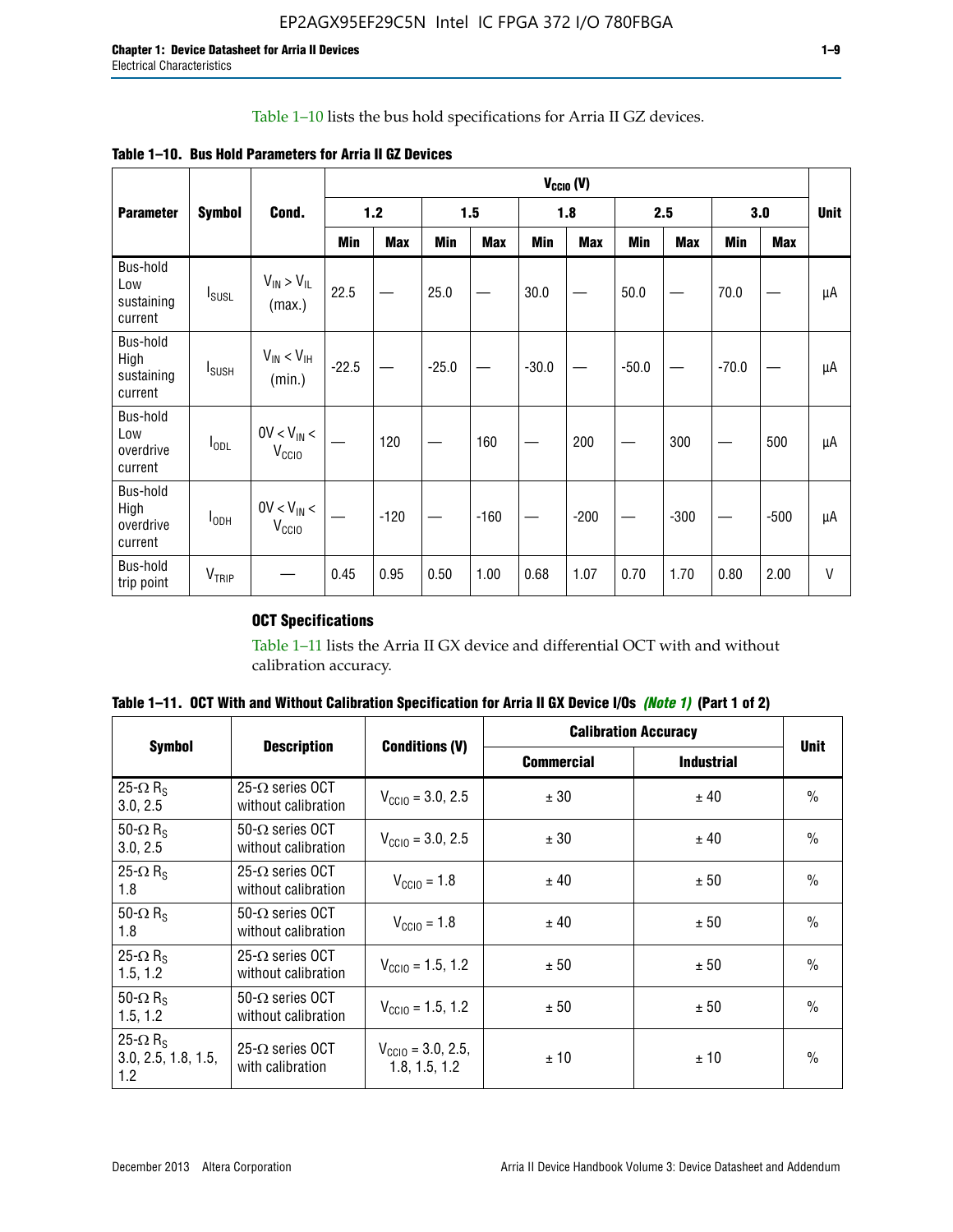|                                                           |                                                                 |                                                | <b>Calibration Accuracy</b> | <b>Unit</b>       |      |
|-----------------------------------------------------------|-----------------------------------------------------------------|------------------------------------------------|-----------------------------|-------------------|------|
| <b>Symbol</b>                                             | <b>Description</b>                                              | <b>Conditions (V)</b>                          | <b>Commercial</b>           | <b>Industrial</b> |      |
| 50- $\Omega$ R <sub>S</sub><br>3.0, 2.5, 1.8, 1.5,<br>1.2 | 50- $\Omega$ series OCT<br>with calibration                     | $V_{\text{CC10}} = 3.0, 2.5,$<br>1.8, 1.5, 1.2 | ±10                         | ±10               | $\%$ |
| 100- $\Omega$ R <sub>D</sub><br>2.5                       | 100- $\Omega$ differential<br><b>OCT</b> without<br>calibration | $V_{CCD} = 2.5$                                | ± 30                        | ± 30              | $\%$ |

| Table 1–11. OCT With and Without Calibration Specification for Arria II GX Device I/Os (Note 1) (Part 2 of 2) |  |
|---------------------------------------------------------------------------------------------------------------|--|
|---------------------------------------------------------------------------------------------------------------|--|

**Note to Table 1–11:**

(1) OCT with calibration accuracy is valid at the time of calibration only.

Table 1–12 lists the OCT termination calibration accuracy specifications for Arria II GZ devices.

| Table 1–12. OCT with Calibration Accuracy Specifications for Arria II GZ Devices (Note 1) |  |  |  |
|-------------------------------------------------------------------------------------------|--|--|--|
|-------------------------------------------------------------------------------------------|--|--|--|

|                                                                                                       |                                                                                                                                 |                                                | <b>Calibration Accuracy</b> | <b>Unit</b> |       |               |
|-------------------------------------------------------------------------------------------------------|---------------------------------------------------------------------------------------------------------------------------------|------------------------------------------------|-----------------------------|-------------|-------|---------------|
| <b>Symbol</b>                                                                                         | <b>Description</b>                                                                                                              | <b>Conditions (V)</b>                          | C <sub>2</sub>              | C3, I3      | C4,14 |               |
| 25- $\Omega$ R <sub>s</sub><br>3.0, 2.5, 1.8, 1.5,<br>1.2 $(2)$                                       | $25-\Omega$ series OCT<br>with calibration                                                                                      | $V_{CGI0} = 3.0, 2.5,$<br>1.8, 1.5, 1.2        | ± 8                         | ± 8         | ± 8   | $\frac{0}{0}$ |
| 50- $\Omega$ R <sub>s</sub><br>3.0, 2.5, 1.8, 1.5,<br>1.2                                             | 50- $\Omega$ internal series<br>OCT with calibration                                                                            | $V_{\text{CC10}} = 3.0, 2.5,$<br>1.8, 1.5, 1.2 | ± 8                         | ± 8         | ± 8   | $\frac{0}{0}$ |
| 50- $\Omega$ R <sub>T</sub><br>2.5, 1.8, 1.5, 1.2                                                     | 50- $\Omega$ internal parallel<br><b>OCT</b> with calibration                                                                   | $V_{\text{CC10}} = 2.5, 1.8,$<br>1.5.1.2       | ± 10                        | ± 10        | ± 10  | $\frac{0}{0}$ |
| 20- $\Omega$ , 40- $\Omega$ , and<br>$60 - \Omega$ R <sub>S</sub><br>3.0, 2.5, 1.8, 1.5,<br>1.2 $(3)$ | 20- $\Omega$ , 40- $\Omega$ and<br>60- $\Omega$ R <sub>s</sub> expanded<br>range for internal<br>series OCT with<br>calibration | $V_{\text{CC10}} = 3.0, 2.5,$<br>1.8, 1.5, 1.2 | ± 10                        | ± 10        | ± 10  | $\frac{0}{0}$ |
| 25- $\Omega$ R <sub>S</sub> left_shift<br>3.0, 2.5, 1.8, 1.5,<br>1.2                                  | $25-\Omega R_{S\_left\_shift}$<br>internal left shift<br>series OCT with<br>calibration                                         | $V_{\text{CC10}} = 3.0, 2.5,$<br>1.8, 1.5, 1.2 | ± 10                        | ±10         | ± 10  | $\frac{0}{0}$ |

**Notes to Table 1–12:**

(1) OCT calibration accuracy is valid at the time of calibration only.

(2) 25- $\Omega$  R<sub>S</sub> is not supported for 1.5 V and 1.2 V in Row I/O.

(3)  $20-\Omega$  R<sub>S</sub> is not supported for 1.5 V and 1.2 V in Row I/O.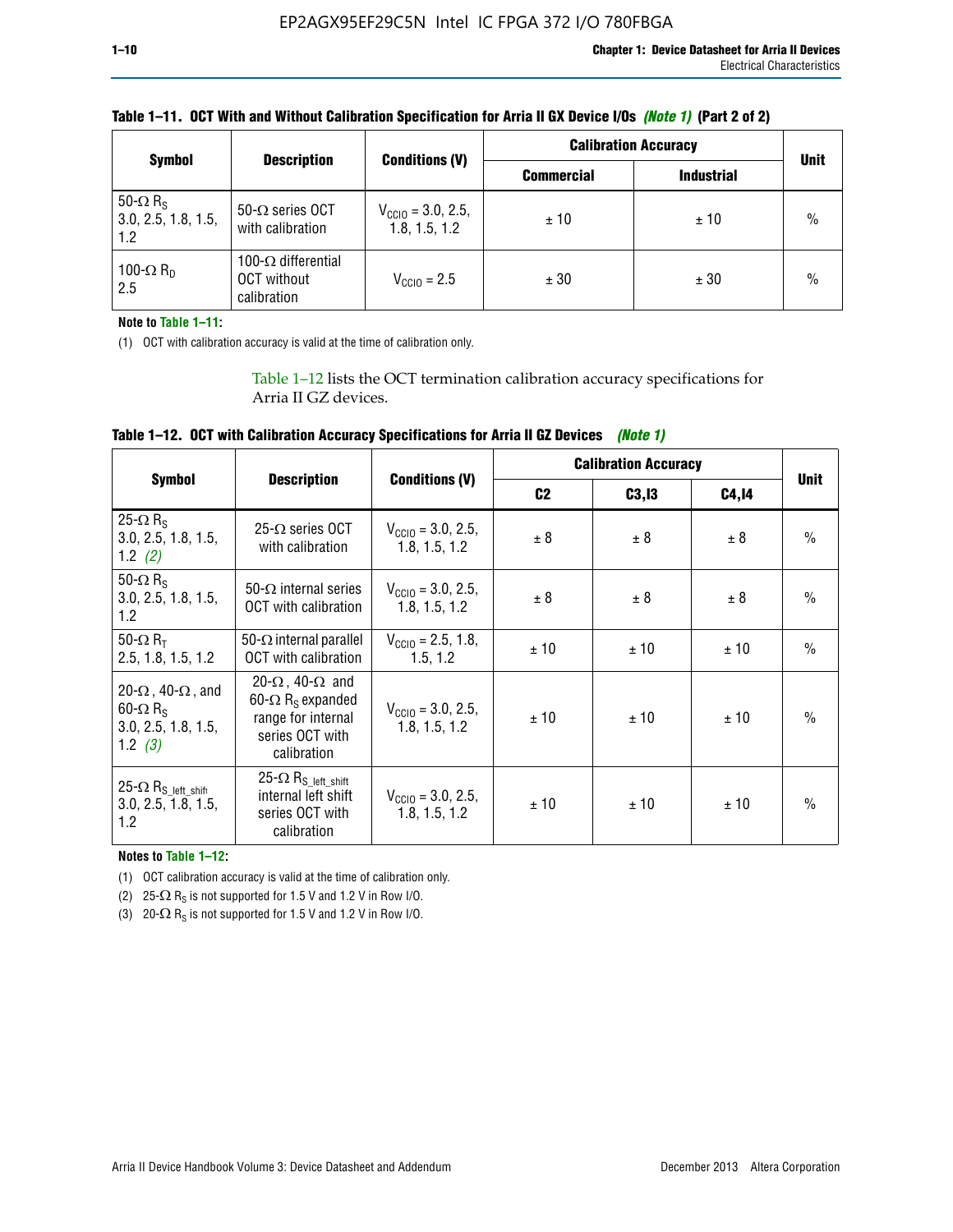The calibration accuracy for calibrated series and parallel OCTs are applicable at the moment of calibration. When process, voltage, and temperature (PVT) conditions change after calibration, the tolerance may change.

Table 1–13 lists the Arria II GZ OCT without calibration resistance tolerance to PVT changes.

|  | Table 1–13. OCT Without Calibration Resistance Tolerance Specifications for Arria II GZ Devices |  |  |  |
|--|-------------------------------------------------------------------------------------------------|--|--|--|
|--|-------------------------------------------------------------------------------------------------|--|--|--|

|                                            |                                                                   |                              | <b>Resistance Tolerance</b> |              |               |
|--------------------------------------------|-------------------------------------------------------------------|------------------------------|-----------------------------|--------------|---------------|
| <b>Symbol</b>                              | <b>Description</b>                                                | <b>Conditions (V)</b>        | C3, I3                      | <b>C4,14</b> | <b>Unit</b>   |
| 25- $\Omega$ R <sub>S</sub><br>3.0 and 2.5 | $25-\Omega$ internal series<br><b>OCT</b> without<br>calibration  | $V_{\text{CGI0}} = 3.0, 2.5$ | ± 40                        | ± 40         | $\frac{0}{0}$ |
| 25- $\Omega$ R <sub>S</sub><br>1.8 and 1.5 | 25- $\Omega$ internal series<br><b>OCT</b> without<br>calibration | $V_{\text{CC10}} = 1.8, 1.5$ | ± 40                        | ± 40         | $\frac{0}{0}$ |
| 25- $\Omega$ R <sub>S</sub><br>1.2         | 25- $\Omega$ internal series<br><b>OCT</b> without<br>calibration | $V_{\text{CC10}} = 1.2$      | ± 50                        | ± 50         | $\frac{0}{0}$ |
| 50- $\Omega$ R <sub>s</sub><br>3.0 and 2.5 | $50-\Omega$ internal series<br><b>OCT</b> without<br>calibration  | $V_{\text{CC10}} = 3.0, 2.5$ | ± 40                        | ± 40         | $\frac{0}{0}$ |
| 50- $\Omega$ R <sub>S</sub><br>1.8 and 1.5 | 50- $\Omega$ internal series<br><b>OCT</b> without<br>calibration | $V_{\text{CC10}} = 1.8, 1.5$ | ± 40                        | ± 40         | $\frac{0}{0}$ |
| 50- $\Omega$ R <sub>s</sub><br>1.2         | 50- $\Omega$ internal series<br><b>OCT</b> without<br>calibration | $V_{\text{CC10}} = 1.2$      | ± 50                        | ± 50         | $\frac{0}{0}$ |
| 100- $\Omega$ R <sub>n</sub><br>2.5        | 100- $\Omega$ internal<br>differential OCT                        | $V_{\text{CC10}} = 2.5$      | ± 25                        | ± 25         | $\frac{0}{0}$ |

OCT calibration is automatically performed at power up for OCT-enabled I/Os. When voltage and temperature conditions change after calibration, the resistance may change. Use Equation 1–1 and Table 1–14 to determine the OCT variation when voltage and temperature vary after power-up calibration for Arria II GX and GZ devices.

**Equation 1–1. OCT Variation** *(Note 1)*

$$
R_{OCT} = R_{SCAL} \Big( 1 + \langle \frac{dR}{dT} \times \Delta T \rangle \pm \langle \frac{dR}{dV} \times \Delta V \rangle \Big)
$$

#### **Notes to Equation 1–1:**

(1)  $R_{OCT}$  value calculated from Equation 1–1shows the range of OCT resistance with the variation of temperature and V<sub>CCIO</sub>.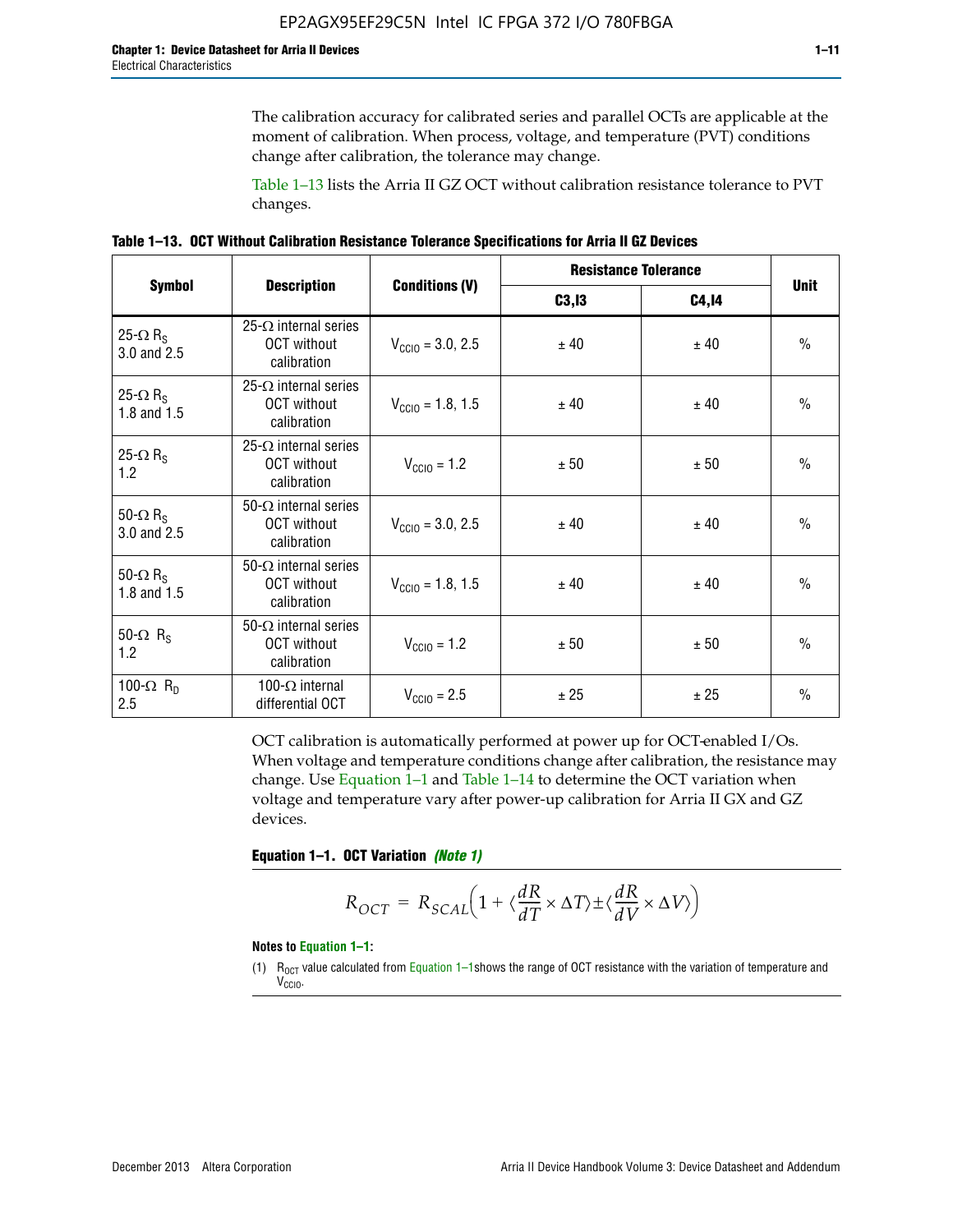Use the following with Equation 1–1:

- $\blacksquare$  R<sub>SCAL</sub> is the OCT resistance value at power up.
- $\blacksquare$   $\Delta T$  is the variation of temperature with respect to the temperature at power up.
- $\blacksquare$   $\Delta V$  is the variation of voltage with respect to the V<sub>CCIO</sub> at power up.
- $\blacksquare$  dR/dT is the percentage change of  $R_{\text{SCAL}}$  with temperature.
- $\blacksquare$  dR/dV is the percentage change of R<sub>SCAL</sub> with voltage.

Table 1–14 lists the OCT variation with temperature and voltage after power-up calibration for Arria II GX devices.

| Table 1–14. OCT Variation after Power-up Calibration for Arria II GX Devices |  |  |  |  |  |  |  |  |  |
|------------------------------------------------------------------------------|--|--|--|--|--|--|--|--|--|
|------------------------------------------------------------------------------|--|--|--|--|--|--|--|--|--|

| <b>Nominal Voltage V<sub>CCIO</sub> (V)</b> | $dR/dT$ (%/°C) | $dR/dV$ (%/mV) |
|---------------------------------------------|----------------|----------------|
| 3.0                                         | 0.262          | 0.035          |
| 2.5                                         | 0.234          | 0.039          |
| 1.8                                         | 0.219          | 0.086          |
| 1.5                                         | 0.199          | 0.136          |
| 1.2                                         | 0.161          | 0.288          |

Table 1–15 lists the OCT variation with temperature and voltage after power-up calibration for Arria II GZ devices.

| Nominal Voltage, V <sub>ccio</sub> (V) | $dR/dT$ (%/°C) | dR/dV (%/mV) |
|----------------------------------------|----------------|--------------|
| 3.0                                    | 0.189          | 0.0297       |
| 2.5                                    | 0.208          | 0.0344       |
| 1.8                                    | 0.266          | 0.0499       |
| 1.5                                    | 0.273          | 0.0744       |
| 1.2                                    | 0.317          | 0.1241       |

**Table 1–15. OCT Variation after Power-Up Calibration for Arria II GZ Devices** *(Note 1)*

**Note to Table 1–15:**

(1) Valid for V<sub>CCIO</sub> range of  $\pm 5\%$  and temperature range of 0° to 85°C.

#### **Pin Capacitance**

Table 1–16 lists the pin capacitance for Arria II GX devices.

**Table 1–16. Pin Capacitance for Arria II GX Devices**

| <b>Symbol</b> | <b>Description</b>                                                                                                                               | <b>Typical</b> | Unit |
|---------------|--------------------------------------------------------------------------------------------------------------------------------------------------|----------------|------|
| $v_{10}$      | Input capacitance on I/O pins, dual-purpose pins (differential I/O, clock,<br>$R_{\text{up}}$ , $R_{\text{dn}}$ , and dedicated clock input pins |                | D۲   |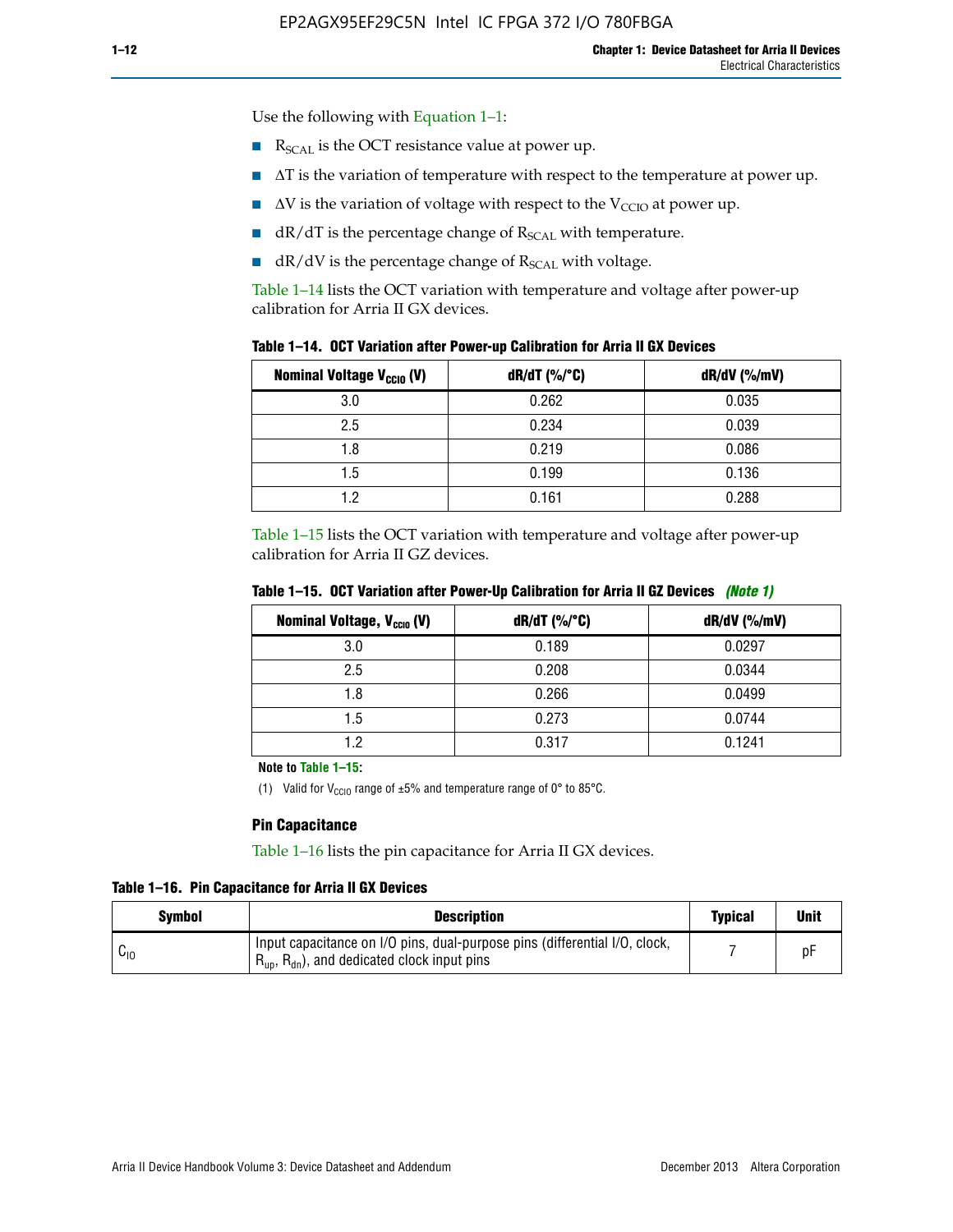## Table 1–17 lists the pin capacitance for Arria II GZ devices.

**Table 1–17. Pin Capacitance for Arria II GZ Devices** 

| <b>Symbol</b>                                    | <b>Description</b>                                                     | <b>Typical</b> | <b>Unit</b> |
|--------------------------------------------------|------------------------------------------------------------------------|----------------|-------------|
| $C_{\text{IOTB}}$                                | Input capacitance on the top and bottom I/O pins                       | 4              | pF          |
| C <sub>IOLR</sub>                                | Input capacitance on the left and right I/O pins                       | 4              | pF          |
| $C_{CLKTB}$                                      | Input capacitance on the top and bottom non-dedicated clock input pins |                | рF          |
| $C_{CLKLR}$                                      | Input capacitance on the left and right non-dedicated clock input pins |                | pF          |
| $C_{\text{OUTFB}}$                               | Input capacitance on the dual-purpose clock output and feedback pins   | 5              | pF          |
| $CCLK1$ , $CCLK3$ , $CCLK8$ ,<br>and $C_{CLK10}$ | Input capacitance for dedicated clock input pins                       |                | рF          |

## **Internal Weak Pull-Up and Weak Pull-Down Resistors**

Table 1–18 lists the weak pull-up and pull-down resistor values for Arria II GX devices.

**Table 1–18. Internal Weak Pull-up and Weak Pull-Down Resistors for Arria II GX Devices** *(Note 1)* 

| <b>Symbol</b> | <b>Description</b>                                                                                                     | <b>Conditions</b>                              | Min | Typ | Max | <b>Unit</b> |
|---------------|------------------------------------------------------------------------------------------------------------------------|------------------------------------------------|-----|-----|-----|-------------|
|               |                                                                                                                        | $V_{\text{CC10}} = 3.3 \text{ V} \pm 5\%$ (2)  | 7   | 25  | 41  | $k\Omega$   |
|               | Value of I/O pin pull-up resistor                                                                                      | $V_{\text{CC10}} = 3.0 V \pm 5\%$ (2)          | 7   | 28  | 47  | $k\Omega$   |
|               | before and during configuration,<br>as well as user mode if the<br>programmable pull-up resistor<br>option is enabled. | $V_{\text{CC10}} = 2.5 V \pm 5\%$ (2)          | 8   | 35  | 61  | $k\Omega$   |
| $R_{PU}$      |                                                                                                                        | $V_{\text{CC10}} = 1.8 \text{ V } \pm 5\%$ (2) | 10  | 57  | 108 | $k\Omega$   |
|               |                                                                                                                        | $V_{\text{CC10}} = 1.5 \text{ V} \pm 5\%$ (2)  | 13  | 82  | 163 | $k\Omega$   |
|               |                                                                                                                        | $V_{\text{CC10}} = 1.2 V \pm 5\%$ (2)          | 19  | 143 | 351 | $k\Omega$   |
|               |                                                                                                                        | $V_{CCl0} = 3.3 V \pm 5\%$                     | 6   | 19  | 29  | $k\Omega$   |
| $R_{PD}$      |                                                                                                                        | $V_{CCD} = 3.0 V \pm 5\%$                      | 6   | 22  | 32  | $k\Omega$   |
|               | Value of TCK pin pull-down<br>resistor                                                                                 | $V_{\text{CC10}} = 2.5 V \pm 5\%$              | 6   | 25  | 42  | kΩ          |
|               |                                                                                                                        | $V_{\text{CC10}} = 1.8 V \pm 5\%$              | 7   | 35  | 70  | $k\Omega$   |
|               |                                                                                                                        | $V_{\text{CC10}} = 1.5 V \pm 5\%$              | 8   | 50  | 112 | $k\Omega$   |

**Notes to Table 1–18:**

(1) All I/O pins have an option to enable weak pull-up except configuration, test, and JTAG pins. The weak pull-down feature is only available for JTAG TCK.

(2) Pin pull-up resistance values may be lower if an external source drives the pin higher than  $V_{\text{CCIO}}$ .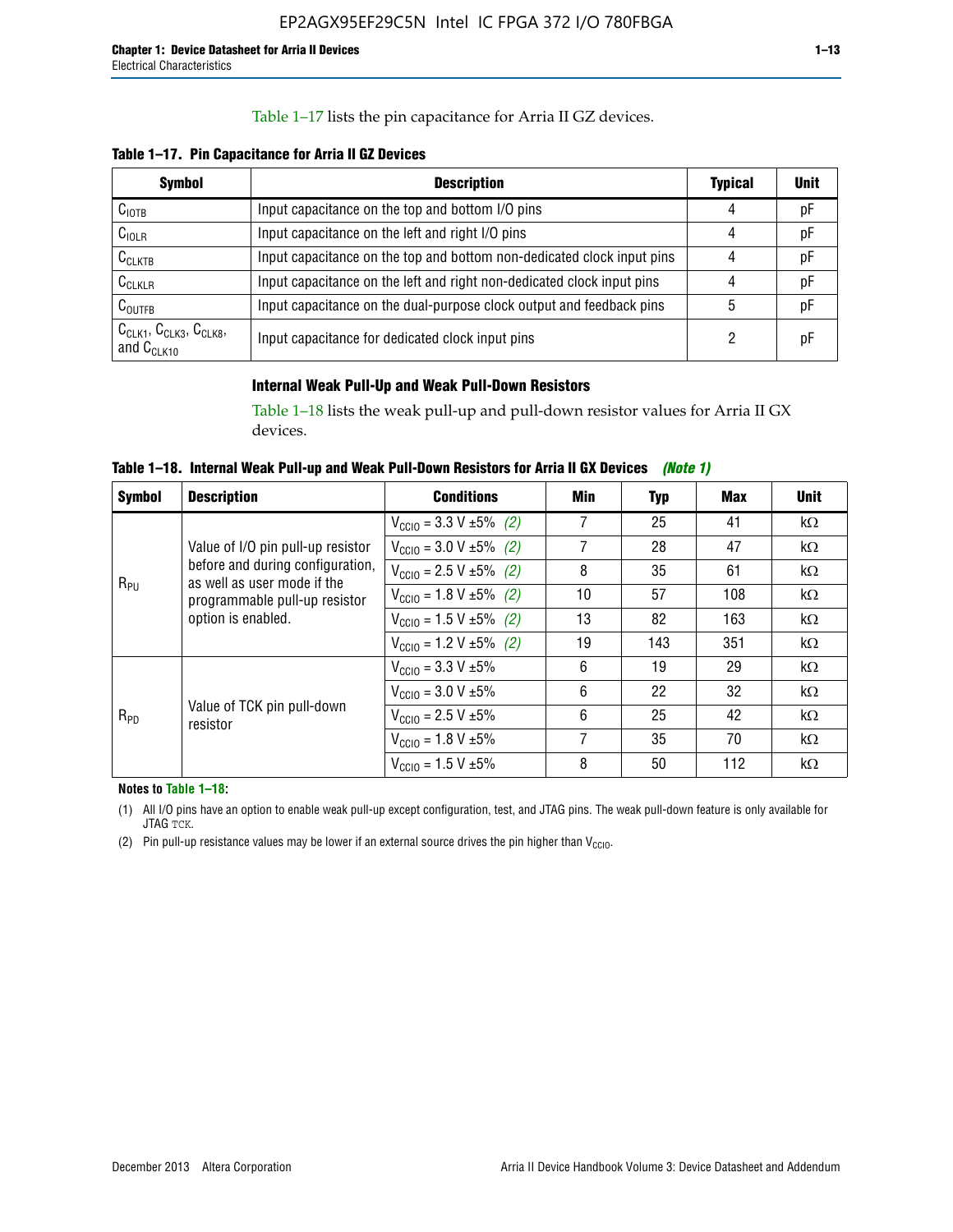Table 1–19 lists the weak pull-up resistor values for Arria II GZ devices.

| Table 1–19. Internal Weak Pull-Up Resistor for Arria II GZ Devices <i>(Note 1), (2)</i> |
|-----------------------------------------------------------------------------------------|
|-----------------------------------------------------------------------------------------|

| <b>Symbol</b> | <b>Description</b>                                                                                                              | <b>Conditions</b>                              | Min | Typ | <b>Max</b> | <b>Unit</b> |
|---------------|---------------------------------------------------------------------------------------------------------------------------------|------------------------------------------------|-----|-----|------------|-------------|
| $R_{PU}$      | Value of the I/O pin pull-up                                                                                                    | $V_{\text{CC10}} = 3.0 \text{ V} \pm 5\%$ (3)  |     | 25  |            | kΩ          |
|               | resistor before and during<br>configuration, as well as user<br>mode if the programmable<br>pull-up resistor option is enabled. | $V_{\text{CC10}} = 2.5 V \pm 5\%$ (3)          |     | 25  |            | kΩ          |
|               |                                                                                                                                 | $V_{\text{CC10}} = 1.8 \text{ V} \pm 5\%$ (3)  |     | 25  |            | kΩ          |
|               |                                                                                                                                 | $V_{\text{CC10}} = 1.5 \text{ V} \pm 5\%$ (3)  |     | 25  |            | kΩ          |
|               |                                                                                                                                 | $V_{\text{CC10}} = 1.2 \text{ V } \pm 5\%$ (3) |     | 25  |            | $k\Omega$   |

**Notes to Table 1–19:**

(1) All I/O pins have an option to enable weak pull-up except configuration, test, and JTAG pins.

(2) The internal weak pull-down feature is only available for the JTAG TCK pin. The typical value for this internal weak pull-down resistor is approximately 25 k $\Omega$ .

(3) Pin pull-up resistance values may be lower if an external source drives the pin higher than  $V_{\text{CCIO}}$ .

#### **Hot Socketing**

Table 1–20 lists the hot-socketing specification for Arria II GX and GZ devices.

**Table 1–20. Hot Socketing Specifications for Arria II Devices** 

| Symbol        | <b>Description</b>                | <b>Maximum</b> |  |  |
|---------------|-----------------------------------|----------------|--|--|
| IIOPIN(DC)    | DC current per I/O pin            | $300 \mu A$    |  |  |
| $I$ IOPIN(AC) | AC current per I/O pin            | 8 mA $(1)$     |  |  |
| IXCVRTX(DC)   | DC current per transceiver TX pin | 100 mA         |  |  |
| IXCVRRX(DC)   | DC current per transceiver RX pin | 50 mA          |  |  |

#### **Note to Table 1–20:**

(1) The I/O ramp rate is 10 ns or more. For ramp rates faster than 10 ns,  $|I_{10\text{PIN}}| = C$  dv/dt, in which "C" is I/O pin capacitance and "dv/dt" is slew rate.

# **Schmitt Trigger Input**

The Arria II GX device supports Schmitt trigger input on the TDI, TMS, TCK, nSTATUS, nCONFIG, nCE, CONF\_DONE, and DCLK pins. A Schmitt trigger feature introduces hysteresis to the input signal for improved noise immunity, especially for signals with slow edge rates.

Table 1–21 lists the hysteresis specifications across the supported  $V<sub>CCIO</sub>$  range for Schmitt trigger inputs in Arria II GX devices.

**Table 1–21. Schmitt Trigger Input Hysteresis Specifications for Arria II GX Devices**

| <b>Symbol</b>        | <b>Description</b>                   | <b>Condition (V)</b>    | <b>Minimum</b> | <b>Unit</b> |
|----------------------|--------------------------------------|-------------------------|----------------|-------------|
| V <sub>Schmitt</sub> |                                      | $V_{\text{CGI0}} = 3.3$ | 220            | mV          |
|                      | Hysteresis for Schmitt trigger input | $V_{\text{CCIO}} = 2.5$ | 180            | mV          |
|                      |                                      | $V_{\text{CCIO}} = 1.8$ | 110            | mV          |
|                      |                                      | $V_{\text{CCIO}} = 1.5$ | 70             | mV          |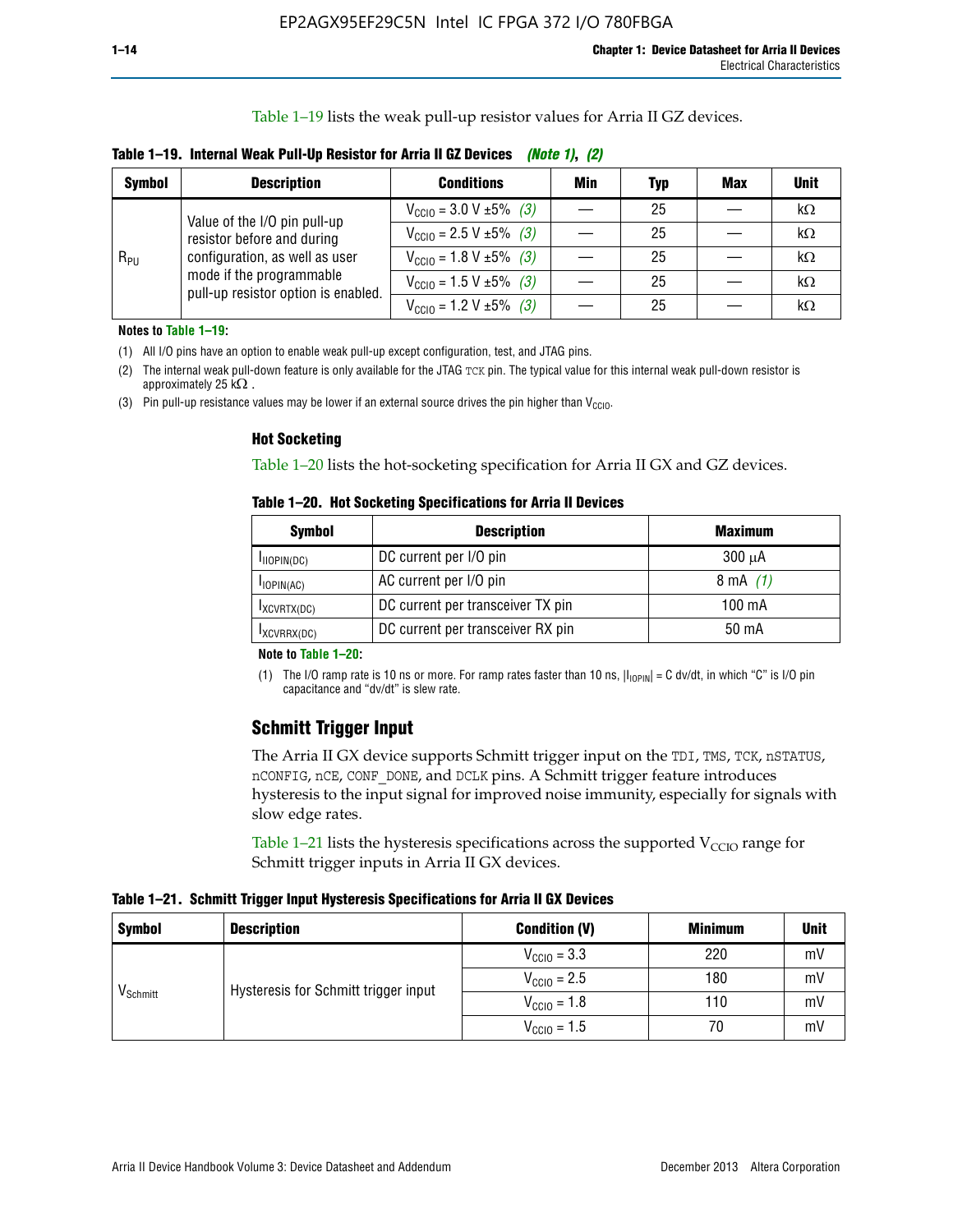# **I/O Standard Specifications**

Table 1–22 through Table 1–35 list input voltage ( $V_{IH}$  and  $V_{IL}$ ), output voltage ( $V_{OH}$ and  $V_{OL}$ ), and current drive characteristics ( $I_{OH}$  and  $I_{OL}$ ) for various I/O standards supported by the Arria II device family. They also show the Arria II device family I/O standard specifications.  $V_{OL}$  and  $V_{OH}$  values are valid at the corresponding  $I_{OH}$  and I<sub>OL</sub>, respectively.

**1.** For an explanation of terms used in Table 1–22 through Table 1–35, refer to "Glossary" on page 1–74.

Table 1–22 lists the single-ended I/O standards for Arria II GX devices.

| I/O Standard | $V_{CClO}(V)$ |            | $V_{IL}(V)$<br>$V_{IH}(V)$ |        | $V_{OL}(V)$                        |                                    | $V_{OH} (V)$        | $I_{0L}$                           | $I_{0H}$                           |                |        |
|--------------|---------------|------------|----------------------------|--------|------------------------------------|------------------------------------|---------------------|------------------------------------|------------------------------------|----------------|--------|
|              | Min           | <b>Typ</b> | <b>Max</b>                 | Min    | <b>Max</b>                         | Min                                | <b>Max</b>          | <b>Max</b>                         | Min                                | (mA)           | (mA)   |
| 3.3 V LVTTL  | 3.135         | 3.3        | 3.465                      | $-0.3$ | 0.8                                | 1.7                                | 3.6                 | 0.45                               | 2.4                                | 4              | $-4$   |
| 3.3 V LVCMOS | 3.135         | 3.3        | 3.465                      | $-0.3$ | 0.8                                | 1.7                                | 3.6                 | 0.2                                | $V_{\text{CCIO}}$ -0.2             | $\overline{2}$ | $-2$   |
| 3.0 V LVTTL  | 2.85          | 3          | 3.15                       | $-0.3$ | 0.8                                | 1.7                                | $V_{CC10} +$<br>0.3 | 0.45                               | 2.4                                | 4              | $-4$   |
| 3.0 V LVCMOS | 2.85          | 3          | 3.15                       | $-0.3$ | 0.8                                | 1.7                                | $V_{CCIO} +$<br>0.3 | 0.2                                | $V_{CGI0} - 0.2$                   | 0.1            | $-0.1$ |
| 2.5 V LVCMOS | 2.375         | 2.5        | 2.625                      | $-0.3$ | 0.7                                | 1.7                                | $V_{CC10} +$<br>0.3 | 0.4                                | $\overline{c}$                     | 1              | $-1$   |
| 1.8 V LVCMOS | 1.71          | 1.8        | 1.89                       | $-0.3$ | $0.35 \times$<br>V <sub>CCIO</sub> | $0.65 \times$<br>V <sub>CCIO</sub> | $V_{CC10} +$<br>0.3 | 0.45                               | $V_{CGIO}$ -<br>0.45               | $\overline{2}$ | $-2$   |
| 1.5 V LVCMOS | 1.425         | 1.5        | 1.575                      | $-0.3$ | $0.35 \times$<br>V <sub>CCIO</sub> | $0.65 \times$<br>$V_{\rm CClO}$    | $V_{CCIO} +$<br>0.3 | $0.25 \times$<br>V <sub>CCIO</sub> | $0.75 \times$<br>V <sub>CCIO</sub> | $\overline{2}$ | $-2$   |
| 1.2 V LVCMOS | 1.14          | 1.2        | 1.26                       | $-0.3$ | $0.35 \times$<br>V <sub>CCIO</sub> | $0.65 \times$<br>V <sub>CCIO</sub> | $V_{CC10} +$<br>0.3 | $0.25 \times$<br>V <sub>CCIO</sub> | $0.75 \times$<br>V <sub>CCIO</sub> | $\overline{2}$ | $-2$   |
| 3.0-V PCI    | 2.85          | 3          | 3.15                       |        | $0.3 \times$<br>V <sub>CCIO</sub>  | $0.5 \times$<br>V <sub>CCIO</sub>  | $V_{CC10} +$<br>0.3 | $0.1 \times$<br>V <sub>CCIO</sub>  | $0.9 \times V_{\text{CC10}}$       | 1.5            | $-0.5$ |
| 3.0-V PCI-X  | 2.85          | 3          | 3.15                       |        | $0.35 \times$<br>V <sub>CCIO</sub> | $0.5 \times$<br>$V_{\rm CClO}$     | $V_{CCIO} +$<br>0.3 | $0.1 \times$<br>V <sub>CCIO</sub>  | $0.9 \times V_{\text{CC10}}$       | 1.5            | $-0.5$ |

**Table 1–22. Single-Ended I/O Standards for Arria II GX Devices**

Table 1–23 lists the single-ended I/O standards for Arria II GZ devices.

|  |  | Table 1-23. Single-Ended I/O Standards for Arria II GZ Devices (Part 1 of 2) |  |
|--|--|------------------------------------------------------------------------------|--|
|--|--|------------------------------------------------------------------------------|--|

| I/O Standard  |       | $V_{\text{CCIO}}(V)$ |            | $V_{IL}(V)$ |                                    | $V_{IH} (V)$                       |                            | $V_{OL}(V)$                        | $V_{OH} (V)$                       | l <sub>ol</sub> | 1 <sub>0H</sub> |
|---------------|-------|----------------------|------------|-------------|------------------------------------|------------------------------------|----------------------------|------------------------------------|------------------------------------|-----------------|-----------------|
|               | Min   | Typ                  | <b>Max</b> | <b>Min</b>  | <b>Max</b>                         | Min                                | <b>Max</b>                 | <b>Max</b>                         | <b>Min</b>                         | (mA)            | (mA)            |
| <b>LVTTL</b>  | 2.85  | 3                    | 3.15       | $-0.3$      | 0.8                                | 1.7                                | 3.6                        | 0.4                                | 2.4                                | 2               | $-2$            |
| <b>LVCMOS</b> | 2.85  | 3                    | 3.15       | $-0.3$      | 0.8                                | 1.7                                | 3.6                        | 0.2                                | $V_{\text{CCIO}}$ - 0.2            | 0.1             | $-0.1$          |
| 2.5V          | 2.375 | 2.5                  | 2.625      | $-0.3$      | 0.7                                | 1.7                                | 3.6                        | 0.4                                | 2                                  |                 | $-1$            |
| 1.8V          | 1.71  | 1.8                  | 1.89       | $-0.3$      | $0.35 \times$<br>V <sub>CCIO</sub> | $0.65 \times$<br>V <sub>CCIO</sub> | $V_{\text{CC1O}} +$<br>0.3 | 0.45                               | $V_{CGIO}$ -<br>0.45               | 2               | -2              |
| 1.5V          | 1.425 | 1.5                  | .575       | $-0.3$      | $0.35 \times$<br>V <sub>CCIO</sub> | $0.65 \times$<br>V <sub>CCIO</sub> | $V_{\text{CC10}} +$<br>0.3 | $0.25 \times$<br>V <sub>CCIO</sub> | $0.75 \times$<br>V <sub>CCIO</sub> | 2               | -2              |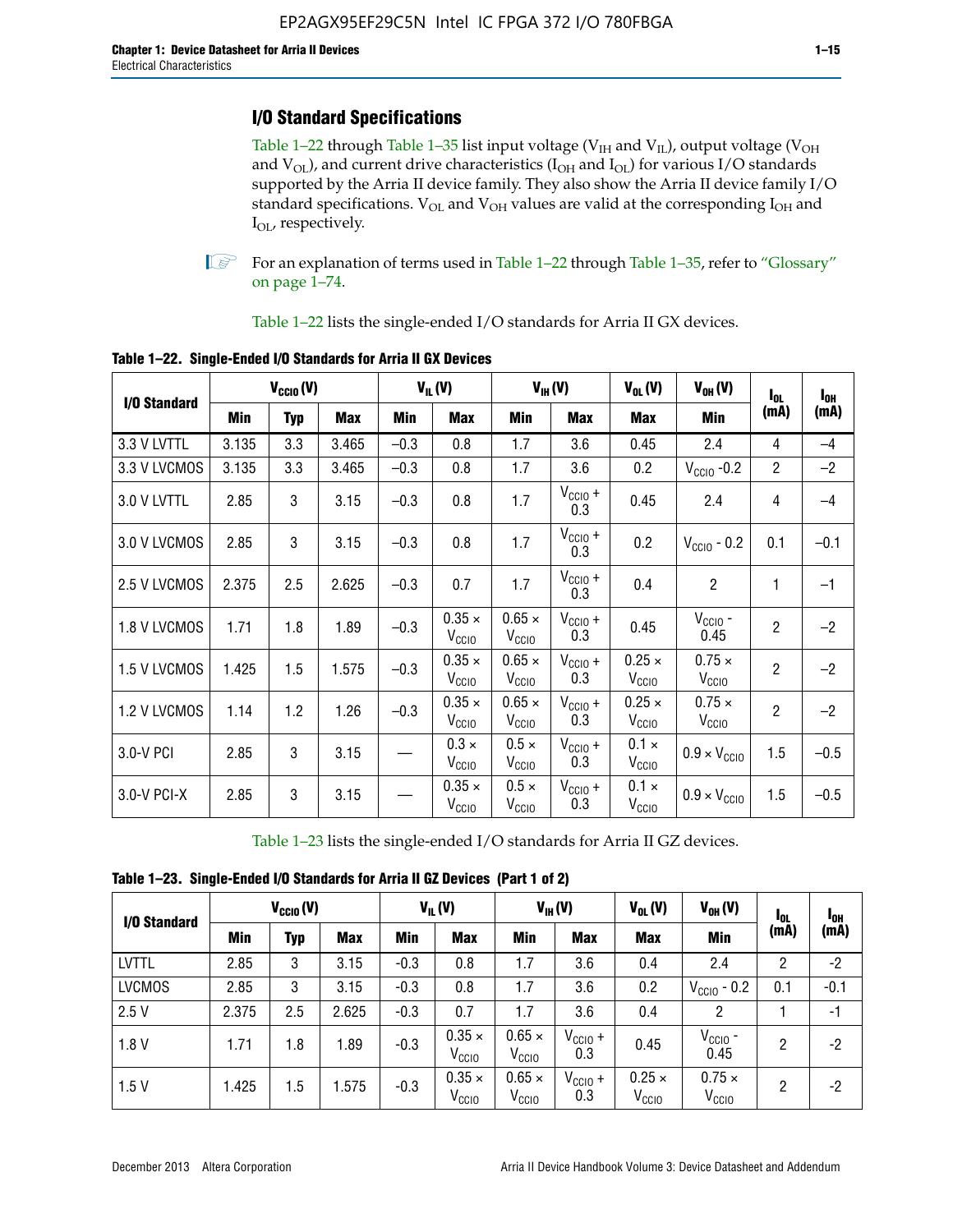| I/O Standard |      | $V_{CClO}(V)$ |            | $V_{IL}(V)$ |                                    |                                    | $V_{IH} (V)$               | $V_{OL}(V)$<br>$V_{OH} (V)$        |                                    | <b>I</b> OL | <sup>1</sup> OH |
|--------------|------|---------------|------------|-------------|------------------------------------|------------------------------------|----------------------------|------------------------------------|------------------------------------|-------------|-----------------|
|              | Min  | Typ           | <b>Max</b> | Min         | <b>Max</b>                         | Min                                | <b>Max</b>                 | <b>Max</b>                         | <b>Min</b>                         | (mA)        | (mA)            |
| 1.2V         | 1.14 | 1.2           | 1.26       | $-0.3$      | $0.35 \times$<br>V <sub>CCIO</sub> | $0.65 \times$<br>V <sub>CCIO</sub> | $V_{\text{CC1O}} +$<br>0.3 | $0.25 \times$<br>V <sub>CCIO</sub> | $0.75 \times$<br>V <sub>CCIO</sub> | 2           | -2              |
| 3.0-V PCI    | 2.85 | 3             | 3.15       |             | $0.3 \times$<br>V <sub>CCIO</sub>  | $0.5 \times$<br>V <sub>CCIO</sub>  | 3.6                        | $0.1 \times$<br>V <sub>CCIO</sub>  | $0.9 \times V_{\text{CC10}}$       | 1.5         | $-0.5$          |
| 3.0-V PCI-X  | 2.85 | 3             | 3.15       |             | $0.35 \times$<br>V <sub>CCIO</sub> | $0.5 \times$<br>V <sub>CCIO</sub>  |                            | $0.1 \times$<br>V <sub>CCIO</sub>  | $0.9 \times V_{\text{CC10}}$       | 1.5         | $-0.5$          |

**Table 1–23. Single-Ended I/O Standards for Arria II GZ Devices (Part 2 of 2)**

Table 1–24 lists the single-ended SSTL and HSTL I/O reference voltage specifications for Arria II GX devices.

**Table 1–24. Single-Ended SSTL and HSTL I/O Reference Voltage Specifications for Arria II GX Devices**

| I/O Standard        |       | $V_{\text{CCIO}}(V)$ |            |                                    | $V_{REF}(V)$                 |                                    | $V_{TT} (V)$                       |                                   |                                    |  |
|---------------------|-------|----------------------|------------|------------------------------------|------------------------------|------------------------------------|------------------------------------|-----------------------------------|------------------------------------|--|
|                     | Min   | <b>Typ</b>           | <b>Max</b> | Min<br><b>Max</b><br><b>Typ</b>    |                              |                                    | Min                                | <b>Typ</b>                        | Max                                |  |
| SSTL-2 Class I, II  | 2.375 | 2.5                  | 2.625      | $0.49 \times$<br>V <sub>CCD</sub>  | $0.5 \times V_{\text{CCIO}}$ | $0.51 \times$<br>V <sub>CClO</sub> | $V_{REF}$ -<br>0.04                | $V_{REF}$                         | $V_{REF}$ +<br>0.04                |  |
| SSTL-18 Class I, II | 1.71  | 1.8                  | 1.89       | 0.833                              | 0.9                          | 0.969                              | $V_{REF}$ -<br>0.04                | $V_{REF}$                         | $V_{REF}$ +<br>0.04                |  |
| SSTL-15 Class I, II | 1.425 | 1.5                  | 1.575      | $0.47 \times$<br>V <sub>CCIO</sub> | $0.5 \times V_{\text{CCIO}}$ | $0.53 \times$<br>V <sub>CClO</sub> | $0.47 \times$<br>V <sub>CCIO</sub> | $0.5 \times$<br>V <sub>CCIO</sub> | $0.53 \times$<br>V <sub>CCIO</sub> |  |
| HSTL-18 Class I, II | 1.71  | 1.8                  | 1.89       | 0.85                               | 0.9                          | 0.95                               | 0.85                               | 0.9                               | 0.95                               |  |
| HSTL-15 Class I, II | 1.425 | 1.5                  | 1.575      | 0.71                               | 0.75                         | 0.79                               | 0.71                               | 0.75                              | 0.79                               |  |
| HSTL-12 Class I, II | 1.14  | 1.2                  | 1.26       | $0.48 \times$<br>V <sub>CCIO</sub> | $0.5 \times V_{\text{CC10}}$ | $0.52 \times$<br>V <sub>CCIO</sub> |                                    | $V_{\text{CCIO}}/2$               |                                    |  |

Table 1–25 lists the single-ended SSTL and HSTL I/O reference voltage specifications for Arria II GZ devices.

**Table 1–25. Single-Ended SSTL and HSTL I/O Reference Voltage Specifications for Arria II GZ Devices** 

| I/O Standard        |       | $V_{\text{CCIO}}(V)$ |            |                                    | $V_{REF}(V)$                 |                                    | $V_{TT}(V)$                       |                     |                                    |  |
|---------------------|-------|----------------------|------------|------------------------------------|------------------------------|------------------------------------|-----------------------------------|---------------------|------------------------------------|--|
|                     | Min   | <b>Typ</b>           | <b>Max</b> | Min                                | Typ                          | <b>Max</b>                         | Min                               | Typ                 | Max                                |  |
| SSTL-2 Class I, II  | 2.375 | 2.5                  | 2.625      | $0.49 \times$<br>V <sub>CCIO</sub> | $0.5 \times V_{\text{CC10}}$ | $0.51 \times$<br>V <sub>CCIO</sub> | $V_{REF}$ -<br>0.04               | V <sub>REF</sub>    | $V_{REF}$ +<br>0.04                |  |
| SSTL-18 Class I, II | 1.71  | 1.8                  | 1.89       | 0.833                              | 0.9                          | 0.969                              | $V_{REF}$ -<br>0.04               | V <sub>REF</sub>    | $V_{REF}$ +<br>0.04                |  |
| SSTL-15 Class I, II | 1.425 | 1.5                  | 1.575      | $0.47 \times$<br>V <sub>CCIO</sub> | $0.5 \times V_{\text{CC10}}$ | $0.53 \times$<br>V <sub>CCIO</sub> | $0.47 \times$<br>V <sub>CCD</sub> | V <sub>REF</sub>    | $0.53 \times$<br>V <sub>CCIO</sub> |  |
| HSTL-18 Class I, II | 1.71  | 1.8                  | 1.89       | 0.85                               | 0.9                          | 0.95                               |                                   | $V_{\text{CC10}}/2$ |                                    |  |
| HSTL-15 Class I, II | 1.425 | 1.5                  | 1.575      | 0.68                               | 0.75                         | 0.9                                |                                   | $V_{\rm CC10}$ /2   |                                    |  |
| HSTL-12 Class I, II | 1.14  | 1.2                  | 1.26       | $0.47 \times$<br>V <sub>CCIO</sub> | $0.5 \times V_{\text{CC10}}$ | $0.53 \times$<br>V <sub>CCIO</sub> |                                   | $V_{\text{CC10}}/2$ |                                    |  |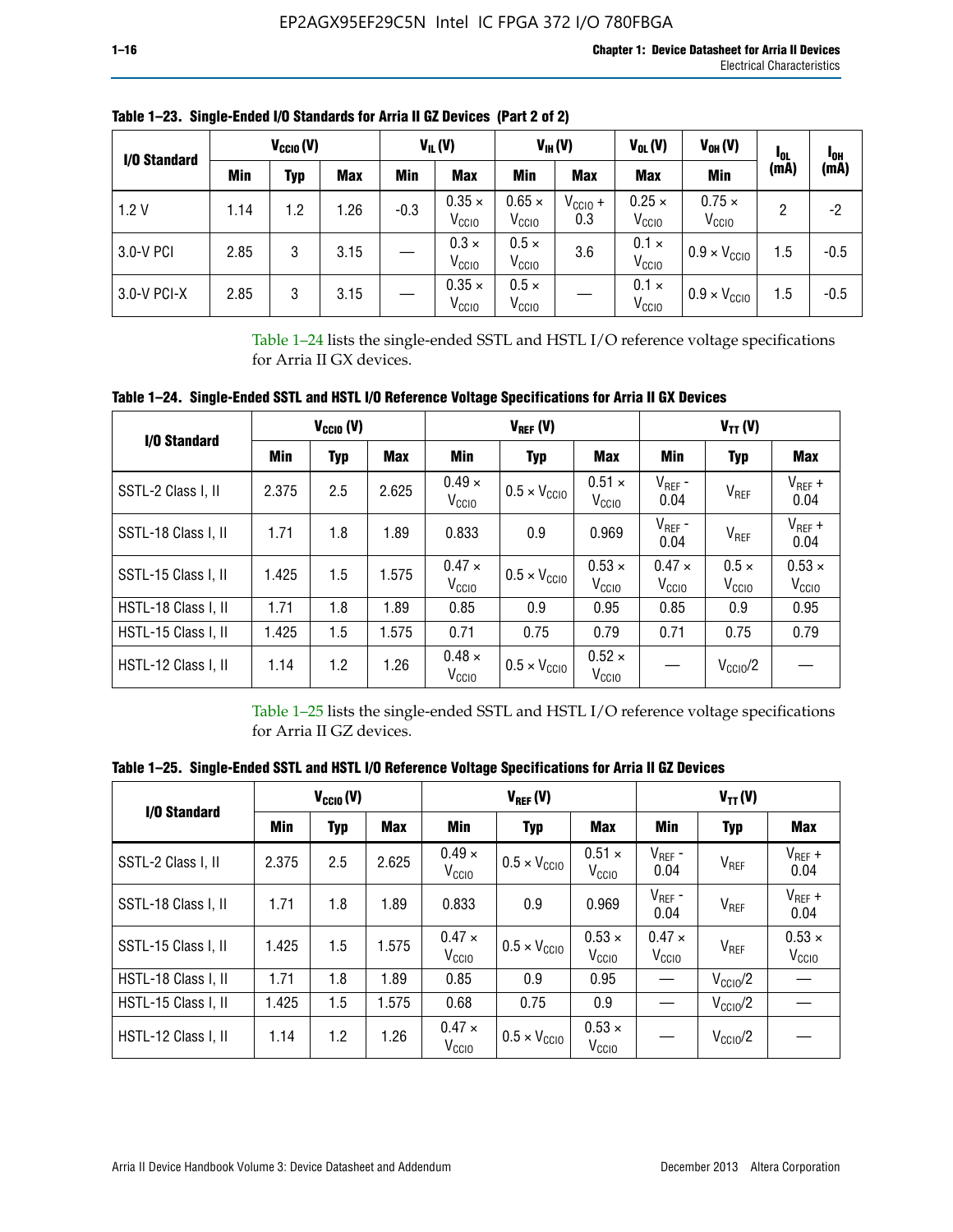Table 1–26 lists the single-ended SSTL and HSTL I/O standard signal specifications for Arria II GX devices.

| <b>I/O Standard</b> | $V_{IL(DC)}(V)$ |                                      | $V_{IH(DC)}(V)$      |                             | $V_{IL(AC)}(V)$   | $V_{IH(AC)}$ (V)     | $V_{OL}$ (V)                       | $V_{OH} (V)$                       | l <sub>ol.</sub> | $I_{0H}$ |
|---------------------|-----------------|--------------------------------------|----------------------|-----------------------------|-------------------|----------------------|------------------------------------|------------------------------------|------------------|----------|
|                     | Min             | <b>Max</b>                           | Min                  | <b>Max</b>                  | <b>Max</b>        | Min                  | <b>Max</b>                         | <b>Min</b>                         | (mA)             | (mA)     |
| SSTL-2 Class I      | $-0.3$          | $V_{REF}$ -<br>0.18                  | $V_{REF} +$<br>0.18  | $V_{\text{CCIO}} +$<br>0.3  | $V_{REF}$ - 0.35  | $V_{REF} +$<br>0.35  | $V_{TT}$ -<br>0.57                 | $V_{TT}$ +<br>0.57                 | 8.1              | $-8.1$   |
| SSTL-2 Class II     | $-0.3$          | $V_{REF}$ -<br>0.18                  | $V_{REF} +$<br>0.18  | $V_{CCIO} +$<br>0.3         | $V_{REF} - 0.35$  | $V_{REF} +$<br>0.35  | $V_{TT}$ -<br>0.76                 | $V_{TT}$ +<br>0.76                 | 16.4             | $-16.4$  |
| SSTL-18 Class I     | $-0.3$          | $V_{REF}$ -<br>0.125                 | $V_{REF}$ +<br>0.125 | $V_{\text{CC1O}} +$<br>0.3  | $V_{REF}$ - 0.25  | $V_{REF}$ +<br>0.25  | $V_{TT}$ -<br>0.475                | $V_{TT}$ +<br>0.475                | 6.7              | $-6.7$   |
| SSTL-18 Class II    | $-0.3$          | $V_{REF}$ -<br>0.125                 | $V_{REF}$ +<br>0.125 | $V_{\text{CCIO}} +$<br>0.3  | $V_{REF}$ - 0.25  | $V_{REF}$ +<br>0.25  | 0.28                               | $V_{CGIO}$ -<br>0.28               | 13.4             | $-13.4$  |
| SSTL-15 Class I     | $-0.3$          | $V_{REF}$ -<br>0.1                   | $V_{REF}$ +<br>0.1   | $V_{\text{CCIO}} +$<br>0.3  | $V_{REF}$ - 0.175 | $V_{REF}$ +<br>0.175 | $0.2 \times$<br>V <sub>CCIO</sub>  | $0.8 \times$<br>V <sub>CCIO</sub>  | 8                | $-8$     |
| SSTL-15 Class II    | $-0.3$          | $V_{REF}$ -<br>0.1                   | $V_{REF}$ +<br>0.1   | $V_{\text{CCIO}} +$<br>0.3  | $V_{REF} - 0.175$ | $V_{REF}$ +<br>0.175 | $0.2 \times$<br>V <sub>CCIO</sub>  | $0.8 \times$<br>V <sub>CCIO</sub>  | 16               | $-16$    |
| HSTL-18 Class I     | $-0.3$          | $V_{REF}$ -<br>0.1                   | $V_{REF}$ +<br>0.1   | $V_{\text{CCIO}} +$<br>0.3  | $V_{REF} - 0.2$   | $V_{REF}$ + 0.2      | 0.4                                | $V_{CGIO}$ -<br>0.4                | 8                | $-8$     |
| HSTL-18 Class II    | $-0.3$          | $V_{REF}$ -<br>0.1                   | $V_{REF}$ +<br>0.1   | $V_{\text{CC1O}} +$<br>0.3  | $V_{REF}$ - 0.2   | $V_{REF}$ + 0.2      | 0.4                                | $V_{\text{CCIO}}$ -<br>0.4         | 16               | $-16$    |
| HSTL-15 Class I     | $-0.3$          | $V_{REF}$ -<br>0.1                   | $V_{REF}$ +<br>0.1   | $V_{\text{CC1O}} +$<br>0.3  | $V_{REF} - 0.2$   | $V_{REF}$ + 0.2      | 0.4                                | $V_{\text{CCIO}}$ -<br>0.4         | 8                | $-8$     |
| HSTL-15 Class II    | $-0.3$          | $\mathsf{V}_{\mathsf{REF}}$ -<br>0.1 | $V_{REF}$ +<br>0.1   | $V_{\text{CCIO}} +$<br>0.3  | $V_{REF}$ - 0.2   | $V_{REF}$ + 0.2      | 0.4                                | $V_{CCIO}$ -<br>0.4                | 16               | $-16$    |
| HSTL-12 Class I     | $-0.15$         | $V_{REF}$ -<br>0.08                  | $V_{REF}$ +<br>0.08  | $V_{CClO} +$<br>0.15        | $V_{REF} - 0.15$  | $V_{REF} +$<br>0.15  | $0.25 \times$<br>V <sub>CCIO</sub> | $0.75 \times$<br>V <sub>CCIO</sub> | 8                | $-8$     |
| HSTL-12 Class II    | $-0.15$         | $V_{REF}$ -<br>0.08                  | $V_{REF}$ +<br>0.08  | $V_{\text{CCIO}} +$<br>0.15 | $V_{REF}$ - 0.15  | $V_{REF} +$<br>0.15  | $0.25 \times$<br>V <sub>CCIO</sub> | $0.75 \times$<br>V <sub>CCIO</sub> | 14               | $-14$    |

**Table 1–26. Single-Ended SSTL and HSTL I/O Standard Signal Specifications for Arria II GX Devices** 

Table 1–27 lists the single-ended SSTL and HSTL I/O standard signal specifications for Arria II GZ devices.

| I/O Standard     |        | $V_{IL(DC)}$ (V)     |                      | $V_{IH(DC)}$ (V)           | $V_{IL(AC)}$ (V)     | $V_{IH(AC)}(V)$      | $V_{OL}$ (V)                      | $V_{OH} (V)$                   | l <sub>OL</sub> | 1 <sub>0H</sub> |
|------------------|--------|----------------------|----------------------|----------------------------|----------------------|----------------------|-----------------------------------|--------------------------------|-----------------|-----------------|
|                  | Min    | <b>Max</b>           | <b>Min</b>           | <b>Max</b>                 | <b>Max</b>           | Min                  | <b>Max</b>                        | Min                            | (mA)            | (mA)            |
| SSTL-2 Class I   | $-0.3$ | $V_{REF}$ -<br>0.15  | $V_{REF} +$<br>0.15  | $V_{CCIO} +$<br>0.3        | $V_{REF}$ -<br>0.31  | $V_{REF} +$<br>0.31  | $V_{TT}$ -<br>0.57                | $V_{TT}$ +<br>0.57             | 8.1             | $-8.1$          |
| SSTL-2 Class II  | $-0.3$ | $V_{REF}$ -<br>0.15  | $V_{REF} +$<br>0.15  | $V_{\text{CC1O}} +$<br>0.3 | $V_{REF}$ -<br>0.31  | $V_{REF} +$<br>0.31  | $V_{TT}$ -<br>0.76                | $V_{TT}$ +<br>0.76             | 16.2            | $-16.2$         |
| SSTL-18 Class I  | $-0.3$ | $V_{REF}$ -<br>0.125 | $V_{REF}$ +<br>0.125 | $V_{\text{CC1O}} +$<br>0.3 | $V_{REF}$ -<br>0.25  | $V_{REF}$ +<br>0.25  | $V_{TT}$ -<br>0.475               | $V_{TT}$ +<br>0.475            | 6.7             | $-6.7$          |
| SSTL-18 Class II | $-0.3$ | $V_{REF}$ -<br>0.125 | $V_{REF}$ +<br>0.125 | $V_{\text{CC1O}} +$<br>0.3 | $V_{REF}$ -<br>0.25  | $V_{REF}$ +<br>0.25  | 0.28                              | $V_{\rm CCIO}$ -<br>0.28       | 13.4            | $-13.4$         |
| SSTL-15 Class I  |        | $V_{REF}$ -<br>0.1   | $V_{REF}$ +<br>0.1   |                            | $V_{REF}$ -<br>0.175 | $V_{REF}$ +<br>0.175 | $0.2 \times$<br>V <sub>CCIO</sub> | $0.8 \times$<br>$V_{\rm CClO}$ | 8               | -8              |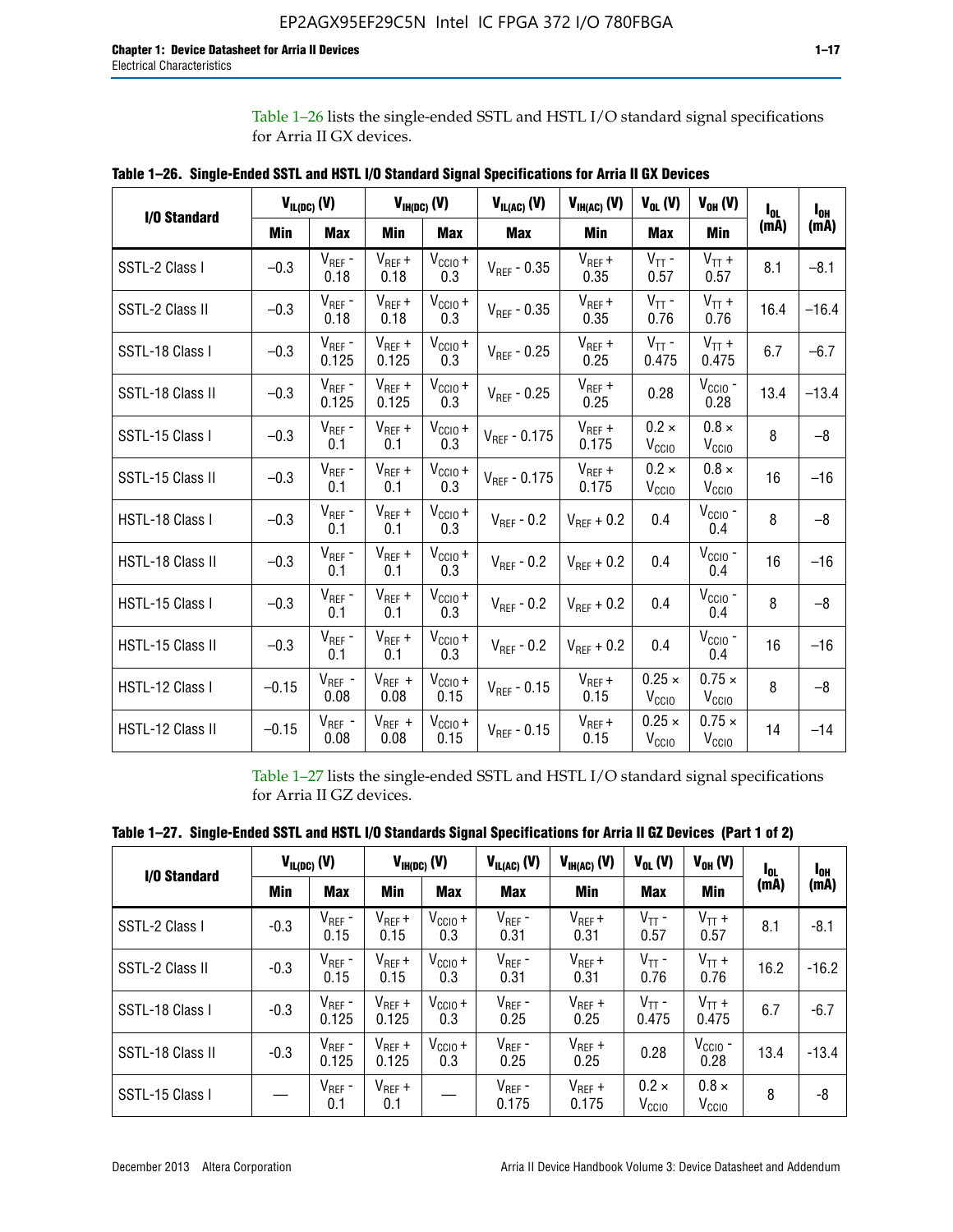| I/O Standard     |            | $V_{IL(DC)}$ (V)    |                     | $V_{IH(DC)}$ (V)            | $V_{IL(AC)}$ (V)<br>$V_{IH(AC)}(V)$ |                        | $V_{OH} (V)$<br>$V_{OL}$ (V)      |                                    | I <sub>OL</sub> | $I_{0H}$ |
|------------------|------------|---------------------|---------------------|-----------------------------|-------------------------------------|------------------------|-----------------------------------|------------------------------------|-----------------|----------|
|                  | <b>Min</b> | <b>Max</b>          | Min                 | <b>Max</b>                  | <b>Max</b>                          | <b>Min</b>             | <b>Max</b>                        | Min                                | (mA)            | (mA)     |
| SSTL-15 Class II |            | $V_{REF}$ -<br>0.1  | $V_{REF}$ +<br>0.1  |                             | $V_{REF}$ -<br>0.175                | $V_{REF}$ +<br>0.175   | $0.2 \times$<br>V <sub>CCIO</sub> | $0.8 \times$<br>V <sub>CCIO</sub>  | 16              | -16      |
| HSTL-18 Class I  |            | $V_{REF}$ -<br>0.1  | $V_{REF}$ +<br>0.1  |                             | $V_{\text{RFF}}$ - 0.2              | $V_{RFF}$ + 0.2        | 0.4                               | $V_{\text{CCIO}}$ -<br>0.4         | 8               | -8       |
| HSTL-18 Class II |            | $V_{REF}$ -<br>0.1  | $V_{REF}$ +<br>0.1  |                             | $V_{\text{RFF}}$ - 0.2              | $V_{RFF}$ + 0.2        | 0.4                               | $V_{\text{CCIO}}$ -<br>0.4         | 16              | $-16$    |
| HSTL-15 Class I  |            | $V_{REF}$ -<br>0.1  | $V_{REF}$ +<br>0.1  |                             | $V_{BFF}$ - 0.2                     | $V_{\text{RFF}} + 0.2$ | 0.4                               | $V_{CCIO}$ -<br>0.4                | 8               | -8       |
| HSTL-15 Class II |            | $V_{REF}$ -<br>0.1  | $V_{REF}$ +<br>0.1  |                             | $V_{REF}$ - 0.2                     | $V_{REF}$ + 0.2        | 0.4                               | $V_{\text{CCIO}}$ -<br>0.4         | 16              | $-16$    |
| HSTL-12 Class I  | $-0.15$    | $V_{REF}$ -<br>0.08 | $V_{REF}$ +<br>0.08 | $V_{CCIO} +$<br>0.15        | $V_{REF}$ -<br>0.15                 | $V_{REF} +$<br>0.15    | $0.25\times$<br>V <sub>CCIO</sub> | $0.75\times$<br>V <sub>CCIO</sub>  | 8               | -8       |
| HSTL-12 Class II | $-0.15$    | $V_{REF}$ -<br>0.08 | $V_{REF}$ +<br>0.08 | $V_{\text{CC1O}} +$<br>0.15 | $V_{REF}$ -<br>0.15                 | $V_{REF}$ +<br>0.15    | $0.25\times$<br>V <sub>CCIO</sub> | $0.75 \times$<br>V <sub>CCIO</sub> | 16              | -16      |

**Table 1–27. Single-Ended SSTL and HSTL I/O Standards Signal Specifications for Arria II GZ Devices (Part 2 of 2)**

Table 1–28 lists the differential SSTL I/O standards for Arria II GX devices.

**Table 1–28. Differential SSTL I/O Standards for Arria II GX Devices**

| I/O Standard        | $V_{\text{CCIO}}(V)$ |            |            | $V_{SWING(DC)}$ (V) |                   | $V_{X(AC)}(V)$                  |                 |                                 | $V_{SWING(AC)}$ (V) |                   | $V_{OX(AC)}$ (V)               |                 |                              |
|---------------------|----------------------|------------|------------|---------------------|-------------------|---------------------------------|-----------------|---------------------------------|---------------------|-------------------|--------------------------------|-----------------|------------------------------|
|                     | Min                  | <b>Typ</b> | <b>Max</b> | Min                 | <b>Max</b>        | Min                             | Typ             | <b>Max</b>                      | Min                 | <b>Max</b>        | Min                            | Typ             | <b>Max</b>                   |
| SSTL-2 Class I, II  | 2.375                | 2.5        | 2.625      | 0.36                | V <sub>CCIO</sub> | $V_{\text{CCIO}}/2$<br>$-0.2$   |                 | $V_{\rm CC10}$ /2<br>$+0.2$     | 0.7                 | V <sub>CCIO</sub> | $V_{\text{CC10}}/2$<br>$-0.15$ |                 | $V_{\rm CCIO}/2$<br>$+0.15$  |
| SSTL-18 Class I, II | 1.71                 | 1.8        | l.89       | 0.25                | V <sub>CCIO</sub> | $V_{\text{CCIO}}/2$<br>$-0.175$ |                 | $V_{\text{CC10}}/2$<br>$+0.175$ | 0.5                 | V <sub>CCIO</sub> | $V_{\text{CC10}}/2$<br>0.125   |                 | $V_{\text{CCIO}}/2$<br>0.125 |
| SSTL-15 Class I, II | 1.425                | 1.5        | .575       | 0.2                 |                   |                                 | $V_{CCIO}$<br>2 |                                 | 0.35                |                   |                                | $V_{CClO}$<br>റ |                              |

Table 1–29 lists the differential SSTL I/O standards for Arria II GZ devices

**Table 1–29. Differential SSTL I/O Standards for Arria II GZ Devices**

| I/O Standard        |       | $V_{\text{CCIO}}(V)$ |            |      | $V_{SWING(DC)}(V)$          |                               | $V_{X(AC)}(V)$      |                                   |      | $V_{SWING(AC)}$ (V)         | $V_{OX(AC)}(V)$                |                 |                                 |  |
|---------------------|-------|----------------------|------------|------|-----------------------------|-------------------------------|---------------------|-----------------------------------|------|-----------------------------|--------------------------------|-----------------|---------------------------------|--|
|                     | Min   | Typ                  | <b>Max</b> | Min  | <b>Max</b>                  | Min                           | Typ                 | <b>Max</b>                        | Min  | <b>Max</b>                  | Min                            | Typ             | <b>Max</b>                      |  |
| SSTL-2 Class I, II  | 2.375 | 2.5                  | 2.625      | 0.3  | V <sub>CCIO</sub><br>$+0.6$ | $V_{\text{CC1O}}/2$<br>$-0.2$ |                     | $V_{\text{CCIO}}/2$<br>$+0.2$     | 0.62 | V <sub>CCIO</sub><br>$+0.6$ | $V_{\text{CC10}}/2$<br>$-0.15$ |                 | $V_{\text{CC10}}/2$<br>$+0.15$  |  |
| SSTL-18 Class I, II | 1.71  | 1.8                  | 1.89       | 0.25 | V <sub>CCIO</sub><br>$+0.6$ | $V_{\text{CCIO}}/2$<br>0.175  |                     | $V_{\text{CCIO}}/2$<br>÷<br>0.175 | 0.5  | V <sub>CCIO</sub><br>$+0.6$ | $V_{\text{CC10}}/2$<br>- 0.125 |                 | $V_{\text{CC10}}/2$<br>$+0.125$ |  |
| SSTL-15 Class I, II | 1.425 | 1.5                  | .575       | 0.2  |                             |                               | $V_{\rm CCIO}$<br>2 |                                   | 0.35 |                             |                                | $V_{CClO}$<br>2 |                                 |  |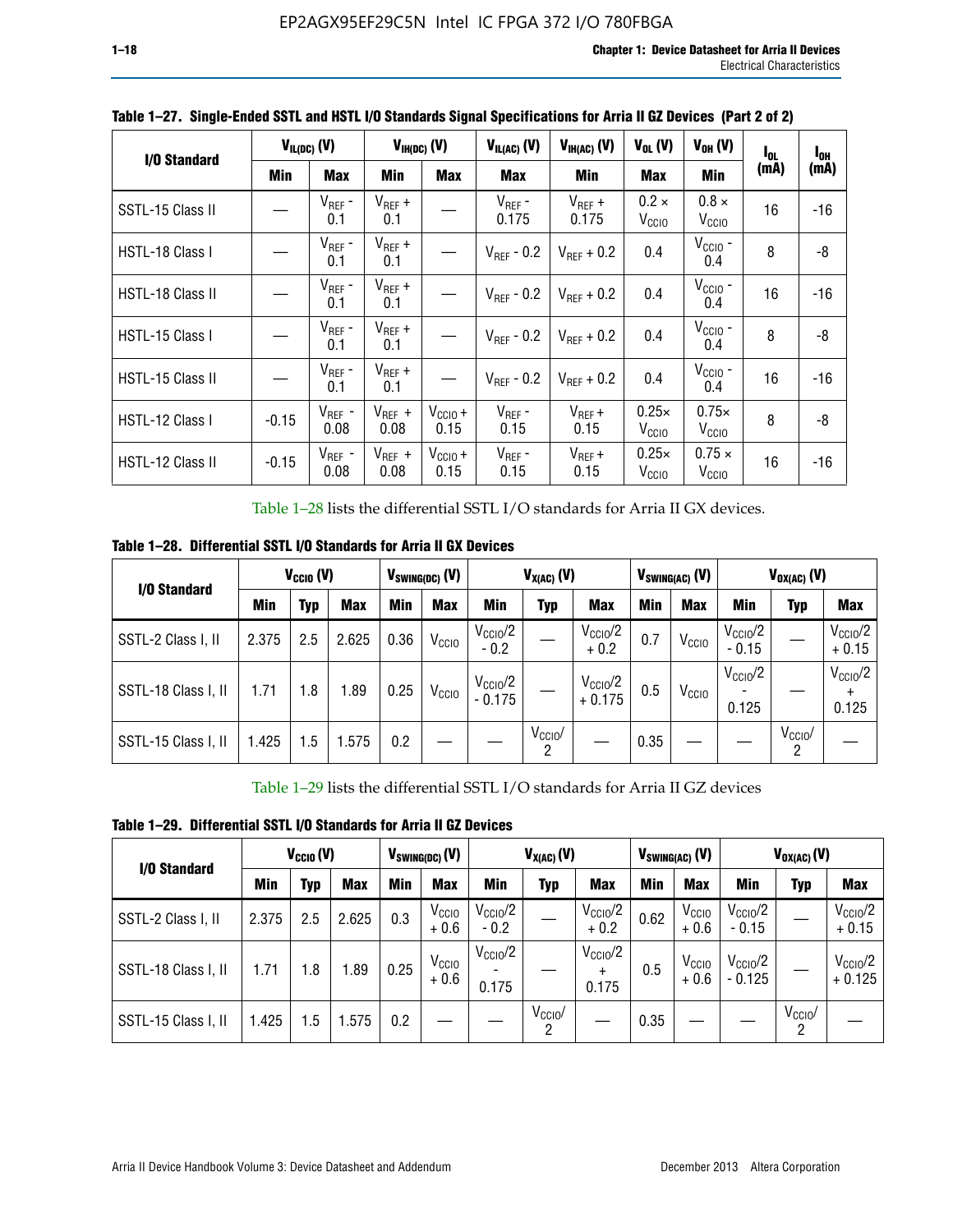Table 1–30 lists the HSTL I/O standards for Arria II GX devices.

| I/O Standard        | $V_{CGI0} (V)$ |            |            | $V_{\text{DIF(DC)}}$ (V) |            | $V_{X(AC)}(V)$ |                                   |            |                                       | $V_{CM(DC)}(V)$                   | $V_{DIF(AC)}(V)$                   |     |            |
|---------------------|----------------|------------|------------|--------------------------|------------|----------------|-----------------------------------|------------|---------------------------------------|-----------------------------------|------------------------------------|-----|------------|
|                     | <b>Min</b>     | Typ        | <b>Max</b> | Min                      | <b>Max</b> | Min            | Typ                               | <b>Max</b> | Min                                   | Typ                               | <b>Max</b>                         | Min | <b>Max</b> |
| HSTL-18 Class I     | 1.71           | .8         | .89        | 0.2                      | __         | 0.85           |                                   | 0.95       | 0.88                                  |                                   | 0.95                               | 0.4 |            |
| HSTL-15 Class I, II | 1.425          | .5         | .575       | 0.2                      | --         | 0.71           |                                   | 0.79       | 0.71                                  |                                   | 0.79                               | 0.4 |            |
| HSTL-12 Class I, II | 1.14           | $\cdot$ .2 | .26        | 0.16                     |            |                | $0.5 \times$<br>V <sub>CCIO</sub> |            | 0.48<br>$\times$<br>V <sub>CCIO</sub> | $0.5 \times$<br>V <sub>CCIO</sub> | $0.52 \times$<br>V <sub>CCIO</sub> | 0.3 |            |

**Table 1–30. Differential HSTL I/O Standards for Arria II GX Devices**

Table 1–31 lists the HSTL I/O standards for Arria II GZ devices.

**Table 1–31. Differential HSTL I/O Standards for Arria II GZ Devices**

| I/O Standard        |       | $V_{\text{CCIO}}(V)$ |            |            | $V_{\text{DIF(DC)}}(V)$     |      | $V_{X(AC)}(V)$                    |            |                                   | $V_{CM(DC)}$ (V)                  |                                   |     | $V_{DIF(AC)}$ (V)         |
|---------------------|-------|----------------------|------------|------------|-----------------------------|------|-----------------------------------|------------|-----------------------------------|-----------------------------------|-----------------------------------|-----|---------------------------|
|                     | Min   | Typ                  | <b>Max</b> | <b>Min</b> | <b>Max</b>                  | Min  | Typ                               | <b>Max</b> | <b>Min</b>                        | Typ                               | <b>Max</b>                        | Min | <b>Max</b>                |
| HSTL-18 Class I     | 71، ا | 1.8                  | .89        | 0.2        | —                           | 0.78 |                                   | 1.12       | 0.78                              |                                   | 1.12                              | 0.4 |                           |
| HSTL-15 Class I, II | .425  | $1.5\,$              | .575       | 0.2        | —                           | 0.68 |                                   | 0.9        | 0.68                              |                                   | 0.9                               | 0.4 |                           |
| HSTL-12 Class I, II | l.14  | 1.2                  | .26        | 0.16       | V <sub>CCIO</sub><br>$+0.3$ |      | $0.5 \times$<br>V <sub>CCIO</sub> |            | $0.4 \times$<br>V <sub>CCIO</sub> | $0.5 \times$<br>V <sub>CCIO</sub> | $0.6 \times$<br>V <sub>CCIO</sub> | 0.3 | V <sub>CCIO</sub><br>0.48 |

Table 1–32 lists the differential I/O standard specifications for Arria II GX devices.

**Table 1–32. Differential I/O Standard Specifications for Arria II GX Devices** *(Note 1)*

| 1/0                  |       | $V_{CGI0} (V)$ |            |     | $V_{ID}$ (mV)       |            |      | $V_{IGM} (V)$ (2) |       | $V_{OD} (V)$ (3) |            |       | $V_{OCM}$ (V) |            |
|----------------------|-------|----------------|------------|-----|---------------------|------------|------|-------------------|-------|------------------|------------|-------|---------------|------------|
| <b>Standard</b>      | Min   | Typ            | <b>Max</b> | Min | Cond.               | <b>Max</b> | Min  | <b>Max</b>        | Min   | <b>Typ</b>       | <b>Max</b> | Min   | Typ           | <b>Max</b> |
| 2.5V<br><b>LVDS</b>  | 2.375 | 2.5            | 2.625      | 100 | $V_{CM} =$<br>1.25V |            | 0.05 | 1.80              | 0.247 |                  | 0.6        | 1.125 | 1.25          | 1.375      |
| <b>RSDS</b><br>(4)   | 2.375 | 2.5            | 2.625      |     |                     |            |      |                   | 0.1   | 0.2              | 0.6        | 0.5   | 1.2           | 1.4        |
| Mini-LVDS<br>(4)     | 2.375 | 2.5            | 2.625      |     |                     |            |      |                   | 0.25  |                  | 0.6        |       | 1.2           | 1.4        |
| <b>LVPECL</b><br>(5) | 2.375 | 2.5            | 2.625      | 300 |                     |            | 0.6  | 1.8               |       |                  |            |       |               |            |
| BLVDS $(6)$          | 2.375 | 2.5            | 2.625      | 100 |                     |            |      |                   |       |                  |            |       |               |            |

## **Notes to Table 1–32***:*

(1) The 1.5 V PCML transceiver I/O standard specifications are described in "Transceiver Performance Specifications" on page 1–21.

(2)  $V_{IN}$  range:  $0 \le V_{IN} \le 1.85$  V.

(3) R<sub>L</sub> range:  $90 \leq R$ L  $\leq 110 \Omega$ .

- (4) The RSDS and mini-LVDS I/O standards are only supported for differential outputs.
- (5) The LVPECL input standard is supported at the dedicated clock input pins (GCLK) only.
- (6) There are no fixed  $V_{ICM}$ ,  $V_{OD}$ , and  $V_{OCM}$  specifications for BLVDS. These specifications depend on the system topology.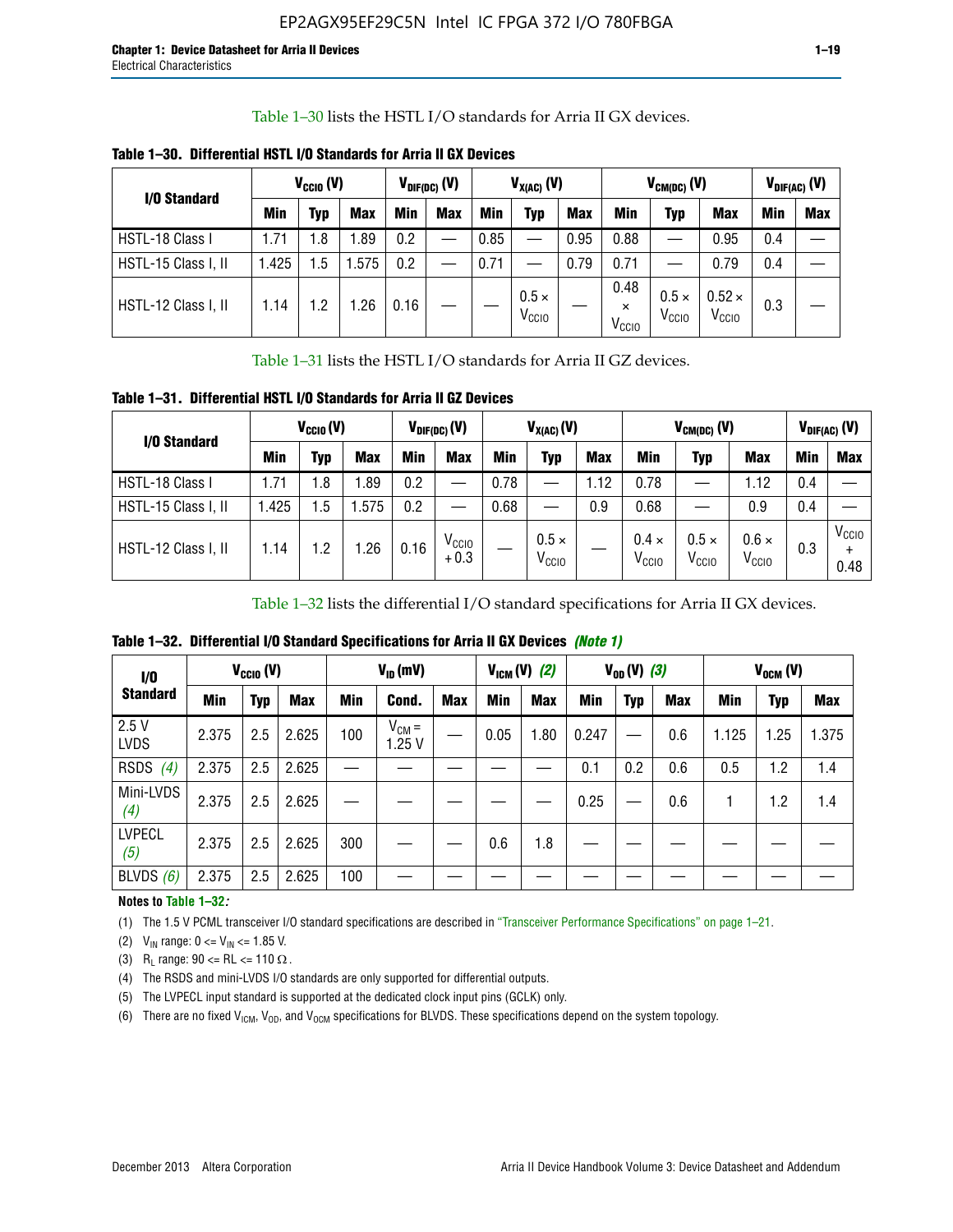Table 1–33 lists the differential I/O standard specifications for Arria II GZ devices.

| 1/0<br><b>Standard</b>       |       | $V_{CCl0} (V)$ |            |            | $V_{ID}$ (mV)       |            | $V_{IGM(DC)}$ (V) |            |       | $V_{OD} (V) (3)$ |            |       | $V_{OCM} (V) (3)$ |            |
|------------------------------|-------|----------------|------------|------------|---------------------|------------|-------------------|------------|-------|------------------|------------|-------|-------------------|------------|
| (2)                          | Min   | <b>Typ</b>     | <b>Max</b> | <b>Min</b> | Cond.               | <b>Max</b> | <b>Min</b>        | <b>Max</b> | Min   | <b>Typ</b>       | <b>Max</b> | Min   | <b>Typ</b>        | <b>Max</b> |
| 2.5V<br><b>LVDS</b><br>(HIO) | 2.375 | 2.5            | 2.625      | 100        | $V_{CM} =$<br>1.25V |            | 0.05              | 1.8        | 0.247 |                  | 0.6        | 1.125 | 1.25              | 1.375      |
| 2.5V<br><b>LVDS</b><br>(VIO) | 2.375 | 2.5            | 2.625      | 100        | $V_{CM} =$<br>1.25V |            | 0.05              | 1.8        | 0.247 |                  | 0.6        | 1     | 1.25              | 1.5        |
| <b>RSDS</b><br>(HIO)         | 2.375 | 2.5            | 2.625      | 100        | $V_{CM} =$<br>1.25V |            | 0.3               | 1.4        | 0.1   | 0.2              | 0.6        | 0.5   | 1.2               | 1.4        |
| <b>RSDS</b><br>(VIO)         | 2.375 | 2.5            | 2.625      | 100        | $V_{CM} =$<br>1.25V |            | 0.3               | 1.4        | 0.1   | 0.2              | 0.6        | 0.5   | 1.2               | 1.5        |
| Mini-LVDS<br>(HIO)           | 2.375 | 2.5            | 2.625      | 200        | —                   | 600        | 0.4               | 1.32<br>5  | 0.25  |                  | 0.6        | 1     | 1.2               | 1.4        |
| Mini-LVDS<br>(VIO)           | 2.375 | 2.5            | 2.625      | 200        |                     | 600        | 0.4               | 1.32<br>5  | 0.25  |                  | 0.6        | 1     | 1.2               | 1.5        |
| <b>LVPECL</b>                | 2.375 | 2.5            | 2.625      | 300        |                     |            | 0.6               | 1.8        |       |                  |            |       |                   |            |
| BLVDS $(4)$                  | 2.375 | 2.5            | 2.625      | 100        |                     |            |                   |            |       |                  |            |       |                   |            |

**Table 1–33. Differential I/O Standard Specifications for Arria II GZ Devices** *(Note 1)*

**Notes to Table 1–33***:*

(1) 1.4-V/1.5-V PCML transceiver I/O standard specifications are described in "Transceiver Performance Specifications" on page 1–21.

(2) Vertical I/O (VIO) is top and bottom I/Os; horizontal I/O (HIO) is left and right I/Os.

(3) R<sub>l</sub> range:  $90 \leq R L \leq 110 \Omega$ .

(4) There are no fixed  $V_{IGM}$ ,  $V_{OD}$ , and  $V_{OCM}$  specifications for BLVDS. These specifications depend on the system topology.

# **Power Consumption for the Arria II Device Family**

Altera offers two ways to estimate power for a design:

- Using the Microsoft Excel-based Early Power Estimator
- Using the Quartus<sup>®</sup> II PowerPlay Power Analyzer feature

The interactive Microsoft Excel-based Early Power Estimator is typically used prior to designing the FPGA in order to get a magnitude estimate of the device power. The Quartus II PowerPlay Power Analyzer provides better quality estimates based on the specifics of the design after place-and-route is complete. The PowerPlay Power Analyzer can apply a combination of user-entered, simulation-derived, and estimated signal activities which, when combined with detailed circuit models, can yield very accurate power estimates.

f For more information about power estimation tools, refer to the *[PowerPlay Early Power](http://www.altera.com/literature/ug/ug_epe.pdf?GSA_pos=5&WT.oss_r=1&WT.oss=powerplay early power estimator)  [Estimator User Guide](http://www.altera.com/literature/ug/ug_epe.pdf?GSA_pos=5&WT.oss_r=1&WT.oss=powerplay early power estimator)* and the *[PowerPlay Power Analysis](http://www.altera.com/literature/hb/qts/qts_qii53013.pdf)* chapter in volume 3 of the *Quartus II Handbook*.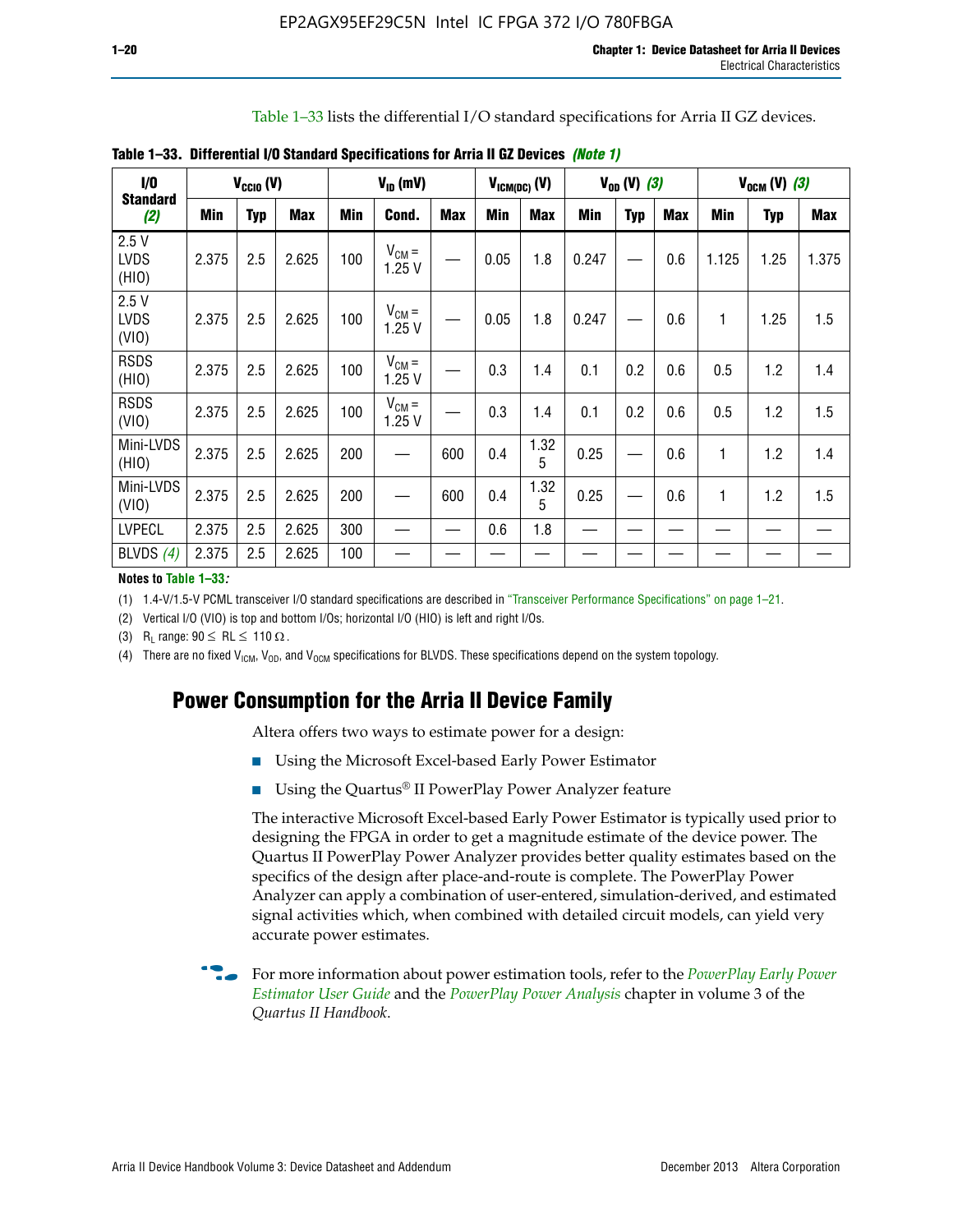# **Switching Characteristics**

This section provides performance characteristics of the Arria II GX and GZ core and periphery blocks for commercial grade devices. The following tables are considered final and are based on actual silicon characterization and testing. These numbers reflect the actual performance of the device under worst-case silicon process, voltage, and junction temperature conditions.

# **Transceiver Performance Specifications**

Table 1–34 lists the Arria II GX transceiver specifications.

## **Table 1–34. Transceiver Specifications for Arria II GX Devices** *(Note 1)* **(Part 1 of 7)**

| Symbol/                                          | <b>Condition</b> |        | 13         |            |            | C <sub>4</sub> |                                                                         |        | <b>C5 and 15</b> |            |                                           | C <sub>6</sub> |            |               |
|--------------------------------------------------|------------------|--------|------------|------------|------------|----------------|-------------------------------------------------------------------------|--------|------------------|------------|-------------------------------------------|----------------|------------|---------------|
| <b>Description</b>                               |                  | Min    | <b>Typ</b> | <b>Max</b> | <b>Min</b> | <b>Typ</b>     | <b>Max</b>                                                              | Min    | <b>Typ</b>       | <b>Max</b> | Min                                       | <b>Typ</b>     | <b>Max</b> | <b>Unit</b>   |
| <b>Reference Clock</b>                           |                  |        |            |            |            |                |                                                                         |        |                  |            |                                           |                |            |               |
| Supported I/O<br>Standards                       |                  |        |            |            |            |                | 1.2-V PCML, 1.5-V PCML, 2.5-V PCML, Differential LVPECL, LVDS, and HCSL |        |                  |            |                                           |                |            |               |
| Input frequency<br>from REFCLK<br>input pins     |                  | 50     |            | 622.08     | 50         |                | 622.08                                                                  | 50     | –                | 622.08     | 50                                        |                | 622.08     | <b>MHz</b>    |
| Input frequency<br>from PLD input                |                  | 50     |            | 200        | 50         |                | 200                                                                     | 50     |                  | 200        | 50                                        |                | 200        | <b>MHz</b>    |
| Absolute V <sub>MAX</sub><br>for a REFCLK pin    |                  |        |            | 2.2        | –          |                | 2.2                                                                     | -      |                  | 2.2        |                                           |                | 2.2        | $\mathsf{V}$  |
| Absolute V <sub>MIN</sub> for<br>a REFCLK pin    |                  | $-0.3$ |            |            | $-0.3$     |                |                                                                         | $-0.3$ |                  |            | $-0.3$                                    |                |            | $\mathsf{V}$  |
| Rise/fall time (2)                               |                  |        |            | 0.2        |            |                | 0.2                                                                     | $\sim$ |                  | 0.2        | $\qquad \qquad \overline{\qquad \qquad }$ |                | 0.2        | UI            |
| Duty cycle                                       |                  | 45     | —          | 55         | 45         | —              | 55                                                                      | 45     | —                | 55         | 45                                        | —              | 55         | $\frac{0}{0}$ |
| Peak-to-peak<br>differential input<br>voltage    |                  | 200    |            | 2000       | 200        |                | 2000                                                                    | 200    | —                | 2000       | 200                                       | -              | 2000       | mV            |
| Spread-spectrum<br>modulating clock<br>frequency | PCIe             | 30     |            | 33         | 30         |                | 33                                                                      | 30     |                  | 33         | 30                                        |                | 33         | kHz           |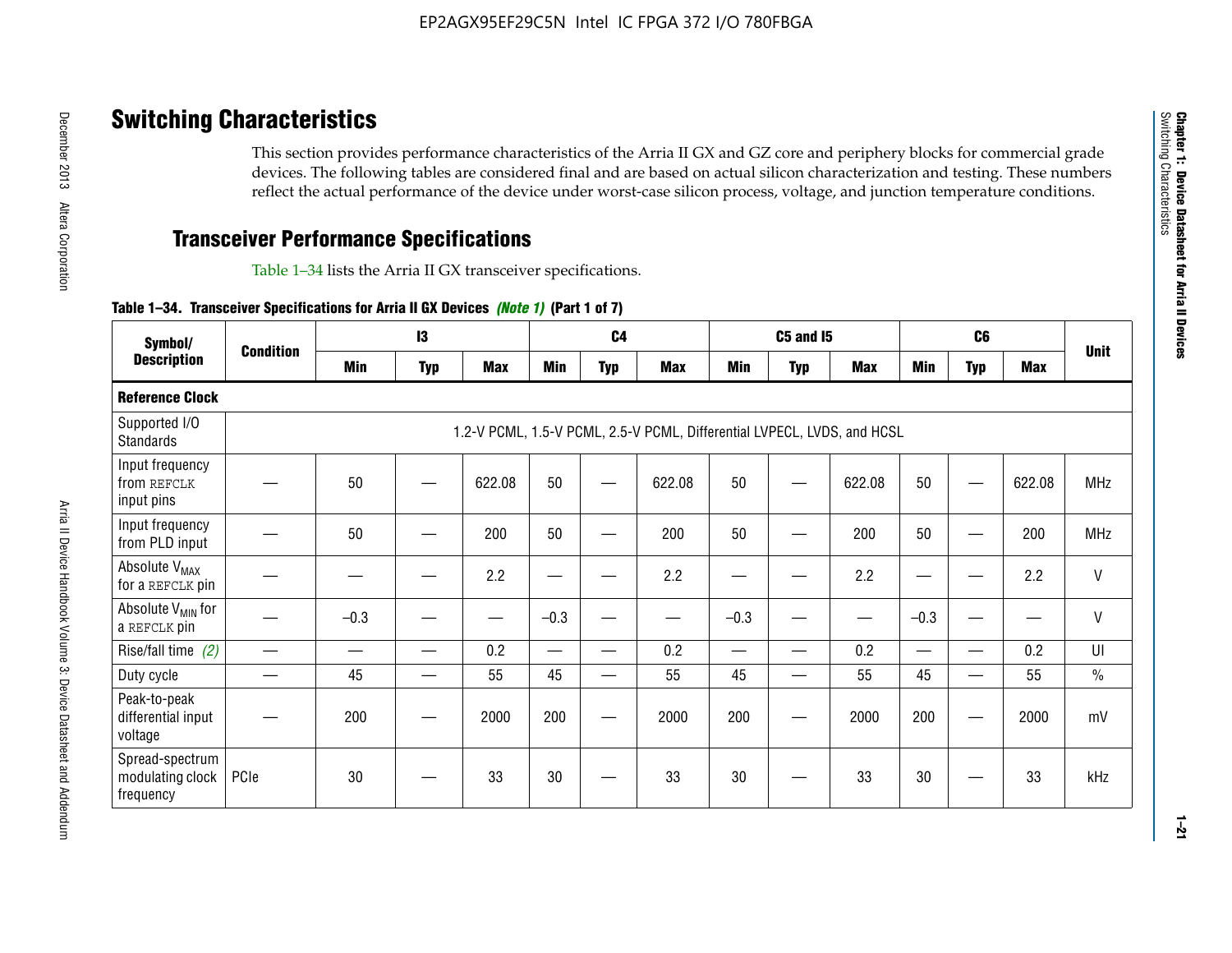# **Table 1–34. Transceiver Specifications for Arria II GX Devices** *(Note 1)* **(Part 2 of 7)**

| Symbol/                                                                                |                                                        |                          | $\mathbf{13}$              |            |                          | C <sub>4</sub>             |              |                          | <b>C5 and 15</b>           |            |                          | C <sub>6</sub>                            |            |             |
|----------------------------------------------------------------------------------------|--------------------------------------------------------|--------------------------|----------------------------|------------|--------------------------|----------------------------|--------------|--------------------------|----------------------------|------------|--------------------------|-------------------------------------------|------------|-------------|
| <b>Description</b>                                                                     | <b>Condition</b>                                       | <b>Min</b>               | <b>Typ</b>                 | <b>Max</b> | <b>Min</b>               | <b>Typ</b>                 | <b>Max</b>   | <b>Min</b>               | <b>Typ</b>                 | <b>Max</b> | <b>Min</b>               | <b>Typ</b>                                | <b>Max</b> | <b>Unit</b> |
| Spread-spectrum<br>downspread                                                          | PCIe                                                   |                          | 0 <sub>to</sub><br>$-0.5%$ |            |                          | 0 <sub>to</sub><br>$-0.5%$ |              |                          | 0 <sub>to</sub><br>$-0.5%$ |            |                          | 0 <sub>to</sub><br>$-0.5%$                |            |             |
| On-chip<br>termination<br>resistors                                                    |                                                        |                          | 100                        | —          |                          | 100                        |              |                          | 100                        |            |                          | 100                                       | —          | $\Omega$    |
| V <sub>ICM</sub><br>(AC coupled)                                                       |                                                        |                          | $1100 \pm 5\%$             |            |                          | $1100 \pm 5\%$             |              |                          | $1100 \pm 5\%$             |            |                          | $1100 \pm 5\%$                            |            | mV          |
| V <sub>ICM</sub><br>(DC coupled)                                                       | HCSL I/O<br>standard for<br>PCle<br>reference<br>clock | 250                      | —                          | 550        | 250                      | $\overline{\phantom{0}}$   | 550          | 250                      | —                          | 550        | 250                      | $\qquad \qquad \overline{\qquad \qquad }$ | 550        | mV          |
|                                                                                        | $10$ Hz                                                | $\qquad \qquad$          | $\equiv$                   | $-50$      | $\overline{\phantom{m}}$ |                            | $-50$        |                          | $\equiv$                   | $-50$      | $\overline{\phantom{0}}$ | $\overline{\phantom{0}}$                  | $-50$      | dBc/Hz      |
|                                                                                        | 100 Hz                                                 | $\overline{\phantom{0}}$ |                            | $-80$      |                          |                            | $-80$        |                          | —                          | $-80$      |                          |                                           | $-80$      | dBc/Hz      |
| Transmitter<br><b>REFCLK Phase</b>                                                     | 1 KHz                                                  | $\qquad \qquad$          | $\overline{\phantom{0}}$   | $-110$     |                          | —                          | $-110$       | $\qquad \qquad$          | $\overline{\phantom{0}}$   | $-110$     |                          | $\overbrace{\phantom{aaaaa}}$             | $-110$     | dBc/Hz      |
| Noise                                                                                  | 10 KHz                                                 | $\qquad \qquad$          | $\equiv$                   | $-120$     |                          |                            | $-120$       | $\qquad \qquad$          | $\overline{\phantom{0}}$   | $-120$     |                          | $\overline{\phantom{0}}$                  | $-120$     | dBc/Hz      |
|                                                                                        | <b>100 KHz</b>                                         | $\overline{\phantom{0}}$ |                            | $-120$     |                          |                            | $-120$       | $\overline{\phantom{0}}$ | $\overline{\phantom{0}}$   | $-120$     |                          |                                           | $-120$     | dBc/Hz      |
|                                                                                        | $\geq 1$ MHz                                           | $\overline{\phantom{m}}$ | $\qquad \qquad$            | $-130$     |                          | $\overline{\phantom{0}}$   | $-130$       |                          | $\overline{\phantom{0}}$   | $-130$     |                          | $\overline{\phantom{0}}$                  | $-130$     | dBc/Hz      |
| Transmitter<br><b>REFCLK Phase</b><br>Jitter (rms) for<br><b>100 MHz</b><br>REFCLK (3) | 10 KHz to<br>20 MHz                                    |                          |                            | 3          |                          |                            | $\mathbf{3}$ |                          |                            | 3          |                          |                                           | 3          | ps          |
| $R_{ref}$                                                                              |                                                        |                          | 2000<br>± 1%               |            |                          | 2000<br>± 1%               |              |                          | 2000<br>± 1%               |            |                          | $2000 \pm$<br>$1\%$                       |            | $\Omega$    |
| <b>Transceiver Clocks</b>                                                              |                                                        |                          |                            |            |                          |                            |              |                          |                            |            |                          |                                           |            |             |
| <b>Calibration block</b><br>clock frequency<br>(cal blk clk)                           |                                                        | 10                       |                            | 125        | 10                       |                            | 125          | $10$                     |                            | 125        | 10                       |                                           | 125        | <b>MHz</b>  |

December 2013 Altera Corporation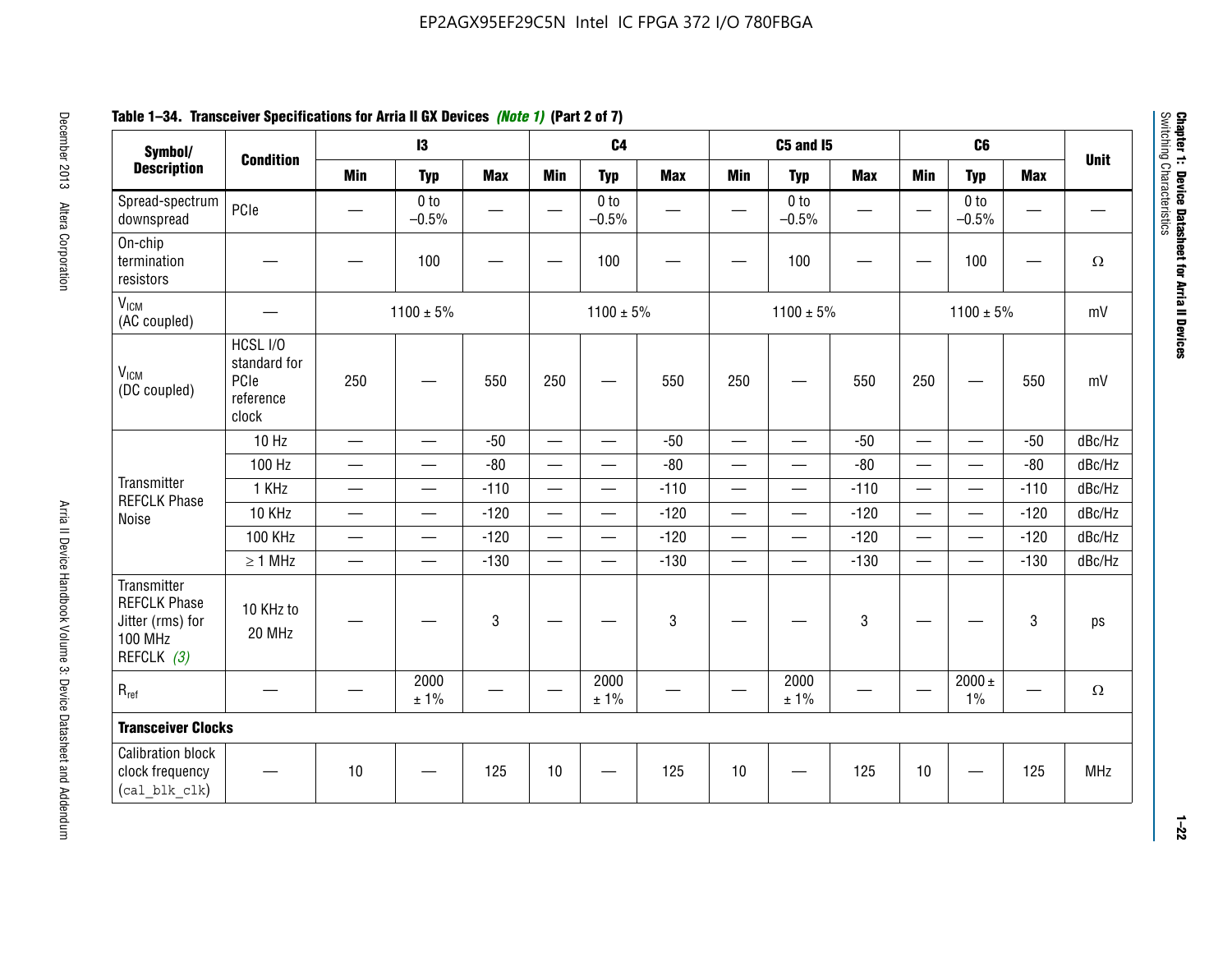| Symbol/                                                       |                                            |                     | $\mathbf{13}$ |                |                     | C <sub>4</sub> |                                                                  |                     | <b>C5 and 15</b> |                |                     | C6           |                |              |
|---------------------------------------------------------------|--------------------------------------------|---------------------|---------------|----------------|---------------------|----------------|------------------------------------------------------------------|---------------------|------------------|----------------|---------------------|--------------|----------------|--------------|
| <b>Description</b>                                            | <b>Condition</b>                           | <b>Min</b>          | <b>Typ</b>    | <b>Max</b>     | <b>Min</b>          | <b>Typ</b>     | <b>Max</b>                                                       | <b>Min</b>          | <b>Typ</b>       | <b>Max</b>     | <b>Min</b>          | <b>Typ</b>   | <b>Max</b>     | <b>Unit</b>  |
| fixedclk Clock<br>frequency                                   | PCIe<br>Receiver<br>Detect                 |                     | 125           |                |                     | 125            |                                                                  |                     | 125              |                |                     | 125          |                | <b>MHz</b>   |
| reconfig<br>clk clock<br>frequency                            | Dynamic<br>reconfig.<br>clock<br>frequency | 2.5/<br>37.5<br>(4) |               | 50             | 2.5/<br>37.5<br>(4) | <u>—</u>       | 50                                                               | 2.5/<br>37.5<br>(4) | —                | 50             | 2.5/<br>37.5<br>(4) |              | 50             | <b>MHz</b>   |
| Delta time<br>between<br>reconfig<br>clks $(5)$               |                                            |                     |               | $\overline{c}$ |                     |                | $\overline{2}$                                                   |                     |                  | $\overline{2}$ |                     |              | $\overline{2}$ | ms           |
| Transceiver block<br>minimum<br>power-down<br>pulse width     |                                            |                     | 1             |                |                     | 1              |                                                                  |                     | $\mathbf{1}$     |                |                     | $\mathbf{1}$ |                | $\mu s$      |
| <b>Receiver</b>                                               |                                            |                     |               |                |                     |                |                                                                  |                     |                  |                |                     |              |                |              |
| Supported I/O<br><b>Standards</b>                             |                                            |                     |               |                |                     |                | 1.4-V PCML, 1.5-V PCML, 2.5-V PCML, 2.5-V PCML, LVPECL, and LVDS |                     |                  |                |                     |              |                |              |
| Data rate (13)                                                | $\qquad \qquad$                            | 600                 |               | 6375           | 600                 |                | 3750                                                             | 600                 |                  | 3750           | 600                 | $\equiv$     | 3125           | <b>Mbps</b>  |
| Absolute V <sub>MAX</sub><br>for a receiver pin<br>(6)        |                                            |                     |               | 1.5            | e e                 |                | 1.5                                                              |                     |                  | 1.5            | —                   |              | 1.5            | V            |
| Absolute V <sub>MIN</sub> for<br>a receiver pin               |                                            | $-0.4$              |               |                | $-0.4$              |                |                                                                  | $-0.4$              |                  |                | $-0.4$              |              |                | $\mathsf{V}$ |
| Maximum<br>peak-to-peak                                       | $V_{IGM} = 0.82 V$<br>setting              |                     |               | 2.7            |                     |                | 2.7                                                              |                     |                  | 2.7            |                     |              | 2.7            | V            |
| differential input<br>voltage V <sub>ID</sub> (diff<br>$p-p)$ | $V_{IGM} = 1.1 V$<br>setting $(7)$         |                     |               | 1.6            |                     |                | 1.6                                                              |                     |                  | 1.6            |                     |              | 1.6            | V            |

**1–23**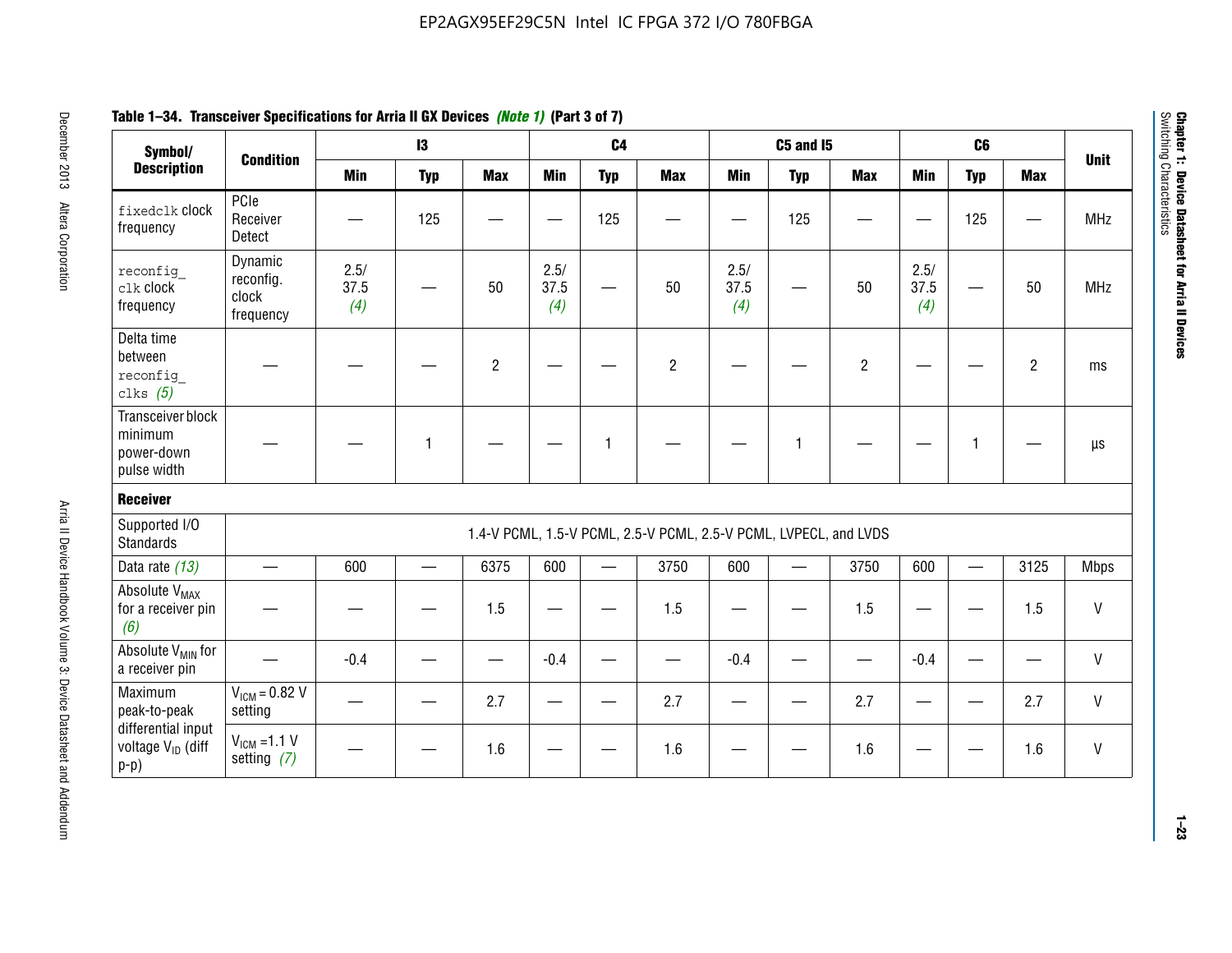#### **Arris 2: Device Handbook Volume 3: Device Datasheet Addents Device Datasheet Addents December 2013 Altera Corporation Minimum peaks-to-peak differential input voltage Video Minimum peaks-to-peak diff particular and the V<sub>ICM</sub>**  $V_{ICM} = 0.82 V$ setting | 一 | 820 | 一 | ― | 820 | 一 | ― | 820 | ― | ― | 820 | ― | mV  $V_{ICM}$  =1.1 V setting *(7)* | - | 1100 | - | - | 1100 | - | - | 1100 | - | - | 1100 | - | mV **Differential** on-chip termination resistors100– $\Omega$ setting | — | 100 | — | — | 100 | — | — | 100 | — | — | 100 | —  $\Omega$ Return loss differential mode PCIee | | | | 50 MHz to 1.25 GHz: –10dB XAUI 100 MHz to 2.5 GHz: –10dB Return loss common modePCIe 50 MHz to 1.25 GHz: –6dBXAUI 100 MHz to 2.5 GHz: –6dB Programmable PPM detector *(8)* ± 62.5, 100, 125, 200, 250, 300, 500, 1000 ppm Run length | ― | ― | 80 | ― | 80 | ― | 80 | ― | UI Programmable -rogrammasic | — | — | — | 7 |— | – | 7 |— | – | 7 |— | – | 7 | dB<br>equalization | — | — | — | 7 |— | 7 | — | 7 | — | 7 | — | 7 | dB Signal detect/loss thresholdPCIe Mode | 65 | — | 175 | 65 | — | 175 | 65 | — | 175 | 65 | — | 175 | mV CDR LTR time *(9)* – | – | – | <sup>75</sup> | – | <sup>75</sup> | – | <sup>75</sup> | – | <sup>75</sup> | – | <sup>75</sup> | – | <sup>75</sup> | <sup>18</sup> CDR minimum T1b *(10)* — <sup>15</sup> — — <sup>15</sup> — <sup>15</sup> — — <sup>15</sup> — — µs **Symbol/ Description Condition I3 C4 C5 and I5 C6UnitMin Typ Max Min Typ Max Min Typ Max Min Typ Max**

# **Table 1–34. Transceiver Specifications for Arria II GX Devices** *(Note 1)* **(Part 4 of 7)**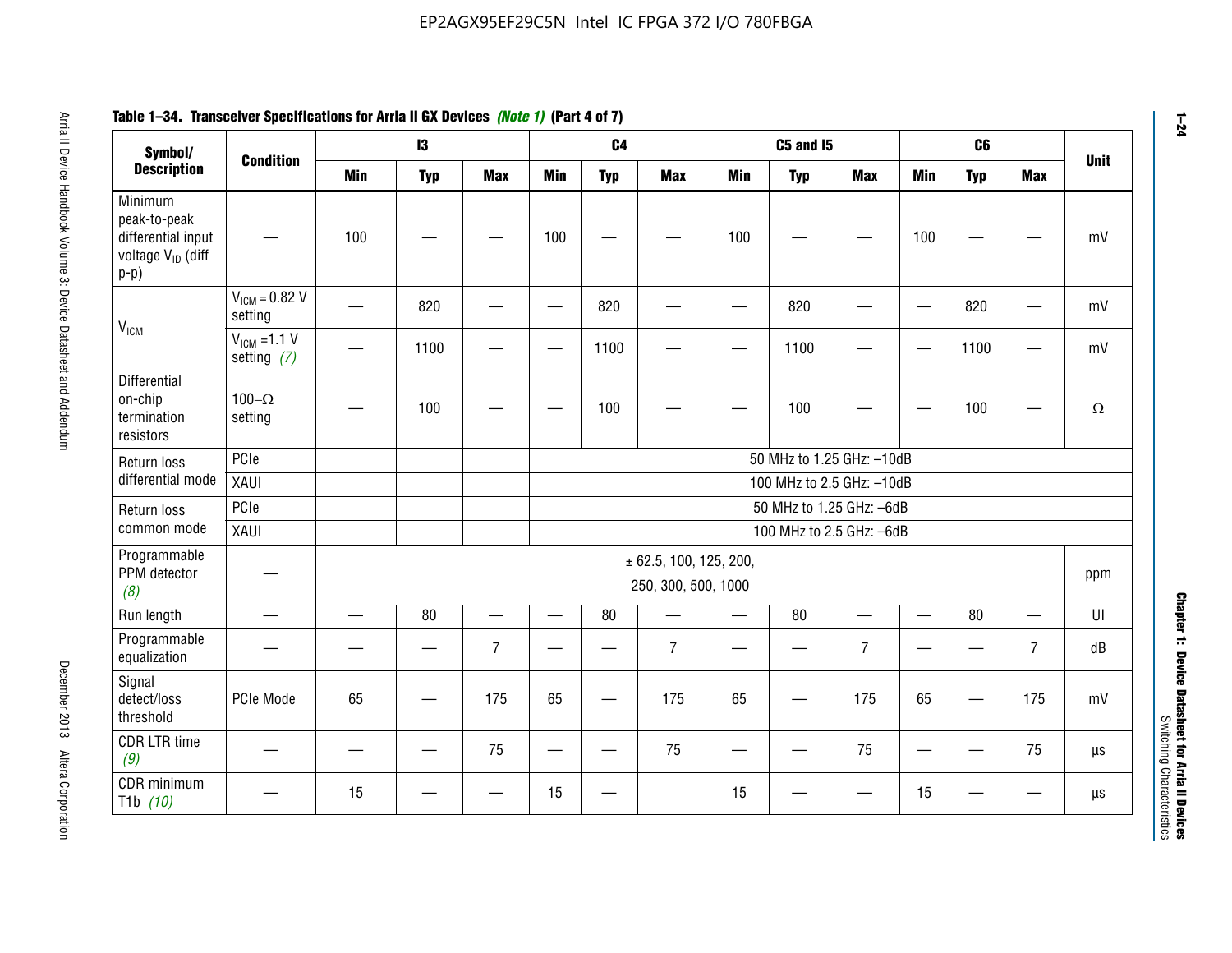| Symbol/                                                    |                          |                                                                        | $\mathbf{13}$            |                 |                          | C <sub>4</sub>                |                           |            | <b>C5 and 15</b>         |            |                          | C <sub>6</sub>           |                          |             |
|------------------------------------------------------------|--------------------------|------------------------------------------------------------------------|--------------------------|-----------------|--------------------------|-------------------------------|---------------------------|------------|--------------------------|------------|--------------------------|--------------------------|--------------------------|-------------|
| <b>Description</b>                                         | <b>Condition</b>         | <b>Min</b>                                                             | <b>Typ</b>               | <b>Max</b>      | <b>Min</b>               | <b>Typ</b>                    | <b>Max</b>                | <b>Min</b> | <b>Typ</b>               | <b>Max</b> | <b>Min</b>               | <b>Typ</b>               | <b>Max</b>               | <b>Unit</b> |
| LTD lock time<br>(11)                                      |                          | $\mathbf 0$                                                            | 100                      | 4000            | $\mathbf{0}$             | 100                           | 4000                      | 0          | 100                      | 4000       | $\Omega$                 | 100                      | 4000                     | ns          |
| Data lock time<br>from rx<br>freqlocked<br>(12)            |                          |                                                                        |                          | 4000            |                          |                               | 4000                      |            |                          | 4000       |                          |                          | 4000                     | ns          |
|                                                            | DC Gain<br>Setting $= 0$ |                                                                        | 0                        |                 |                          | $\mathbf 0$                   |                           |            | $\mathbf 0$              |            |                          | 0                        | $\overline{\phantom{0}}$ | dB          |
| Programmable<br>DC gain                                    | DC Gain<br>Setting $= 1$ |                                                                        | 3                        |                 |                          | $\sqrt{3}$                    |                           |            | $\sqrt{3}$               |            |                          | 3                        | $\overline{\phantom{0}}$ | dB          |
|                                                            | DC Gain<br>Setting $= 2$ |                                                                        | 6                        |                 |                          | $\,6\,$                       |                           |            | $\,6\,$                  |            |                          | $\,6$                    |                          | dB          |
| <b>Transmitter</b>                                         |                          |                                                                        |                          |                 |                          |                               |                           |            |                          |            |                          |                          |                          |             |
| Supported I/O<br><b>Standards</b>                          |                          |                                                                        |                          |                 |                          |                               | 1.5-V PCML                |            |                          |            |                          |                          |                          |             |
| Data rate                                                  | $\overline{\phantom{0}}$ | 600                                                                    | $\equiv$                 | 6375            | 600                      | $\overline{\phantom{0}}$      | 3750                      | 600        | $\overline{\phantom{0}}$ | 3750       | 600                      | $\overline{\phantom{0}}$ | 3125                     | <b>Mbps</b> |
| <b>V<sub>OCM</sub></b>                                     | 0.65V<br>setting         |                                                                        | 650                      | $\qquad \qquad$ | $\overline{\phantom{0}}$ | 650                           |                           | —          | 650                      |            | $\overline{\phantom{0}}$ | 650                      | —                        | mV          |
| <b>Differential</b><br>on-chip<br>termination<br>resistors | 100 $-\Omega$<br>setting |                                                                        | 100                      |                 |                          | 100                           |                           |            | 100                      |            |                          | 100                      |                          | $\Omega$    |
| Return loss                                                | PCIe                     |                                                                        |                          |                 |                          |                               | 50 MHz to 1.25 GHz: -10dB |            |                          |            |                          |                          |                          |             |
| differential mode                                          | XAUI                     | 312 MHz to 625 MHz: - 10dB<br>625 MHz to 3.125 GHz: -10dB/decade slope |                          |                 |                          |                               |                           |            |                          |            |                          |                          |                          |             |
| Return loss<br>common mode                                 | PCIe                     | 50 MHz to 1.25 GHz: -6dB                                               |                          |                 |                          |                               |                           |            |                          |            |                          |                          |                          |             |
| Rise time $(2)$                                            |                          | 50                                                                     | $\overline{\phantom{0}}$ | 200             | 50                       | $\overbrace{\phantom{aaaaa}}$ | 200                       | 50         | $\overline{\phantom{0}}$ | 200        | 50                       | $\overline{\phantom{0}}$ | 200                      | ps          |
| Fall time                                                  |                          | 50                                                                     |                          | 200             | 50                       |                               | 200                       | 50         |                          | 200        | 50                       | —                        | 200                      | ps          |

# **Table 1–34. Transceiver Specifications for Arria II GX Devices** *(Note 1)* **(Part 5 of 7)**

**1–25**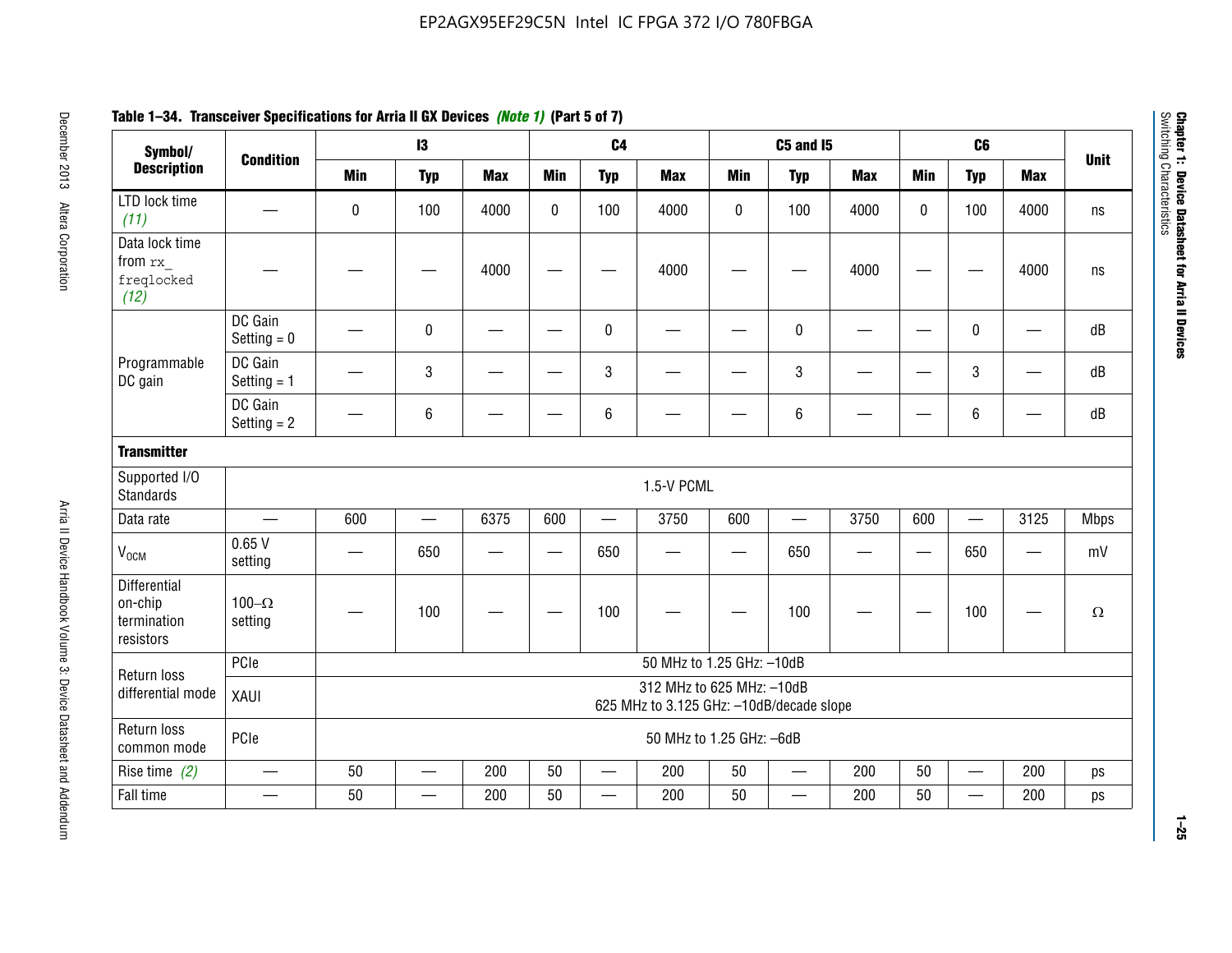| Symbol/                                                            |                          |            | $\mathbf{I}3$                    |            |                          | C <sub>4</sub>                    |            |                 | <b>C5 and 15</b>         |            |                   | C6                                |            | <b>Unit</b> |
|--------------------------------------------------------------------|--------------------------|------------|----------------------------------|------------|--------------------------|-----------------------------------|------------|-----------------|--------------------------|------------|-------------------|-----------------------------------|------------|-------------|
| <b>Description</b>                                                 | <b>Condition</b>         | <b>Min</b> | <b>Typ</b>                       | <b>Max</b> | <b>Min</b>               | <b>Typ</b>                        | <b>Max</b> | <b>Min</b>      | <b>Typ</b>               | <b>Max</b> | <b>Min</b>        | <b>Typ</b>                        | <b>Max</b> |             |
| Intra-<br>differential pair<br>skew                                |                          |            | $\overline{\phantom{m}}$         | 15         | $\overline{\phantom{0}}$ | $\overline{\phantom{0}}$          | 15         | —               | $\qquad \qquad$          | 15         | $\qquad \qquad -$ | $\qquad \qquad -$                 | 15         |             |
| Intra-transceiver<br>block skew                                    | PCIe ×4                  |            | $\overbrace{\phantom{12322111}}$ | 120        | $\hspace{0.05cm}$        | $\qquad \qquad$                   | 120        | $\qquad \qquad$ | $\overline{\phantom{m}}$ | 120        |                   | $\overbrace{\phantom{aaaaa}}$     | 120        |             |
| Inter-transceiver<br>block skew                                    | $PCle \times 8$          |            |                                  | 300        | —                        | $\hspace{0.05cm}$                 | 300        | —               | $\overline{\phantom{0}}$ | 300        |                   | $\hspace{0.05cm}$                 | 300        |             |
| <b>CMU PLLO and CMU PLL1</b>                                       |                          |            |                                  |            |                          |                                   |            |                 |                          |            |                   |                                   |            |             |
| <b>CMU PLL lock</b><br>time from<br>CMUPLL<br>reset<br>deassertion |                          |            |                                  | 100        | $\overline{\phantom{m}}$ | —                                 | 100        |                 |                          | 100        |                   | $\hspace{0.05cm}$                 | 100        |             |
| <b>PLD-Transceiver Interface</b>                                   |                          |            |                                  |            |                          |                                   |            |                 |                          |            |                   |                                   |            |             |
| Interface speed                                                    | $\overline{\phantom{m}}$ | 25         |                                  | 320        | 25                       | $\overbrace{\phantom{123221111}}$ | 240        | 25              | —                        | 240        | 25                | $\overbrace{\phantom{123221111}}$ | 200        | <b>MHz</b>  |
|                                                                    |                          |            |                                  |            |                          |                                   |            |                 |                          |            |                   |                                   |            |             |
|                                                                    |                          |            |                                  |            |                          |                                   |            |                 |                          |            |                   |                                   |            |             |
|                                                                    |                          |            |                                  |            |                          |                                   |            |                 |                          |            |                   |                                   |            |             |

# **Table 1–34. Transceiver Specifications for Arria II GX Devices** *(Note 1)* **(Part 6 of 7)**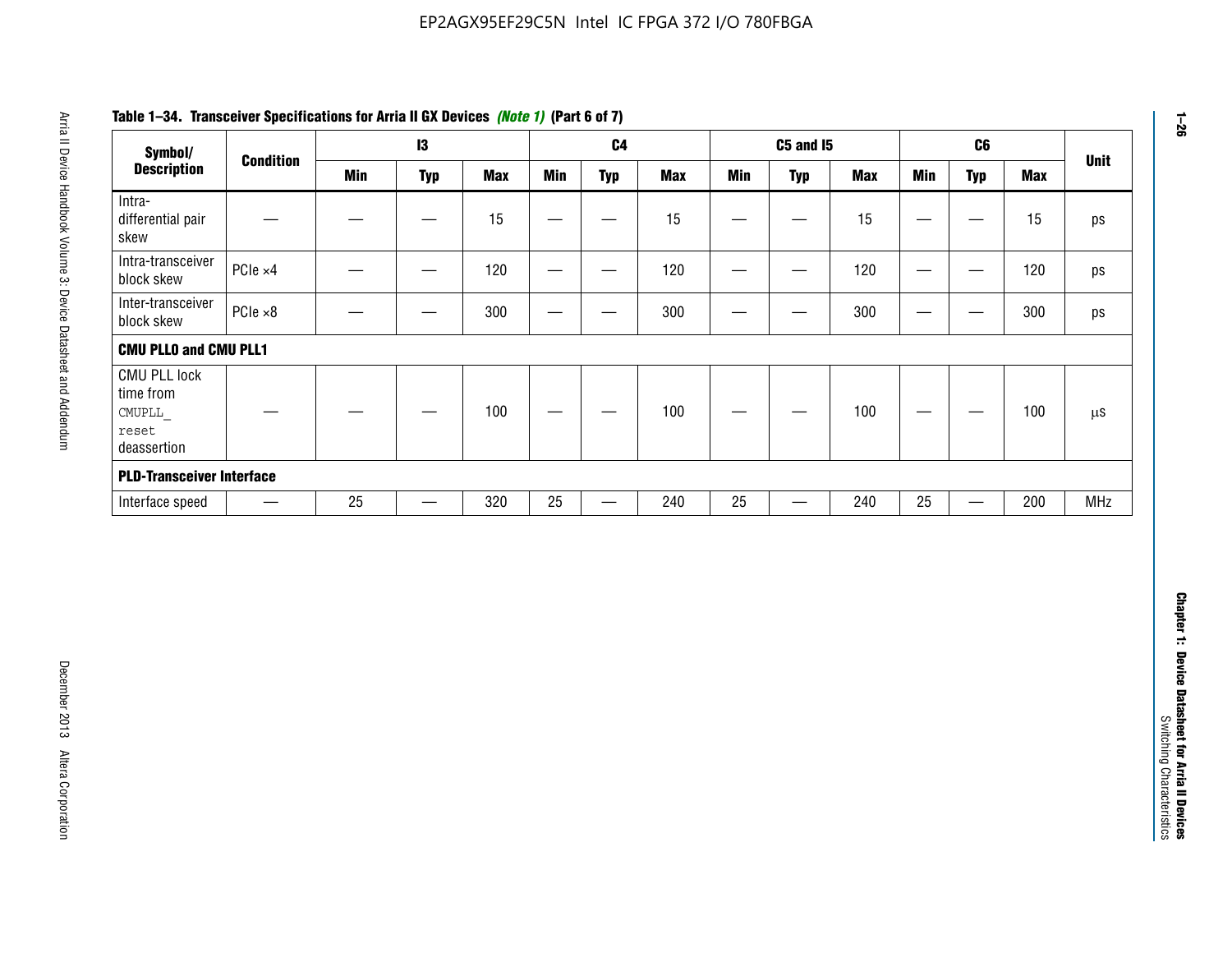# **Table 1–34. Transceiver Specifications for Arria II GX Devices** *(Note 1)* **(Part 7 of 7)**

| Symbol/<br><b>Description</b> | <b>Condition</b> |                                    | 13         |     |            | C4         |            |            | C5 and I5  |            |            | C6  |            | <b>Unit</b> |
|-------------------------------|------------------|------------------------------------|------------|-----|------------|------------|------------|------------|------------|------------|------------|-----|------------|-------------|
|                               |                  | Min                                | <b>Typ</b> | Max | <b>Min</b> | <b>Typ</b> | <b>Max</b> | <b>Min</b> | <b>Typ</b> | <b>Max</b> | <b>Min</b> | Typ | <b>Max</b> |             |
| Digital reset<br>pulse width  |                  | Minimum is 2 parallel clock cycles |            |     |            |            |            |            |            |            |            |     |            |             |

## **Notes to Table 1–34:**

- (1) For AC-coupled links, the on-chip biasing circuit is switched off before and during configuration. Ensure that input specifications are not violated during this period.
- (2) The rise/fall time is specified from 20% to 80%.
- (3) To calculate the REFCLK rms phase jitter requirement at reference clock frequencies other than 100 MHz, use the following formula: REFCLK rms phase jitter at f (MHz) = REFCLK rms phase jitter at 100 MHz \* 100/f.
- (4) The minimum reconfig clk frequency is 2.5 MHz if the transceiver channel is configured in **Transmitter only** mode. The minimum reconfig clk frequency is 37.5 MHz if the transceiver channel is configured in **Receiver only** or **Receiver and Transmitter** mode. For more information, refer to *AN [558: Implementing Dynamic Reconfiguration in Arria II Devices](www.altera.com/literature/hb/arria-ii-gx/an558.pdf)*.
- (5) If your design uses more than one dynamic reconfiguration controller instances (altgx reconfig) to control the transceiver channels (altgx) physically located on the same side of the device, and if you use different reconfig clk sources for these altgx reconfig instances, the delta time between any two of these reconfig clk sources becoming stable must not exceed the maximum specification listed.
- (6) The device cannot tolerate prolonged operation at this absolute maximum.
- (7) You must use the 1.1-V RX  $V_{ICM}$  setting if the input serial data standard is LVDS and the link is DC-coupled.
- (8) The rate matcher supports only up to  $\pm 300$  parts per million (ppm).
- (9) Time taken to rx\_pll\_locked goes high from rx\_analogreset de-assertion. Refer to Figure 1–1.
- (10) The time in which the CDR must be kept in lock-to-reference mode after rx pll locked goes high and before rx locktodata is asserted in manual mode. Refer to Figure 1-1.
- (11) The time taken to recover valid data after the  $rx$  locktodata signal is asserted in manual mode. Refer to Figure 1–1.
- (12) The time taken to recover valid data after the  $rx$  freqlocked signal goes high in automatic mode. Refer to Figure 1–2.
- (13) To support data rates lower than the minimum specification through oversampling, use the CDR in LTR mode only.

**Chapter 1: Device Datasheet for Arria II Devices**

**Device Datasheet for Arria II Devices** 

Switching Characteristics

Chapter 1: Device Datas<br>Switching Characteristics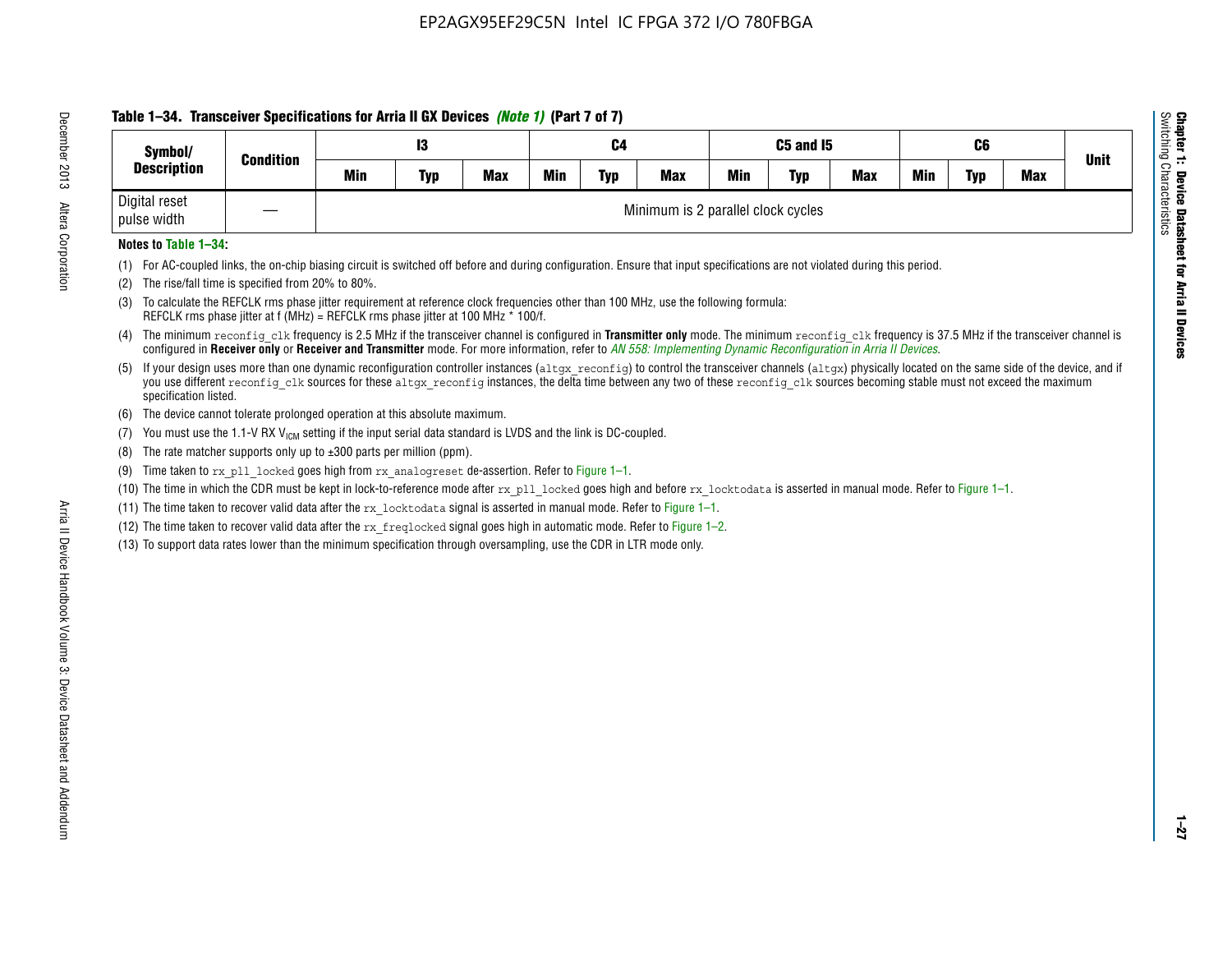Table 1–35 lists the transceiver specifications for Arria II GZ devices.

|  | Table 1-35. Transceiver Specifications for Arria II GZ Devices (Part 1 of 5) |  |  |
|--|------------------------------------------------------------------------------|--|--|
|  |                                                                              |  |  |

| Symbol/                                                                   |                                                                         |            | $-C3$ and $-13$ (1)        |            |            | $-C4$ and $-I4$            |            |             |
|---------------------------------------------------------------------------|-------------------------------------------------------------------------|------------|----------------------------|------------|------------|----------------------------|------------|-------------|
| <b>Description</b>                                                        | <b>Conditions</b>                                                       | <b>Min</b> | <b>Typ</b>                 | <b>Max</b> | <b>Min</b> | <b>Typ</b>                 | <b>Max</b> | <b>Unit</b> |
| <b>Reference Clock</b>                                                    |                                                                         |            |                            |            |            |                            |            |             |
| Supported I/O Standards                                                   | 1.2-V PCML, 1.5-V PCML, 2.5-V PCML, Differential LVPECL, LVDS, and HCSL |            |                            |            |            |                            |            |             |
| Input frequency from<br>REFCLK input pins                                 |                                                                         | 50         |                            | 697        | 50         |                            | 637.5      | <b>MHz</b>  |
| Phase frequency detector<br>(CMU PLL and receiver<br>CDR)                 |                                                                         | 50         |                            | 325        | 50         |                            | 325        | <b>MHz</b>  |
| Absolute V <sub>MAX</sub> for a REFCLK<br>pin                             |                                                                         |            |                            | 1.6        |            |                            | 1.6        | V           |
| Operational V <sub>MAX</sub> for a<br>REFCLK pin                          |                                                                         |            |                            | 1.5        |            |                            | 1.5        | V           |
| Absolute V <sub>MIN</sub> for a REFCLK<br>pin                             |                                                                         | $-0.4$     |                            |            | $-0.4$     |                            |            | V           |
| Rise/fall time (2)                                                        |                                                                         |            |                            | 0.2        |            |                            | 0.2        | UI          |
| Duty cycle                                                                |                                                                         | 45         |                            | 55         | 45         |                            | 55         | $\%$        |
| Peak-to-peak differential<br>input voltage                                |                                                                         | 200        |                            | 1600       | 200        |                            | 1600       | mV          |
| Spread-spectrum<br>modulating clock frequency                             | PCIe                                                                    | 30         |                            | 33         | 30         |                            | 33         | kHz         |
| Spread-spectrum<br>downspread                                             | PCIe                                                                    |            | 0 <sub>to</sub><br>$-0.5%$ |            |            | 0 <sub>to</sub><br>$-0.5%$ |            |             |
| On-chip termination<br>resistors                                          |                                                                         |            | 100                        |            |            | 100                        |            | Ω           |
| $V_{IGM}$ (AC coupled)                                                    |                                                                         |            | $1100 \pm 10\%$            |            |            | $1100 \pm 10\%$            |            | mV          |
| $V_{ICM}$ (DC coupled)                                                    | HCSL I/O standard<br>for PCIe reference<br>clock                        | 250        |                            | 550        | 250        |                            | 550        | mV          |
|                                                                           | 10 Hz                                                                   |            |                            | $-50$      |            |                            | $-50$      | dBc/Hz      |
|                                                                           | 100 Hz                                                                  |            |                            | $-80$      |            |                            | $-80$      | dBc/Hz      |
| Transmitter REFCLK Phase                                                  | 1 KHz                                                                   |            |                            | $-110$     |            |                            | $-110$     | dBc/Hz      |
| Noise                                                                     | 10 KHz                                                                  |            |                            | $-120$     |            |                            | $-120$     | dBc/Hz      |
|                                                                           | 100 KHz                                                                 |            |                            | $-120$     |            |                            | $-120$     | dBc/Hz      |
|                                                                           | $\geq 1$ MHz                                                            |            |                            | $-130$     |            |                            | $-130$     | dBc/Hz      |
| <b>Transmitter REFCLK Phase</b><br>Jitter (rms) for 100 MHz<br>REFCLK (3) | 10 KHz to 20 MHz                                                        |            |                            | 3          |            |                            | 3          | ps          |
| $R_{REF}$                                                                 |                                                                         |            | $2000 \pm$<br>$1\%$        |            |            | 2000 $\pm$<br>$1\%$        |            | $\Omega$    |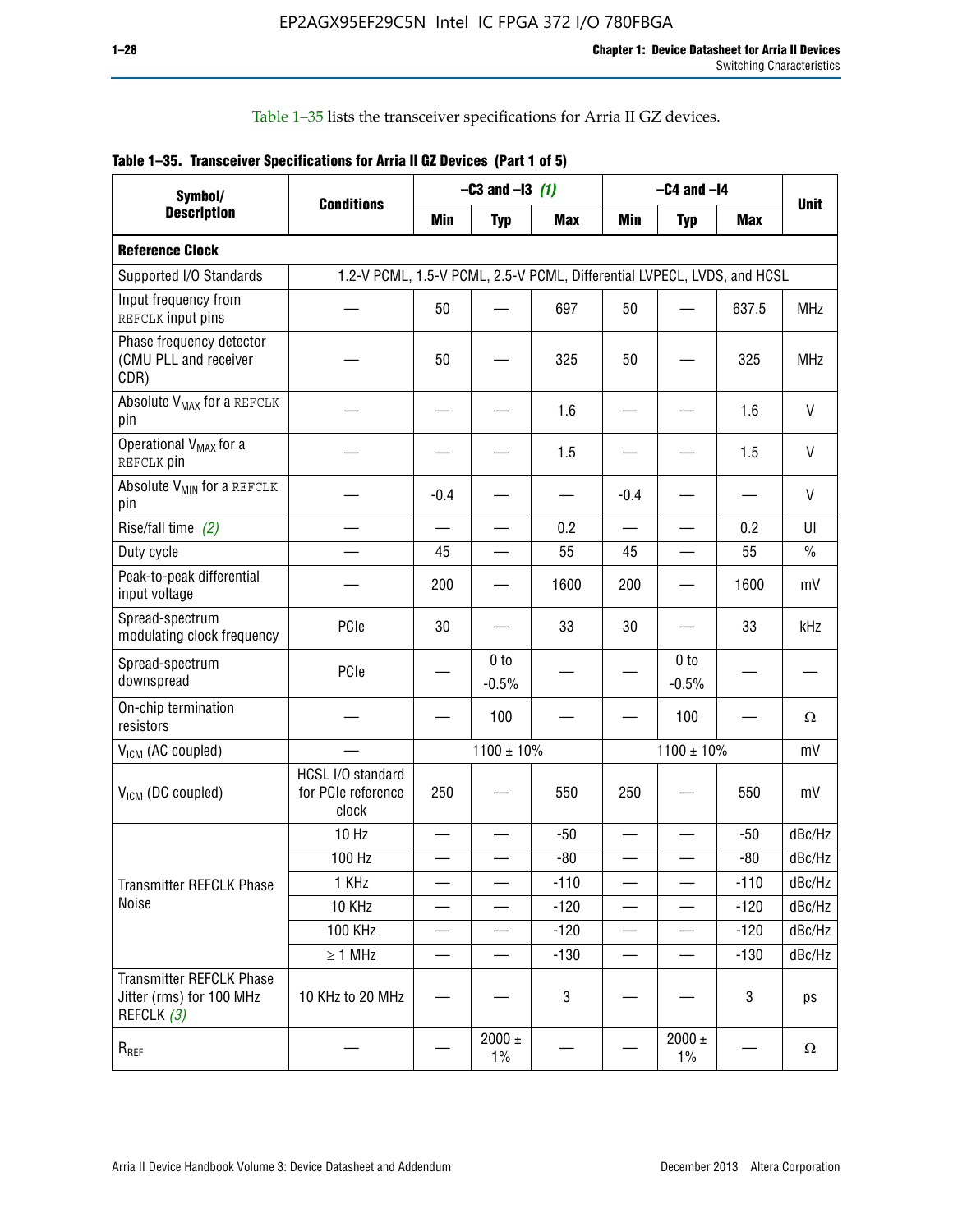|  |  | Table 1–35. Transceiver Specifications for Arria II GZ Devices (Part 2 of 5) |  |  |  |
|--|--|------------------------------------------------------------------------------|--|--|--|
|--|--|------------------------------------------------------------------------------|--|--|--|

| Symbol/                                                                                                         |                                                                                |                     | $-C3$ and $-I3$ (1)<br>$-C4$ and $-I4$ |                                                      |                     |                 |                |             |
|-----------------------------------------------------------------------------------------------------------------|--------------------------------------------------------------------------------|---------------------|----------------------------------------|------------------------------------------------------|---------------------|-----------------|----------------|-------------|
| <b>Description</b>                                                                                              | <b>Conditions</b>                                                              | Min                 | <b>Typ</b>                             | <b>Max</b>                                           | Min                 | <b>Typ</b>      | Max            | <b>Unit</b> |
| <b>Transceiver Clocks</b>                                                                                       |                                                                                |                     |                                        |                                                      |                     |                 |                |             |
| <b>Calibration block clock</b><br>frequency (cal_blk_clk)                                                       |                                                                                | 10                  |                                        | 125                                                  | 10                  |                 | 125            | <b>MHz</b>  |
| fixedclk clock frequency                                                                                        | <b>PCIe Receiver</b><br>Detect                                                 |                     | 125                                    |                                                      |                     | 125             |                | <b>MHz</b>  |
| reconfig clk clock<br>frequency                                                                                 | Dynamic<br>reconfiguration<br>clock frequency                                  | 2.5/<br>37.5<br>(4) |                                        | 50                                                   | 2.5/<br>37.5<br>(4) |                 | 50             | <b>MHz</b>  |
| Delta time between<br>reconfig clks $(5)$                                                                       |                                                                                |                     |                                        | $\overline{2}$                                       |                     |                 | $\overline{2}$ | ms          |
| Transceiver block minimum<br>power-down<br>(gxb powerdown) pulse<br>width                                       |                                                                                | 1                   |                                        |                                                      | 1                   |                 |                | μs          |
| <b>Receiver</b>                                                                                                 |                                                                                |                     |                                        |                                                      |                     |                 |                |             |
| Supported I/O Standards                                                                                         |                                                                                |                     |                                        | 1.4-V PCML, 1.5-V PCML, 2.5-V PCML, LVPECL, and LVDS |                     |                 |                |             |
| Data rate (16)                                                                                                  |                                                                                | 600                 |                                        | 6375                                                 | 600                 |                 | 3750           | <b>Mbps</b> |
| Absolute V <sub>MAX</sub> for a receiver<br>pin $(6)$                                                           |                                                                                |                     |                                        | 1.6                                                  |                     |                 | 1.6            | V           |
| Operational V <sub>MAX</sub> for a<br>receiver pin                                                              |                                                                                |                     |                                        | 1.5                                                  |                     |                 | 1.5            | V           |
| Absolute V <sub>MIN</sub> for a receiver<br>pin                                                                 |                                                                                | $-0.4$              |                                        |                                                      | $-0.4$              |                 |                | V           |
| Maximum peak-to-peak<br>differential input voltage $V_{\text{ID}}$<br>(diff p-p) before device<br>configuration |                                                                                |                     |                                        | 1.6                                                  |                     |                 | 1.6            | V           |
| Maximum peak-to-peak<br>differential input voltage $V_{ID}$                                                     | $V_{ICM} = 0.82 V$<br>setting                                                  |                     |                                        | 2.7                                                  |                     |                 | 2.7            | V           |
| (diff p-p) after device<br>configuration                                                                        | $V_{ICM}$ =1.1 V setting<br>(7)                                                |                     |                                        | 1.6                                                  |                     |                 | 1.6            | V           |
| Minimum differential eye<br>opening at receiver serial                                                          | Data Rate =<br>600 Mbps to<br>5 Gbps<br>Equalization = $0$<br>DC gain = $0$ dB | 100                 |                                        |                                                      | 165                 |                 |                | mV          |
| input pins $(8)$                                                                                                | Data Rate > 5 Gbps<br>Equalization = $0$<br>DC gain = $0$ dB                   | 165                 |                                        |                                                      | 165                 |                 |                | mV          |
| $V_{IGM}$                                                                                                       | $V_{ICM} = 0.82 V$<br>setting                                                  |                     | $820 \pm 10\%$                         |                                                      |                     | $820 \pm 10\%$  |                | mV          |
|                                                                                                                 | $V_{IGM}$ = 1.1 V setting<br>(7)                                               |                     | $1100 \pm 10\%$                        |                                                      |                     | $1100 \pm 10\%$ |                | mV          |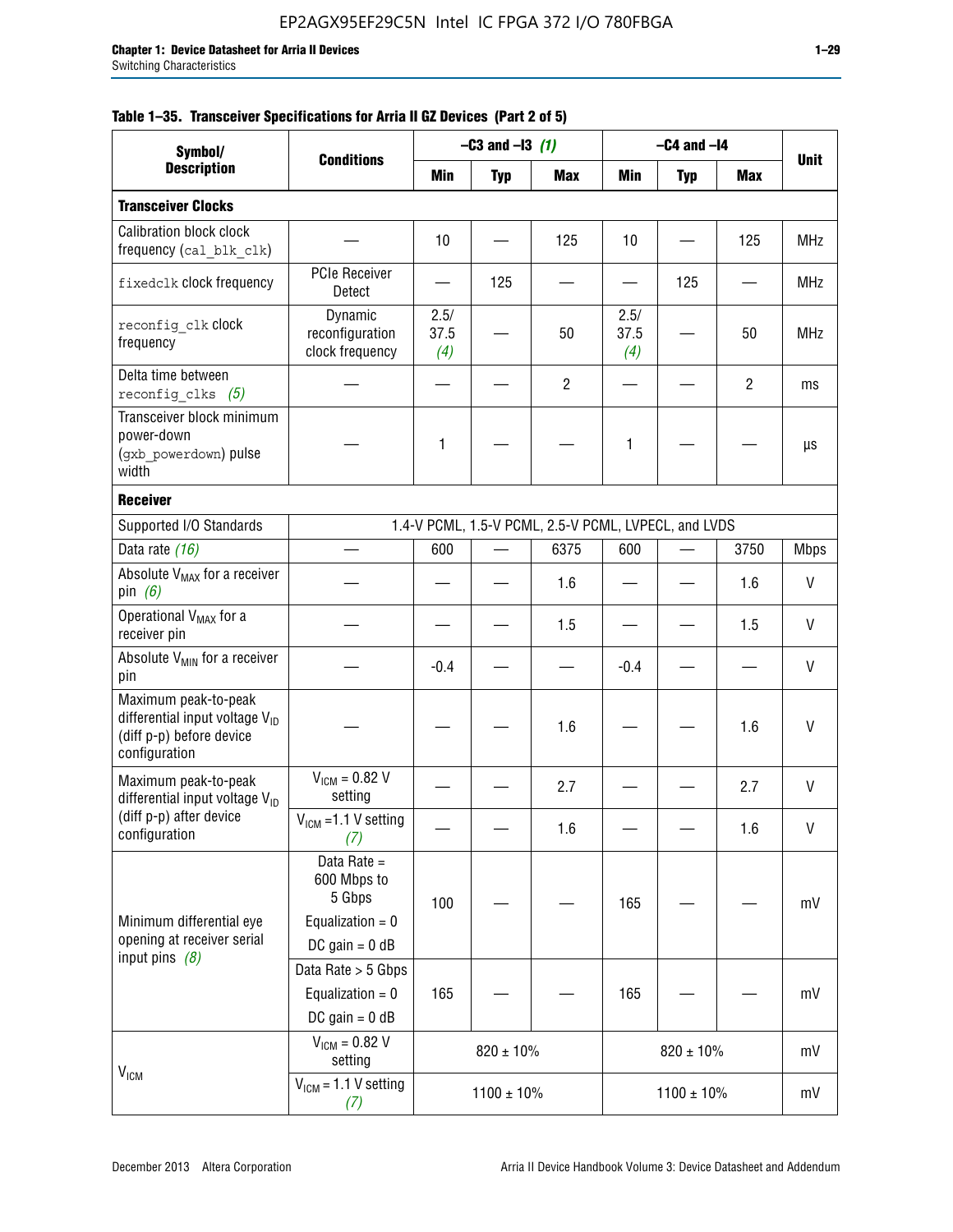| ۰.<br>-<br>× |  |
|--------------|--|
|              |  |

|  | Table 1-35. Transceiver Specifications for Arria II GZ Devices (Part 3 of 5) |  |  |
|--|------------------------------------------------------------------------------|--|--|
|  |                                                                              |  |  |

| Symbol/                                                              |                                                                                                              | $-C4$ and $-I4$<br>$-C3$ and $-13$ (1)                               |                |                                                                                                                                                  |                          |                |                          |                               |
|----------------------------------------------------------------------|--------------------------------------------------------------------------------------------------------------|----------------------------------------------------------------------|----------------|--------------------------------------------------------------------------------------------------------------------------------------------------|--------------------------|----------------|--------------------------|-------------------------------|
| <b>Description</b>                                                   | <b>Conditions</b>                                                                                            | Min                                                                  | <b>Typ</b>     | <b>Max</b>                                                                                                                                       | Min                      | <b>Typ</b>     | <b>Max</b>               | <b>Unit</b>                   |
| Receiver DC Coupling<br>Support                                      |                                                                                                              | Devices chapter.                                                     |                | For more information about receiver DC coupling support, refer to the<br>"DC-Coupled Links" section in the Transceiver Architecture for Arria II |                          |                |                          |                               |
|                                                                      | $85-\Omega$ setting                                                                                          |                                                                      | $85 \pm 20\%$  |                                                                                                                                                  |                          | $85 \pm 20\%$  |                          | $\Omega$                      |
| Differential on-chip                                                 | 100 $-\Omega$ setting                                                                                        |                                                                      | $100 \pm 20\%$ |                                                                                                                                                  |                          | $100 \pm 20\%$ |                          | Ω                             |
| termination resistors                                                | $120-\Omega$ setting                                                                                         | $120 \pm 20\%$<br>$120 \pm 20\%$<br>$150 \pm 20\%$<br>$150 \pm 20\%$ |                |                                                                                                                                                  |                          |                |                          | Ω                             |
|                                                                      | 150- $\Omega$ setting                                                                                        |                                                                      |                |                                                                                                                                                  |                          |                |                          | $\Omega$                      |
| Differential and common<br>mode return loss                          | PCIe (Gen 1 and<br>Gen 2),<br>XAUI,<br>HiGig+,<br>CEI SR/LR,<br>SRIO SR/LR,<br>CPRI LV/HV,<br>OBSAI,<br>SATA |                                                                      | Compliant      |                                                                                                                                                  |                          |                |                          |                               |
| Programmable PPM<br>detector $(9)$                                   |                                                                                                              |                                                                      |                | $\pm$ 62.5, 100, 125, 200, 250, 300, 500, 1,000                                                                                                  |                          |                |                          | ppm                           |
| Run length                                                           |                                                                                                              |                                                                      | $\equiv$       | 200                                                                                                                                              |                          |                | 200                      | UI                            |
| Programmable equalization                                            |                                                                                                              |                                                                      |                | 16                                                                                                                                               | $\overline{\phantom{0}}$ |                | 16                       | dB                            |
| $t_{LTR}$ (10)                                                       |                                                                                                              |                                                                      |                | 75                                                                                                                                               |                          |                | 75                       | μs                            |
| $t_{\text{LTR\_LTD\_Manual}}$ (11)                                   |                                                                                                              | 15                                                                   |                |                                                                                                                                                  | 15                       |                |                          | μs                            |
| $t_{\text{LTD\_Manual}}$ (12)                                        |                                                                                                              |                                                                      |                | 4000                                                                                                                                             | $\overline{\phantom{0}}$ |                | 4000                     | ns                            |
| $t_{LTD\_Auto}$ (13)                                                 |                                                                                                              |                                                                      |                | 4000                                                                                                                                             |                          |                | 4000                     | ns                            |
|                                                                      | PCIe Gen1                                                                                                    |                                                                      |                | $2.0 - 3.5$                                                                                                                                      |                          |                |                          | <b>MHz</b>                    |
|                                                                      | PCIe Gen2                                                                                                    |                                                                      |                | $40 - 65$                                                                                                                                        |                          |                |                          | <b>MHz</b>                    |
|                                                                      | (OIF) CEI PHY at<br>6.375 Gbps                                                                               |                                                                      |                | $20 - 35$                                                                                                                                        |                          |                |                          | <b>MHz</b>                    |
| <b>Receiver CDR</b>                                                  | XAUI                                                                                                         |                                                                      |                | $10 - 18$                                                                                                                                        |                          |                |                          | <b>MHz</b>                    |
| 3 dB Bandwidth in                                                    | <b>SRIO 1.25 Gbps</b>                                                                                        |                                                                      |                | $10 - 18$                                                                                                                                        |                          |                |                          | MHz                           |
| lock-to-data (LTD) mode                                              | SRIO 2.5 Gbps                                                                                                |                                                                      |                | $10 - 18$                                                                                                                                        |                          |                |                          | <b>MHz</b>                    |
|                                                                      | <b>SRIO 3.125 Gbps</b>                                                                                       |                                                                      |                | $6 - 10$                                                                                                                                         |                          |                |                          | <b>MHz</b>                    |
|                                                                      | GIGE                                                                                                         |                                                                      |                | $6 - 10$                                                                                                                                         |                          |                |                          | <b>MHz</b>                    |
|                                                                      | SONET OC12                                                                                                   |                                                                      |                | $3 - 6$                                                                                                                                          |                          |                |                          | <b>MHz</b>                    |
|                                                                      | SONET OC48                                                                                                   |                                                                      |                | $14 - 19$                                                                                                                                        |                          |                |                          | <b>MHz</b>                    |
| Receiver buffer and CDR<br>offset cancellation time (per<br>channel) |                                                                                                              |                                                                      |                | 17000                                                                                                                                            |                          |                | 17000                    | recon<br>fig<br>clk<br>cycles |
|                                                                      | DC Gain Setting $= 0$                                                                                        | $\overline{\phantom{0}}$                                             | 0              |                                                                                                                                                  |                          | 0              | $\overline{\phantom{0}}$ | dB                            |
| Programmable DC gain                                                 | DC Gain Setting = 1                                                                                          | $\hspace{0.05cm}$                                                    | 3              |                                                                                                                                                  |                          | 3              | —                        | dB                            |
|                                                                      | DC Gain Setting $= 2$                                                                                        | —                                                                    | 6              |                                                                                                                                                  |                          | 6              |                          | dB                            |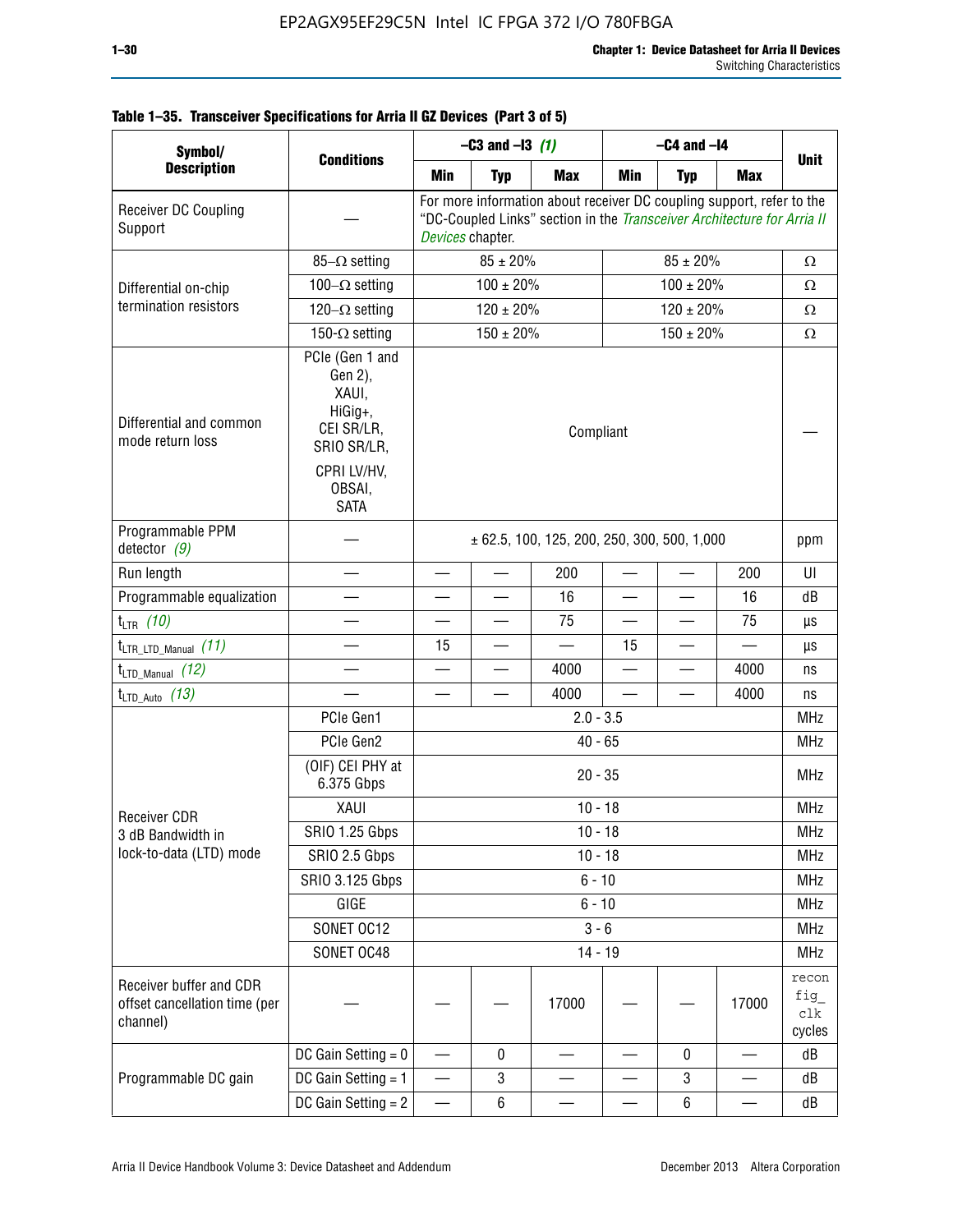| Symbol/                                                           |                                                                                                                                                                                                                                                                                              |           | $-C3$ and $-13$ (1) |            |     | $-C4$ and $-I4$ |            |             |
|-------------------------------------------------------------------|----------------------------------------------------------------------------------------------------------------------------------------------------------------------------------------------------------------------------------------------------------------------------------------------|-----------|---------------------|------------|-----|-----------------|------------|-------------|
| <b>Description</b>                                                | <b>Conditions</b>                                                                                                                                                                                                                                                                            | Min       | <b>Typ</b>          | <b>Max</b> | Min | <b>Typ</b>      | <b>Max</b> | <b>Unit</b> |
| <b>Transmitter</b>                                                |                                                                                                                                                                                                                                                                                              |           |                     |            |     |                 |            |             |
| Supported I/O Standards                                           |                                                                                                                                                                                                                                                                                              |           |                     | 1.5-V PCML |     |                 |            |             |
| Data rate (14)                                                    |                                                                                                                                                                                                                                                                                              | 600       |                     | 6375       | 600 |                 | 3750       | <b>Mbps</b> |
| $\rm V_{\rm OCM}$                                                 | 0.65 V setting                                                                                                                                                                                                                                                                               |           | 650                 |            |     | 650             |            | mV          |
|                                                                   | 85- $\Omega$ setting                                                                                                                                                                                                                                                                         |           | $85 \pm 15\%$       |            |     | $85 \pm 15\%$   |            | $\Omega$    |
| Differential on-chip                                              | 100 $-\Omega$ setting                                                                                                                                                                                                                                                                        |           | $100 \pm 15%$       |            |     | $100 \pm 15%$   |            | $\Omega$    |
| termination resistors                                             | 120 $-\Omega$ setting                                                                                                                                                                                                                                                                        |           | $120 \pm 15 \%$     |            |     | $120 \pm 15%$   |            | $\Omega$    |
|                                                                   | 150- $\Omega$ setting                                                                                                                                                                                                                                                                        |           | $150 \pm 15\%$      |            |     | $150 \pm 15\%$  |            | $\Omega$    |
| Differential and common<br>mode return loss                       | PCIe Gen1 and<br>Gen2 (TX $V_{OD} = 4$ ),<br>XAUI (TX $V_{OD} = 6$ ),<br>HiGig+<br>$(TX V_{OD} = 6)$ ,<br>CEI SR/LR<br>$(TX V_{OD} = 8),$<br>SRIO SR $(V_{OD}=6)$ ,<br>SRIO LR $(V_{OD} = 8)$ ,<br>CPRI LV $(V_{OD}=6)$ ,<br>CPRI HV $(V_{OD}=2)$ ,<br>OBSAI $(VOD=6)$ ,<br>SATA $(VOD=4)$ , | Compliant |                     |            |     |                 |            |             |
| Rise time (15)                                                    |                                                                                                                                                                                                                                                                                              | 50        |                     | 200        | 50  |                 | 200        | ps          |
| Fall time (15)                                                    |                                                                                                                                                                                                                                                                                              | 50        |                     | 200        | 50  |                 | 200        | ps          |
| Intra-differential pair skew                                      |                                                                                                                                                                                                                                                                                              |           |                     | 15         |     |                 | 15         | ps          |
| Intra-transceiver block<br>transmitter<br>channel-to-channel skew | x4 PMA and PCS<br>bonded mode<br>Example: XAUI,<br>PCIe ×4, Basic ×4                                                                                                                                                                                                                         |           |                     | 120        |     |                 | 120        | ps          |
| Inter-transceiver block<br>transmitter<br>channel-to-channel skew | ×8 PMA and PCS<br>bonded mode<br>Example: PCle ×8,<br>Basic ×8                                                                                                                                                                                                                               |           |                     | 500        |     |                 | 500        | ps          |
| <b>CMUO PLL and CMU1 PLL</b>                                      |                                                                                                                                                                                                                                                                                              |           |                     |            |     |                 |            |             |
| Supported Data Range                                              |                                                                                                                                                                                                                                                                                              | 600       |                     | 6375       | 600 |                 | 3750       | <b>Mbps</b> |
| pll powerdown minimum<br>pulse width<br>(tpll powerdown)          |                                                                                                                                                                                                                                                                                              |           | 1                   |            |     | 1               |            | $\mu$ S     |
| CMU PLL lock time from<br>pll powerdown<br>de-assertion           |                                                                                                                                                                                                                                                                                              |           |                     | 100        |     |                 | 100        | $\mu$ S     |

# **Table 1–35. Transceiver Specifications for Arria II GZ Devices (Part 4 of 5)**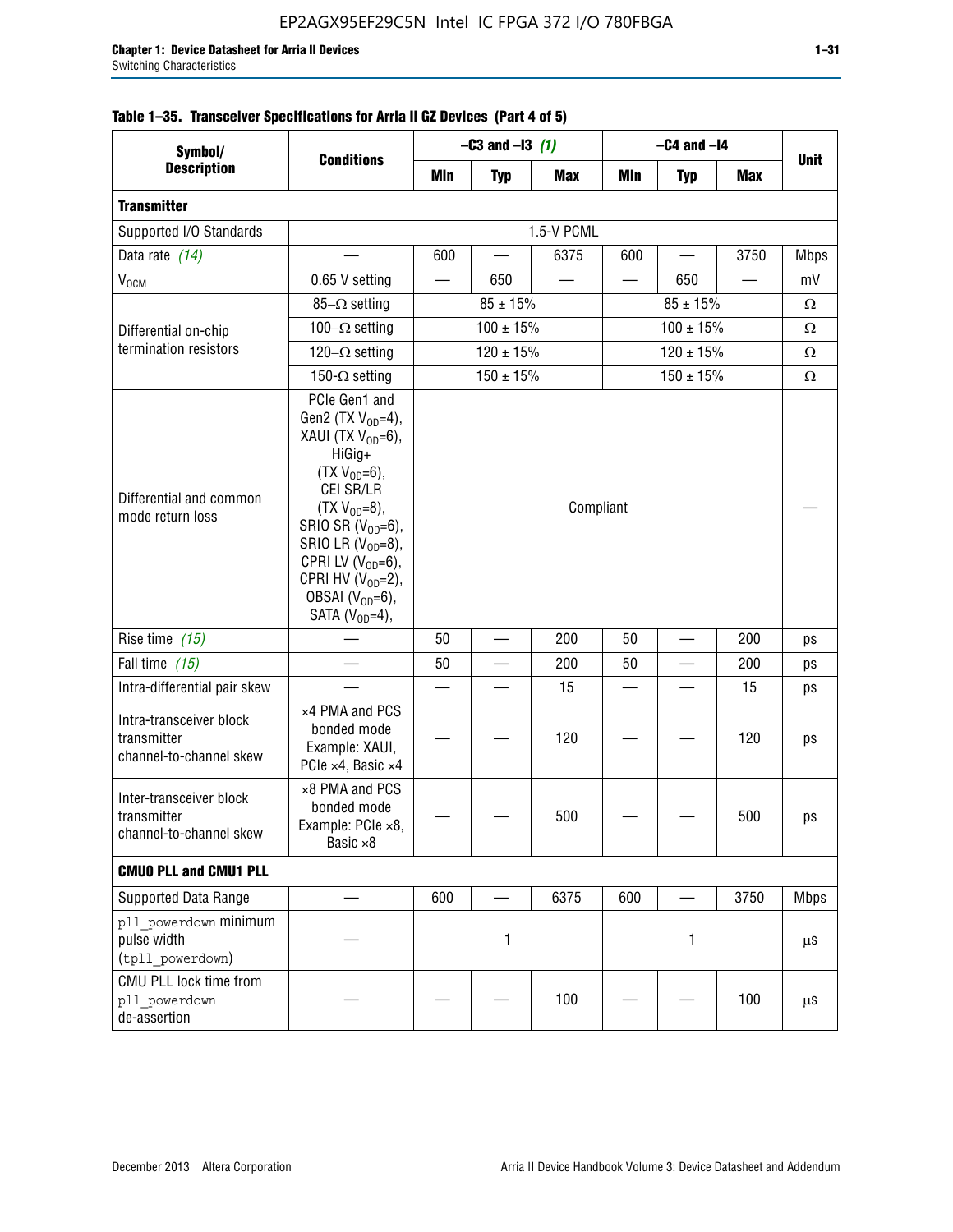| Symbol/                                  |                                | $-C3$ and $-13$ (1) |            |                                      | $-C4$ and $-I4$ |            |     | <b>Unit</b> |
|------------------------------------------|--------------------------------|---------------------|------------|--------------------------------------|-----------------|------------|-----|-------------|
| <b>Description</b>                       | <b>Conditions</b>              | Min                 | <b>Typ</b> | <b>Max</b>                           | Min             | <b>Typ</b> | Max |             |
|                                          | PCIe Gen1                      |                     |            | $2.5 - 3.5$                          |                 |            |     | <b>MHz</b>  |
|                                          | PCIe Gen2                      |                     |            | $6 - 8$                              |                 |            |     | <b>MHz</b>  |
| -3 dB Bandwidth                          | (OIF) CEI PHY at<br>4.976 Gbps |                     |            | $7 - 11$                             |                 |            |     | <b>MHz</b>  |
|                                          | (OIF) CEI PHY at<br>6.375 Gbps |                     |            | $5 - 10$                             |                 |            |     | <b>MHz</b>  |
|                                          | XAUI                           | $2 - 4$             |            |                                      |                 |            |     | <b>MHz</b>  |
|                                          | SRIO 1.25 Gbps                 | $3 - 5.5$           |            |                                      |                 |            |     | <b>MHz</b>  |
|                                          | SRIO 2.5 Gbps                  |                     |            | $3 - 5.5$                            |                 |            |     | <b>MHz</b>  |
|                                          | <b>SRIO 3.125 Gbps</b>         |                     |            | $2 - 4$                              |                 |            |     | <b>MHz</b>  |
|                                          | GIGE                           |                     |            | $2.5 - 4.5$                          |                 |            |     | <b>MHz</b>  |
|                                          | SONET OC12                     |                     |            | $1.5 - 2.5$                          |                 |            |     | <b>MHz</b>  |
|                                          | SONET OC48                     |                     |            | $3.5 - 6$                            |                 |            |     | <b>MHz</b>  |
| <b>Transceiver-FPGA Fabric Interface</b> |                                |                     |            |                                      |                 |            |     |             |
| Interface speed                          |                                | 25                  |            | 325                                  | 25              |            | 250 | <b>MHz</b>  |
| Digital reset pulse width                |                                |                     |            | Minimum is two parallel clock cycles |                 |            |     |             |

#### **Table 1–35. Transceiver Specifications for Arria II GZ Devices (Part 5 of 5)**

#### **Notes to Table 1–35:**

(1) The 3x speed grade is the fastest speed grade offered in the following Arria II GZ devices: EP2AGZ225, EP2AGZ300, and EP2AGZ350.

- (2) The rise and fall time transition is specified from 20% to 80%.
- (3) To calculate the REFCLK rms phase jitter requirement at reference clock frequencies other than 100 MHz, use the following formula: REFCLK rms phase jitter at f (MHz) = REFCLK rms phase jitter at 100 MHz  $*$  100/f.
- (4) The minimum reconfig clk frequency is 2.5 MHz if the transceiver channel is configured in **Transmitter only** mode. The minimum reconfig clk frequency is 37.5 MHz if the transceiver channel is configured in **Receiver only** or **Receiver and Transmitter** mode.
- (5) If your design uses more than one dynamic reconfiguration controller (altgx reconfig) instances to control the transceiver (altgx) channels physically located on the same side of the device AND if you use different reconfig clk sources for these altgx reconfig instances, the delta time between any two of these reconfig clk sources becoming stable must not exceed the maximum specification listed.
- (6) The device cannot tolerate prolonged operation at this absolute maximum.
- (7) You must use the 1.1-V RX  $V_{ICM}$  setting if the input serial data standard is LVDS.
- (8) The differential eye opening specification at the receiver input pins assumes that Receiver Equalization is disabled. If you enable Receiver Equalization, the receiver circuitry can tolerate a lower minimum eye opening, depending on the equalization level. Use H-Spice simulation to derive the minimum eye opening requirement with Receiver Equalization enabled.
- (9) The rate matcher supports only up to  $\pm$  300 ppm.
- (10) Time taken to rx\_pll\_locked goes high from rx\_analogreset de-assertion. Refer to Figure 1–1 on page 1–33.
- (11) Time for which the CDR must be kept in lock-to-reference mode after rx pll\_locked goes high and before rx\_locktodata is asserted in manual mode. Refer to Figure 1–1 on page 1–33.
- (12) Time taken to recover valid data after the rx locktodata signal is asserted in manual mode. Refer to Figure 1–1 on page 1–33.
- (13) Time taken to recover valid data after the rx\_freqlocked signal goes high in automatic mode. Refer to Figure 1–2 on page 1–33.
- (14) A GPLL may be required to meet the PMA-FPGA fabric interface timing above certain data rates. For more information, refer to the *[Transceiver](http://www.altera.com/literature/hb/arria-ii-gx/aiigx_52002.pdf)  [Clocking for Arria II Devices](http://www.altera.com/literature/hb/arria-ii-gx/aiigx_52002.pdf)* chapter.
- (15) The Quartus II software automatically selects the appropriate slew rate depending on the configured data rate or functional mode.
- (16) To support data rates lower than the minimum specification through oversampling, use the CDR in LTR mode only.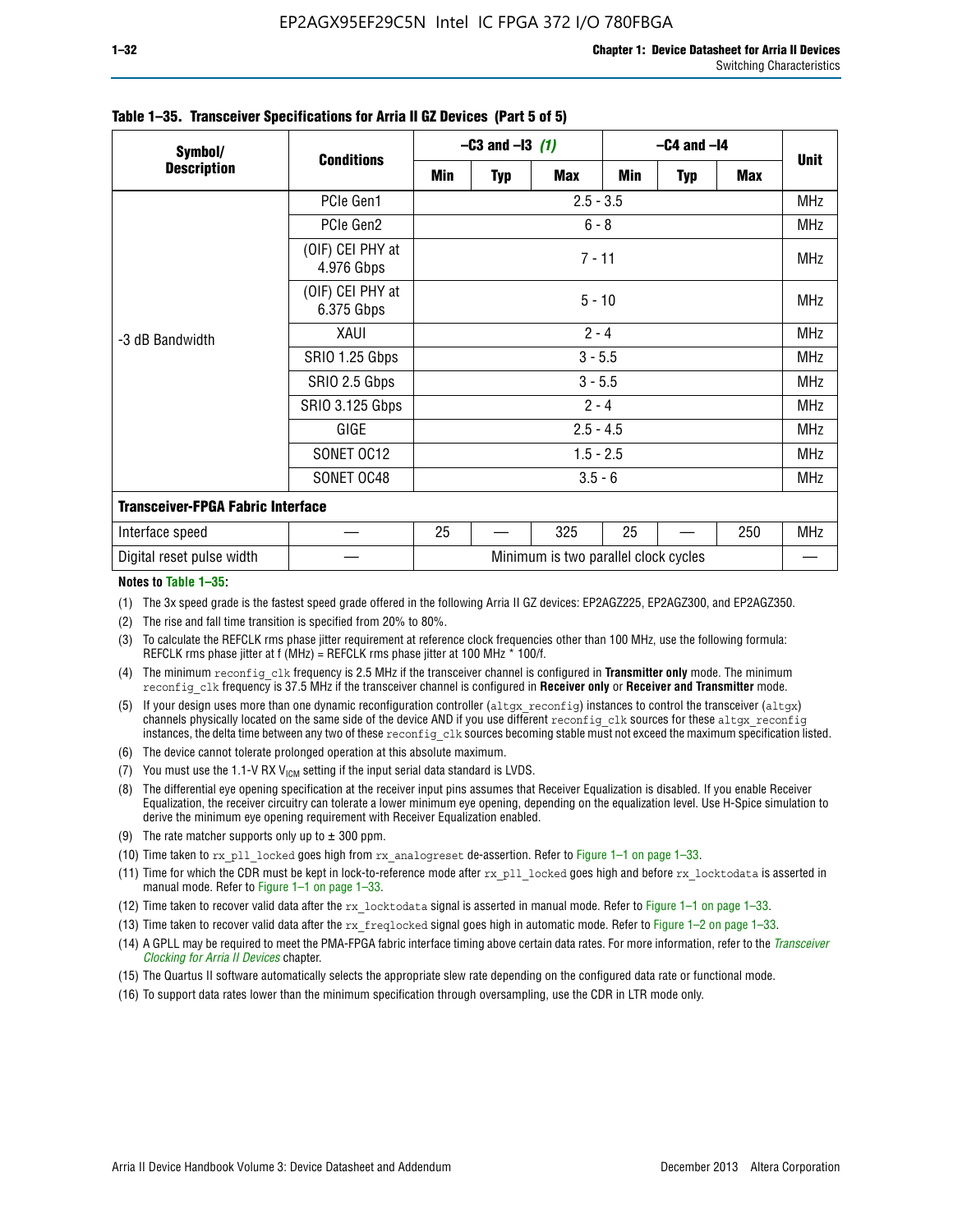Figure 1–1 shows the lock time parameters in manual mode.

 $\Box$  LTD = lock-to-data. LTR = lock-to-reference.





Figure 1–2 shows the lock time parameters in automatic mode.

**Figure 1–2. Lock Time Parameters for Automatic Mode**

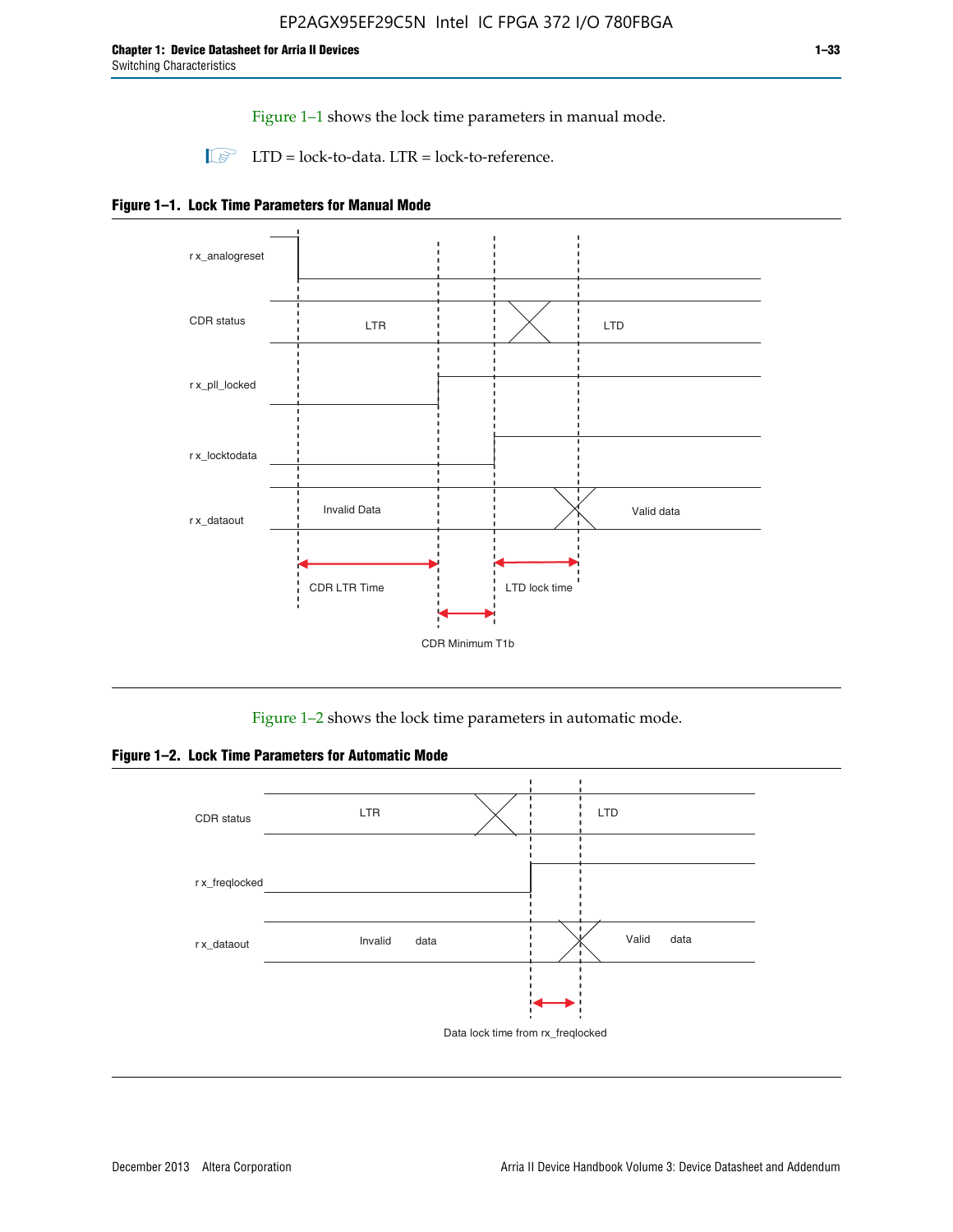## Figure 1–3 shows the differential receiver input waveform.





Figure 1–4 shows the transmitter output waveform.





Table 1–36 lists the typical V<sub>OD</sub> for TX term that equals 85  $\Omega$  for Arria II GZ devices.

| Table 1–36. Typical V <sub>0D</sub> Setting, TX Term = 85 $\Omega$ for Arria II GZ Devices |  |  |  |  |  |  |  |  |
|--------------------------------------------------------------------------------------------|--|--|--|--|--|--|--|--|
|--------------------------------------------------------------------------------------------|--|--|--|--|--|--|--|--|

|                                                    |              |                  |             | $V_{0D}$ Setting (mV) |                  |                  |                  |                 |
|----------------------------------------------------|--------------|------------------|-------------|-----------------------|------------------|------------------|------------------|-----------------|
| <b>Symbol</b>                                      |              |                  |             | າ<br>J                |                  | 5                |                  |                 |
| $V_{OD}$ differential<br>peak-to-peak Typical (mV) | 170 ±<br>20% | $340 \pm$<br>20% | 510±<br>20% | 595 $\pm$<br>20%      | 680 $\pm$<br>20% | $765 \pm$<br>20% | $850 \pm$<br>20% | $1020 +$<br>20% |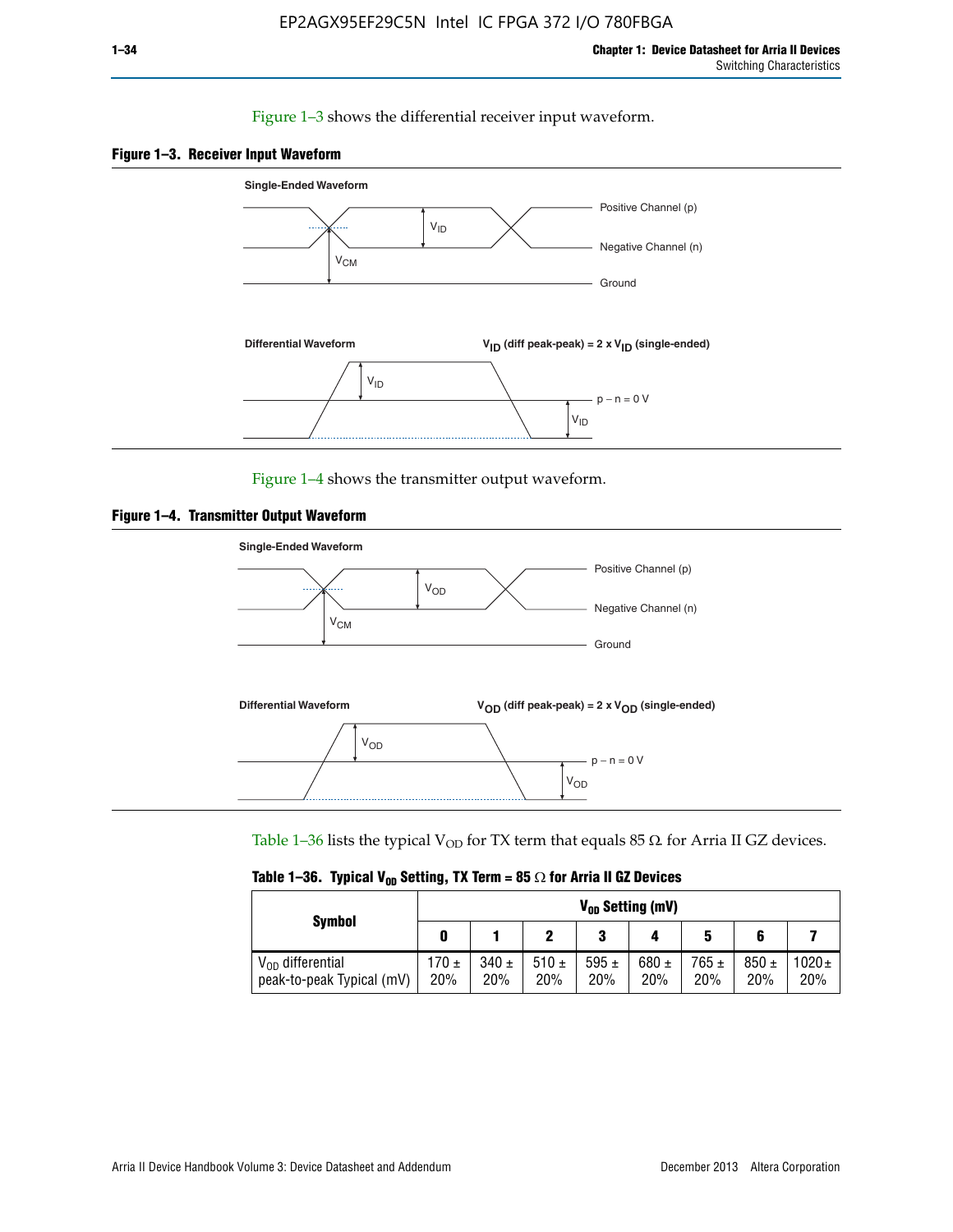Table 1-37 lists the typical  $V_{OD}$  for TX term that equals 100  $\Omega$  for Arria II GX and GZ devices.

| <b>Quartus II Setting</b> | V <sub>OD</sub> Setting (mV) |
|---------------------------|------------------------------|
|                           | 400                          |
| ŋ                         | 600                          |
| 3 (Arria II GZ)           | 700                          |
|                           | 800                          |
| 5                         | 900                          |
| հ                         | 1000                         |
|                           | 1200                         |

**Table 1–37. Typical V<sub>OD</sub> Setting, TX Termination = 100**  $\Omega$  for Arria II Devices

Table 1–38 lists the typical transmitter pre-emphasis levels in dB for the first post tap under the following conditions: low-frequency data pattern (five 1s and five 0s) at 6.375 Gbps. The levels listed in Table 1–38 are a representation of possible pre-emphasis levels under these specified conditions only, the pre-emphasis levels may change with data pattern and data rate.

To predict the pre-emphasis level for your specific data rate and pattern, run simulations using the Arria II GX HSSI HSPICE models.

| <b>Arria II GX</b>                                                  | Arria II GX (Quartus II Software) VOD Setting |     |     |     |     |     |             |  |  |  |
|---------------------------------------------------------------------|-----------------------------------------------|-----|-----|-----|-----|-----|-------------|--|--|--|
| (Quartus II<br>Software)<br><b>First Post Tap</b><br><b>Setting</b> |                                               | 2   | 4   | 5   | 6   |     | <b>Unit</b> |  |  |  |
| $0$ (off)                                                           | 0                                             | 0   | U   |     |     |     |             |  |  |  |
|                                                                     | 0.7                                           | N   | U   |     |     |     | dB          |  |  |  |
| റ                                                                   | 2.7                                           | 1.2 | 0.3 |     |     |     | dB          |  |  |  |
| 3                                                                   | 4.9                                           | 2.4 | 1.2 | 0.8 | 0.5 | 0.2 | dB          |  |  |  |
| 4                                                                   | 7.5                                           | 3.8 | 2.1 | 1.6 | 1.2 | 0.6 | dB          |  |  |  |
| 5                                                                   |                                               | 5.3 | 3.1 | 2.4 | 1.8 | 1.1 | dB          |  |  |  |
| 6                                                                   |                                               |     | 4.3 | 3.3 | 2.7 | 1.7 | dB          |  |  |  |

**Table 1–38. Transmitter Pre-Emphasis Levels for Arria II GX Devices**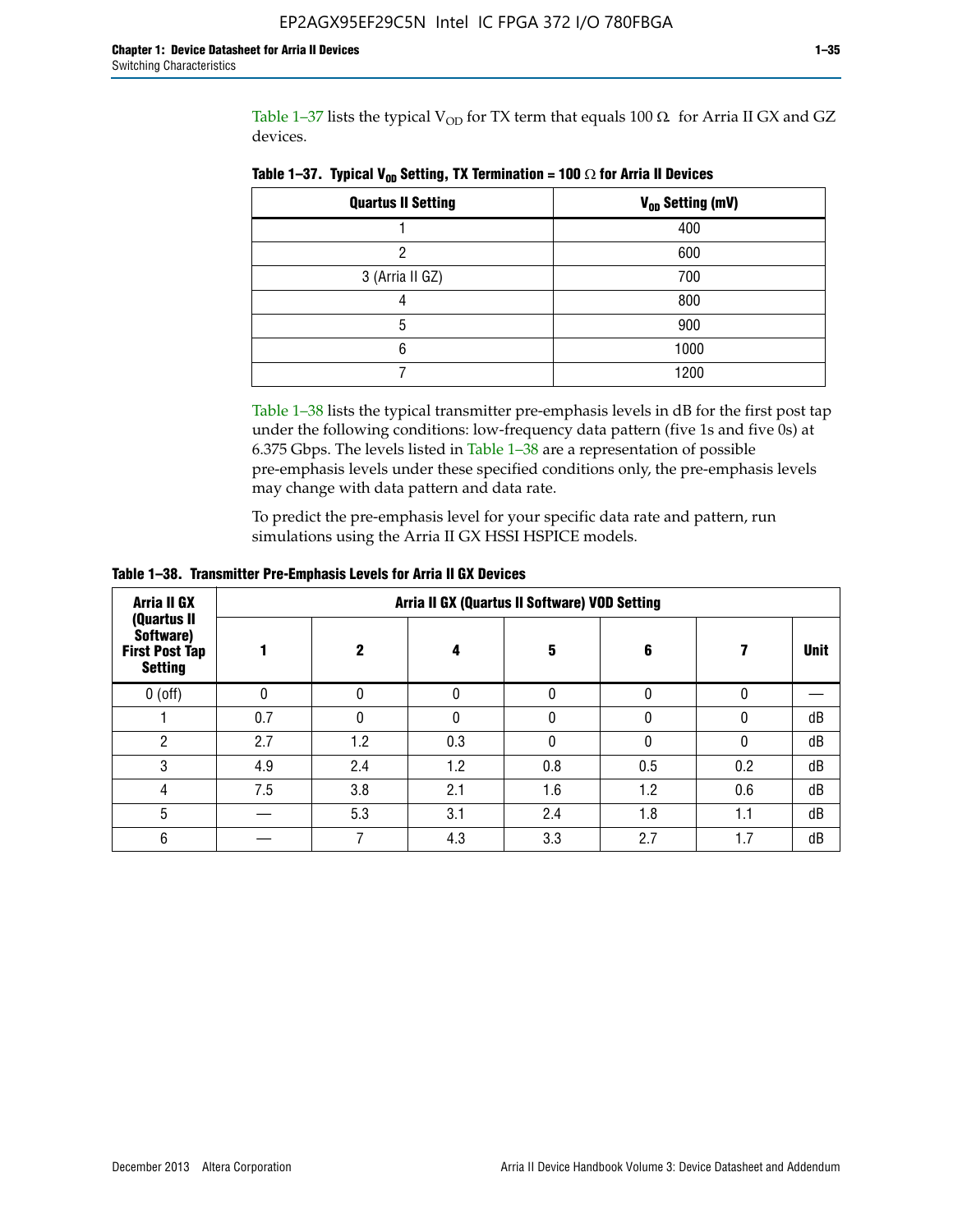Table 1–39 lists typical transmitter pre-emphasis levels for Arria II GZ devices (in dB) for the first post tap under the following conditions (low-frequency data pattern [five 1s and five 0s] at 6.25 Gbps). The levels listed in Table 1–39 are a representation of possible pre-emphasis levels under the specified conditions only and that the preemphasis levels may change with data pattern and data rate.

**follow** To predict the pre-emphasis level for your specific data rate and pattern, run simulations using the [Arria II HSSI HSPICE](http://www.altera.com/support/software/download/hspice/hsp-index.html) models.

| Pre-                                                 |           |                |                  |                | V <sub>OD</sub> Setting |              |                |                         |
|------------------------------------------------------|-----------|----------------|------------------|----------------|-------------------------|--------------|----------------|-------------------------|
| <b>Emphasis</b><br>1st<br>Post-Tap<br><b>Setting</b> | $\pmb{0}$ | 1              | $\mathbf 2$      | 3              | 4                       | 5            | 6              | $\overline{\mathbf{z}}$ |
| $\pmb{0}$                                            | $\pmb{0}$ | $\pmb{0}$      | $\pmb{0}$        | $\pmb{0}$      | $\pmb{0}$               | $\pmb{0}$    | $\pmb{0}$      | $\pmb{0}$               |
| $\mathbf{1}$                                         | N/A       | 0.7            | $\pmb{0}$        | $\pmb{0}$      | $\pmb{0}$               | $\pmb{0}$    | 0              | $\pmb{0}$               |
| $\overline{2}$                                       | N/A       | $\mathbf{1}$   | 0.3              | $\pmb{0}$      | $\pmb{0}$               | $\pmb{0}$    | $\pmb{0}$      | $\pmb{0}$               |
| $\sqrt{3}$                                           | N/A       | 1.5            | 0.6              | $\pmb{0}$      | $\pmb{0}$               | $\pmb{0}$    | $\pmb{0}$      | $\pmb{0}$               |
| $\overline{4}$                                       | N/A       | $\overline{2}$ | 0.7              | 0.3            | $\pmb{0}$               | $\pmb{0}$    | $\pmb{0}$      | $\pmb{0}$               |
| 5                                                    | N/A       | 2.7            | 1.2              | 0.5            | 0.3                     | $\mathbf 0$  | 0              | $\mathbf 0$             |
| $6\phantom{1}$                                       | N/A       | 3.1            | 1.3              | 0.8            | 0.5                     | 0.2          | $\mathbf 0$    | $\pmb{0}$               |
| $\overline{7}$                                       | N/A       | 3.7            | 1.8              | 1.1            | 0.7                     | 0.4          | 0.2            | $\pmb{0}$               |
| $\bf 8$                                              | N/A       | 4.2            | 2.1              | 1.3            | 0.9                     | 0.6          | 0.3            | $\pmb{0}$               |
| $\boldsymbol{9}$                                     | N/A       | 4.9            | 2.4              | 1.6            | 1.2                     | 0.8          | 0.5            | 0.2                     |
| 10                                                   | N/A       | 5.4            | 2.8              | 1.9            | 1.4                     | $\mathbf{1}$ | 0.7            | 0.3                     |
| 11                                                   | N/A       | $\,6\,$        | 3.2              | 2.2            | 1.7                     | 1.2          | 0.9            | 0.4                     |
| 12                                                   | N/A       | 6.8            | 3.5              | 2.6            | 1.9                     | 1.4          | 1.1            | 0.6                     |
| 13                                                   | N/A       | 7.5            | 3.8              | 2.8            | 2.1                     | 1.6          | 1.2            | 0.6                     |
| 14                                                   | N/A       | 8.1            | 4.2              | 3.1            | 2.3                     | 1.7          | 1.3            | 0.7                     |
| 15                                                   | N/A       | 8.8            | 4.5              | 3.4            | 2.6                     | 1.9          | 1.5            | 0.8                     |
| 16                                                   | N/A       | N/A            | 4.9              | 3.7            | 2.9                     | 2.2          | 1.7            | 0.9                     |
| 17                                                   | N/A       | N/A            | 5.3              | $\overline{4}$ | 3.1                     | 2.4          | 1.8            | 1.1                     |
| 18                                                   | N/A       | N/A            | 5.7              | 4.4            | 3.4                     | 2.6          | $\overline{2}$ | 1.2                     |
| 19                                                   | N/A       | N/A            | 6.1              | 4.7            | 3.6                     | 2.8          | 2.2            | 1.4                     |
| 20                                                   | N/A       | N/A            | 6.6              | 5.1            | $\overline{4}$          | 3.1          | 2.4            | 1.5                     |
| 21                                                   | N/A       | N/A            | $\overline{7}$   | 5.4            | 4.3                     | 3.3          | 2.7            | 1.7                     |
| 22                                                   | N/A       | N/A            | 8                | 6.1            | 4.8                     | 3.8          | 3              | $\overline{2}$          |
| 23                                                   | N/A       | N/A            | $\boldsymbol{9}$ | 6.8            | 5.4                     | 4.3          | 3.4            | 2.3                     |
| 24                                                   | N/A       | N/A            | 10               | 7.6            | $6\phantom{1}$          | 4.8          | 3.9            | 2.6                     |
| 25                                                   | N/A       | N/A            | 11.4             | 8.4            | 6.8                     | 5.4          | 4.4            | $\overline{3}$          |
| 26                                                   | N/A       | N/A            | 12.6             | 9.4            | 7.4                     | 5.9          | 4.9            | 3.3                     |
| 27                                                   | N/A       | N/A            | N/A              | 10.3           | 8.1                     | 6.4          | 5.3            | 3.6                     |
| 28                                                   | N/A       | N/A            | N/A              | 11.3           | 8.8                     | 7.1          | 5.8            | $\overline{\mathbf{4}}$ |

**Table 1–39. Transmitter Pre-Emphasis Levels for Arria II GZ Devices (Part 1 of 2)**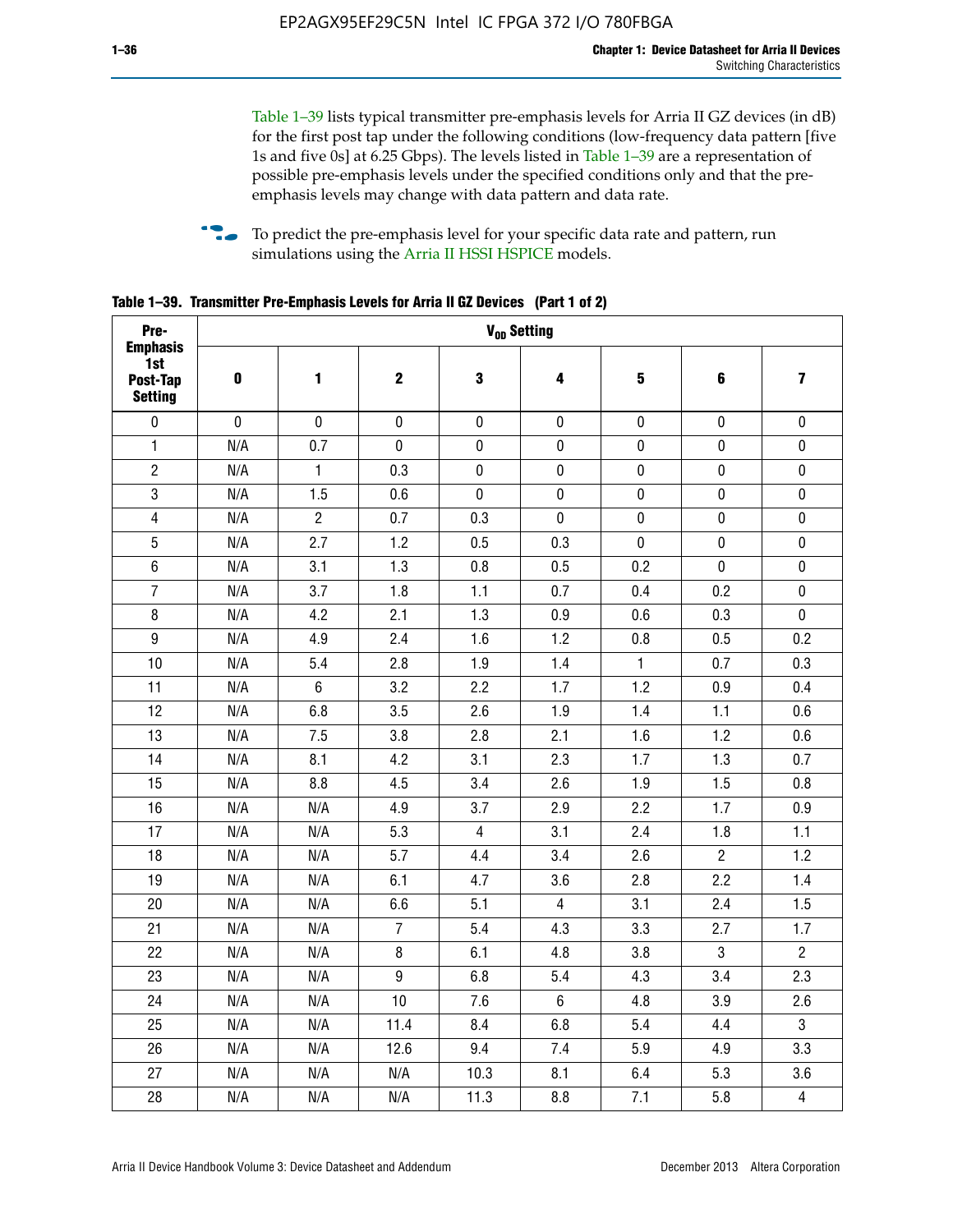| Pre-                                                 |     |     |     |      | V <sub>op</sub> Setting |     |     |     |
|------------------------------------------------------|-----|-----|-----|------|-------------------------|-----|-----|-----|
| <b>Emphasis</b><br>1st<br>Post-Tap<br><b>Setting</b> | 0   |     | 2   | 3    | 4                       | 5   | 6   |     |
| 29                                                   | N/A | N/A | N/A | 12.5 | 9.6                     | 7.7 | 6.3 | 4.3 |
| 30                                                   | N/A | N/A | N/A | N/A  | 11.4                    | 9   | 7.4 | N/A |
| 31                                                   | N/A | N/A | N/A | N/A  | 12.9                    | 10  | 8.2 | N/A |

## **Table 1–39. Transmitter Pre-Emphasis Levels for Arria II GZ Devices (Part 2 of 2)**

Table 1–40 lists the transceiver jitter specifications for all supported protocols for Arria II GX devices.

# **Table 1–40. Transceiver Block Jitter Specifications for Arria II GX Devices** *(Note 1)* **(Part 1 of 10)**

| Symbol/                                   |                                                           |     | $\mathbf{13}$ |            |     | C <sub>4</sub> |            |     | C5, I5     |            |     | C <sub>6</sub> |            |              |
|-------------------------------------------|-----------------------------------------------------------|-----|---------------|------------|-----|----------------|------------|-----|------------|------------|-----|----------------|------------|--------------|
| <b>Description</b>                        | <b>Conditions</b>                                         | Min | <b>Typ</b>    | <b>Max</b> | Min | <b>Typ</b>     | <b>Max</b> | Min | <b>Typ</b> | <b>Max</b> | Min | <b>Typ</b>     | <b>Max</b> | <b>Unit</b>  |
|                                           | <b>SONET/SDH Transmit Jitter Generation (2)</b>           |     |               |            |     |                |            |     |            |            |     |                |            |              |
| Peak-to-peak<br>jitter at<br>622.08 Mbps  | Pattern $=$<br>PRBS15                                     |     |               | 0.1        |     |                | 0.1        |     |            | 0.1        |     |                | 0.1        | U            |
| RMS jitter at<br>622.08 Mbps              | Pattern $=$<br>PRBS15                                     |     |               | 0.01       |     |                | 0.01       |     |            | 0.01       |     |                | 0.01       | $\mathbf{U}$ |
| Peak-to-peak<br>iitter at<br>2488.32 Mbps | Pattern $=$<br>PRBS15                                     |     |               | 0.1        |     |                | 0.1        |     |            | 0.1        |     |                | 0.1        | UI           |
| RMS jitter at<br>2488.32 Mbps             | Pattern $=$<br>PRBS15                                     |     |               | 0.01       |     |                | 0.01       |     |            | 0.01       |     |                | 0.01       | UI           |
|                                           | <b>SONET/SDH Receiver Jitter Tolerance (2)</b>            |     |               |            |     |                |            |     |            |            |     |                |            |              |
|                                           | Jitter frequency =<br>$0.03$ KHz<br>Pattern = PRBS15      |     | >15           |            |     | >15            |            |     | >15        |            |     | >15            |            | UI           |
| Jitter tolerance at<br>622.08 Mbps        | Jitter frequency $=$<br><b>25 KHZ</b><br>Pattern = PRBS15 |     | >1.5          |            |     | > 1.5          |            |     | > 1.5      |            |     | > 1.5          |            | Ш            |
|                                           | Jitter frequency $=$<br>250 KHz<br>Pattern = PRBS15       |     | > 0.15        |            |     | > 0.15         |            |     | > 0.15     |            |     | > 0.15         |            | $\mathbf{U}$ |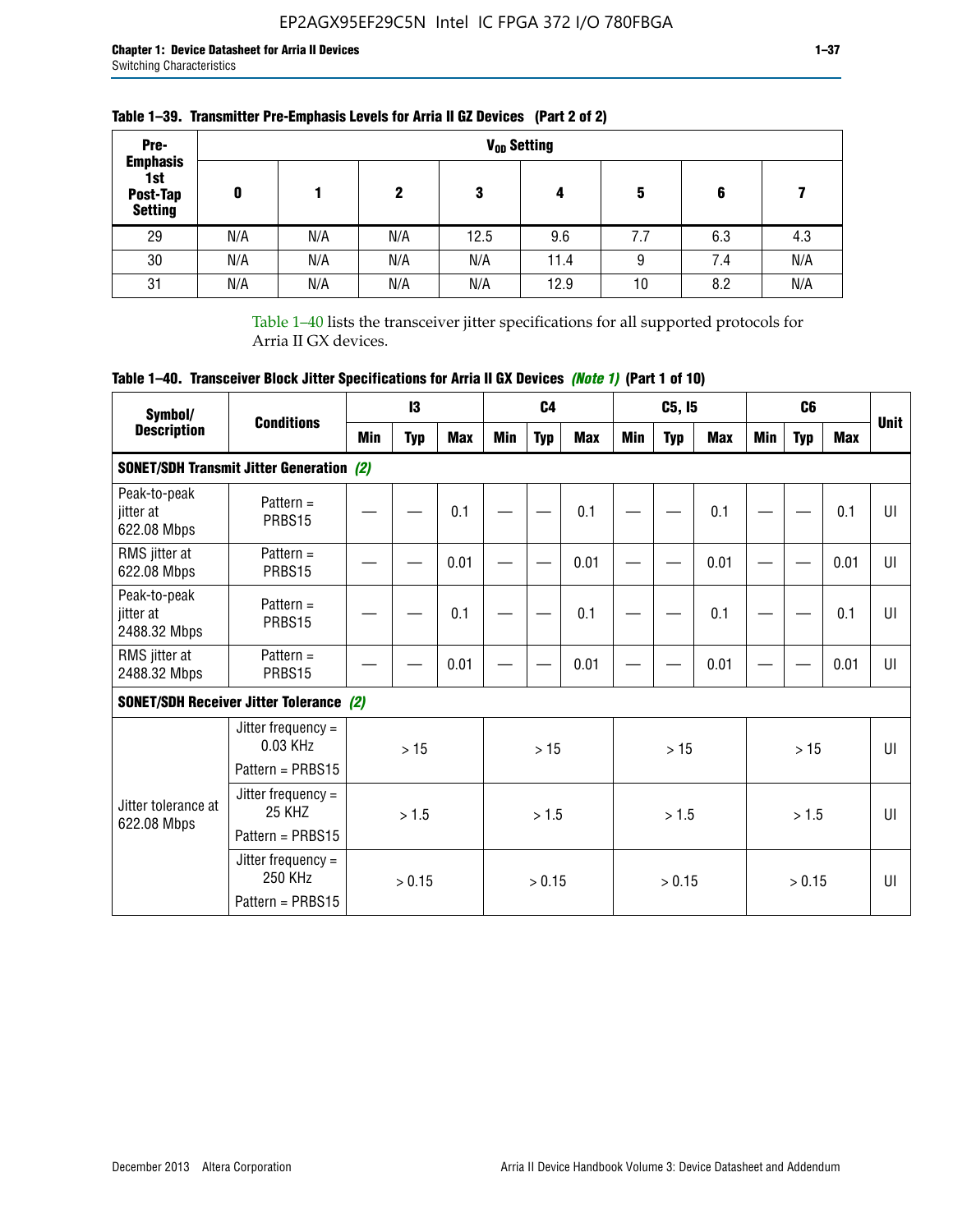| Symbol/                                    |                                        |            | 13         |            |            | C <sub>4</sub> |            |            | C5, I5     |            |            | C <sub>6</sub> |            |             |
|--------------------------------------------|----------------------------------------|------------|------------|------------|------------|----------------|------------|------------|------------|------------|------------|----------------|------------|-------------|
| <b>Description</b>                         | <b>Conditions</b>                      | <b>Min</b> | <b>Typ</b> | <b>Max</b> | <b>Min</b> | <b>Typ</b>     | <b>Max</b> | <b>Min</b> | <b>Typ</b> | <b>Max</b> | <b>Min</b> | <b>Typ</b>     | <b>Max</b> | <b>Unit</b> |
|                                            | Jitter frequency $=$<br>0.06 KHz       |            | $>15$      |            |            | $>15$          |            |            | $>15$      |            |            | >15            |            | UI          |
|                                            | Pattern = PRBS15                       |            |            |            |            |                |            |            |            |            |            |                |            |             |
|                                            | Jitter frequency $=$<br><b>100 KHZ</b> |            | > 1.5      |            |            | > 1.5          |            |            | > 1.5      |            |            | > 1.5          |            | UI          |
| Jitter tolerance at                        | Pattern = PRBS15                       |            |            |            |            |                |            |            |            |            |            |                |            |             |
| 2488.32 Mbps                               | Jitter frequency $=$<br>1 MHz          |            | > 0.15     |            |            | > 0.15         |            |            | > 0.15     |            |            | > 0.15         |            | Ш           |
|                                            | Pattern = PRBS15                       |            |            |            |            |                |            |            |            |            |            |                |            |             |
|                                            | Jitter frequency $=$<br>10 MHz         |            | > 0.15     |            |            | > 0.15         |            |            | > 0.15     |            |            | > 0.15         |            | UI          |
|                                            | Pattern = PRBS15                       |            |            |            |            |                |            |            |            |            |            |                |            |             |
| XAUI Transmit Jitter Generation (3)        |                                        | 0.3        |            |            |            |                |            |            |            |            |            |                |            |             |
| Total jitter at<br>3.125 Gbps              | Pattern = CJPAT                        |            |            |            |            |                | 0.3        |            |            | 0.3        |            |                | 0.3        | UI          |
| Deterministic<br>jitter at<br>3.125 Gbps   | Pattern = CJPAT                        | 0.17       |            |            |            | 0.17           |            |            | 0.17       |            |            | 0.17           | $U\Gamma$  |             |
| XAUI Receiver Jitter Tolerance (3)         |                                        |            |            |            |            |                |            |            |            |            |            |                |            |             |
| <b>Total jitter</b>                        |                                        |            | > 0.65     |            |            | > 0.65         |            |            | > 0.65     |            |            | > 0.65         |            | UI          |
| Deterministic<br>jitter                    |                                        |            | > 0.37     |            |            | > 0.37         |            |            | > 0.37     |            |            | > 0.37         |            | UI          |
| Peak-to-peak<br>jitter                     | Jitter frequency =<br>22.1 KHz         |            | > 8.5      |            |            | > 8.5          |            |            | > 8.5      |            |            | > 8.5          |            | UI          |
| Peak-to-peak<br>jitter                     | Jitter frequency $=$<br>1.875 MHz      |            | > 0.1      |            |            | > 0.1          |            |            | > 0.1      |            |            | > 0.1          |            | $U\Gamma$   |
| Peak-to-peak<br>jitter                     | Jitter frequency =<br>20 MHz           | > 0.1      |            |            |            | > 0.1          |            |            | > 0.1      |            |            | > 0.1          |            | UI          |
| <b>PCIe Transmit Jitter Generation (4)</b> |                                        |            |            |            |            |                |            |            |            |            |            |                |            |             |
| Total jitter at<br>2.5 Gbps (Gen1)         | Compliance<br>pattern                  |            |            | 0.25       |            |                | 0.25       |            |            | 0.25       |            |                | 0.25       | $U\Gamma$   |

## **Table 1–40. Transceiver Block Jitter Specifications for Arria II GX Devices** *(Note 1)* **(Part 2 of 10)**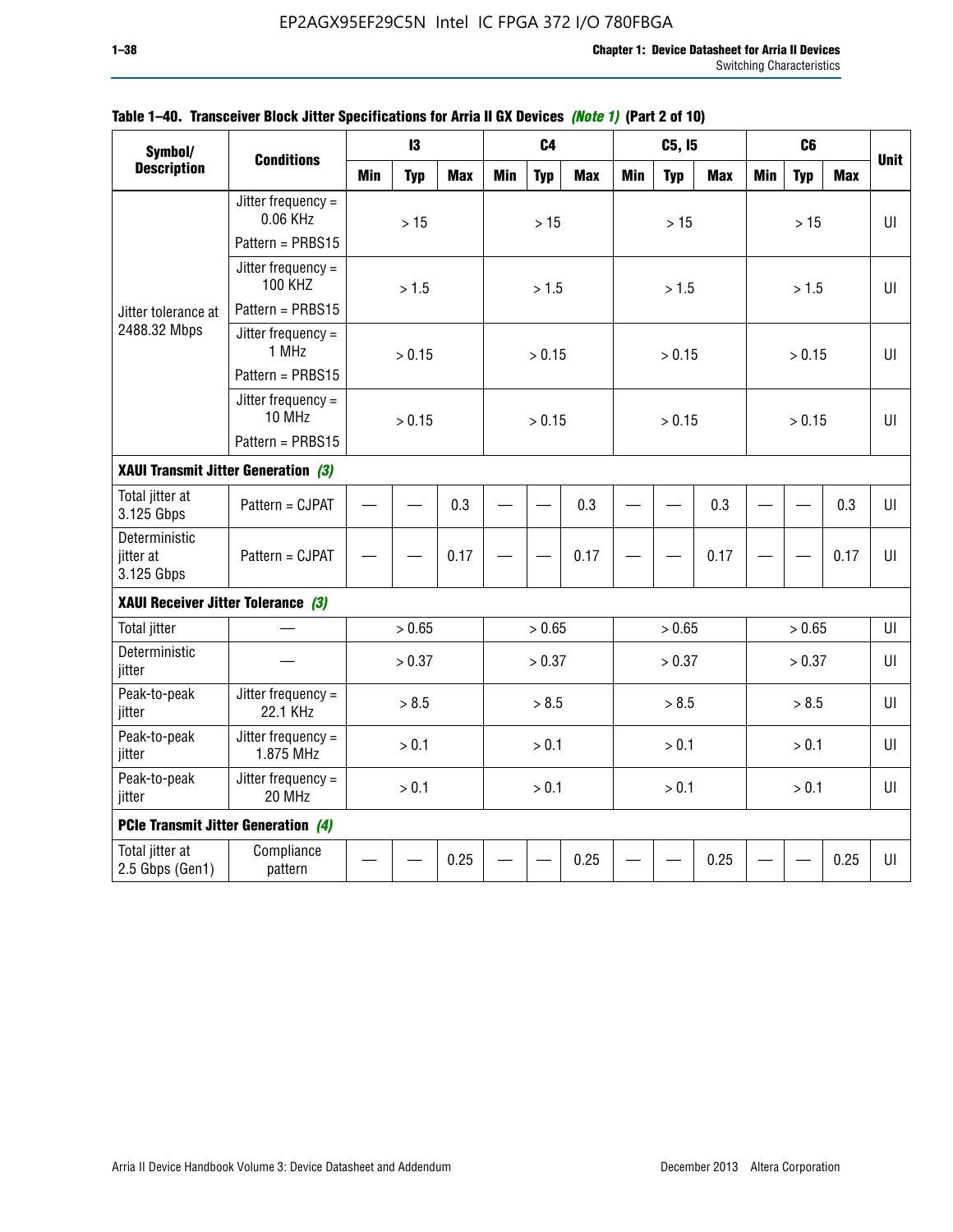## **Table 1–40. Transceiver Block Jitter Specifications for Arria II GX Devices** *(Note 1)* **(Part 3 of 10)**

| Symbol/<br><b>Description</b>                       |                                                                             |            | 13         |            |        | C <sub>4</sub> |            |            | C5, I5     |            |            | C <sub>6</sub> |            |             |
|-----------------------------------------------------|-----------------------------------------------------------------------------|------------|------------|------------|--------|----------------|------------|------------|------------|------------|------------|----------------|------------|-------------|
|                                                     | <b>Conditions</b>                                                           | <b>Min</b> | <b>Typ</b> | <b>Max</b> | Min    | <b>Typ</b>     | <b>Max</b> | <b>Min</b> | <b>Typ</b> | <b>Max</b> | <b>Min</b> | <b>Typ</b>     | <b>Max</b> | <b>Unit</b> |
| PCIe Receiver Jitter Tolerance (4)                  |                                                                             |            |            |            |        |                |            |            |            |            |            |                |            |             |
| Total jitter at<br>2.5 Gbps (Gen1)                  | Compliance<br>pattern                                                       |            | $> 0.6$    |            |        | > 0.6          |            |            | > 0.6      |            |            | > 0.6          |            | UI          |
|                                                     | PCIe (Gen 1) Electrical Idle Detect Threshold (9)                           |            |            |            |        |                |            |            |            |            |            |                |            |             |
| VRX-IDLE-<br>DETDIFF (p-p)                          | Compliance<br>pattern                                                       | 65         |            | 175        | 65     |                | 175        | 65         |            | 175        | 65         |                | 175        | mV          |
|                                                     | Serial RapidIO <sup>®</sup> (SRIO) Transmit Jitter Generation (5)           |            |            |            |        |                |            |            |            |            |            |                |            |             |
| Deterministic<br>jitter                             | Data Rate = $1.25$ ,<br>2.5, 3.125 Gbps                                     |            |            | 0.17       |        |                | 0.17       |            |            | 0.17       |            |                | 0.17       | UI          |
| (peak-to-peak)                                      | Pattern = CJPAT                                                             |            |            |            |        |                |            |            |            |            |            |                |            |             |
| <b>Total jitter</b><br>(peak-to-peak)               | Data Rate = $1.25$ .<br>2.5, 3.125 Gbps                                     |            |            | 0.35       |        |                | 0.35       |            |            | 0.35       |            |                | 0.35       | UI          |
|                                                     | Pattern = CJPAT                                                             |            |            |            |        |                |            |            |            |            |            |                |            |             |
| <b>SRIO Receiver Jitter Tolerance (5)</b>           |                                                                             |            |            |            |        |                |            |            |            |            |            |                |            |             |
| Deterministic<br>jitter tolerance<br>(peak-to-peak) | Data Rate = $1.25$ ,<br>2.5, 3.125 Gbps<br>Pattern = CJPAT                  | > 0.37     |            |            | > 0.37 |                |            | > 0.37     |            |            | > 0.37     |                | U          |             |
| Combined<br>deterministic and<br>random jitter      | Data Rate = $1.25$ ,<br>2.5, 3.125 Gbps                                     | > 0.55     |            |            |        | > 0.55         |            |            | > 0.55     |            |            | > 0.55         |            | U           |
| tolerance<br>(peak-to-peak)                         | Pattern = CJPAT                                                             |            |            |            |        |                |            |            |            |            |            |                |            |             |
|                                                     | Jitter frequency $=$<br>22.1 KHz<br>Data rate = $1.25$ ,<br>2.5, 3.125 Gbps |            | > 8.5      |            |        | > 8.5          |            |            | > 8.5      |            |            | > 8.5          |            | UI          |
|                                                     | Pattern = CJPAT                                                             |            |            |            |        |                |            |            |            |            |            |                |            |             |
| Sinusoidal jitter                                   | Jitter frequency =<br>1.875 MHz                                             |            |            |            |        |                |            |            |            |            |            |                |            |             |
| tolerance<br>(peak-to-peak)                         | Data rate = $1.25$ ,<br>2.5, 3.125 Gbps                                     |            | > 0.1      |            |        | $> 0.1$        |            |            | > 0.1      |            |            | $> 0.1$        |            | UI          |
|                                                     | Pattern = CJPAT                                                             |            |            |            |        |                |            |            |            |            |            |                |            |             |
|                                                     | Jitter frequency $=$<br>20 MHz                                              |            |            |            |        |                |            |            |            |            |            |                |            |             |
|                                                     | Data rate = $1.25$ ,<br>2.5, 3.125 Gbps                                     | > 0.1      |            |            |        | > 0.1          |            |            | > 0.1      |            |            | $> 0.1$        |            | UI          |
|                                                     | Pattern = CJPAT                                                             |            |            |            |        |                |            |            |            |            |            |                |            |             |
| <b>GIGE Transmit Jitter Generation (6)</b>          |                                                                             |            |            |            |        |                |            |            |            |            |            |                |            |             |
| Deterministic<br>jitter<br>(peak-to-peak)           | Pattern = CRPAT                                                             |            |            | 0.14       |        |                | 0.14       |            |            | 0.14       |            |                | 0.14       | UI          |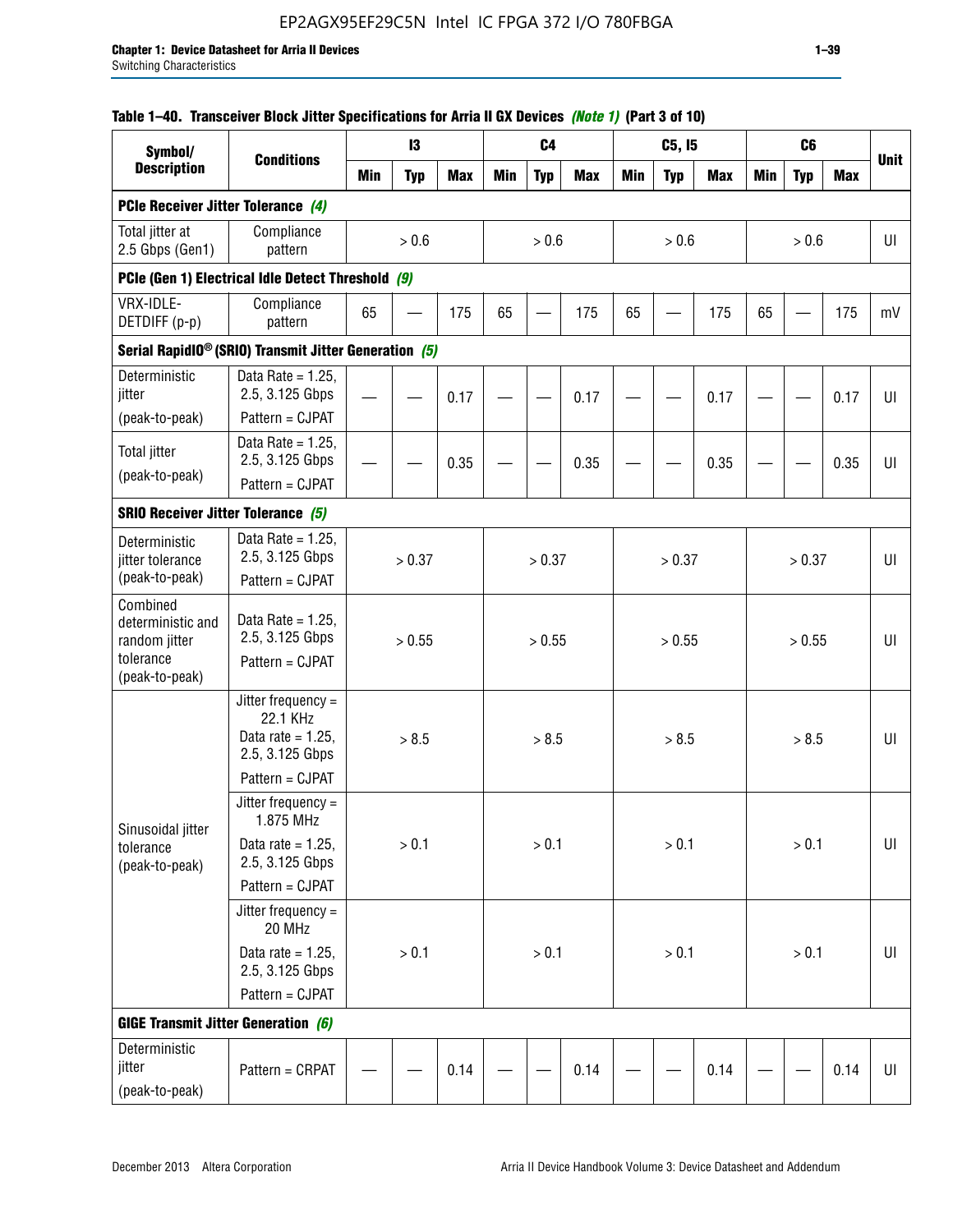| Symbol/                                                                       |                                             |            | 13         |            |            | C <sub>4</sub> |            |     | C5, I5     |            |            | C <sub>6</sub> |            |             |
|-------------------------------------------------------------------------------|---------------------------------------------|------------|------------|------------|------------|----------------|------------|-----|------------|------------|------------|----------------|------------|-------------|
| <b>Description</b>                                                            | <b>Conditions</b>                           | <b>Min</b> | <b>Typ</b> | <b>Max</b> | <b>Min</b> | <b>Typ</b>     | <b>Max</b> | Min | <b>Typ</b> | <b>Max</b> | <b>Min</b> | <b>Typ</b>     | <b>Max</b> | <b>Unit</b> |
| <b>Total jitter</b>                                                           | Pattern = CRPAT                             |            |            | 0.27       |            |                | 0.279      |     |            | 0.279      |            |                | 0.279      | UI          |
| (peak-to-peak)                                                                |                                             |            |            | 9          |            |                |            |     |            |            |            |                |            |             |
| GIGE Receiver Jitter Tolerance (6)                                            |                                             |            |            |            |            |                |            |     |            |            |            |                |            |             |
| Deterministic<br>jitter tolerance<br>(peak-to-peak)                           | Pattern = CJPAT                             |            | > 0.4      |            |            | > 0.4          |            |     | > 0.4      |            |            | > 0.4          |            | UI          |
| Combined<br>deterministic and<br>random jitter<br>tolerance<br>(peak-to-peak) | Pattern = CJPAT                             |            | > 0.66     |            |            | > 0.66         |            |     | > 0.66     |            |            | > 0.66         |            | UI          |
|                                                                               | <b>HiGig Transmit Jitter Generation (7)</b> |            |            |            |            |                |            |     |            |            |            |                |            |             |
| Deterministic<br>jitter                                                       | Data rate $=$<br>3.75 Gbps                  |            |            | 0.17       |            |                | 0.17       |     |            |            |            |                |            | UI          |
| (peak-to-peak)                                                                | Pattern = CJPAT                             |            |            |            |            |                |            |     |            |            |            |                |            |             |
| <b>Total jitter</b><br>(peak-to-peak)                                         | Data rate $=$<br>3.75 Gbps                  |            |            | 0.35       |            |                | 0.35       |     |            |            |            |                |            | UI          |
|                                                                               | Pattern = CJPAT                             |            |            |            |            |                |            |     |            |            |            |                |            |             |
| <b>HiGig Receiver Jitter Tolerance (7)</b>                                    |                                             |            |            |            |            |                |            |     |            |            |            |                |            |             |
| Deterministic<br>jitter tolerance                                             | Data rate $=$<br>3.75 Gbps                  |            | > 0.37     |            |            | > 0.37         |            |     |            |            |            |                |            | UI          |
| (peak-to-peak)                                                                | Pattern = CJPAT                             |            |            |            |            |                |            |     |            |            |            |                |            |             |
| Combined<br>deterministic and<br>random jitter                                | Data rate $=$<br>3.75 Gbps                  |            | > 0.65     |            |            | > 0.65         |            |     |            |            |            |                |            | UI          |
| tolerance<br>(peak-to-peak)                                                   | Pattern = CJPAT                             |            |            |            |            |                |            |     |            |            |            |                |            |             |
|                                                                               | Jitter frequency =<br>22.1 KHz              |            |            |            |            |                |            |     |            |            |            |                |            |             |
|                                                                               | Data rate $=$<br>3.75 Gbps                  |            | > 8.5      |            |            | > 8.5          |            |     |            |            |            |                |            | UI          |
|                                                                               | Pattern = CJPAT                             |            |            |            |            |                |            |     |            |            |            |                |            |             |
| Sinusoidal jitter                                                             | Jitter frequency =<br>1.875MHz              |            |            |            |            |                |            |     |            |            |            |                |            |             |
| tolerance<br>(peak-to-peak)                                                   | Data rate $=$<br>3.75 Gbps                  |            | > 0.1      |            |            | > 0.1          |            |     |            |            |            |                |            | UI          |
|                                                                               | Pattern = CJPAT                             |            |            |            |            |                |            |     |            |            |            |                |            |             |
|                                                                               | Jitter frequency =<br>20 MHz                |            |            |            |            |                |            |     |            |            |            |                |            |             |
|                                                                               | Data rate $=$<br>3.75 Gbps                  |            | > 0.1      |            |            | > 0.1          |            |     |            |            |            |                |            | UI          |
|                                                                               | Pattern = CJPAT                             |            |            |            |            |                |            |     |            |            |            |                |            |             |

## **Table 1–40. Transceiver Block Jitter Specifications for Arria II GX Devices** *(Note 1)* **(Part 4 of 10)**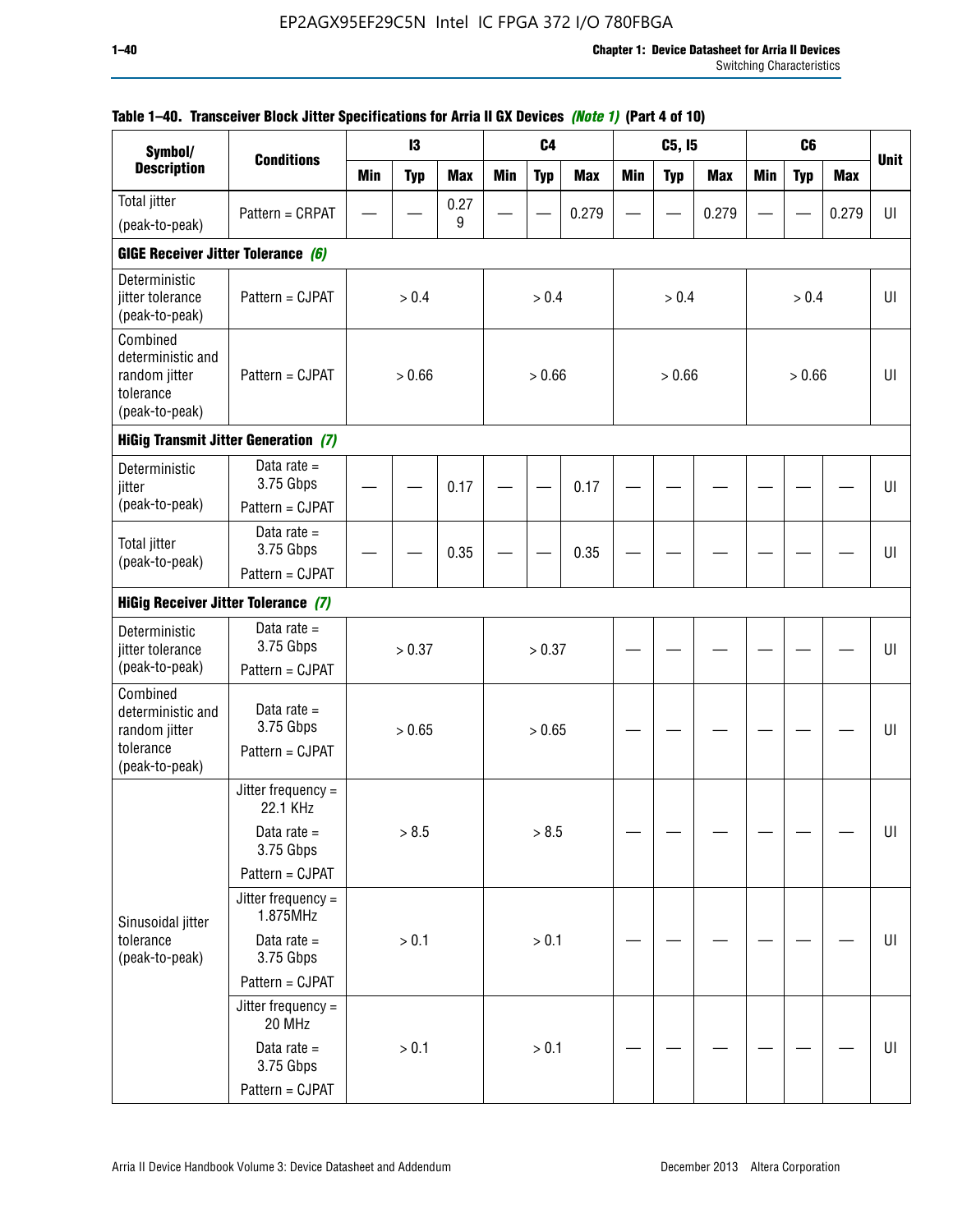## EP2AGX95EF29C5N Intel IC FPGA 372 I/O 780FBGA

## **Table 1–40. Transceiver Block Jitter Specifications for Arria II GX Devices** *(Note 1)* **(Part 5 of 10)**

| Symbol/                                          |                                                                                                      |            | 13         |            |            | C <sub>4</sub> |            |            | C5, I5     |            |            | C <sub>6</sub> |            |             |
|--------------------------------------------------|------------------------------------------------------------------------------------------------------|------------|------------|------------|------------|----------------|------------|------------|------------|------------|------------|----------------|------------|-------------|
| <b>Description</b>                               | <b>Conditions</b>                                                                                    | <b>Min</b> | <b>Typ</b> | <b>Max</b> | <b>Min</b> | <b>Typ</b>     | <b>Max</b> | <b>Min</b> | <b>Typ</b> | <b>Max</b> | <b>Min</b> | <b>Typ</b>     | <b>Max</b> | <b>Unit</b> |
|                                                  | <b>SDI Transmitter Jitter Generation (8)</b>                                                         |            |            |            |            |                |            |            |            |            |            |                |            |             |
| Alignment jitter                                 | Data rate $=$<br>1.485 Gbps (HD)<br>pattern = Color<br>Bar Low-<br>frequency Roll-off<br>$= 100$ KHz | 0.2        |            |            | 0.2        |                |            | 0.2        |            |            | 0.2        |                |            | U           |
| (peak-to-peak)                                   | Data rate $=$<br>2.97 Gbps (3G)<br>pattern = Color<br>bar Low-<br>frequency Roll-off<br>$= 100$ KHz  | 0.3        |            |            | 0.3        |                |            | 0.3        |            |            | 0.3        |                |            | UI          |
|                                                  |                                                                                                      |            |            |            |            |                |            |            |            |            |            |                |            |             |
| SDI Receiver Jitter Tolerance (8)                | Jitter frequency $=$<br>15 KHz                                                                       |            |            |            |            |                |            |            |            |            |            |                |            |             |
|                                                  | Data rate $=$<br>2.97 Gbps (3G)<br>$Pattern = single$<br>line scramble<br>color bar                  |            | > 2        |            |            | $>2$           |            |            | > 2        |            |            | $>2$           |            | U           |
|                                                  | Jitter frequency =<br><b>100 KHz</b>                                                                 |            |            |            |            |                |            |            |            |            |            |                |            |             |
| Sinusoidal jitter<br>tolerance<br>(peak-to-peak) | Data rate $=$<br>2.97 Gbps (3G)<br>$Pattern = single$<br>line scramble<br>color bar                  |            | > 0.3      |            |            | > 0.3          |            |            | > 0.3      |            |            | > 0.3          |            | UI          |
|                                                  | Jitter frequency =<br>148.5 MHz                                                                      |            |            |            |            |                |            |            |            |            |            |                |            |             |
|                                                  | Data rate $=$<br>2.97 Gbps (3G)<br>$Pattern = single$<br>line scramble<br>color bar                  |            | > 0.3      |            |            | > 0.3          |            |            | > 0.3      |            |            | > 0.3          |            | UI          |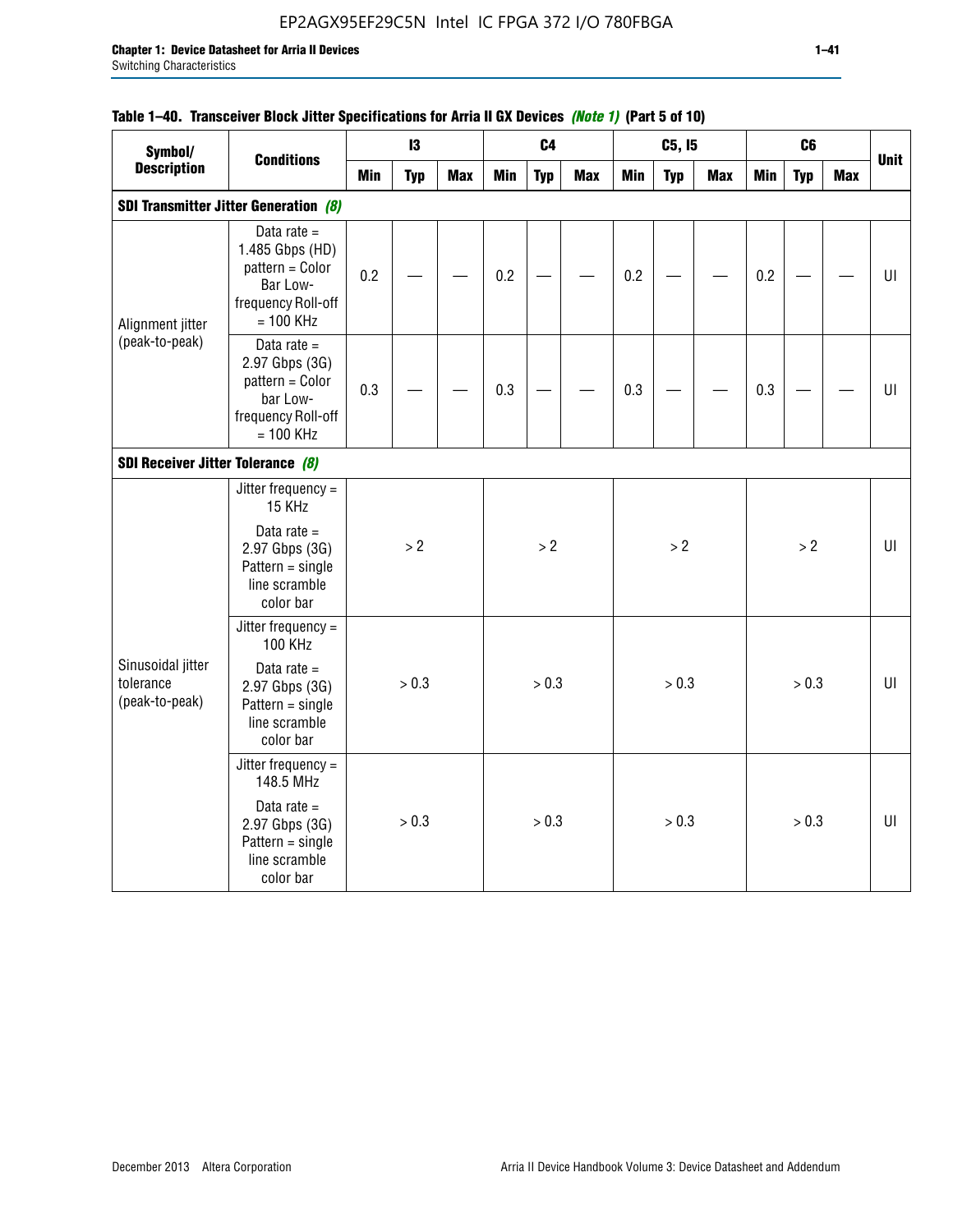| Symbol/                                                    |                                                                                                            | 13<br><b>Min</b><br><b>Typ</b><br><b>Max</b> |               |      |            | C <sub>4</sub> |            |            | C5, I5     |            |            | C <sub>6</sub> |            |             |
|------------------------------------------------------------|------------------------------------------------------------------------------------------------------------|----------------------------------------------|---------------|------|------------|----------------|------------|------------|------------|------------|------------|----------------|------------|-------------|
| <b>Description</b>                                         | <b>Conditions</b>                                                                                          |                                              |               |      | <b>Min</b> | <b>Typ</b>     | <b>Max</b> | <b>Min</b> | <b>Typ</b> | <b>Max</b> | <b>Min</b> | <b>Typ</b>     | <b>Max</b> | <b>Unit</b> |
|                                                            | Jitter frequency =<br>20 KHz                                                                               |                                              |               |      |            |                |            |            |            |            |            |                |            |             |
|                                                            | Data rate $=$<br>1.485 Gbps (HD)<br>Pattern = $75%$<br>color bar                                           |                                              | >1            |      |            | >1             |            |            | >1         |            |            | >1             |            | UI          |
| Sinusoidal jitter<br>tolerance<br>(peak-to-peak)           | Jitter frequency $=$<br><b>100 KHz</b><br>Data rate = $1.485$<br>Gbps (HD)<br>Pattern = $75%$<br>color bar |                                              | > 0.2         |      |            | > 0.2          |            |            | > 0.2      |            |            | > 0.2          |            | UI          |
|                                                            | Jitter frequency $=$<br>148.5 MHz                                                                          |                                              |               |      |            |                |            |            |            |            |            |                |            |             |
|                                                            | Data rate $=$<br>1.485 Gbps (HD)<br>Pattern =75%<br>color bar                                              |                                              | > 0.2<br>0.55 |      |            | > 0.2          |            |            | > 0.2      |            |            | > 0.2          |            | U           |
|                                                            | <b>SATA Transmit Jitter Generation (10)</b>                                                                |                                              |               |      |            |                |            |            |            |            |            |                |            |             |
| Total jitter at<br>$1.5$ Gbps $(G1)$                       | Compliance<br>pattern                                                                                      |                                              |               |      |            |                | 0.55       |            |            | 0.55       |            |                | 0.55       | UI          |
| Deterministic<br>jitter at 1.5 Gbps<br>(G1)                | Compliance<br>pattern                                                                                      | 0.35                                         |               |      |            |                | 0.35       |            |            | 0.35       |            |                | 0.35       | UI          |
| Total jitter at<br>3.0 Gbps (G2)                           | Compliance<br>pattern                                                                                      |                                              |               | 0.55 |            |                | 0.55       |            |            | 0.55       |            |                | 0.55       | UI          |
| Deterministic<br>jitter at 3.0 Gbps<br>(G2)                | Compliance<br>pattern                                                                                      |                                              |               | 0.35 |            |                | 0.35       |            |            | 0.35       |            |                | 0.35       | UI          |
| Total jitter at<br>6.0 Gbps (G3)                           | Compliance<br>pattern                                                                                      |                                              |               | 0.52 |            |                |            |            |            |            |            |                |            | UI          |
| Random jitter at<br>6.0 Gbps (G3)                          | Compliance<br>pattern                                                                                      |                                              |               | 0.18 |            |                |            |            |            |            |            |                |            | UI          |
|                                                            | <b>SATA Receiver Jitter Tolerance</b> (10)                                                                 |                                              |               |      |            |                |            |            |            |            |            |                |            |             |
| <b>Total jitter</b><br>tolerance at<br>$1.5$ Gbps $(G1)$   | Compliance<br>pattern                                                                                      | > 0.65                                       |               |      |            | > 0.65         |            |            | > 0.65     |            |            | > 0.65         |            | $U\vert$    |
| Deterministic<br>jitter tolerance at<br>$1.5$ Gbps $(G1)$  | Compliance<br>pattern                                                                                      |                                              | > 0.35        |      |            | > 0.35         |            |            | > 0.35     |            |            | > 0.35         |            | $U\vert$    |
| <b>SSC</b> modulation<br>frequency at<br>$1.5$ Gbps $(G1)$ | Compliance<br>pattern                                                                                      | 33                                           |               |      |            | 33             |            |            | 33         |            |            | 33             |            | kHz         |

## **Table 1–40. Transceiver Block Jitter Specifications for Arria II GX Devices** *(Note 1)* **(Part 6 of 10)**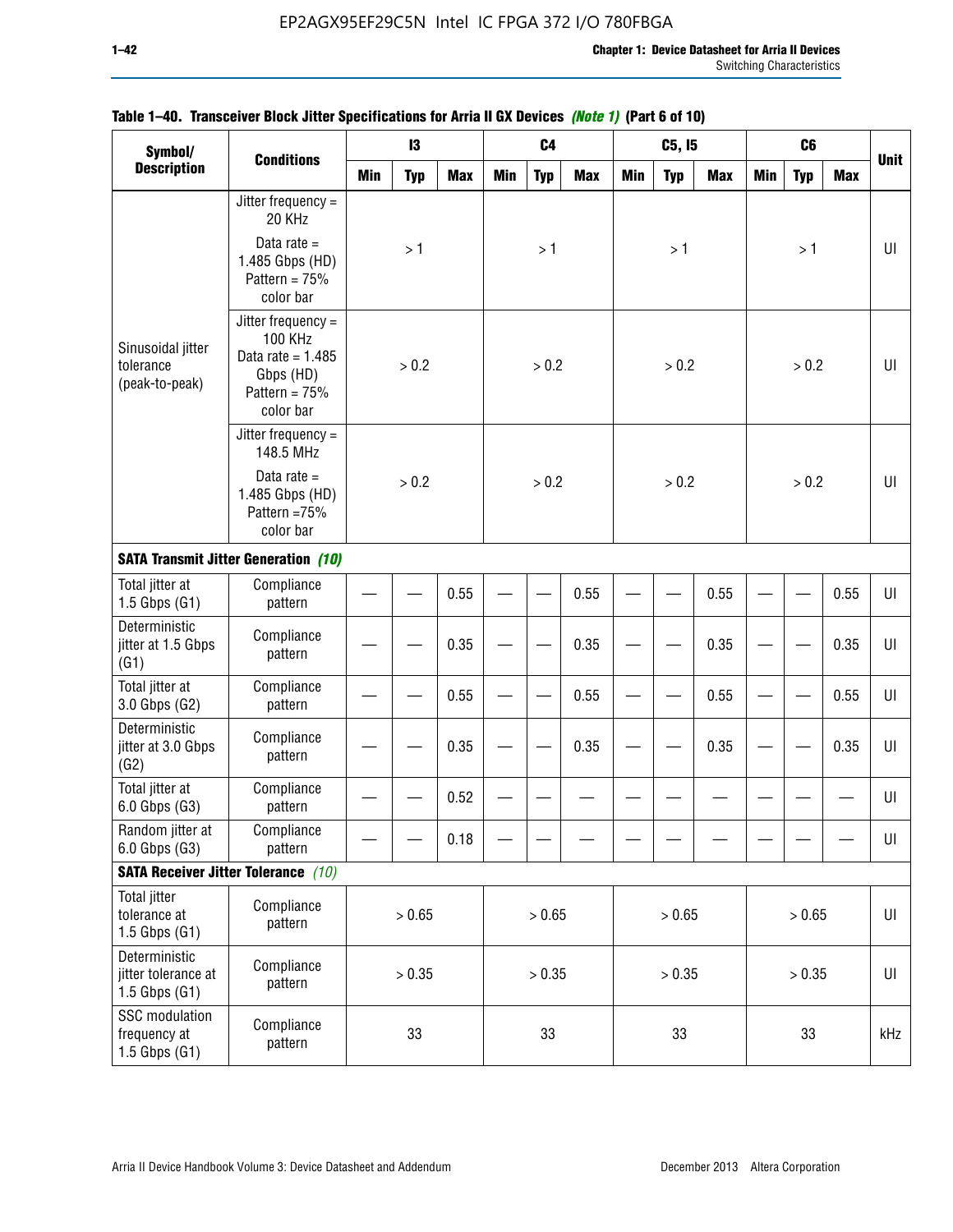| Symbol/                                                    |                       | C <sub>4</sub><br>$\mathbf{I}3$ |            |            |            |            |            | C5, I5     |            |            | C6         |            |            |             |
|------------------------------------------------------------|-----------------------|---------------------------------|------------|------------|------------|------------|------------|------------|------------|------------|------------|------------|------------|-------------|
| <b>Description</b>                                         | <b>Conditions</b>     | <b>Min</b>                      | <b>Typ</b> | <b>Max</b> | <b>Min</b> | <b>Typ</b> | <b>Max</b> | <b>Min</b> | <b>Typ</b> | <b>Max</b> | <b>Min</b> | <b>Typ</b> | <b>Max</b> | <b>Unit</b> |
| <b>SSC</b> modulation<br>deviation at<br>$1.5$ Gbps $(G1)$ | Compliance<br>pattern |                                 | 5700       |            |            | 5700       |            |            | 5700       |            |            | 5700       |            | ppm         |
| RX differential<br>skew at 1.5 Gbps<br>(G1)                | Compliance<br>pattern |                                 | 80         |            |            | 80         |            |            | 80         |            |            | 80         |            | ps          |
| RX AC common<br>mode voltage at<br>1.5 Gbps $(G1)$         | Compliance<br>pattern |                                 | 150        |            |            | 150        |            |            | 150        |            |            | 150        |            | mV          |
| Total jitter<br>tolerance at<br>3.0 Gbps (G2)              | Compliance<br>pattern |                                 | > 0.65     |            |            | > 0.65     |            |            | > 0.65     |            |            | > 0.65     |            | U           |
| Deterministic<br>jitter tolerance at<br>3.0 Gbps (G2)      | Compliance<br>pattern |                                 | > 0.35     |            |            | > 0.35     |            |            | > 0.35     |            |            | > 0.35     |            | UI          |
| SSC modulation<br>frequency at<br>3.0 Gbps (G2)            | Compliance<br>pattern |                                 | 33         |            |            | 33         |            |            | 33         |            |            | 33         |            | kHz         |
| <b>SSC</b> modulation<br>deviation at<br>3.0 Gbps (G2)     | Compliance<br>pattern |                                 | 5700       |            |            | 5700       |            |            | 5700       |            |            | 5700       |            | ppm         |
| RX differential<br>skew at 3.0 Gbps<br>(G2)                | Compliance<br>pattern |                                 | 75         |            |            | 75         |            |            | 75         |            |            | 75         |            | ps          |
| RX AC common<br>mode voltage at<br>3.0 Gbps (G2)           | Compliance<br>pattern |                                 | 150        |            |            | 150        |            |            | 150        |            |            | 150        |            | mV          |
| <b>Total jitter</b><br>tolerance at<br>6.0 Gbps (G3)       | Compliance<br>pattern |                                 | > 0.60     |            |            | > 0.60     |            |            | > 0.60     |            |            | > 0.60     |            | U           |
| Random jitter<br>tolerance at<br>6.0 Gbps (G3)             | Compliance<br>pattern |                                 | > 0.18     |            |            | > 0.18     |            |            | > 0.18     |            |            | > 0.18     |            | UI          |
| <b>SSC</b> modulation<br>frequency at<br>6.0 Gbps (G3)     | Compliance<br>pattern |                                 | 33         |            |            | 33         |            |            | 33         |            |            | 33         |            | kHz         |
| <b>SSC</b> modulation<br>deviation at<br>6.0 Gbps (G3)     | Compliance<br>pattern | 5700                            |            |            |            | 5700       |            |            | 5700       |            |            | 5700       |            | ppm         |
| RX differential<br>skew at 6.0 Gbps<br>(G3)                | Compliance<br>pattern |                                 | 30         |            |            | 30         |            |            | $30\,$     |            |            | 30         |            | ps          |
| RX AC common<br>mode voltage at<br>6.0 Gbps (G3)           | Compliance<br>pattern |                                 | 100        |            |            | 100        |            |            | 100        |            |            | 100        |            | mV          |

|  | Table 1–40. Transceiver Block Jitter Specifications for Arria II GX Devices <i>(Note 1)</i> (Part 7 of 10) |  |  |
|--|------------------------------------------------------------------------------------------------------------|--|--|
|  |                                                                                                            |  |  |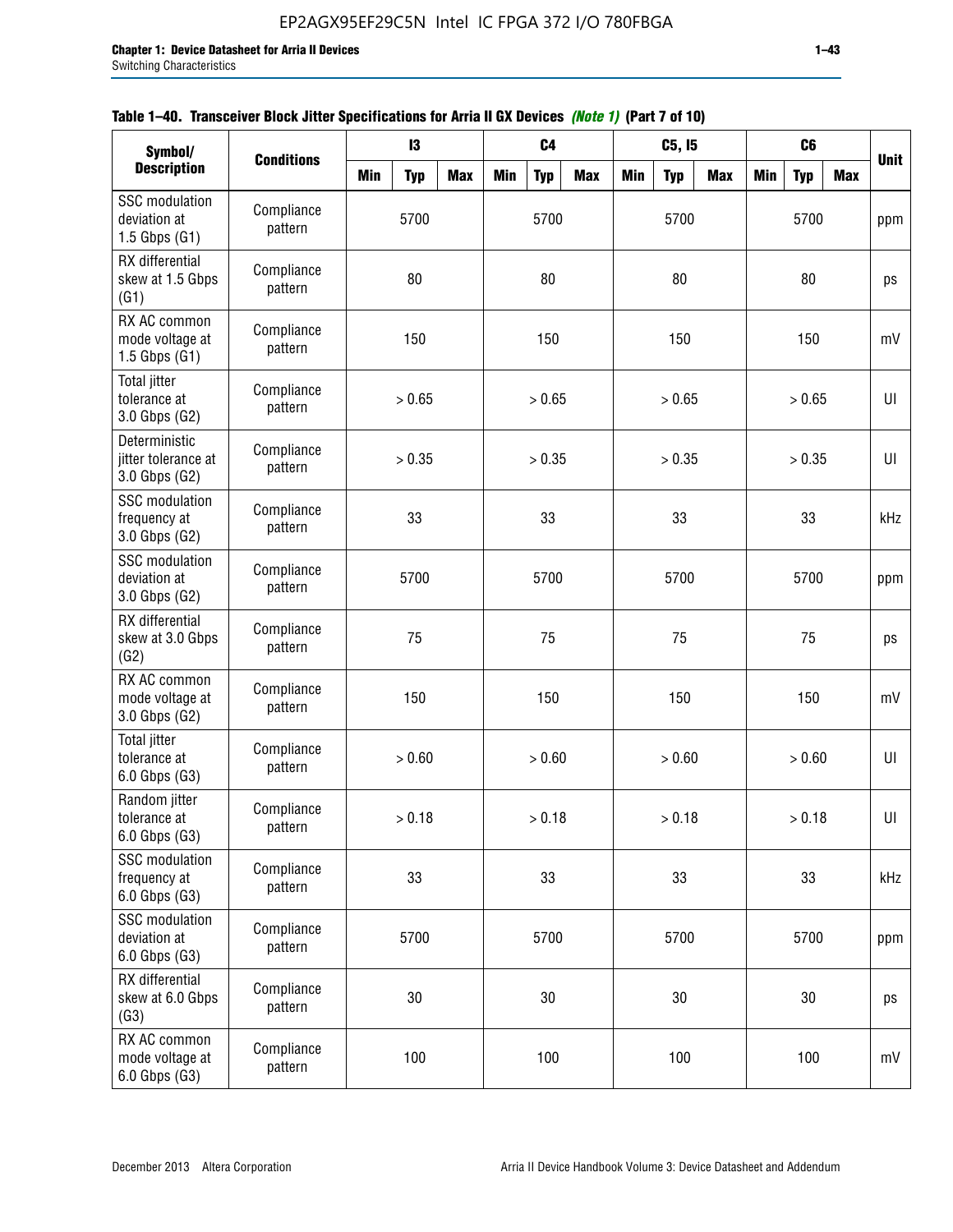| Symbol/                            |                                              |     | 13         |            |            | C <sub>4</sub> |            |            | C5, I5     |            |            | C <sub>6</sub> |            |             |
|------------------------------------|----------------------------------------------|-----|------------|------------|------------|----------------|------------|------------|------------|------------|------------|----------------|------------|-------------|
| <b>Description</b>                 | <b>Conditions</b>                            | Min | <b>Typ</b> | <b>Max</b> | <b>Min</b> | <b>Typ</b>     | <b>Max</b> | <b>Min</b> | <b>Typ</b> | <b>Max</b> | <b>Min</b> | <b>Typ</b>     | <b>Max</b> | <b>Unit</b> |
|                                    | <b>CPRI Transmit Jitter Generation</b> (11)  |     |            |            |            |                |            |            |            |            |            |                |            |             |
|                                    | E.6.HV, E.12.HV                              |     |            | 0.27       |            |                |            |            |            |            |            |                |            |             |
|                                    | Pattern = CJPAT                              |     |            | 9          |            |                | 0.279      |            |            | 0.279      |            |                | 0.279      | UI          |
| <b>Total jitter</b>                | E.6.LV, E.12.LV,                             |     |            |            |            |                |            |            |            |            |            |                |            |             |
|                                    | E.24.LV, E.30.LV                             |     |            | 0.35       |            |                | 0.35       |            |            | 0.35       |            |                | 0.35       | UI          |
|                                    | Pattern = CJTPAT                             |     |            |            |            |                |            |            |            |            |            |                |            |             |
|                                    | E.6.HV, E.12.HV                              |     |            | 0.14       |            |                | 0.14       |            |            | 0.14       |            |                | 0.14       | UI          |
| Deterministic                      | Pattern = CJPAT                              |     |            |            |            |                |            |            |            |            |            |                |            |             |
| jitter                             | E.6.LV, E.12.LV,<br>E.24.LV, E.30.LV         |     |            | 0.17       |            |                | 0.17       |            |            | 0.17       |            |                | 0.17       | UI          |
|                                    | Pattern = CJTPAT                             |     |            |            |            |                |            |            |            |            |            |                |            |             |
|                                    | <b>CPRI Receiver Jitter Tolerance (11)</b>   |     |            |            |            |                |            |            |            |            |            |                |            |             |
| <b>Total jitter</b>                | E.6.HV, E.12.HV                              |     |            |            |            |                |            |            |            |            |            |                |            |             |
| tolerance                          | Pattern = CJPAT                              |     | > 0.66     |            |            | > 0.66         |            |            | > 0.66     |            |            | > 0.66         |            | UI          |
| Deterministic                      | E.6.HV, E.12.HV                              |     | > 0.4      |            |            | > 0.4          |            |            | > 0.4      |            |            | > 0.4          |            | UI          |
| jitter tolerance                   | Pattern = CJPAT                              |     |            |            |            |                |            |            |            |            |            |                |            |             |
|                                    | E.6.LV, E.12.LV,                             |     |            |            |            |                |            |            |            |            |            |                |            |             |
| <b>Total jitter</b>                | E.24.LV, E.30.LV                             |     | > 0.65     |            |            | > 0.65         |            |            | > 0.65     |            |            | > 0.65         |            | U           |
| tolerance                          | Pattern = CJTPAT                             |     |            |            |            |                |            |            |            |            |            |                |            |             |
|                                    | E.60.LV                                      |     | > 0.6      |            |            |                |            |            |            |            |            |                |            | UI          |
|                                    | Pattern = PRBS31                             |     |            |            |            |                |            |            |            |            |            |                |            |             |
|                                    | E.6.LV, E.12.LV,<br>E.24.LV, E.30.LV         |     | > 0.37     |            |            | > 0.37         |            |            | > 0.37     |            |            | > 0.37         |            | UI          |
| Deterministic<br>jitter tolerance  | Pattern = CJTPAT                             |     |            |            |            |                |            |            |            |            |            |                |            |             |
|                                    | E.60.LV                                      |     | > 0.45     |            |            |                |            |            |            |            |            |                |            | UI          |
|                                    | Pattern = PRBS31                             |     |            |            |            |                |            |            |            |            |            |                |            |             |
| Combined                           | E.6.LV, E.12.LV,                             |     |            |            |            |                |            |            |            |            |            |                |            |             |
| deterministic and<br>random jitter | E.24.LV, E.30.LV                             |     | > 0.55     |            |            | > 0.55         |            |            | > 0.55     |            |            | > 0.55         |            | U           |
| tolerance                          | Pattern = CJTPAT                             |     |            |            |            |                |            |            |            |            |            |                |            |             |
|                                    | <b>OBSAI Transmit Jitter Generation</b> (12) |     |            |            |            |                |            |            |            |            |            |                |            |             |
| Total jitter at                    | $REFCLK =$                                   |     |            |            |            |                |            |            |            |            |            |                |            |             |
| 768 Mbps,<br>1536 Mbps, and        | 153.6 MHz                                    |     |            | 0.35       |            |                | 0.35       |            |            | 0.35       |            |                | 0.35       | UI          |
| 3072 Mbps                          | Pattern = CJPAT                              |     |            |            |            |                |            |            |            |            |            |                |            |             |
| Deterministic                      |                                              |     |            |            |            |                |            |            |            |            |            |                |            |             |
| jitter at                          | $REFCLK =$<br>153.6 MHz                      |     |            |            |            |                |            |            |            |            |            |                |            |             |
| 768 Mbps,<br>1536 Mbps, and        | Pattern = CJPAT                              |     |            | 0.17       |            |                | 0.17       |            |            | 0.17       |            |                | 0.17       | UI          |
| 3072 Mbps                          |                                              |     |            |            |            |                |            |            |            |            |            |                |            |             |

## **Table 1–40. Transceiver Block Jitter Specifications for Arria II GX Devices** *(Note 1)* **(Part 8 of 10)**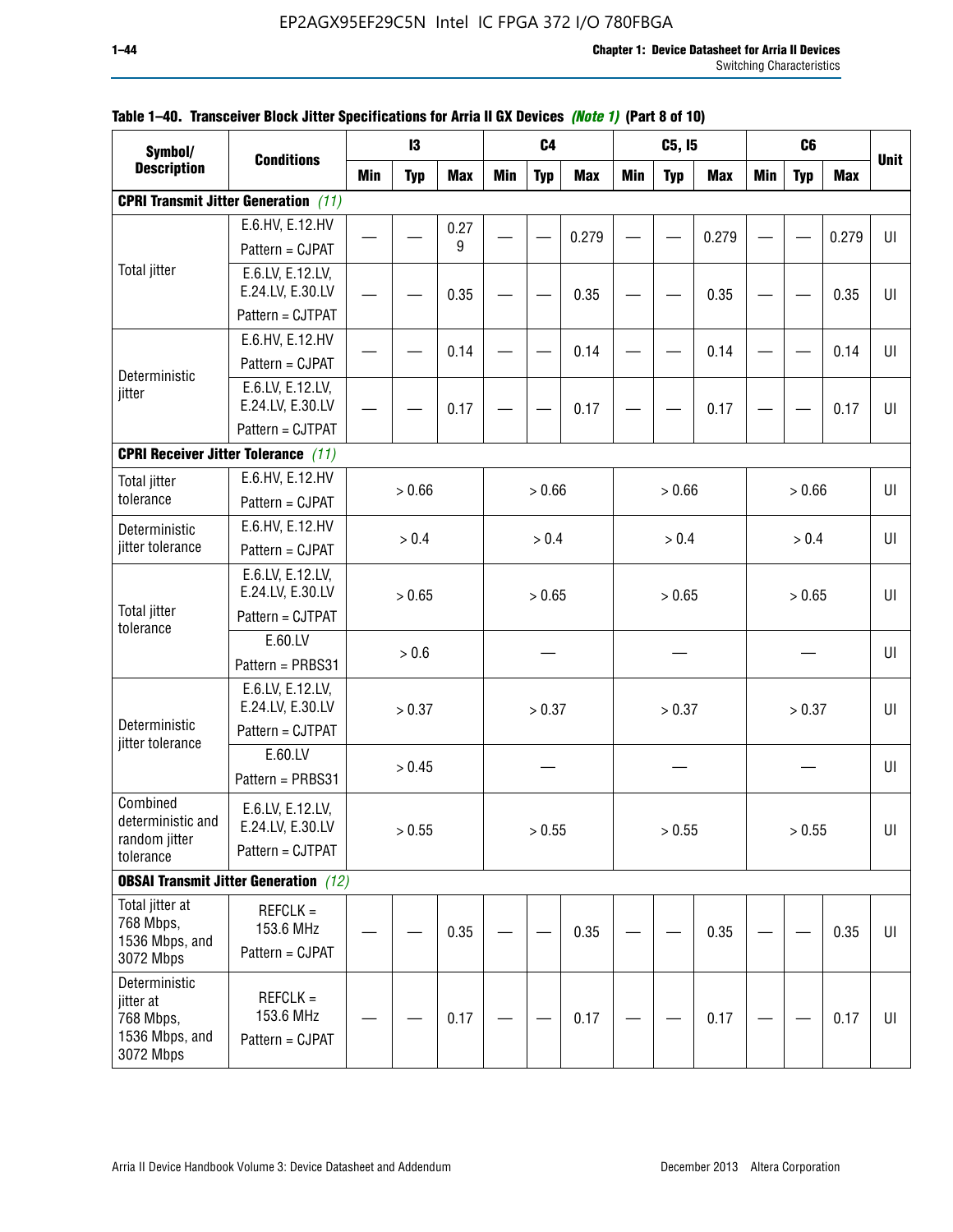## **Table 1–40. Transceiver Block Jitter Specifications for Arria II GX Devices** *(Note 1)* **(Part 9 of 10)**

| Symbol/                                                                                                    | <b>Conditions</b>                                   |     | 13         |            |     | C <sub>4</sub> |     |     | C5, I5     |     |     | C <sub>6</sub> |     | <b>Unit</b> |
|------------------------------------------------------------------------------------------------------------|-----------------------------------------------------|-----|------------|------------|-----|----------------|-----|-----|------------|-----|-----|----------------|-----|-------------|
| <b>Description</b>                                                                                         |                                                     | Min | <b>Typ</b> | <b>Max</b> | Min | <b>Typ</b>     | Max | Min | <b>Typ</b> | Max | Min | <b>Typ</b>     | Max |             |
|                                                                                                            | <b>OBSAI Receiver Jitter Tolerance</b> (12)         |     |            |            |     |                |     |     |            |     |     |                |     |             |
| Deterministic<br>jitter tolerance at<br>768 Mbps,<br>1536 Mbps, and<br>3072 Mbps                           | Pattern = CJPAT                                     |     | > 0.37     |            |     | > 0.37         |     |     | > 0.37     |     |     | > 0.37         |     | UI          |
| Combined<br>deterministic and<br>random jitter<br>tolerance at<br>768 Mbps,<br>1536 Mbps, and<br>3072 Mbps | Pattern = CJPAT                                     |     | > 0.55     |            |     | > 0.55         |     |     | > 0.55     |     |     | > 0.55         |     | UI          |
|                                                                                                            | Jitter frequency $=$<br>5.4 KHz                     |     | > 8.5      |            |     | > 8.5          |     |     | > 8.5      |     |     | > 8.5          |     | UI          |
| Sinusoidal jitter                                                                                          | Pattern = CJPAT                                     |     |            |            |     |                |     |     |            |     |     |                |     |             |
| tolerance at<br>768 Mbps                                                                                   | Jitter frequency =<br>460.8 KHz to 20<br><b>MHz</b> |     | > 0.1      |            |     | > 0.1          |     |     | > 0.1      |     |     | > 0.1          |     | UI          |
|                                                                                                            | Pattern = CJPAT                                     |     |            |            |     |                |     |     |            |     |     |                |     |             |
|                                                                                                            | Jitter frequency =<br>10.9 KHz                      |     | > 8.5      |            |     | > 8.5          |     |     | > 8.5      |     |     | > 8.5          |     | UI          |
| Sinusoidal jitter                                                                                          | Pattern = CJPAT                                     |     |            |            |     |                |     |     |            |     |     |                |     |             |
| tolerance at<br>1536 Mbps                                                                                  | Jitter frequency =<br>921.6 KHz to 20<br><b>MHz</b> |     | > 0.1      |            |     | > 0.1          |     |     | > 0.1      |     |     | > 0.1          |     | UI          |
|                                                                                                            | Pattern = CJPAT                                     |     |            |            |     |                |     |     |            |     |     |                |     |             |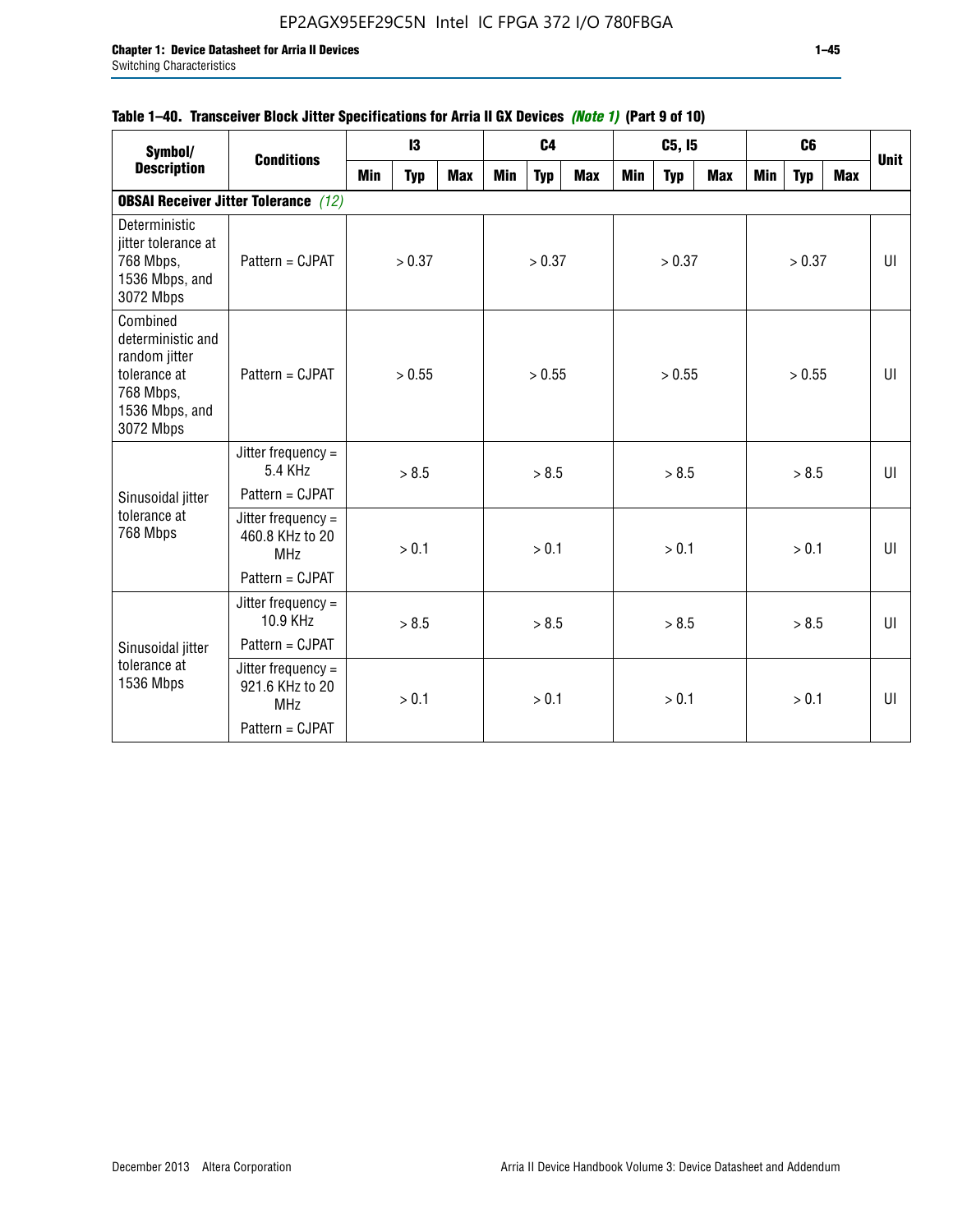| Symbol/                                        | <b>Conditions</b>                                    | 13    |       | C4         |     | C5, I5     |            |            | C6         |            |     | <b>Unit</b> |     |    |
|------------------------------------------------|------------------------------------------------------|-------|-------|------------|-----|------------|------------|------------|------------|------------|-----|-------------|-----|----|
| <b>Description</b>                             |                                                      | Min   | Typ   | <b>Max</b> | Min | <b>Typ</b> | <b>Max</b> | <b>Min</b> | <b>Typ</b> | <b>Max</b> | Min | Typ         | Max |    |
| Sinusoidal jitter<br>tolerance at<br>3072 Mbps | Jitter frequency =<br>21.8 KHz                       |       | > 8.5 |            |     | > 8.5      |            |            | > 8.5      |            |     | > 8.5       |     | UI |
|                                                | Pattern = CJPAT                                      |       |       |            |     |            |            |            |            |            |     |             |     |    |
|                                                | Jitter frequency =<br>1843.2 KHz to 20<br><b>MHz</b> | > 0.1 |       | > 0.1      |     | > 0.1      |            |            | > 0.1      |            |     | UI          |     |    |
|                                                | Pattern = CJPAT                                      |       |       |            |     |            |            |            |            |            |     |             |     |    |

### **Table 1–40. Transceiver Block Jitter Specifications for Arria II GX Devices** *(Note 1)* **(Part 10 of 10)**

**Notes to Table 1–40:**

(1) Dedicated refclk pins are used to drive the input reference clocks. The jitter numbers are valid for the stated conditions only.

(2) The jitter numbers for SONET/SDH are compliant to the GR-253-CORE Issue 3 Specification.

(3) The jitter numbers for XAUI are compliant to the IEEE802.3ae-2002 Specification.

(4) The jitter numbers for PCIe are compliant to the PCIe Base Specification 2.0.

(5) The jitter numbers for SRIO are compliant to the RapidIO Specification 1.3.

(6) The jitter numbers for GIGE are compliant to the IEEE802.3-2002 Specification.

(7) The jitter numbers for HiGig are compliant to the IEEE802.3ae-2002 Specification.

(8) The HD-SDI and 3G-SDI jitter numbers are compliant to the SMPTE292M and SMPTE424M Specifications.

(9) Arria II PCIe receivers are compliant to this specification provided the VTX\_CM-DC-ACTIVEIDLE-DELTA of the upstream transmitter is less than 50 mV.

(10) The jitter numbers for Serial Advanced Technology Attachment (SATA) are compliant to the Serial ATA Revision 3.0 Specification.

(11) The jitter numbers for Common Public Radio Interface (CPRI) are compliant to the CPRI Specification V3.0.

(12) The jitter numbers for Open Base Station Architecture Initiative (OBSAI) are compliant to the OBSAI RP3 Specification V4.1.

Table 1–41 lists the transceiver jitter specifications for all supported protocols for Arria II GZ devices.

### **Table 1–41. Transceiver Block Jitter Specifications for Arria II GZ Devices** *(Note 1)***,** *(2)* **(Part 1 of 7)**

| Symbol/                                         | <b>Conditions</b>             | $-C3$ and $-I3$ |            |      | $-C4$ and $-I4$ | <b>Unit</b> |            |    |
|-------------------------------------------------|-------------------------------|-----------------|------------|------|-----------------|-------------|------------|----|
| <b>Description</b>                              |                               | Min             | <b>Typ</b> | Max  | Min             | <b>Typ</b>  | <b>Max</b> |    |
| <b>SONET/SDH Transmit Jitter Generation (3)</b> |                               |                 |            |      |                 |             |            |    |
| Peak-to-peak jitter at<br>622.08 Mbps           | Pattern = $PRBS15$            |                 |            | 0.1  |                 |             | 0.1        | UI |
| RMS jitter at 622.08 Mbps                       | Pattern = $PRBS15$            |                 |            | 0.01 |                 |             | 0.01       | UI |
| Peak-to-peak jitter at 2488.32<br><b>Mbps</b>   | Pattern = $PRBS15$            |                 |            | 0.1  |                 |             | 0.1        | UI |
| RMS jitter at 2488.32 Mbps                      | Pattern = $PRBS15$            |                 |            | 0.01 |                 |             | 0.01       | UI |
| <b>SONET/SDH Receiver Jitter Tolerance (3)</b>  |                               |                 |            |      |                 |             |            |    |
|                                                 | Jitter frequency = $0.03$ KHz |                 | >15        |      | >15             |             |            | UI |
|                                                 | Pattern = $PRBS15$            |                 |            |      |                 |             |            |    |
| Jitter tolerance at 622.08 Mbps                 | Jitter frequency =<br>25 KHZ  |                 | > 1.5      |      | > 1.5           |             |            | UI |
|                                                 | Pattern = $PRBS15$            |                 |            |      |                 |             |            |    |
|                                                 | Jitter frequency = $250$ KHz  |                 | > 0.15     |      |                 |             |            | UI |
|                                                 | Pattern = $PRBS15$            |                 |            |      |                 | > 0.15      |            |    |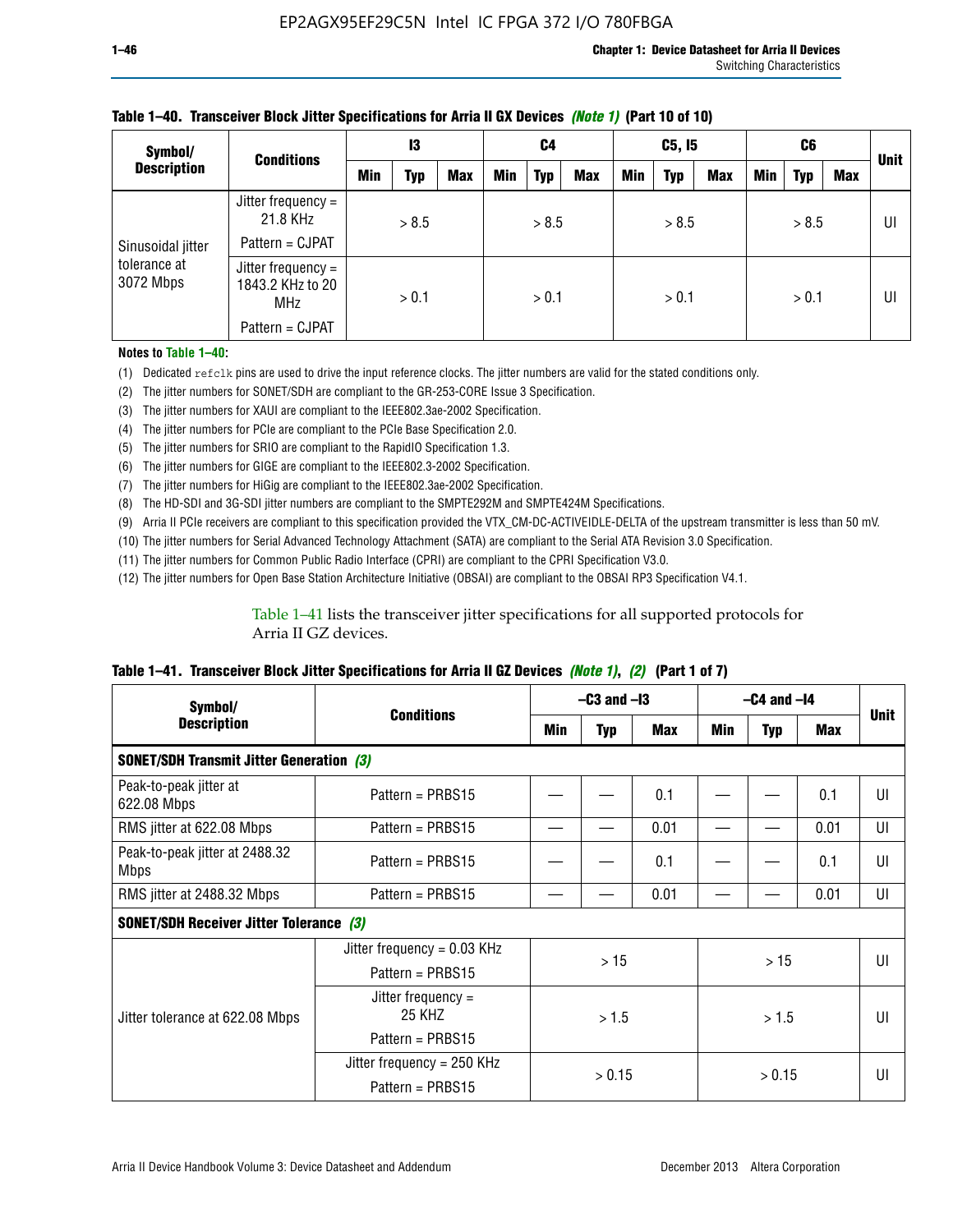## **Table 1–41. Transceiver Block Jitter Specifications for Arria II GZ Devices** *(Note 1)***,** *(2)* **(Part 2 of 7)**

| Symbol/                                           |                               |                          | $-C3$ and $-I3$          |      | $-C4$ and $-I4$          |                          |            |             |  |  |
|---------------------------------------------------|-------------------------------|--------------------------|--------------------------|------|--------------------------|--------------------------|------------|-------------|--|--|
| <b>Description</b>                                | <b>Conditions</b>             | Min                      | <b>Typ</b>               | Max  | <b>Min</b>               | <b>Typ</b>               | <b>Max</b> | <b>Unit</b> |  |  |
|                                                   | Jitter frequency = $0.06$ KHz |                          | >15                      |      |                          |                          |            | UI          |  |  |
|                                                   | Pattern = PRBS15              |                          |                          |      |                          | >15                      |            |             |  |  |
|                                                   | Jitter frequency = 100 KHZ    |                          | > 1.5                    |      |                          | > 1.5                    |            | UI          |  |  |
|                                                   | Pattern = PRBS15              |                          |                          |      |                          |                          |            |             |  |  |
| Jitter tolerance at 2488.32 Mbps                  | Jitter frequency =<br>1 MHz   |                          | > 0.15                   |      |                          | > 0.15                   |            | UI          |  |  |
|                                                   | Pattern = PRBS15              |                          |                          |      |                          |                          |            |             |  |  |
|                                                   | Jitter frequency = $10$ MHz   |                          | > 0.15                   |      |                          | > 0.15                   |            | UI          |  |  |
|                                                   | Pattern = PRBS15              |                          |                          |      |                          |                          |            |             |  |  |
| Fibre Channel Transmit Jitter Generation (4), (5) |                               |                          |                          |      |                          |                          |            |             |  |  |
| Total jitter FC-1                                 | Pattern = CRPAT               | $\qquad \qquad$          | $\overline{\phantom{0}}$ | 0.23 | $\overline{\phantom{0}}$ | $\overline{\phantom{0}}$ | 0.23       | UI          |  |  |
| Deterministic jitter FC-1                         | Pattern = CRPAT               |                          | $\overline{\phantom{0}}$ | 0.11 | $\overline{\phantom{0}}$ | —                        | 0.11       | UI          |  |  |
| Total jitter FC-2                                 | Pattern = CRPAT               |                          | —                        | 0.33 | $\overline{\phantom{0}}$ |                          | 0.33       | UI          |  |  |
| Deterministic jitter FC-2                         | Pattern = CRPAT               |                          | $\overline{\phantom{0}}$ | 0.2  | $\overline{\phantom{0}}$ |                          | 0.2        | UI          |  |  |
| Total jitter FC-4                                 | Pattern = CRPAT               |                          |                          | 0.52 |                          |                          | 0.52       | UI          |  |  |
| Deterministic jitter FC-4                         | Pattern = CRPAT               | $\overline{\phantom{0}}$ | —                        | 0.33 | $\overline{\phantom{0}}$ | $\overline{\phantom{0}}$ | 0.33       | UI          |  |  |
| Fibre Channel Receiver Jitter Tolerance (4), (6)  |                               |                          |                          |      |                          |                          |            |             |  |  |
| Deterministic jitter FC-1                         | Pattern = CJTPAT              |                          | > 0.37                   |      | > 0.37                   |                          |            | UI          |  |  |
| Random jitter<br>$FC-1$                           | Pattern = CJTPAT              |                          | > 0.31                   |      | > 0.31                   |                          |            | UI          |  |  |
| Sinusoidal jitter FC-1                            | Fc/25000                      |                          | > 1.5                    |      | > 1.5                    |                          |            | UI          |  |  |
|                                                   | Fc/1667                       |                          | > 0.1                    |      | > 0.1                    |                          |            | UI          |  |  |
| Deterministic jitter FC-2                         | Pattern = CJTPAT              |                          | > 0.33                   |      |                          | > 0.33                   |            |             |  |  |
| Random jitter<br>$FC-2$                           | Pattern = CJTPAT              |                          | > 0.29                   |      |                          | > 0.29                   |            | UI          |  |  |
|                                                   | Fc/25000                      |                          | > 1.5                    |      |                          | > 1.5                    |            | UI          |  |  |
| Sinusoidal jitter FC-2                            | Fc/1667                       |                          | > 0.1                    |      |                          | > 0.1                    |            | UI          |  |  |
| Deterministic jitter FC-4                         | Pattern = CJTPAT              |                          | > 0.33                   |      |                          | > 0.33                   |            | UI          |  |  |
| Random jitter FC-4                                | Pattern = CJTPAT              |                          | > 0.29                   |      |                          | > 0.29                   |            | UI          |  |  |
| Sinusoidal jitter FC-4                            | Fc/25000                      |                          | > 1.5                    |      |                          | > 1.5                    |            | UI          |  |  |
|                                                   | Fc/1667                       |                          | > 0.1                    |      |                          | $> 0.1$                  |            | UI          |  |  |
| XAUI Transmit Jitter Generation (7)               |                               |                          |                          |      |                          |                          |            |             |  |  |
| Total jitter at 3.125 Gbps                        | Pattern = CJPAT               | $\overline{\phantom{0}}$ |                          | 0.3  |                          |                          | 0.3        | UI          |  |  |
| Deterministic jitter at<br>3.125 Gbps             | Pattern = CJPAT               |                          |                          | 0.17 |                          |                          | 0.17       | UI          |  |  |
| XAUI Receiver Jitter Tolerance (7)                |                               |                          |                          |      |                          |                          |            |             |  |  |
| <b>Total jitter</b>                               |                               |                          | > 0.65                   |      |                          | > 0.65                   |            | UI          |  |  |
| Deterministic jitter                              |                               |                          | > 0.37                   |      |                          |                          | > 0.37     |             |  |  |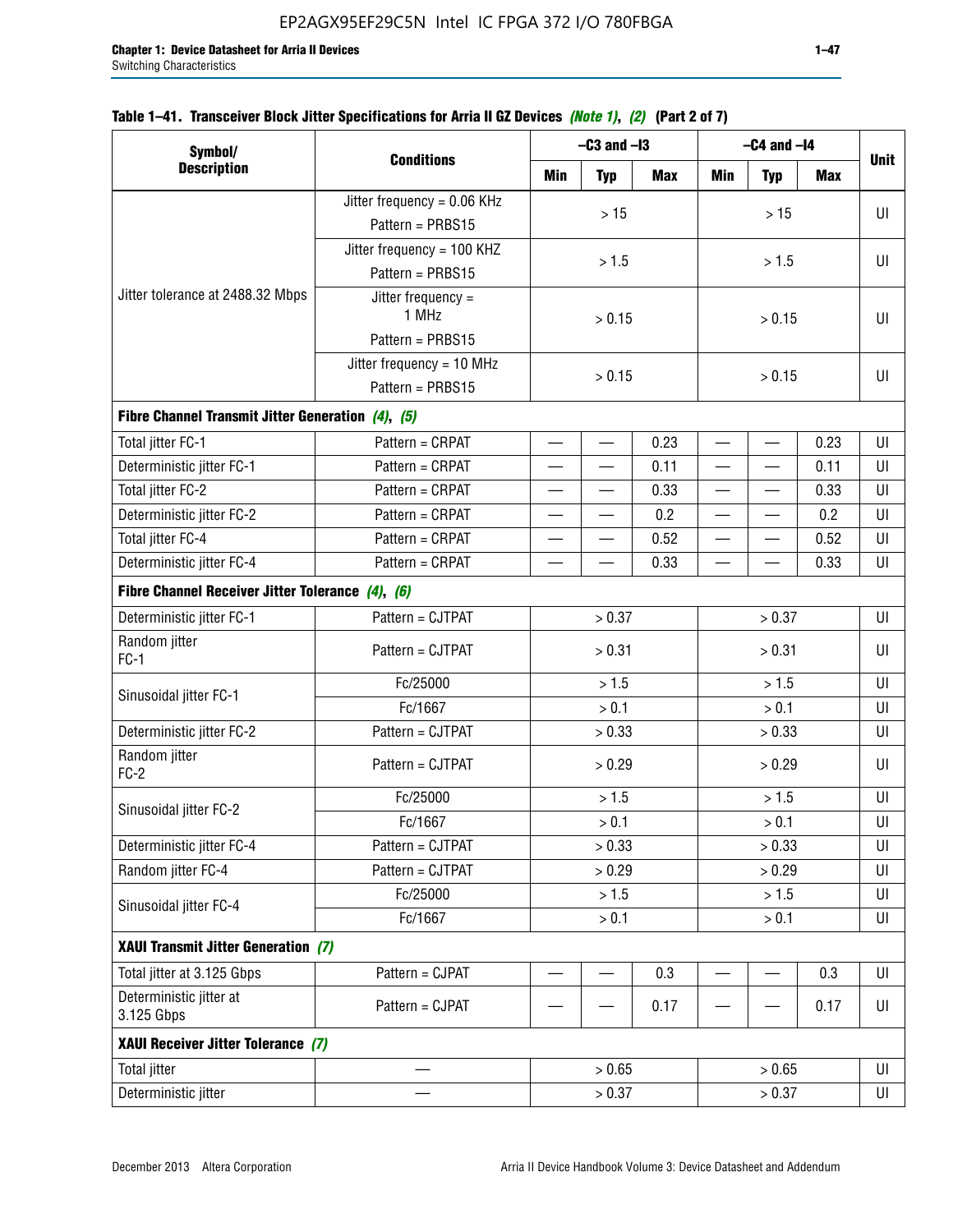| Symbol/                                                                       |                                                                                           |       | $-C3$ and $-I3$ |            | $-C4$ and $-I4$          | <b>Unit</b>   |       |    |
|-------------------------------------------------------------------------------|-------------------------------------------------------------------------------------------|-------|-----------------|------------|--------------------------|---------------|-------|----|
| <b>Description</b>                                                            | <b>Conditions</b>                                                                         | Min   | <b>Typ</b>      | <b>Max</b> | Min                      | <b>Typ</b>    | Max   |    |
| Peak-to-peak jitter                                                           | Jitter frequency = 22.1 KHz                                                               |       | > 8.5           |            |                          | > 8.5         |       | UI |
| Peak-to-peak jitter                                                           | Jitter frequency =<br>1.875 MHz                                                           |       | > 0.1           |            |                          | > 0.1         |       | UI |
| Peak-to-peak jitter                                                           | Jitter frequency = $20$ MHz                                                               |       | > 0.1           |            |                          | > 0.1         |       | UI |
| <b>PCIe Transmit Jitter Generation (8)</b>                                    |                                                                                           |       |                 |            |                          |               |       |    |
| Total jitter at 2.5 Gbps (Gen1)-<br>$x1$ , $x4$ , and $x8$                    | Compliance pattern                                                                        |       |                 | 0.25       |                          |               | 0.25  | UI |
| Total jitter at 5 Gbps (Gen2)-<br>$x1$ , $x4$ , and $x8$                      | Compliance pattern                                                                        |       |                 | 0.25       |                          |               |       | UI |
| PCIe Receiver Jitter Tolerance (8)                                            |                                                                                           |       |                 |            |                          |               |       |    |
| Total jitter at 2.5 Gbps (Gen1)                                               | Compliance pattern                                                                        |       | > 0.6           |            |                          | > 0.6         |       | UI |
| Total jitter at 5 Gbps (Gen2)                                                 | Compliance pattern                                                                        |       | Not supported   |            |                          | Not supported |       | UI |
| PCIe (Gen 1) Electrical Idle Detect Threshold                                 |                                                                                           |       |                 |            |                          |               |       |    |
| $V_{\mathsf{RX}\text{-}\mathsf{IDLE}\text{-}\mathsf{DETDIFFp\text{-}p}$ $(9)$ | Compliance pattern                                                                        | 65    |                 | 175        | 65                       |               | 175   | UI |
| <b>SRIO Transmit Jitter Generation (10)</b>                                   |                                                                                           |       |                 |            |                          |               |       |    |
| Deterministic jitter                                                          | Data rate = 1.25, 2.5, 3.125 Gbps                                                         |       |                 | 0.17       |                          |               |       | UI |
| (peak-to-peak)                                                                | Pattern = CJPAT                                                                           |       |                 |            |                          |               | 0.17  |    |
| Total jitter (peak-to-peak)                                                   | Data rate = 1.25, 2.5, 3.125 Gbps<br>Pattern = CJPAT                                      |       |                 | 0.35       |                          |               | 0.35  | UI |
| <b>SRIO Receiver Jitter Tolerance (10)</b>                                    |                                                                                           |       |                 |            |                          |               |       |    |
| Deterministic jitter tolerance<br>(peak-to-peak)                              | Data rate = $1.25$ , 2.5, 3.125 Gbps<br>Pattern = CJPAT                                   |       | > 0.37          |            |                          | > 0.37        |       | UI |
| Combined deterministic and<br>random jitter tolerance (peak-to-<br>peak)      | Data rate = $1.25$ , 2.5, 3.125 Gbps<br>Pattern = CJPAT                                   |       | > 0.55          |            |                          | > 0.55        |       | UI |
|                                                                               | Jitter frequency = 22.1 KHz<br>Data rate = 1.25, 2.5, 3.125 Gbps<br>Pattern = CJPAT       |       | > 8.5           |            |                          | > 8.5         |       | UI |
| Sinusoidal jitter tolerance (peak-<br>to-peak)                                | Jitter frequency = $1.875$ MHz<br>Data rate = $1.25$ , 2.5, 3.125 Gbps<br>Pattern = CJPAT |       | > 0.1           |            |                          | > 0.1         |       | UI |
|                                                                               | Jitter frequency = 20 MHz<br>Data rate = $1.25$ , 2.5, 3.125 Gbps<br>Pattern = CJPAT      | > 0.1 |                 |            |                          | > 0.1         |       |    |
| <b>GIGE Transmit Jitter Generation (11)</b>                                   |                                                                                           |       |                 |            |                          |               |       |    |
| Deterministic jitter<br>(peak-to-peak)                                        | Pattern = CRPAT                                                                           |       |                 | 0.14       |                          |               | 0.14  | UI |
| Total jitter (peak-to-peak)                                                   | Pattern = CRPAT                                                                           | —     |                 | 0.279      | $\overline{\phantom{0}}$ | —             | 0.279 | UI |

## **Table 1–41. Transceiver Block Jitter Specifications for Arria II GZ Devices** *(Note 1)***,** *(2)* **(Part 3 of 7)**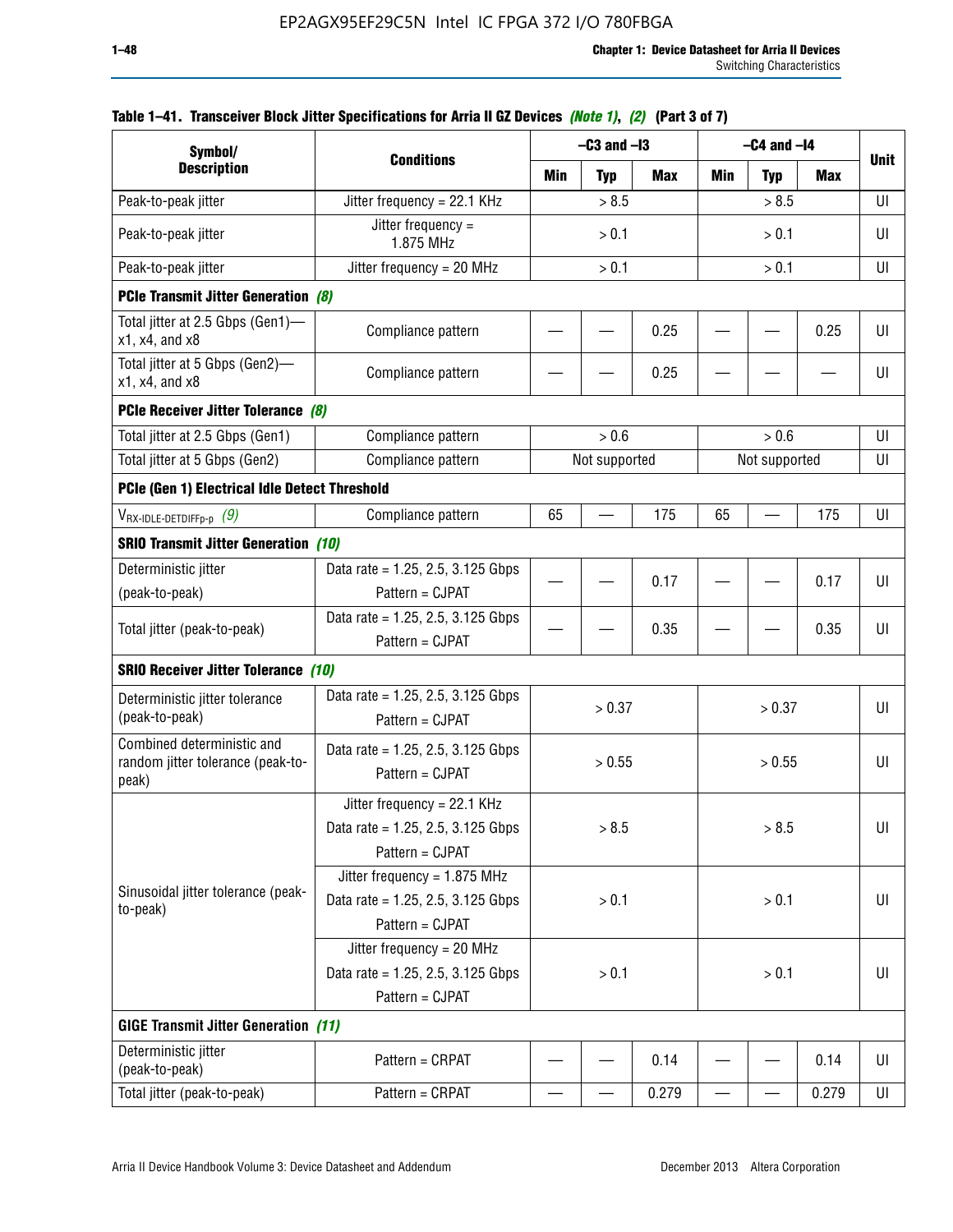## **Table 1–41. Transceiver Block Jitter Specifications for Arria II GZ Devices** *(Note 1)***,** *(2)* **(Part 4 of 7)**

| Symbol/                                                                  |                                                                           |         | $-C3$ and $-I3$ |            | $-C4$ and $-I4$ |            |            |             |
|--------------------------------------------------------------------------|---------------------------------------------------------------------------|---------|-----------------|------------|-----------------|------------|------------|-------------|
| <b>Description</b>                                                       | <b>Conditions</b>                                                         | Min     | <b>Typ</b>      | <b>Max</b> | <b>Min</b>      | <b>Typ</b> | <b>Max</b> | <b>Unit</b> |
| <b>GIGE Receiver Jitter Tolerance (11)</b>                               |                                                                           |         |                 |            |                 |            |            |             |
| Deterministic jitter tolerance<br>(peak-to-peak)                         | Pattern = CJPAT                                                           |         | > 0.4           |            |                 | > 0.4      |            | UI          |
| Combined deterministic and<br>random jitter tolerance (peak-to-<br>peak) | Pattern = CJPAT                                                           |         | > 0.66          |            |                 | > 0.66     |            |             |
| <b>HiGig Transmit Jitter Generation</b>                                  |                                                                           |         |                 |            |                 |            |            |             |
| Deterministic jitter<br>(peak-to-peak)                                   | Data rate = $3.75$ Gbps<br>Pattern = CJPAT                                |         |                 | 0.17       |                 |            |            | UI          |
| Total jitter (peak-to-peak)                                              | Data rate = $3.75$ Gbps<br>Pattern = CJPAT                                |         |                 | 0.35       |                 |            |            | UI          |
| <b>HiGig Receiver Jitter Tolerance</b>                                   |                                                                           |         |                 |            |                 |            |            |             |
| Deterministic jitter tolerance<br>(peak-to-peak)                         | Data rate = $3.75$ Gbps<br>Pattern = CJPAT                                | > 0.37  |                 |            |                 |            |            | UI          |
| Combined deterministic and<br>random jitter tolerance (peak-to-<br>peak) | Data rate = $3.75$ Gbps<br>Pattern = CJPAT                                | > 0.65  |                 |            |                 |            |            | UI          |
|                                                                          | Jitter frequency = 22.1 KHz<br>Data rate = $3.75$ Gbps<br>Pattern = CJPAT | > 8.5   |                 |            |                 |            | UI         |             |
| Sinusoidal jitter tolerance (peak-<br>to-peak)                           | Jitter frequency = 22.1 KHz<br>Data rate = $3.75$ Gbps<br>Pattern = CJPAT |         | > 0.1           |            |                 |            |            | UI          |
|                                                                          | Jitter frequency = 22.1 KHz<br>Data rate = $3.75$ Gbps<br>Pattern = CJPAT |         | > 0.1           |            |                 |            |            | UI          |
| (OIF) CEI Transmitter Jitter Generation                                  |                                                                           |         |                 |            |                 |            |            |             |
| Total jitter (peak-to-peak)                                              | Data rate = $6.375$ Gbps<br>Pattern = PRBS15 BER = $10^{-12}$             |         |                 | 0.3        |                 |            | 0.3        | U           |
| (OIF) CEI Receiver Jitter Tolerance                                      |                                                                           |         |                 |            |                 |            |            |             |
| Deterministic jitter tolerance<br>(peak-to-peak)                         | Data rate = $6.375$ Gbps<br>Pattern = PRBS31 BER = $10^{-12}$             | > 0.675 |                 |            |                 |            | UI         |             |
| Combined deterministic and<br>random jitter tolerance (peak-to-<br>peak) | Data rate = $6.375$ Gbps<br>Pattern = PRBS31 BER = $10^{-12}$             |         | > 0.988         |            |                 |            |            | U           |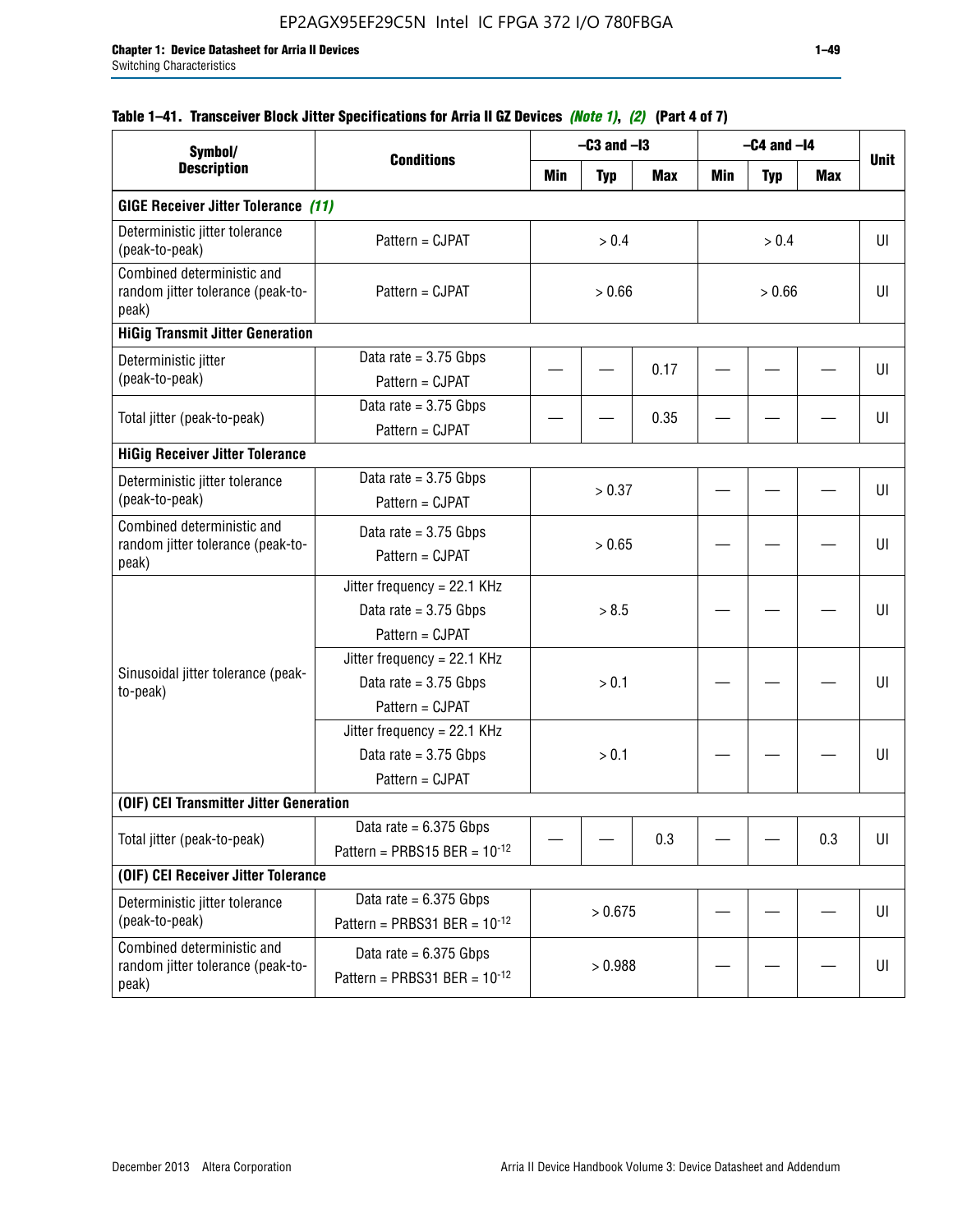|                                                |                                                                                          |         | $-C3$ and $-I3$         |            | $-C4$ and $-I4$ |             |            |    |
|------------------------------------------------|------------------------------------------------------------------------------------------|---------|-------------------------|------------|-----------------|-------------|------------|----|
| Symbol/<br><b>Description</b>                  | <b>Conditions</b>                                                                        | Min     | <b>Typ</b>              | <b>Max</b> | <b>Min</b>      | <b>Unit</b> |            |    |
|                                                | Jitter Frequency = 38.2 KHz                                                              |         |                         |            |                 | <b>Typ</b>  | <b>Max</b> |    |
|                                                | Data rate = $6.375$ Gbps                                                                 |         | > 0.5                   |            |                 |             |            | UI |
|                                                | Pattern = PRBS31 BER = $10^{-12}$                                                        |         |                         |            |                 |             |            |    |
|                                                | Jitter Frequency = $3.82$ MHz                                                            |         |                         |            |                 |             |            |    |
| Sinusoidal jitter tolerance (peak-             | Data rate = $6.375$ Gbps                                                                 |         | > 0.05                  |            |                 |             |            | UI |
| to-peak)                                       | Pattern = PRBS31 BER = $10^{-12}$                                                        |         |                         |            |                 |             |            |    |
|                                                | Jitter Frequency = 20 MHz                                                                |         |                         |            |                 |             |            |    |
|                                                | Data rate = $6.375$ Gbps                                                                 |         | > 0.05                  |            |                 |             |            | UI |
|                                                | Pattern = PRBS31 BER = $10^{-12}$                                                        |         |                         |            |                 |             |            |    |
|                                                |                                                                                          |         |                         |            |                 |             |            |    |
| <b>SDI Transmitter Jitter Generation (12)</b>  |                                                                                          |         |                         |            |                 |             |            |    |
| Alignment jitter<br>(peak-to-peak)             | Data rate = $1.485$ Gbps (HD)<br>Pattern = color bar Low-frequency<br>roll-off = 100 KHz | 0.2     |                         |            | 0.2             |             |            | UI |
|                                                | Data rate = 2.97 Gbps (3G) Pattern<br>= color bar Low-frequency roll-off<br>$= 100$ KHz  | 0.3     |                         |            | 0.3             |             |            | UI |
| <b>SDI Receiver Jitter Tolerance (12)</b>      |                                                                                          |         |                         |            |                 |             |            |    |
|                                                | Jitter frequency = 15 KHz                                                                |         |                         |            |                 |             |            |    |
|                                                | Data rate = 2.97 Gbps (3G) Pattern<br>= single line scramble color bar                   | >2      |                         |            | >2              |             | UI         |    |
|                                                | Jitter frequency = $100$ KHz                                                             |         |                         |            |                 |             |            |    |
| Sinusoidal jitter tolerance (peak-<br>to-peak) | Data rate = $2.97$ Gbps (3G) Pattern<br>= single line scramble color bar                 |         |                         |            | > 0.3           |             |            | UI |
|                                                | Jitter frequency = $148.5$ MHz                                                           |         |                         |            |                 |             |            |    |
|                                                | Data rate = 2.97 Gbps (3G) Pattern<br>= single line scramble color bar                   |         | > 0.3<br>> 0.3<br>> 0.3 |            | UI              |             |            |    |
|                                                | Jitter frequency = $20$ KHz                                                              |         |                         |            |                 |             |            |    |
|                                                | Data rate = $1.485$ Gbps (HD)<br>pattern = $75%$ color bar                               |         | >1                      |            |                 | > 1⊣        |            | UI |
|                                                | Jitter frequency = 100 KHz                                                               |         |                         |            |                 |             |            |    |
| Sinusoidal jitter tolerance (peak-<br>to-peak) | Data rate = $1.485$ Gbps (HD)<br>Pattern = 75% color bar                                 |         | > 0.2                   |            |                 | > 0.2       |            | UI |
|                                                | Jitter frequency = $148.5$ MHz                                                           |         |                         |            |                 |             |            |    |
|                                                | Data rate = $1.485$ Gbps (HD)<br>Pattern = 75% color bar                                 | $> 0.2$ |                         | > 0.2      |                 |             | UI         |    |
| <b>SAS Transmit Jitter Generation</b> (13)     |                                                                                          |         |                         |            |                 |             |            |    |
| Total jitter at 1.5 Gbps (G1)                  | Pattern = CJPAT                                                                          |         |                         | 0.55       |                 |             | 0.55       | UI |
| Deterministic jitter at 1.5 Gbps<br>(G1)       | Pattern = CJPAT                                                                          |         |                         | 0.35       |                 |             | 0.35       | UI |
| Total jitter at 3.0 Gbps (G2)                  | Pattern = CJPAT                                                                          |         |                         | 0.55       |                 |             | 0.55       | UI |

### **Table 1–41. Transceiver Block Jitter Specifications for Arria II GZ Devices** *(Note 1)***,** *(2)* **(Part 5 of 7)**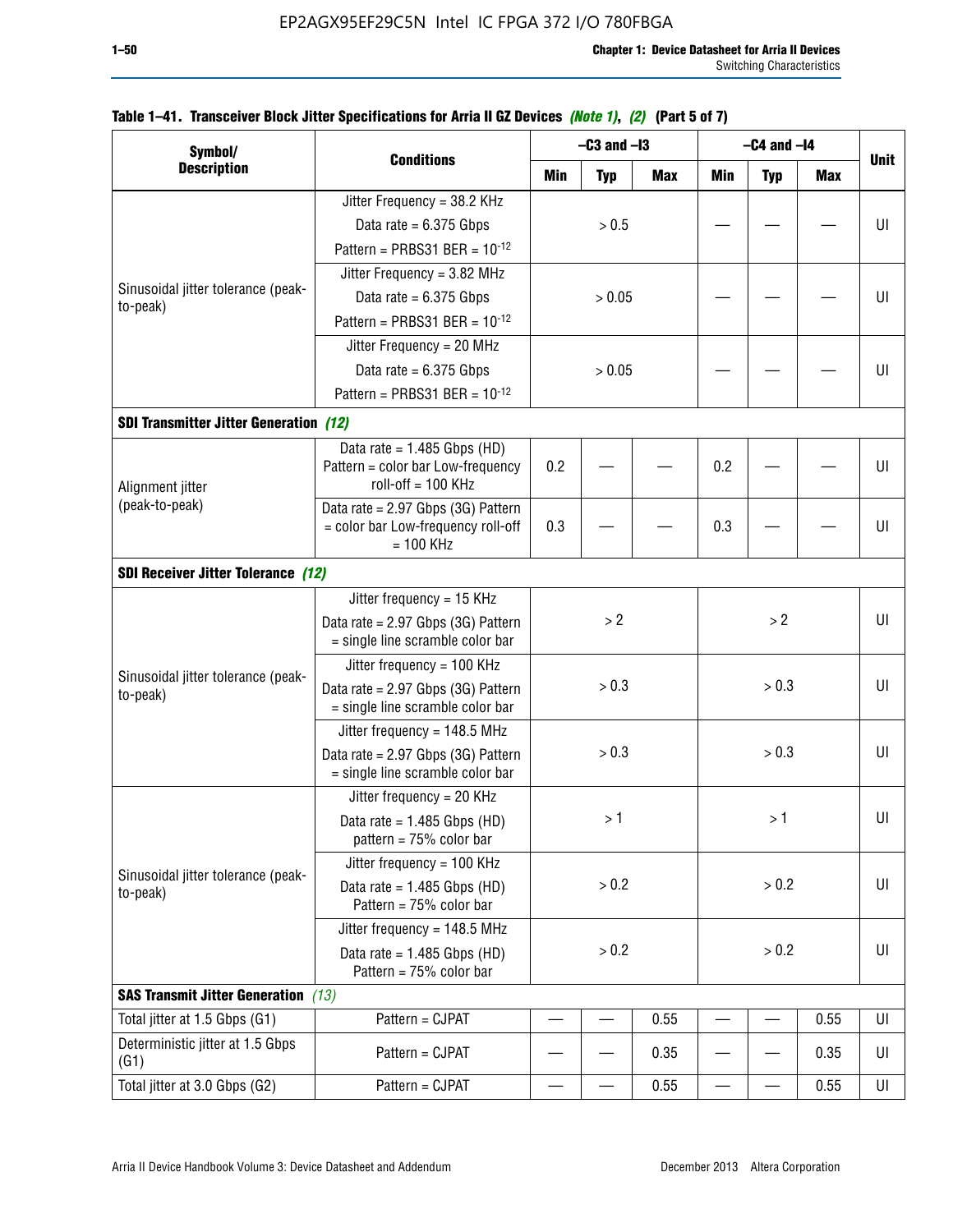| Symbol/                                                       |                                                                               |                  | $-C3$ and $-I3$ |            |            | $-C4$ and $-I4$ |            |             |
|---------------------------------------------------------------|-------------------------------------------------------------------------------|------------------|-----------------|------------|------------|-----------------|------------|-------------|
| <b>Description</b>                                            | <b>Conditions</b>                                                             | <b>Min</b>       | <b>Typ</b>      | <b>Max</b> | <b>Min</b> | <b>Typ</b>      | <b>Max</b> | <b>Unit</b> |
| Deterministic jitter at 3.0 Gbps<br>(G2)                      | Pattern = CJPAT                                                               |                  |                 | 0.35       |            |                 | 0.35       | U           |
| Total jitter at 6.0 Gbps (G3)                                 | Pattern = CJPAT                                                               |                  |                 | 0.25       |            |                 | 0.25       | UI          |
| Random jitter at 6.0 Gbps (G3)                                | Pattern = CJPAT                                                               |                  |                 | 0.15       |            |                 | 0.15       | UI          |
| <b>SAS Receiver Jitter Tolerance (13)</b>                     |                                                                               |                  |                 |            |            |                 |            |             |
| Total jitter tolerance at 1.5 Gbps<br>(G1)                    | Pattern = CJPAT                                                               |                  |                 | 0.65       |            |                 | 0.65       | UI          |
| Deterministic jitter tolerance at<br>$1.5$ Gbps $(G1)$        | Pattern = CJPAT                                                               |                  |                 | 0.35       |            |                 | 0.35       | U           |
| Sinusoidal jitter tolerance at 1.5<br>Gbps (G1)               | Jitter frequency = 900 KHz to 5<br><b>MHz</b><br>Pattern = CJTPAT BER = 1E-12 |                  | > 0.1           |            |            | > 0.1           |            | UI          |
| <b>CPRI Transmit Jitter Generation</b> (14)                   |                                                                               |                  |                 |            |            |                 |            |             |
|                                                               | E.6.HV, E.12.HV<br>Pattern = CJPAT                                            |                  |                 | 0.279      |            |                 | 0.279      | UI          |
| <b>Total jitter</b>                                           | E.6.LV, E.12.LV, E.24.LV, E.30.LV<br>Pattern = CJPAT                          |                  |                 | 0.35       |            |                 | 0.35       | UI          |
|                                                               | E.6.HV, E.12.HV<br>Pattern = CJPAT                                            |                  |                 | 0.14       |            |                 | 0.14       | UI          |
| Deterministic jitter                                          | E.6.LV, E.12.LV, E.24.LV, E.30.LV<br>Pattern = CJPAT                          |                  |                 | 0.17       |            |                 | 0.17       | U           |
| <b>CPRI Receiver Jitter Tolerance</b>                         | (14)                                                                          |                  |                 |            |            |                 |            |             |
| Total jitter tolerance                                        | E.6.HV, E.12.HV<br>Pattern = CJPAT                                            |                  | > 0.66          |            |            | > 0.66          |            | UI          |
| Deterministic jitter tolerance                                | E.6.HV, E.12.HV<br>Pattern = CJPAT                                            |                  | > 0.4           |            |            | > 0.4           |            | UI          |
| Total jitter tolerance                                        | E.6.LV, E.12.LV, E.24.LV, E.30.LV<br>Pattern = CJPAT                          |                  | > 0.65          |            |            | > 0.65          |            | UI          |
| Deterministic jitter tolerance                                | E.6.LV, E.12.LV, E.24.LV, E.30.LV<br>Pattern = CJPAT                          |                  | > 0.37          |            |            | > 0.37          |            | UI          |
| Combined deterministic and<br>random jitter tolerance         | E.6.LV, E.12.LV, E.24.LV, E.30.LV<br>Pattern = CJPAT                          | > 0.55<br>> 0.55 |                 |            |            | U               |            |             |
| <b>OBSAI Transmit Jitter Generation</b> (15)                  |                                                                               |                  |                 |            |            |                 |            |             |
| Total jitter at 768 Mbps, 1536<br>Mbps, and 3072 Mbps         | $REFCLK = 153.6 MHz$<br>Pattern CJPAT                                         |                  |                 | 0.35       |            |                 | 0.35       | UI          |
| Deterministic jitter at 768 MBps,<br>1536 Mbps, and 3072 Mbps | $REFCLK = 153.6 MHz$<br>Pattern CJPAT                                         |                  |                 | 0.17       |            |                 | 0.17       | UI          |

## **Table 1–41. Transceiver Block Jitter Specifications for Arria II GZ Devices** *(Note 1)***,** *(2)* **(Part 6 of 7)**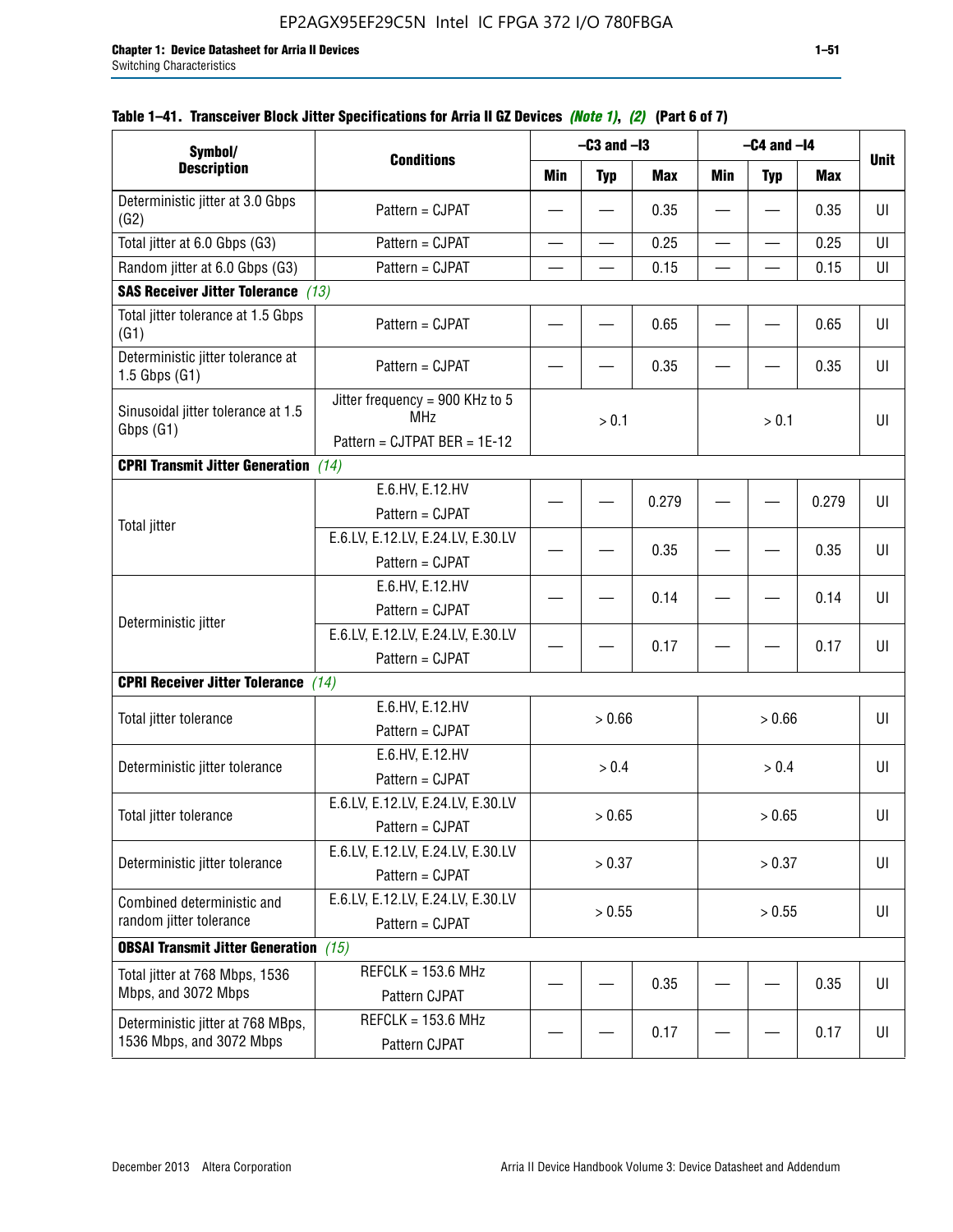| Symbol/                                                                                                  |                                                                          | $-C3$ and $-I3$ |            |            | $-C4$ and $-I4$ | <b>Unit</b> |            |              |
|----------------------------------------------------------------------------------------------------------|--------------------------------------------------------------------------|-----------------|------------|------------|-----------------|-------------|------------|--------------|
| <b>Description</b>                                                                                       | <b>Conditions</b>                                                        | Min             | <b>Typ</b> | <b>Max</b> | <b>Min</b>      | <b>Typ</b>  | <b>Max</b> |              |
| <b>OBSAI Receiver Jitter Tolerance</b> (15)                                                              |                                                                          |                 |            |            |                 |             |            |              |
| Deterministic jitter tolerance at<br>768 Mbps, 1536 Mbps, and<br>3072 Mbps                               | Pattern = CJPAT                                                          | > 0.37          |            | > 0.37     |                 |             | UI         |              |
| Combined deterministic and<br>random jitter tolerance at 768<br>Mbps, 1536 Mbps, and 3072<br><b>Mbps</b> | $Pattern = CJPATH$                                                       | > 0.55          |            | > 0.55     |                 |             | UI         |              |
| Sinusoidal jitter tolerance at 768<br><b>Mbps</b>                                                        | Jitter frequency = $5.4$ KHz<br>Pattern = CJPAT                          | > 8.5           |            | > 8.5      |                 |             | UI         |              |
|                                                                                                          | Jitter frequency = $460$ MHz to 20<br>MH <sub>7</sub><br>Pattern = CJPAT |                 | > 0.1      |            | > 0.1           |             |            | UI           |
| Sinusoidal jitter tolerance at                                                                           | Jitter frequency = $10.9$ KHz<br>Pattern = CJPAT                         | > 8.5           |            |            | > 8.5           |             |            | UI           |
| 1536 Mbps                                                                                                | Jitter frequency = 921.6 MHz to 20<br>MH <sub>7</sub><br>Pattern = CJPAT |                 | > 0.1      |            | > 0.1           |             |            | $\mathbf{U}$ |
| Sinusoidal jitter tolerance at                                                                           | Jitter frequency = $21.8$ KHz<br>$Pattern = C.IPATH$                     |                 | > 8.5      |            |                 | > 8.5       |            | $\mathbf{U}$ |
| 3072 Mbps                                                                                                | Jitter frequency = $1843.2$ MHz to<br>20 MHz<br>Pattern = CJPAT          |                 | > 0.1      |            | > 0.1           |             |            | UI           |

### **Table 1–41. Transceiver Block Jitter Specifications for Arria II GZ Devices** *(Note 1)***,** *(2)* **(Part 7 of 7)**

#### **Notes to Table 1–41:**

(1) Dedicated refclk pins were used to drive the input reference clocks.

- (2) The jitter numbers are valid for the stated conditions only.
- (3) The jitter numbers for SONET/SDH are compliant to the GR-253-CORE Issue 3 Specification.
- (4) The jitter numbers for Fibre Channel are compliant to the FC-PI-4 Specification revision 6.10.
- (5) The Fibre Channel transmitter jitter generation numbers are compliant to the specification at the  $\delta_T$  inter operability point.
- (6) The Fibre Channel receiver jitter tolerance numbers are compliant to the specification at the  $\delta_R$  interpretability point.
- (7) The jitter numbers for XAUI are compliant to the IEEE802.3ae-2002 Specification.
- (8) The jitter numbers for PCIe are compliant to the PCIe Base Specification 2.0.
- (9) Arria II GZ PCIe receivers are compliant to this specification provided the V<sub>TX-CM-DC-ACTIVEIDLE-DELTA</sub> of the upstream transmitter is less than 50 mV.
- (10) The jitter numbers for SRIO are compliant to the RapidIO Specification 1.3.
- (11) The jitter numbers for GIGE are compliant to the IEEE802.3-2002 Specification.
- (12) The HD-SDI and 3G-SDI jitter numbers are compliant to the SMPTE292M and SMPTE424M Specifications.
- (13) The jitter numbers for Serial Attached SCSI (SAS) are compliant to the SAS-2.1 Specification.
- (14) The jitter numbers for CPRI are compliant to the CPRI Specification V3.0.
- (15) The jitter numbers for OBSAI are compliant to the OBSAI RP3 Specification V4.1.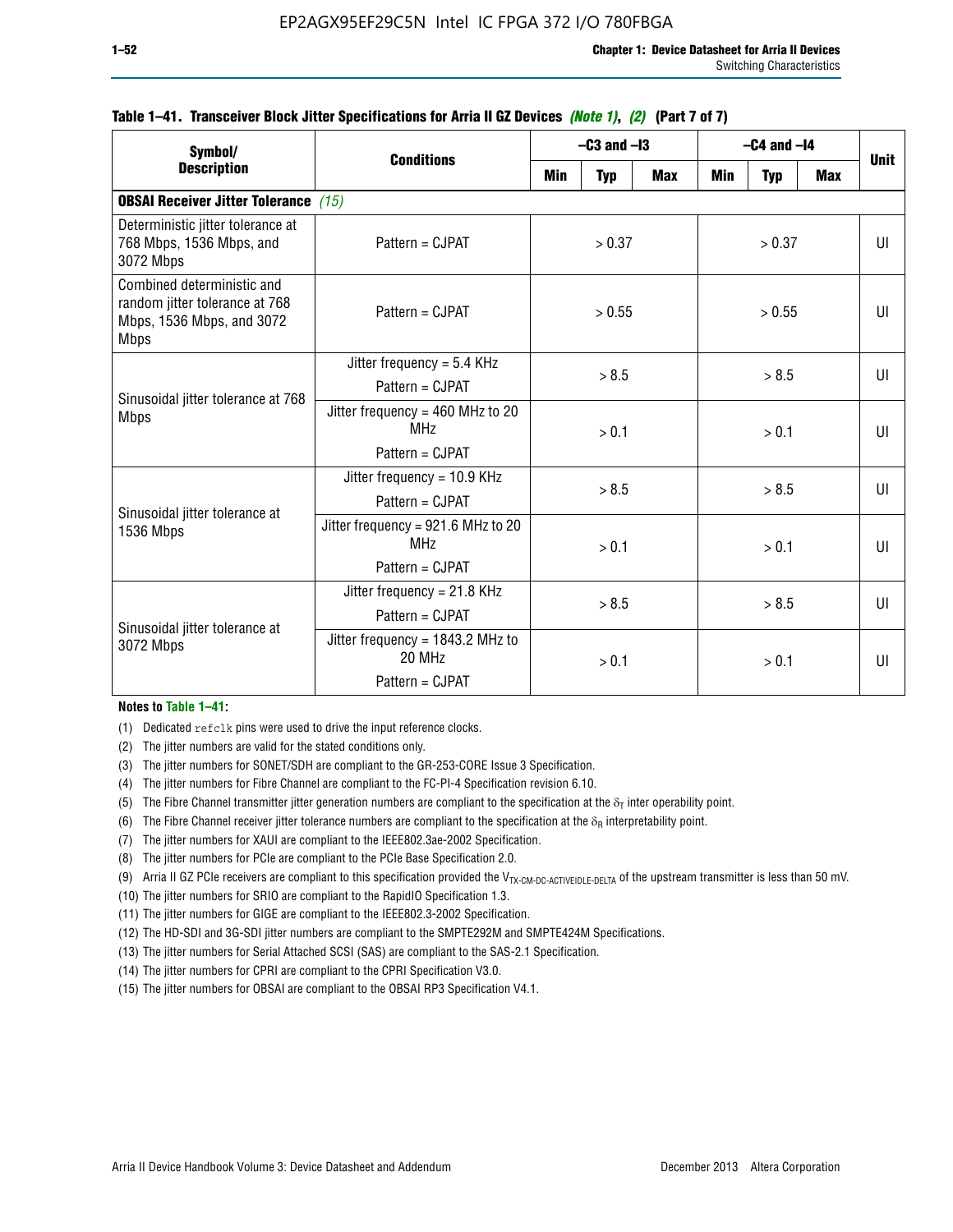# **Core Performance Specifications for the Arria II Device Family**

This section describes the clock tree, phase-locked loop (PLL), digital signal processing (DSP), embedded memory, configuration, and JTAG specifications for Arria II GX and GZ devices.

## **Clock Tree Specifications**

Table 1–42 lists the clock tree specifications for Arria II GX devices.

|                      | <b>Performance</b> |        |     |             |  |  |  |
|----------------------|--------------------|--------|-----|-------------|--|--|--|
| <b>Clock Network</b> | <b>13, C4</b>      | C5, I5 | C6  | <b>Unit</b> |  |  |  |
| <b>GCLK and RCLK</b> | 500                | 500    | 400 | <b>MHz</b>  |  |  |  |
| <b>PCLK</b>          | 420                | 350    | 280 | <b>MHz</b>  |  |  |  |

Table 1–43 lists the clock tree specifications for Arria II GZ devices.

### **Table 1–43. Clock Tree Performance for Arria II GZ Devices**

| <b>Clock Network</b> | <b>Performance</b> |                 |             |  |  |  |  |
|----------------------|--------------------|-----------------|-------------|--|--|--|--|
|                      | $-C3$ and $-I3$    | $-C4$ and $-I4$ | <b>Unit</b> |  |  |  |  |
| <b>GCLK and RCLK</b> | 700                | 500             | <b>MHz</b>  |  |  |  |  |
| <b>PCLK</b>          | 500                | 450             | <b>MHz</b>  |  |  |  |  |

## **PLL Specifications**

Table 1–44 lists the PLL specifications for Arria II GX devices.

**Table 1–44. PLL Specifications for Arria II GX Devices (Part 1 of 3)**

| <b>Symbol</b>           | <b>Description</b>                                                                                   | Min | <b>Typ</b> | Max       | <b>Unit</b>   |
|-------------------------|------------------------------------------------------------------------------------------------------|-----|------------|-----------|---------------|
|                         | Input clock frequency (from clock input pins residing in<br>right/top/bottom banks) (-4 Speed Grade) | 5   |            | 670(1)    | <b>MHz</b>    |
| $f_{\text{IN}}$         | Input clock frequency (from clock input pins residing in<br>right/top/bottom banks) (-5 Speed Grade) | 5   |            | 622 $(1)$ | <b>MHz</b>    |
|                         | Input clock frequency (from clock input pins residing in<br>right/top/bottom banks) (-6 Speed Grade) | 5   |            | 500(1)    | <b>MHz</b>    |
| f <sub>INPFD</sub>      | Input frequency to the PFD                                                                           | 5   |            | 325       | <b>MHz</b>    |
| $f_{\rm VCO}$           | PLL VCO operating Range (2)                                                                          | 600 |            | 1,400     | <b>MHz</b>    |
| <sup>t</sup> INDUTY     | Input clock duty cycle                                                                               | 40  |            | 60        | $\frac{0}{0}$ |
| f <sub>EINDUTY</sub>    | External feedback clock input duty cycle                                                             | 40  |            | 60        | $\frac{0}{0}$ |
| $t_{\text{INCCJ}}$ (3), | Input clock cycle-to-cycle jitter (Frequency $\geq$ 100 MHz)                                         |     |            | 0.15      | $UI(p-p)$     |
| (4)                     | Input clock cycle-to-cycle jitter (Frequency $\leq 100$ MHz)                                         |     |            | ±750      | $ps(p-p)$     |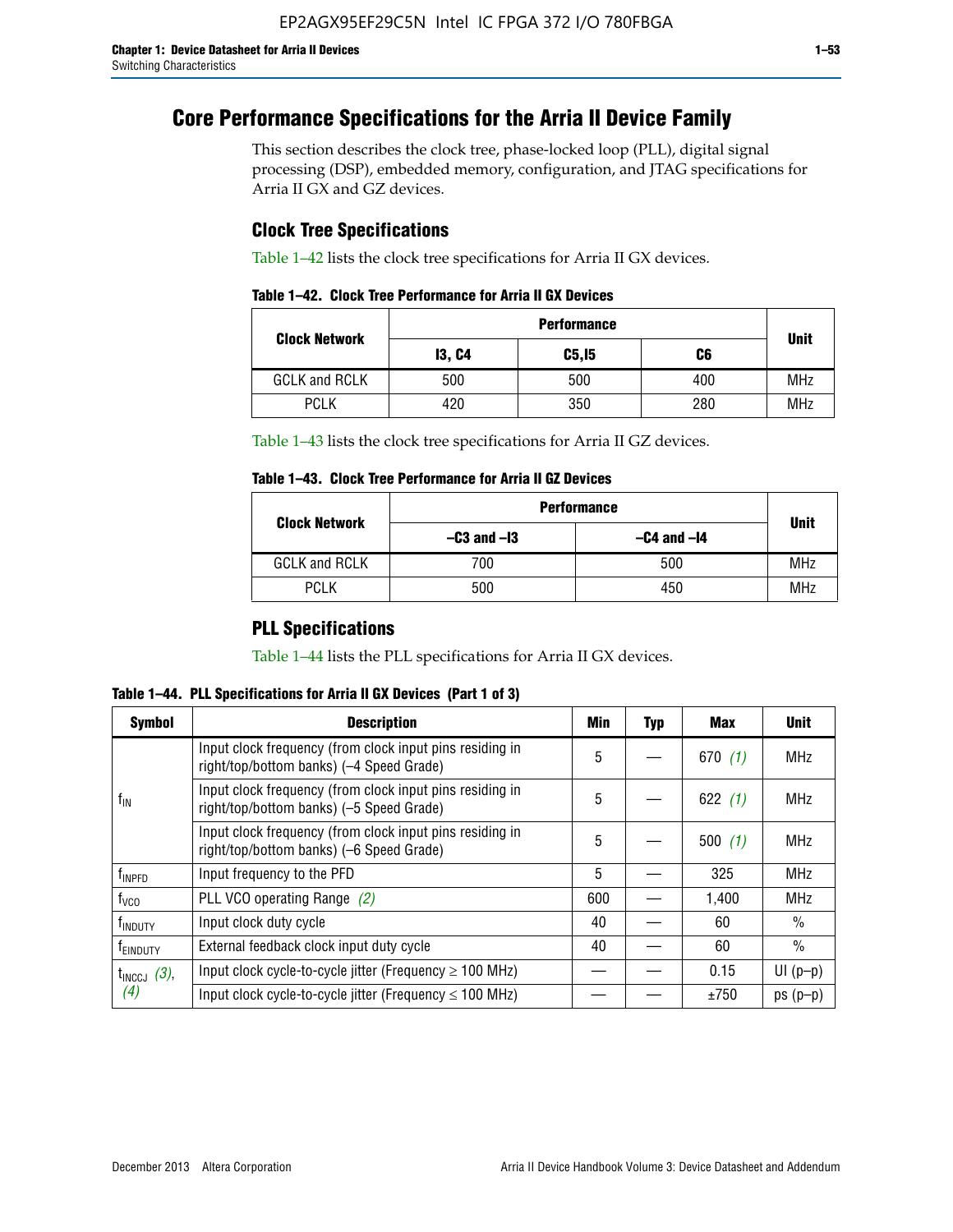| <b>Symbol</b>               | <b>Description</b>                                                                                          | <b>Min</b>               | <b>Typ</b>               | <b>Max</b> | <b>Unit</b>              |
|-----------------------------|-------------------------------------------------------------------------------------------------------------|--------------------------|--------------------------|------------|--------------------------|
|                             | Output frequency for internal global or regional clock<br>(-4 Speed Grade)                                  |                          |                          | 500        | <b>MHz</b>               |
| $f_{\text{OUT}}$            | Output frequency for internal global or regional clock<br>(-5 Speed Grade)                                  |                          |                          | 500        | <b>MHz</b>               |
|                             | Output frequency for internal global or regional clock<br>(-6 Speed Grade)                                  |                          |                          | 400        | <b>MHz</b>               |
|                             | Output frequency for external clock output (-4 Speed Grade)                                                 | $\overline{\phantom{0}}$ |                          | 670 $(5)$  | <b>MHz</b>               |
| $f_{\text{OUT\_EXT}}$       | Output frequency for external clock output (-5 Speed Grade)                                                 |                          |                          | 622 $(5)$  | <b>MHz</b>               |
|                             | Output frequency for external clock output (-6 Speed Grade)                                                 | $\overline{\phantom{0}}$ |                          | 500 $(5)$  | <b>MHz</b>               |
| t <sub>outduty</sub>        | Duty cycle for external clock output (when set to 50%)                                                      | 45                       | 50                       | 55         | $\frac{0}{0}$            |
|                             | Dedicated clock output period jitter ( $f_{OIII} \ge 100$ MHz)                                              |                          |                          | 300        | $ps(p-p)$                |
| t <sub>outpj_dc</sub>       | Dedicated clock output period jitter ( $f_{OUT}$ < 100 MHz)                                                 |                          |                          | 30         | $mUI(p-p)$               |
|                             | Dedicated clock output cycle-to-cycle jitter ( $f_{OIIT} \ge 100$ MHz)                                      | $\overline{\phantom{0}}$ |                          | 300        | $ps(p-p)$                |
| t <sub>outccj_pc</sub>      | Dedicated clock output cycle-to-cycle jitter ( $f_{OUT}$ < 100 MHz)                                         | $\overline{\phantom{0}}$ |                          | 30         | $mUI(p-p)$               |
|                             | Regular I/O clock output period jitter ( $f_{OUT} \ge 100$ MHz)                                             |                          |                          | 650        | $ps(p-p)$                |
| f <sub>outpj_io</sub>       | Regular I/O clock output period jitter ( $f_{OUT}$ < 100 MHz)                                               | $\overline{\phantom{0}}$ | $\overline{\phantom{a}}$ | 65         | $mUI(p-p)$               |
|                             | Regular I/O clock output cycle-to-cycle jitter ( $f_{OUT} \ge 100$ MHz)                                     |                          |                          | 650        | $ps(p-p)$                |
| f <sub>outccj_io</sub>      | Regular I/O clock output cycle-to-cycle jitter $(f_{OIII} < 100 \text{ MHz})$                               |                          |                          | 65         | $mUI(p-p)$               |
| t <sub>configpll</sub>      | Time required to reconfigure PLL scan chains                                                                |                          | 3.5                      |            | <b>SCANCLK</b><br>cycles |
| t <sub>configphase</sub>    | Time required to reconfigure phase shift                                                                    |                          | 1                        |            | <b>SCANCLK</b><br>cycles |
| <b>f</b> <sub>SCANCLK</sub> | <b>SCANCLK</b> frequency                                                                                    |                          |                          | 100        | <b>MHz</b>               |
| $t_{\text{LOCK}}$           | Time required to lock from end of device configuration                                                      |                          |                          | 1          | ms                       |
| t <sub>DLOCK</sub>          | Time required to lock dynamically (after switchover or<br>reconfiguring any non-post-scale counters/delays) |                          |                          | 1          | ms                       |
|                             | PLL closed-loop low bandwidth                                                                               |                          | 0.3                      |            | <b>MHz</b>               |
| $f_{CL~B~W}$                | PLL closed-loop medium bandwidth                                                                            |                          | 1.5                      |            | <b>MHz</b>               |
|                             | PLL closed-loop high bandwidth                                                                              |                          | 4                        |            | <b>MHz</b>               |
| t <sub>PLL_PSERR</sub>      | Accuracy of PLL phase shift                                                                                 |                          |                          | ±50        | ps                       |
| t <sub>ARESET</sub>         | Minimum pulse width on areset signal                                                                        | 10                       |                          |            | ns                       |

**Table 1–44. PLL Specifications for Arria II GX Devices (Part 2 of 3)**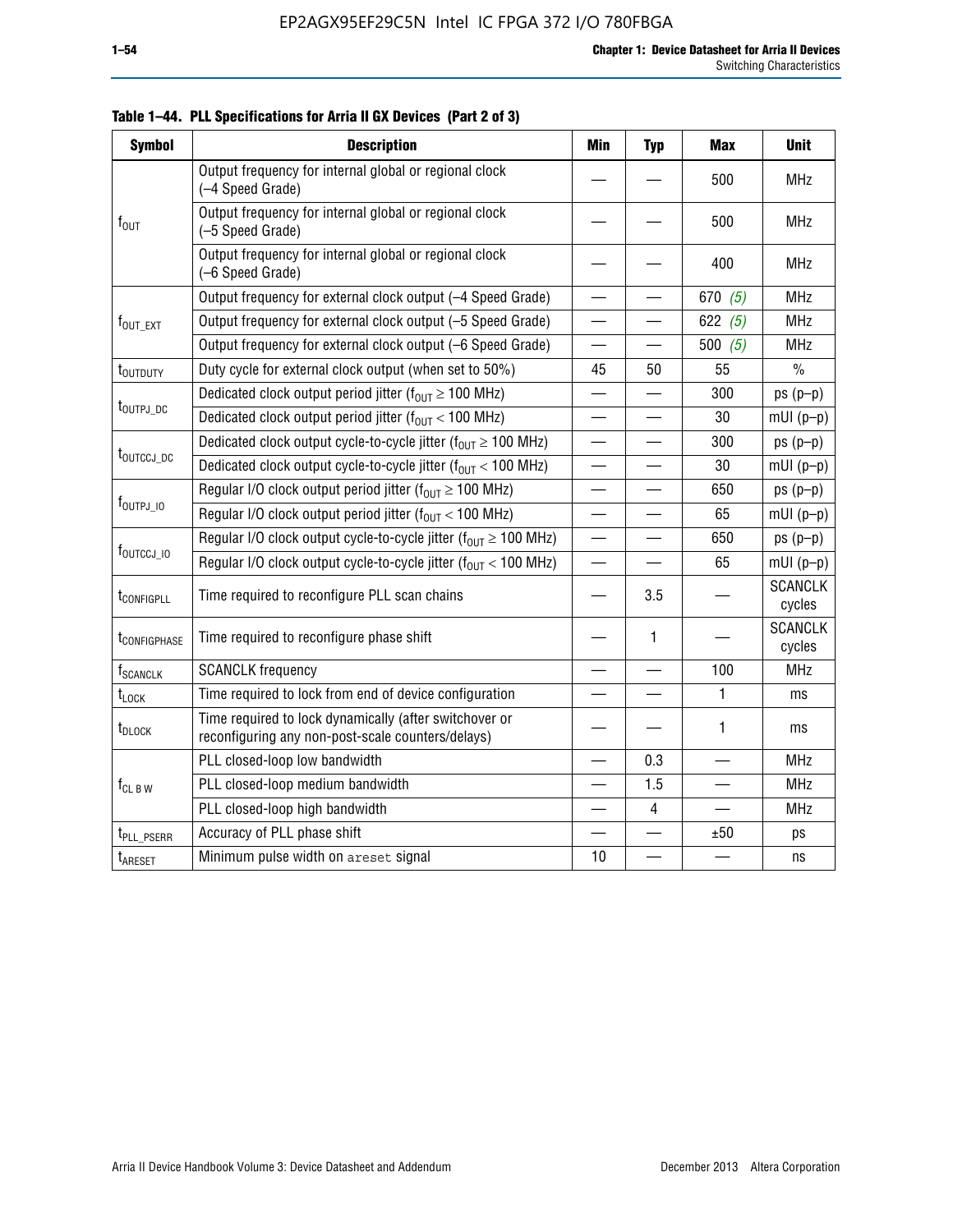### **Table 1–44. PLL Specifications for Arria II GX Devices (Part 3 of 3)**

| <b>Symbol</b>                            | <b>Description</b>                                                                 | Min | Typ | <b>Max</b> | <b>Unit</b> |
|------------------------------------------|------------------------------------------------------------------------------------|-----|-----|------------|-------------|
| t <sub>CASC</sub><br>OUTJITTER           | Period Jitter for dedicated clock output in cascaded PLLs<br>(FOUT $\geq$ 100 MHz) |     |     | 425        | $ps(p-p)$   |
| PERIOD<br><b>DEDCLK</b><br>$(6)$ , $(7)$ | Period Jitter for dedicated clock output in cascaded PLLs<br>(FOUT $\leq$ 100 MHz) |     |     | 42.5       | $mUI(p-p)$  |

#### **Notes to Table 1–44:**

- (1)  $f_{IN}$  is limited by the I/O  $f_{MAX}$ .
- (2) The VCO frequency reported by the Quartus II software in the PLL summary section of the compilation report takes into consideration the VCO post-scale counter K value. Therefore, if the counter K has a value of 2, the frequency reported can be lower than the f<sub>VCO</sub> specification.
- (3) A high-input jitter directly affects the PLL output jitter. To have low PLL output clock jitter, you must provide a clean-clock source, which is less than 200 ps.
- (4) F<sub>REF</sub> is fIN/N when N = 1.
- (5) This specification is limited by the lower of the two: I/O  $f_{MAX}$  or  $f_{OUT}$  of the PLL.
- (6) Peak-to-peak jitter with a probability level of 10–12 (14 sigma, 99.99999999974404% confidence level). The output jitter specification applies to the intrinsic jitter of the PLL, when an input jitter of 30 ps is applied. The external memory interface clock output jitter specifications use a different measurement method and are available in Table 1–62 on page 1–70.
- (7) The cascaded PLL specification is only applicable with the following condition: a. Upstream PLL:  $0.59$  Mhz  $\leq$  Upstream PLL BW  $<$  1 MHz
	- b. Downstream PLL: Downstream PLL BW > 2 MHz

Table 1–45 lists the PLL specifications for Arria II GZ devices when operating in both the commercial junction temperature range (0° to 85°C) and the industrial junction temperature range (-40 $\degree$  to 100 $\degree$ C).

| <b>Symbol</b>              | <b>Parameter</b>                                                                    | Min                      | <b>Typ</b> | <b>Max</b> | <b>Unit</b>       |
|----------------------------|-------------------------------------------------------------------------------------|--------------------------|------------|------------|-------------------|
|                            | Input clock frequency (-3 speed grade)                                              | 5                        |            | 717(1)     | <b>MHz</b>        |
| $f_{\text{IN}}$            | Input clock frequency (-4 speed grade)                                              |                          |            | 717(1)     | <b>MHz</b>        |
| $f_{\mathsf{INPPD}}$       | Input frequency to the PFD                                                          | 5                        |            | 325        | <b>MHz</b>        |
|                            | PLL VCO operating range (-3 speed grade)                                            | 600                      |            | 1,300      | <b>MHz</b>        |
| $f_{\rm VCO}$              | PLL VCO operating range (-4 speed grade)                                            | 600                      |            | 1,300      | <b>MHz</b>        |
| <b>TEINDUTY</b>            | Input clock or external feedback clock input duty cycle                             | 40                       |            | 60         | $\frac{0}{0}$     |
|                            | Output frequency for internal global or regional clock<br>(-3 speed grade)          |                          |            | 700(2)     | <b>MHz</b>        |
| $f_{\text{OUT}}$           | Output frequency for internal global or regional clock<br>(-4 speed grade)          |                          |            | 500(2)     | <b>MHz</b>        |
|                            | Output frequency for external clock output (-3 speed grade)                         | $\overline{\phantom{0}}$ |            | 717(2)     | <b>MHz</b>        |
| $f_{\text{OUT\_EXT}}$      | Output frequency for external clock output (-4 speed grade)                         | $\overline{\phantom{0}}$ |            | 717(2)     | <b>MHz</b>        |
| t <sub>outduty</sub>       | Duty cycle for external clock output (when set to 50%)                              | 45                       | 50         | 55         | $\frac{0}{0}$     |
| t <sub>FCOMP</sub>         | External feedback clock compensation time                                           |                          |            | 10         | ns                |
| t <sub>configpll</sub>     | Time required to reconfigure scan chain                                             |                          | 3.5        |            | scanclk<br>cycles |
| <b><i>LCONFIGPHASE</i></b> | Time required to reconfigure phase shift                                            |                          | 1          |            | scanclk<br>cycles |
| f <sub>SCANCLK</sub>       | scanclk frequency                                                                   |                          |            | 100        | <b>MHz</b>        |
| t <sub>LOCK</sub>          | Time required to lock from end-of-device configuration or<br>de-assertion of areset |                          |            |            | ms                |

### **Table 1–45. PLL Specifications for Arria II GZ Devices (Part 1 of 2)**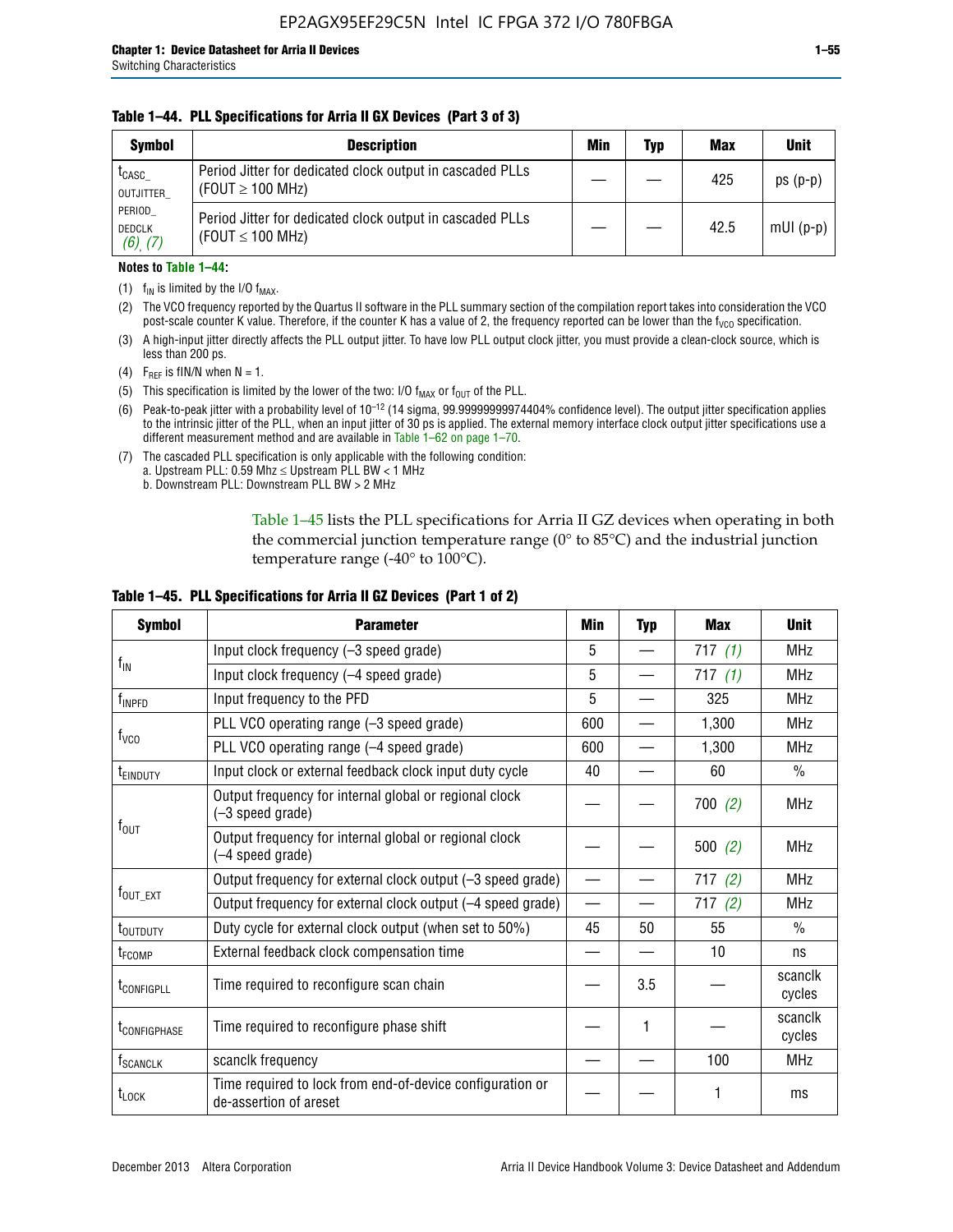| <b>Symbol</b>                | <b>Parameter</b>                                                                                            | <b>Min</b>               | <b>Typ</b>     | <b>Max</b> | <b>Unit</b>   |
|------------------------------|-------------------------------------------------------------------------------------------------------------|--------------------------|----------------|------------|---------------|
| t <sub>DLOCK</sub>           | Time required to lock dynamically (after switchover or<br>reconfiguring any non-post-scale counters/delays) |                          |                | 1          | ms            |
|                              | PLL closed-loop low bandwidth                                                                               | $\overline{\phantom{0}}$ | 0.3            |            | <b>MHz</b>    |
| $f_{CLBW}$                   | PLL closed-loop medium bandwidth                                                                            |                          | 1.5            | —          | <b>MHz</b>    |
|                              | PLL closed-loop high bandwidth (7)                                                                          |                          | $\overline{4}$ |            | <b>MHz</b>    |
| t <sub>PLL</sub> PSERR       | Accuracy of PLL phase shift                                                                                 |                          |                | ±50        | ps            |
| t <sub>ARESET</sub>          | Minimum pulse width on the areset signal                                                                    | 10                       |                |            | ns            |
|                              | Input clock cycle to cycle jitter ( $F_{REF} \geq 100$ MHz)                                                 |                          |                | 0.15       | $UI(p-p)$     |
| $t_{INCCJ}$ (3), (4)         | Input clock cycle to cycle jitter (FREF < 100 MHz)                                                          |                          |                | ±750       | $ps(p-p)$     |
|                              | Period Jitter for dedicated clock output ( $F_{OIII} \ge 100$ MHz)                                          | $\overline{\phantom{0}}$ |                | 175        | $ps(p-p)$     |
| $t_{\text{OUTPJ\_DC}}$ (5)   | Period Jitter for dedicated clock output ( $F_{OUT}$ < 100 MHz)                                             |                          |                | 17.5       | $mUI(p-p)$    |
|                              | Cycle to Cycle Jitter for dedicated clock output<br>$(F_{OUT} \ge 100$ MHz)                                 |                          |                | 175        | $ps(p-p)$     |
| $t_{\text{OUTCCJ\_DC}}$ (5)  | Cycle to Cycle Jitter for dedicated clock output<br>$(F_{OUT} < 100$ MHz)                                   |                          |                | 17.5       | $mUI(p-p)$    |
| $t_{\text{OUTPJ\_IO}}$ (5),  | Period Jitter for clock output on regular I/O<br>$(F_{OUT} \ge 100$ MHz)                                    |                          |                | 600        | $ps(p-p)$     |
| (8)                          | Period Jitter for clock output on regular I/O<br>$(F_{OUT}$ < 100 MHz)                                      |                          |                | 60         | $mUI(p-p)$    |
| $t_{\text{OUTCCJ\_IO}}$ (5), | Cycle to Cycle Jitter for clock output on regular I/O<br>$(F_{OUT} \ge 100$ MHz)                            |                          |                | 600        | $ps(p-p)$     |
| (8)                          | Cycle to Cycle Jitter for clock output on regular I/O<br>$(F_{OUT} < 100$ MHz)                              |                          |                | 60         | $mUI(p-p)$    |
| t <sub>CASC_OUTPJ_DC</sub>   | Period Jitter for dedicated clock output in cascaded PLLs<br>$(F_{\text{OUT}} \ge 100 \text{MHz})$          |                          |                | 250        | $ps(p-p)$     |
| (5), (6)                     | Period Jitter for dedicated clock output in cascaded PLLs<br>(F <sub>OUT</sub> < 100MHz)                    |                          |                | 25         | $mUI(p-p)$    |
| f <sub>DRIFT</sub>           | Frequency drift after PFDENA is disabled for duration of<br>100 us                                          |                          |                | ±10        | $\frac{0}{0}$ |

**Table 1–45. PLL Specifications for Arria II GZ Devices (Part 2 of 2)**

#### **Notes to Table 1–45:**

- (1) This specification is limited in the Quartus II software by the I/O maximum frequency. The maximum I/O frequency is different for each I/O standard.
- (2) This specification is limited by the lower of the two: I/O  $F_{MAX}$  or  $F_{OUT}$  of the PLL.
- (3) A high input jitter directly affects the PLL output jitter. To have low PLL output clock jitter, you must provide a clean clock source that is less than 120 ps.
- (4) F<sub>REF</sub> is fIN/N when  $N = 1$ .
- (5) Peak-to-peak jitter with a probability level of 10–12 (14 sigma, 99.99999999974404% confidence level). The output jitter specification applies to the intrinsic jitter of the PLL, when an input jitter of 30 ps is applied. The external memory interface clock output jitter specifications use a different measurement method and are available in Table 1–64 on page 1–71.
- (6) The cascaded PLL specification is only applicable with the following condition: a. Upstream PLL: 0.59 Mhz  $\leq$  Upstream PLL BW  $<$  1 MHz b. Downstream PLL: Downstream PLL BW > 2 MHz
- (7) High bandwidth PLL settings are not supported in external feedback mode.
- (8) External memory interface clock output jitter specifications use a different measurement method, which is available in Table 1–63 on page 1–71.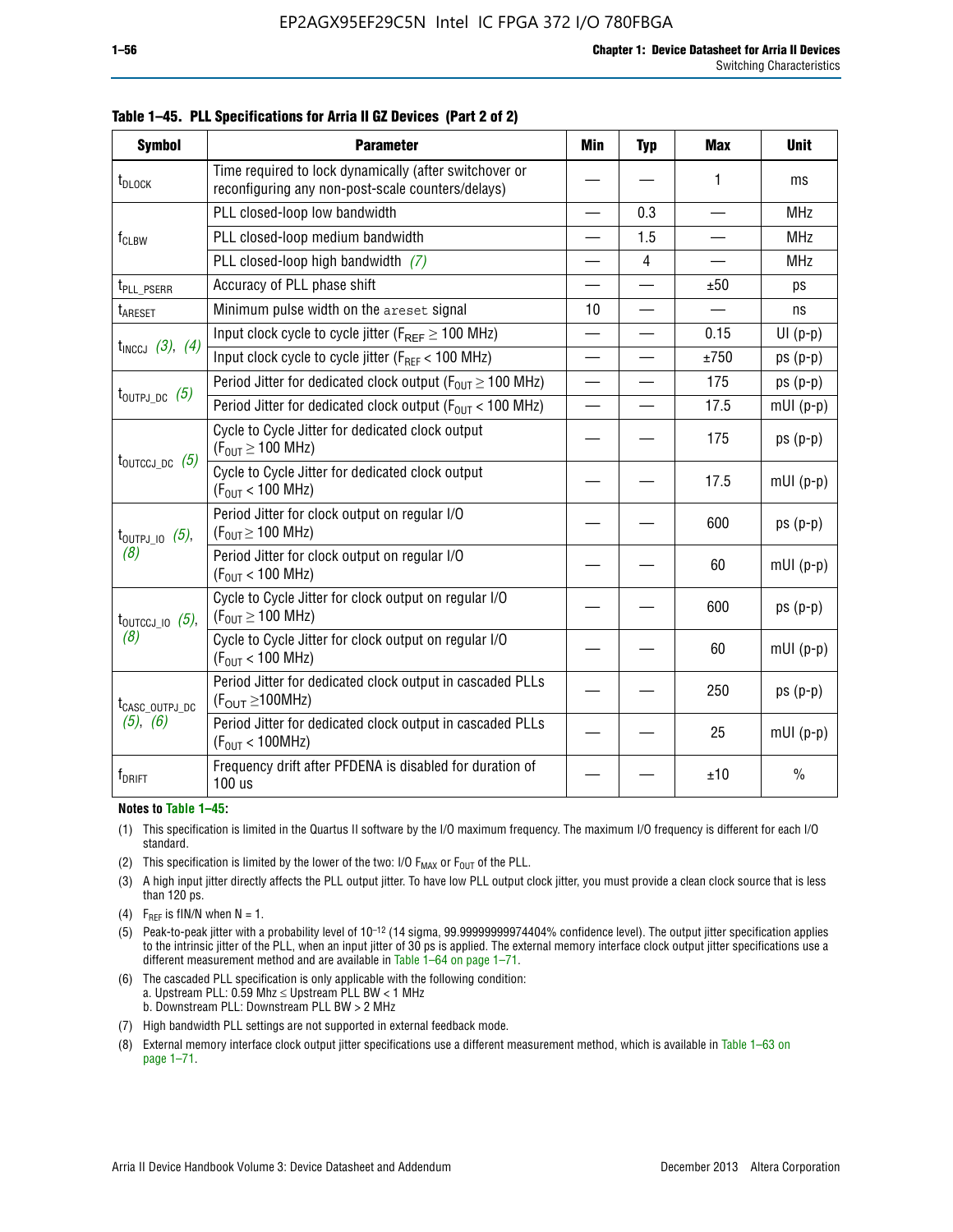## **DSP Block Specifications**

Table 1–46 lists the DSP block performance specifications for Arria II GX devices.

|  |  | Table 1-46. DSP Block Performance Specifications for Arria II GX Devices (Note 1) |  |  |  |  |  |
|--|--|-----------------------------------------------------------------------------------|--|--|--|--|--|
|--|--|-----------------------------------------------------------------------------------|--|--|--|--|--|

|                                                             | <b>Resources</b><br><b>Used</b>        |     |     |        |     |             |
|-------------------------------------------------------------|----------------------------------------|-----|-----|--------|-----|-------------|
| <b>Mode</b>                                                 | <b>Number of</b><br><b>Multipliers</b> | C4  | 13  | C5, I5 | C6  | <b>Unit</b> |
| $9 \times 9$ -bit multiplier                                |                                        | 380 | 310 | 300    | 250 | <b>MHz</b>  |
| $12 \times 12$ -bit multiplier                              |                                        | 380 | 310 | 300    | 250 | <b>MHz</b>  |
| $18 \times 18$ -bit multiplier                              |                                        | 380 | 310 | 300    | 250 | MHz         |
| $36 \times 36$ -bit multiplier                              |                                        | 350 | 270 | 270    | 220 | <b>MHz</b>  |
| $18 \times 36$ -bit high-precision multiplier<br>adder mode |                                        | 350 | 270 | 270    | 220 | <b>MHz</b>  |
| $18 \times 18$ -bit multiply accumulator                    | 4                                      | 380 | 310 | 300    | 250 | <b>MHz</b>  |
| $18 \times 18$ -bit multiply adder                          | 4                                      | 380 | 310 | 300    | 250 | <b>MHz</b>  |
| $18 \times 18$ -bit multiply adder-signed full<br>precision | $\overline{2}$                         | 380 | 310 | 300    | 250 | <b>MHz</b>  |
| $18 \times 18$ -bit multiply adder with<br>loopback $(2)$   | $\mathfrak{p}$                         | 275 | 220 | 220    | 180 | <b>MHz</b>  |
| 36-bit shift (32-bit data)                                  |                                        | 350 | 270 | 270    | 220 | <b>MHz</b>  |
| Double mode                                                 |                                        | 350 | 270 | 270    | 220 | <b>MHz</b>  |

**Notes to Table 1–46:**

(1) Maximum is for a fully-pipelined block with **Round** and **Saturation** disabled.

(2) Maximum is for loopback input registers disabled, **Round** and **Saturation** disabled, pipeline and output registers enabled.

Table 1–47 lists the DSP block performance specifications for Arria II GZ devices.

**Table 1–47. DSP Block Performance Specifications for Arria II GZ Devices** *(Note 1)* **(Part 1 of 2)**

| <b>Mode</b>                                                 | <b>Resources</b><br>Used        |     | <b>Performance</b> |             |  |
|-------------------------------------------------------------|---------------------------------|-----|--------------------|-------------|--|
|                                                             | Number of<br><b>Multipliers</b> | -3  | -4                 | <b>Unit</b> |  |
| $9 \times 9$ -bit multiplier                                |                                 | 460 | 400                | <b>MHz</b>  |  |
| $12 \times 12$ -bit multiplier                              |                                 | 500 | 440                | <b>MHz</b>  |  |
| $18 \times 18$ -bit multiplier                              |                                 | 550 | 480                | <b>MHz</b>  |  |
| $36 \times 36$ -bit multiplier                              |                                 | 440 | 380                | <b>MHz</b>  |  |
| $18 \times 18$ -bit multiply accumulator                    | 4                               | 440 | 380                | MHz         |  |
| $18 \times 18$ -bit multiply adder                          | 4                               | 470 | 410                | MHz         |  |
| $18 \times 18$ -bit multiply adder-signed full<br>precision | 2                               | 450 | 390                | <b>MHz</b>  |  |
| $18 \times 18$ -bit multiply adder with<br>loopback $(2)$   | 2                               | 350 | 310                | <b>MHz</b>  |  |
| 36-bit shift (32-bit data)                                  |                                 | 440 | 380                | <b>MHz</b>  |  |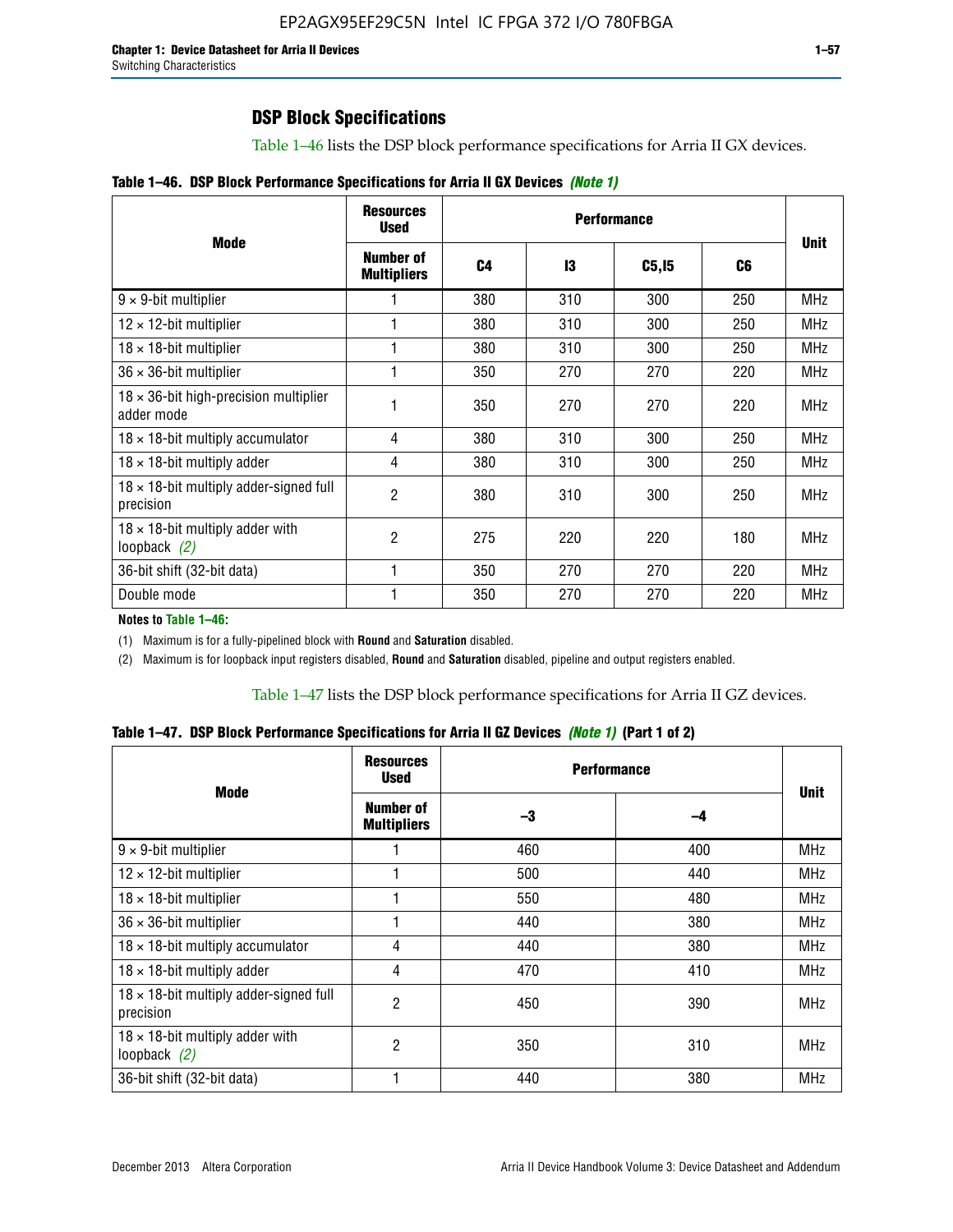|  | Table 1–47. DSP Block Performance Specifications for Arria II GZ Devices (Note 1) (Part 2 of 2) |  |
|--|-------------------------------------------------------------------------------------------------|--|
|  |                                                                                                 |  |

| Mode        | Resources<br><b>Used</b>               | <b>Performance</b> |     | <b>Unit</b> |
|-------------|----------------------------------------|--------------------|-----|-------------|
|             | <b>Number of</b><br><b>Multipliers</b> | -3                 | -4  |             |
| Double mode |                                        | 440                | 380 | <b>MHz</b>  |

**Notes to Table 1–47:**

(1) Maximum is for fully pipelined block with **Round** and **Saturation** disabled.

(2) Maximum for loopback input registers disabled, **Round** and **Saturation** disabled, and pipeline and output registers enabled.

## **Embedded Memory Block Specifications**

Table 1–48 lists the embedded memory block specifications for Arria II GX devices.

|  |  | Table 1–48. Embedded Memory Block Performance Specifications for Arria II GX Devices |  |  |
|--|--|--------------------------------------------------------------------------------------|--|--|
|--|--|--------------------------------------------------------------------------------------|--|--|

|                        |                                                                                                        | <b>Resources Used</b> |                                  | <b>Performance</b> |                |        |                |             |
|------------------------|--------------------------------------------------------------------------------------------------------|-----------------------|----------------------------------|--------------------|----------------|--------|----------------|-------------|
| <b>Memory</b>          | Mode                                                                                                   | <b>ALUTs</b>          | <b>Embedded</b><br><b>Memory</b> | 13                 | C <sub>4</sub> | C5, I5 | C <sub>6</sub> | <b>Unit</b> |
| Memory                 | Single port $64 \times 10$                                                                             | $\Omega$              |                                  | 450                | 500            | 450    | 378            | <b>MHz</b>  |
| Logic<br>Array         | Simple dual-port $32 \times 20$ single<br>clock                                                        | $\Omega$              | 1                                | 270                | 500            | 450    | 378            | <b>MHz</b>  |
| <b>Block</b><br>(MLAB) | Simple dual-port $64 \times 10$ single<br>clock                                                        | $\theta$              | 1                                | 428                | 500            | 450    | 378            | <b>MHz</b>  |
|                        | Single-port $256 \times 36$                                                                            | $\mathbf{0}$          | 1                                | 360                | 400            | 360    | 310            | <b>MHz</b>  |
|                        | Single-port $256 \times 36$ , with the<br>read-during-write option set to<br><b>Old Data</b>           | $\Omega$              | 1                                | 250                | 280            | 250    | 210            | <b>MHz</b>  |
|                        | Simple dual-port $256 \times 36$ single<br><b>CLK</b>                                                  | $\Omega$              | 1                                | 360                | 400            | 360    | 310            | <b>MHz</b>  |
| M9K<br><b>Block</b>    | Single-port $256 \times 36$ single CLK,<br>with the read-during-write option<br>set to <b>Old Data</b> | $\theta$              | 1                                | 250                | 280            | 250    | 210            | <b>MHz</b>  |
|                        | True dual port $512 \times 18$ single CLK                                                              | $\Omega$              | 1                                | 360                | 400            | 360    | 310            | <b>MHz</b>  |
|                        | True dual-port $512 \times 18$ single CLK,<br>with the read-during-write option<br>set to Old Data     | 0                     | 1                                | 250                | 280            | 250    | 210            | <b>MHz</b>  |
|                        | Min Pulse Width (clock high time)                                                                      |                       |                                  | 900                | 850            | 950    | 1130           | ps          |
|                        | Min Pulse Width (clock low time)                                                                       |                       |                                  | 730                | 690            | 770    | 920            | ps          |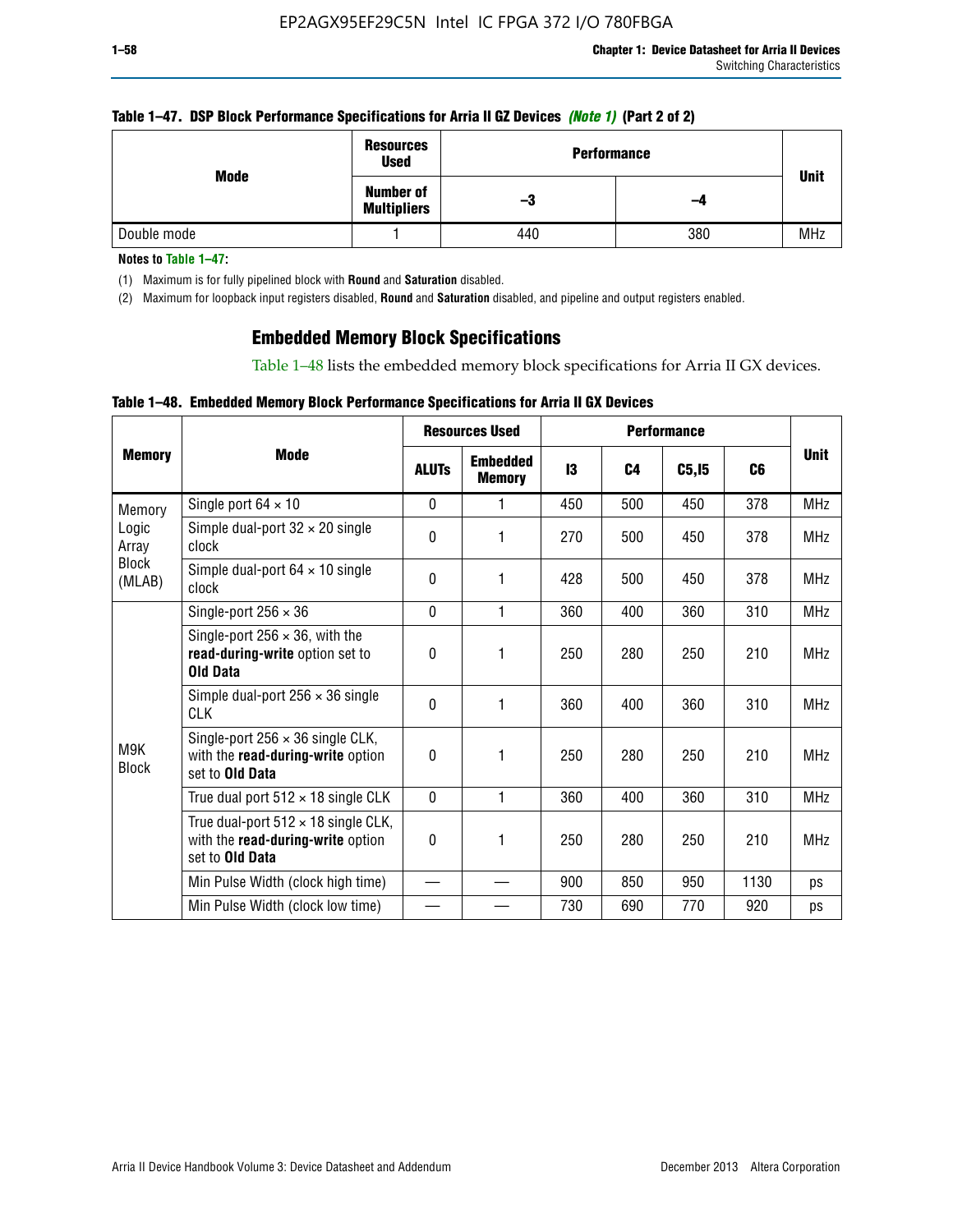Table 1–49 lists the embedded memory block specifications for Arria II GZ devices.

|  |  | Table 1–49. Embedded Memory Block Performance Specifications for Arria II GZ Devices (Note 1) |  |  |  |
|--|--|-----------------------------------------------------------------------------------------------|--|--|--|
|--|--|-----------------------------------------------------------------------------------------------|--|--|--|

|                    |                                                                                                   |              | <b>Resources Used</b>             |                |     | <b>Performance</b> |     |             |
|--------------------|---------------------------------------------------------------------------------------------------|--------------|-----------------------------------|----------------|-----|--------------------|-----|-------------|
| <b>Memory</b>      | Mode                                                                                              | <b>ALUTs</b> | <b>TriMatrix</b><br><b>Memory</b> | C <sub>3</sub> | 13  | C4                 | 14  | <b>Unit</b> |
|                    | Single port $64 \times 10$                                                                        | $\mathbf 0$  | 1                                 | 500            | 500 | 450                | 450 | <b>MHz</b>  |
|                    | Simple dual-port $32 \times 20$                                                                   | $\mathbf 0$  | $\mathbf{1}$                      | 500            | 500 | 450                | 450 | <b>MHz</b>  |
| <b>MLAB</b><br>(2) | Simple dual-port $64 \times 10$                                                                   | 0            | 1                                 | 500            | 500 | 450                | 450 | <b>MHz</b>  |
|                    | ROM 64 × 10                                                                                       | 0            | 1                                 | 500            | 500 | 450                | 450 | <b>MHz</b>  |
|                    | ROM $32 \times 20$                                                                                | 0            | $\mathbf{1}$                      | 500            | 500 | 450                | 450 | <b>MHz</b>  |
|                    | Single-port $256 \times 36$                                                                       | $\mathbf 0$  | $\mathbf{1}$                      | 540            | 540 | 475                | 475 | <b>MHz</b>  |
|                    | Simple dual-port $256 \times 36$                                                                  | $\mathbf 0$  | $\mathbf{1}$                      | 490            | 490 | 420                | 420 | <b>MHz</b>  |
|                    | Simple dual-port $256 \times 36$ , with the<br>read-during-write option set to Old<br><b>Data</b> | $\pmb{0}$    | 1                                 | 340            | 340 | 300                | 300 | <b>MHz</b>  |
|                    | True dual port $512 \times 18$                                                                    | $\mathbf 0$  | 1                                 | 430            | 430 | 370                | 370 | <b>MHz</b>  |
| M9K<br>Block $(2)$ | True dual-port $512 \times 18$ , with the<br>read-during-write option set to Old<br>Data          | $\mathbf 0$  | 1                                 | 335            | 335 | 290                | 290 | <b>MHz</b>  |
|                    | ROM 1 Port                                                                                        | $\mathbf 0$  | 1                                 | 540            | 540 | 475                | 475 | <b>MHz</b>  |
|                    | ROM 2 Port                                                                                        | $\mathbf 0$  | 1                                 | 540            | 540 | 475                | 475 | <b>MHz</b>  |
|                    | Min Pulse Width (clock high time)                                                                 |              |                                   | 800            | 800 | 850                | 850 | ps          |
|                    | Min Pulse Width (clock low time)                                                                  |              |                                   | 625            | 625 | 690                | 690 | ps          |
|                    | Single-port $2K \times 72$                                                                        | 0            | 1                                 | 440            | 400 | 380                | 350 | <b>MHz</b>  |
|                    | Simple dual-port $2K \times 72$                                                                   | 0            | $\mathbf{1}$                      | 435            | 375 | 385                | 325 | <b>MHz</b>  |
|                    | Simple dual-port $2K \times 72$ , with the<br>read-during-write option set to Old<br><b>Data</b>  | 0            | 1.                                | 240            | 225 | 205                | 200 | <b>MHz</b>  |
|                    | Simple dual-port $2K \times 64$ (with ECC)                                                        | $\mathbf 0$  | 1                                 | 300            | 295 | 255                | 250 | <b>MHz</b>  |
| <b>M144K</b>       | True dual-port $4K \times 36$                                                                     | $\mathbf{0}$ | 1                                 | 375            | 350 | 330                | 310 | <b>MHz</b>  |
| Block $(2)$        | True dual-port $4K \times 36$ , with the<br>read-during-write option set to Old<br><b>Data</b>    | 0            | 1.                                | 230            | 225 | 205                | 200 | <b>MHz</b>  |
|                    | ROM 1 Port                                                                                        | $\mathbf 0$  | 1                                 | 500            | 450 | 435                | 420 | <b>MHz</b>  |
|                    | ROM 2 Port                                                                                        | 0            | $\mathbf{1}$                      | 465            | 425 | 400                | 400 | <b>MHz</b>  |
|                    | Min Pulse Width (clock high time)                                                                 |              |                                   | 755            | 860 | 860                | 950 | ps          |
|                    | Min Pulse Width (clock low time)                                                                  |              |                                   | 625            | 690 | 690                | 690 | ps          |

**Notes to Table 1–48:**

(1) To achieve the maximum memory block performance, use a memory block clock that comes through global clock routing from an on-chip PLL set to 50% output duty cycle. Use the Quartus II software to report timing for this and other memory block clocking schemes.

(2) When you use the error detection CRC feature, there is no degradation in  $F_{MAX}$ .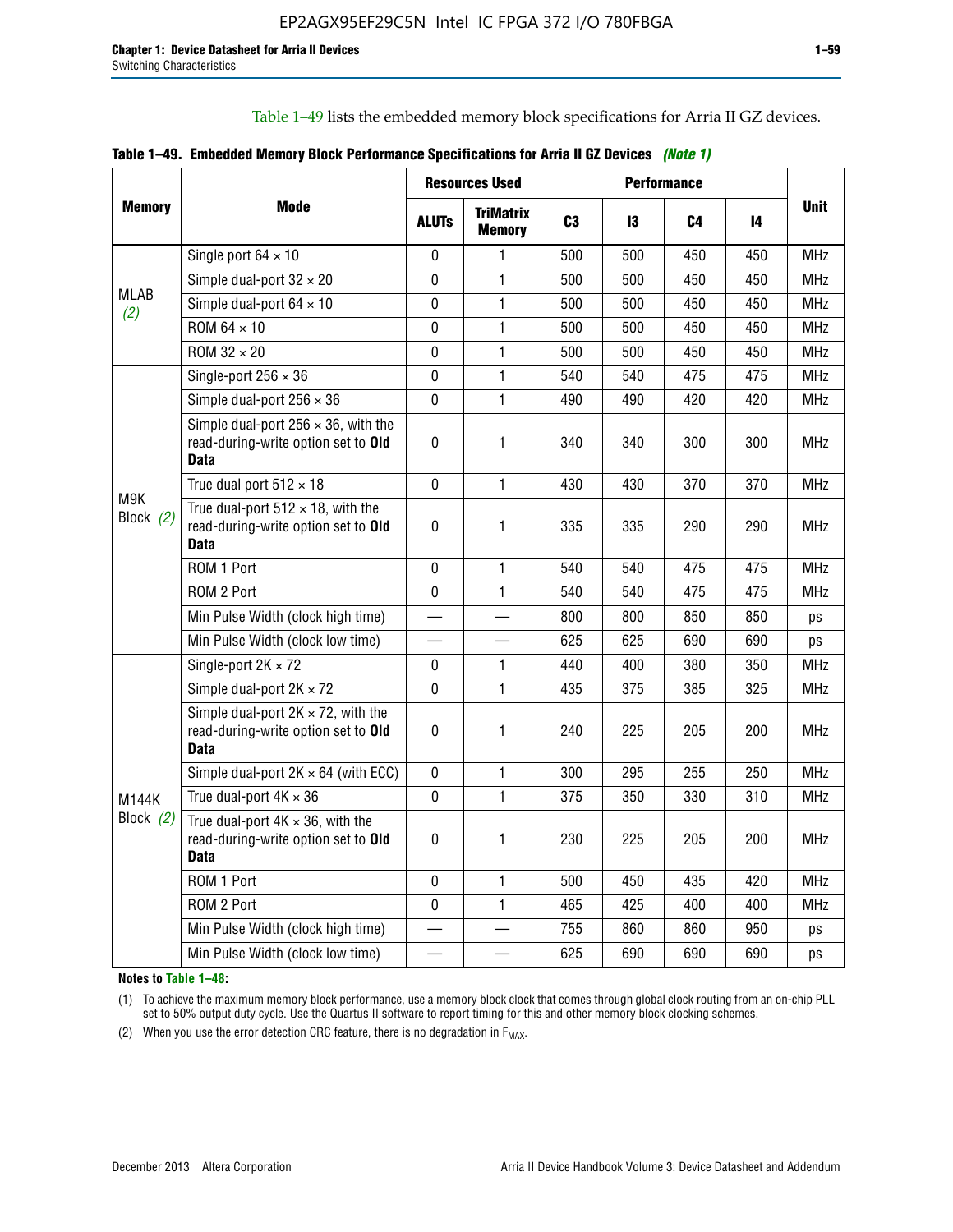## **Configuration**

Table 1–50 lists the configuration mode specifications for Arria II GX and GZ devices.

**Table 1–50. Configuration Mode Specifications for Arria II Devices**

|                                    | <b>DCLK Frequency</b> | <b>Unit</b> |     |            |  |
|------------------------------------|-----------------------|-------------|-----|------------|--|
| <b>Programming Mode</b>            | Min                   | Typ         | Max |            |  |
| Passive serial                     |                       |             | 125 | <b>MHz</b> |  |
| Fast passive parallel              |                       |             | 125 | <b>MHz</b> |  |
| Fast active serial (fast clock)    | 17                    | 26          | 40  | <b>MHz</b> |  |
| Fast active serial (slow clock)    | 8.5                   | 13          | 20  | <b>MHz</b> |  |
| Remote update only in fast AS mode |                       |             | 10  | <b>MHz</b> |  |

## **JTAG Specifications**

Table 1–51 lists the JTAG timing parameters and values for Arria II GX and GZ devices.

| <b>Symbol</b>     | <b>Description</b>                       | Min | Max | <b>Unit</b> |
|-------------------|------------------------------------------|-----|-----|-------------|
| $t_{\rm JCP}$     | <b>TCK clock period</b>                  | 30  |     | ns          |
| t <sub>JCH</sub>  | TCK clock high time                      | 14  |     | ns          |
| $t_{\sf JCL}$     | <b>TCK clock low time</b>                | 14  |     | ns          |
| $t_{JPSU(TDI)}$   | TDI JTAG port setup time                 |     |     | ns          |
| $t_{JPSU\,(TMS)}$ | TMS JTAG port setup time                 | 3   |     | ns          |
| $t_{JPH}$         | JTAG port hold time                      | 5   |     | ns          |
| t <sub>JPCO</sub> | JTAG port clock to output                |     | 11  | ns          |
| $t_{JPZX}$        | JTAG port high impedance to valid output |     | 14  | ns          |
| t <sub>JPXZ</sub> | JTAG port valid output to high impedance |     | 14  | ns          |

**Table 1–51. JTAG Timing Parameters and Values for Arria II Devices**

## **Chip-Wide Reset (Dev\_CLRn) Specifications**

Table 1–52 lists the specifications for the chip-wide reset (Dev\_CLRn) for Arria II GX and GZ devices.

### **Table 1–52. Chip-Wide Reset (Dev\_CLRn) Specifications for Arria II Devices**

| <b>Description</b> | <b>Min</b> | Typ | <b>Max</b> | <b>Unit</b> |
|--------------------|------------|-----|------------|-------------|
| CLRn<br>Dev<br>$-$ | 500        |     |            | μS          |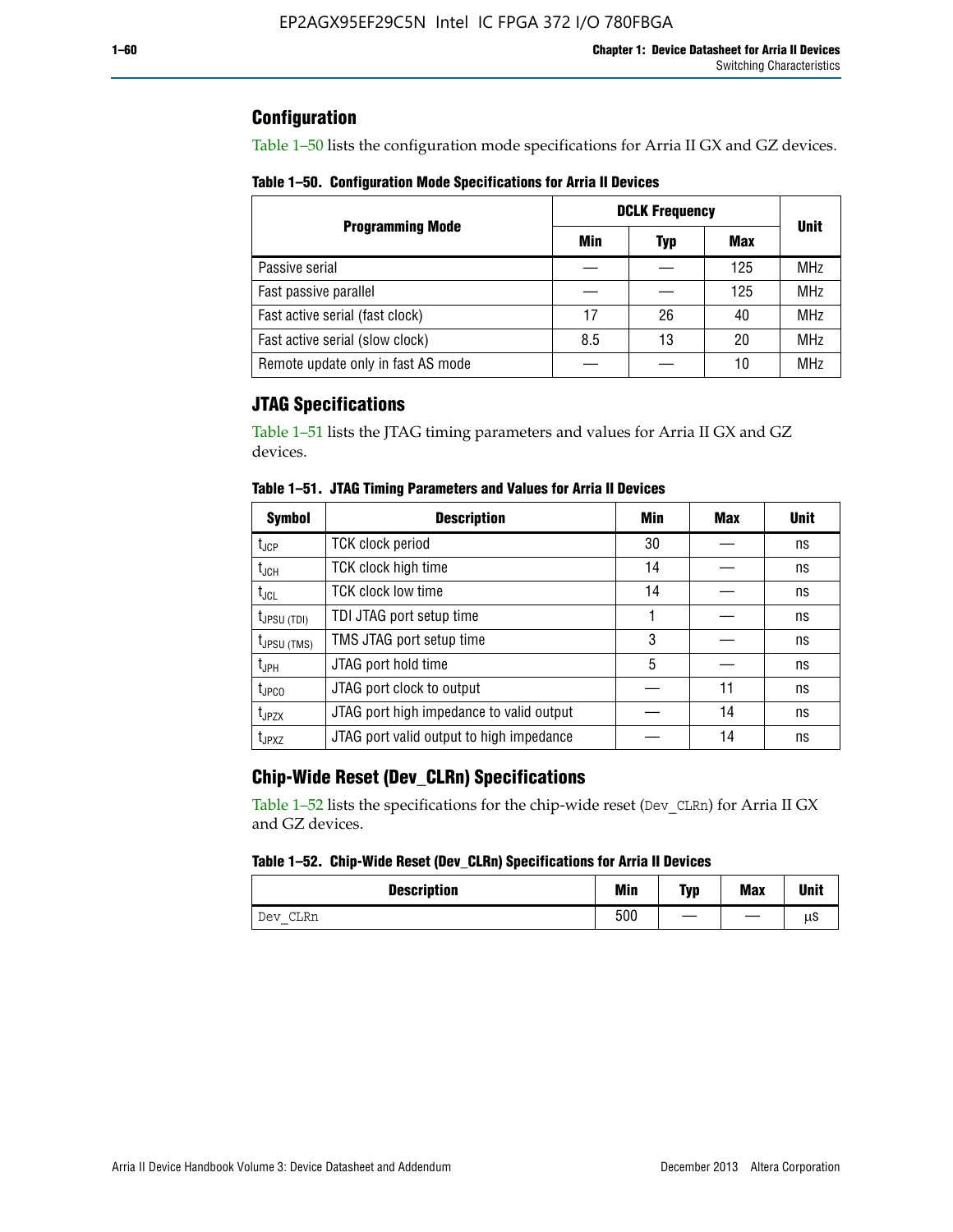# **Periphery Performance**

This section describes periphery performance, including high-speed I/O, external memory interface, and IOE programmable delay.

I/O performance supports several system interfaces, for example the high-speed I/O interface, external memory interface, and the PCI/PCI-X bus interface. I/O using SSTL-18 Class I termination standard can achieve up to the stated DDR2 SDRAM interfacing speed with typical DDR2 SDRAM memory interface setup. I/O using general purpose I/O (GPIO) standards such as 3.0, 2.5, 1.8, or 1.5 LVTTL/LVCMOS are capable of typical 200 MHz interfacing frequency with 10pF load.

 $\mathbb{I}$  Actual achievable frequency depends on design- and system-specific factors. You should perform HSPICE/IBIS simulations based on your specific design and system setup to determine the maximum achievable frequency in your system.

## **High-Speed I/O Specification**

Table 1–53 lists the high-speed I/O timing for Arria II GX devices.

**Table 1–53. High-Speed I/O Specifications for Arria II GX Devices (Part 1 of 4)**

|                                                                      |                                               | 13  |            |            | C <sub>4</sub> |            | C5, I5     | C <sub>6</sub> |            |             |
|----------------------------------------------------------------------|-----------------------------------------------|-----|------------|------------|----------------|------------|------------|----------------|------------|-------------|
| <b>Symbol</b>                                                        | <b>Conditions</b>                             | Min | <b>Max</b> | <b>Min</b> | <b>Max</b>     | <b>Min</b> | <b>Max</b> | Min            | <b>Max</b> | <b>Unit</b> |
| <b>Clock</b>                                                         |                                               |     |            |            |                |            |            |                |            |             |
| $f_{HSCLK\_IN}$<br>(input clock<br>frequency)-Row<br>1/0             | Clock boost<br>factor, $W =$<br>1 to 40 $(1)$ | 5   | 670        | 5          | 670            | 5          | 622        | 5              | 500        | <b>MHz</b>  |
| $f_{HSCLK\_IN}$<br>(input clock<br>frequency)-<br>Column I/O         | Clock boost<br>factor, $W =$<br>1 to 40 $(1)$ | 5   | 500        | 5          | 500            | 5          | 472.5      | 5              | 472.5      | <b>MHz</b>  |
| T <sub>HSCLK_OUT</sub><br>(output clock<br>frequency)-Row<br>1/0     |                                               | 5   | 670        | 5          | 670            | 5          | 622        | 5              | 500        | <b>MHz</b>  |
| f <sub>HSCLK_OUT</sub><br>(output clock<br>frequency)-<br>Column I/O |                                               | 5   | 500        | 5          | 500            | 5          | 472.5      | 5              | 472.5      | <b>MHz</b>  |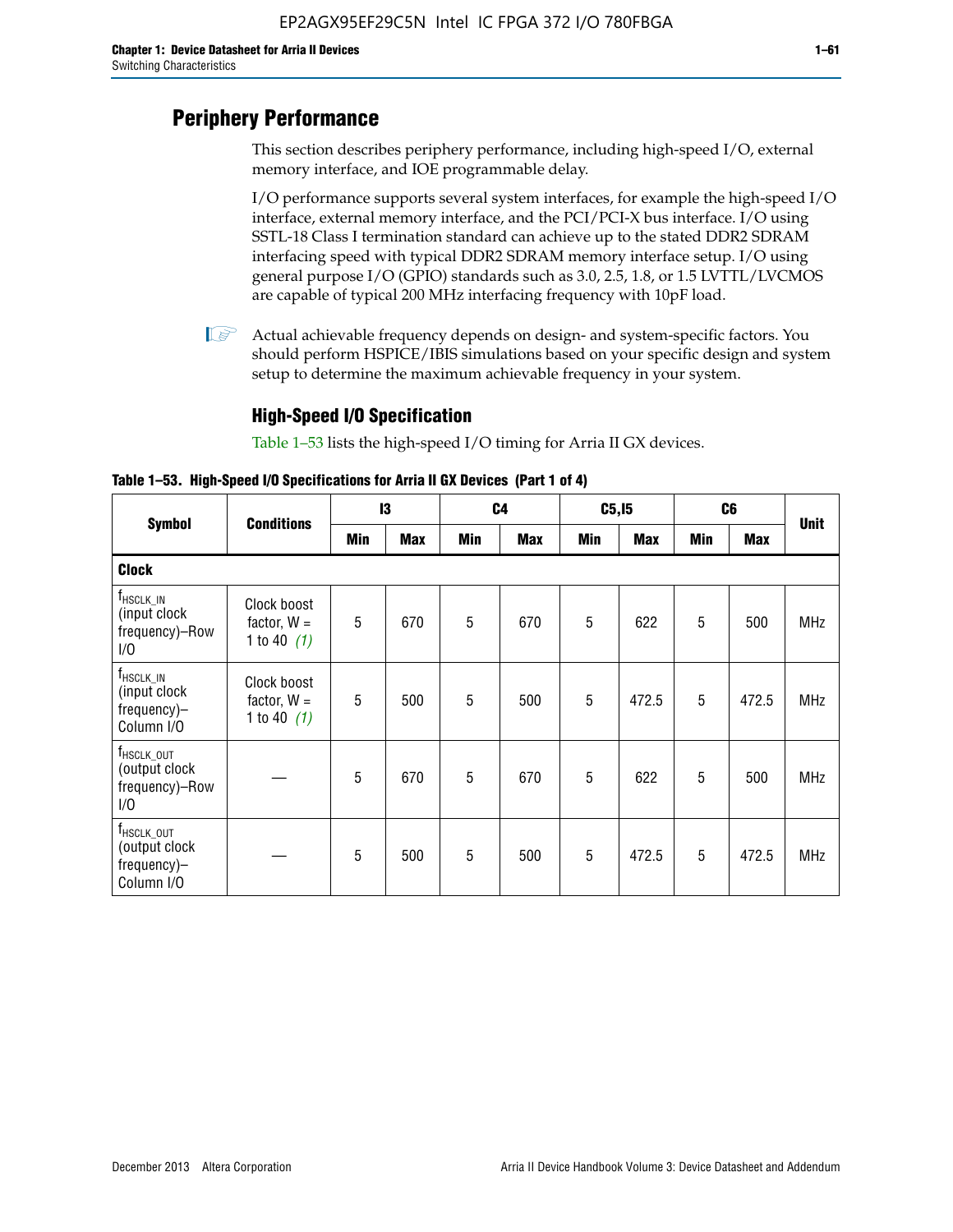|                                                                                | <b>Conditions</b>                                                                            |     | 13          |     | C <sub>4</sub> | C5, I5 |             | C <sub>6</sub> |            |             |
|--------------------------------------------------------------------------------|----------------------------------------------------------------------------------------------|-----|-------------|-----|----------------|--------|-------------|----------------|------------|-------------|
| <b>Symbol</b>                                                                  |                                                                                              | Min | <b>Max</b>  | Min | Max            | Min    | <b>Max</b>  | <b>Min</b>     | <b>Max</b> | <b>Unit</b> |
| <b>Transmitter</b>                                                             |                                                                                              |     |             |     |                |        |             |                |            |             |
| $f_{HSDR_TX}$ (true<br>LVDS output data<br>rate)                               | SERDES factor,<br>$J = 3$ to 10<br>(using<br>dedicated<br>SERDES)                            | 150 | 1250<br>(2) | 150 | 1250<br>(2)    | 150    | 1050<br>(2) | 150            | 840        | <b>Mbps</b> |
|                                                                                | SERDES factor,<br>$J = 4$ to 10<br>(using logic<br>elements as<br>SERDES)                    | (3) | 945         | (3) | 945            | (3)    | 840         | (3)            | 740        | <b>Mbps</b> |
|                                                                                | SERDES factor,<br>$J = 2$ (using<br>DDR registers)<br>and $J = 1$<br>(using SDR<br>register) | (3) | (3)         | (3) | (3)            | (3)    | (3)         | (3)            | (3)        | <b>Mbps</b> |
| f <sub>HSDR_TX_E3R</sub><br>(emulated<br>LVDS_E_3R<br>output data rate)<br>(7) | SERDES factor,<br>$J = 4$ to 10                                                              | (3) | 945         | (3) | 945            | (3)    | 840         | (3)            | 740        | <b>Mbps</b> |

|  |  | Table 1–53. High-Speed I/O Specifications for Arria II GX Devices (Part 2 of 4) |  |  |
|--|--|---------------------------------------------------------------------------------|--|--|
|--|--|---------------------------------------------------------------------------------|--|--|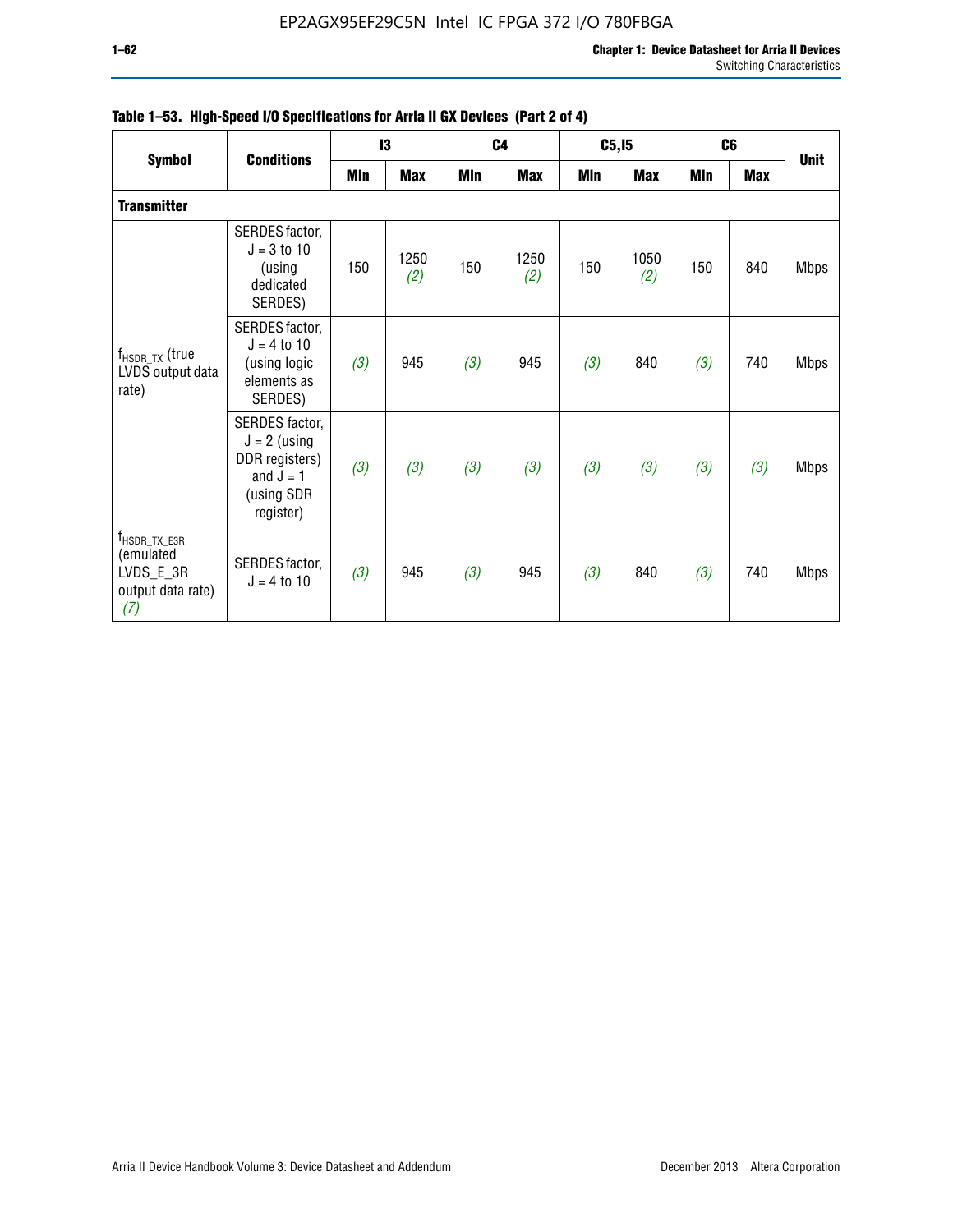|                                                                             |                                                                                                                     |     | 13         | C <sub>4</sub> |            | C5, I5 |            | C <sub>6</sub> |            |             |
|-----------------------------------------------------------------------------|---------------------------------------------------------------------------------------------------------------------|-----|------------|----------------|------------|--------|------------|----------------|------------|-------------|
| <b>Symbol</b>                                                               | <b>Conditions</b>                                                                                                   | Min | <b>Max</b> | <b>Min</b>     | <b>Max</b> | Min    | <b>Max</b> | <b>Min</b>     | <b>Max</b> | <b>Unit</b> |
|                                                                             | True LVDS with<br>dedicated<br><b>SERDES</b><br>(data rate<br>600-1,250<br>Mbps)                                    |     | 175        |                | 175        |        | 225        |                | 300        | ps          |
| $t_{TX\_JITTER}$ (4)                                                        | True LVDS with<br>dedicated<br><b>SERDES</b><br>(data rate<br>$< 600$ Mbps)                                         |     | 0.105      |                | 0.105      |        | 0.135      |                | 0.18       | U           |
|                                                                             | True LVDS and<br>emulated<br>LVDS_E_3R<br>with logic<br>elements as<br>SERDES (data<br>rate 600<br>$-945$ Mbps)     |     | 260        |                | 260        |        | 300        |                | 350        | ps          |
|                                                                             | True LVDS and<br>emulated<br>LVDS_E_3R<br>with logic<br>elements as<br><b>SERDES</b><br>(data rate<br>$< 600$ Mbps) |     | 0.16       |                | 0.16       |        | 0.18       |                | 0.21       | U           |
| $t_{TX\_DCD}$                                                               | True LVDS and<br>emulated<br>LVDS_E_3R                                                                              | 45  | 55         | 45             | 55         | 45     | 55         | 45             | 55         | $\%$        |
| $t_{\text{RISE}}$ and $t_{\text{FALL}}$                                     | True LVDS and<br>emulated<br>$LVDS_E_3R$                                                                            |     | 200        |                | 200        |        | 225        |                | 250        | ps          |
|                                                                             | True LVDS $(5)$                                                                                                     |     | 150        |                | 150        |        | 175        |                | 200        | ps          |
| <b>TCCS</b>                                                                 | Emulated<br>LVDS_E_3R                                                                                               |     | 200        |                | 200        |        | 250        |                | 300        | ps          |
| Receiver (6)                                                                |                                                                                                                     |     |            |                |            |        |            |                |            |             |
| True differential<br>I/O standards -<br>f <sub>HSDRDPA</sub> (data<br>rate) | <b>SERDES</b> factor<br>$J = 3$ to 10                                                                               | 150 | 1250       | 150            | 1250       | 150    | 1050       | 150            | 840        | <b>Mbps</b> |

## **Table 1–53. High-Speed I/O Specifications for Arria II GX Devices (Part 3 of 4)**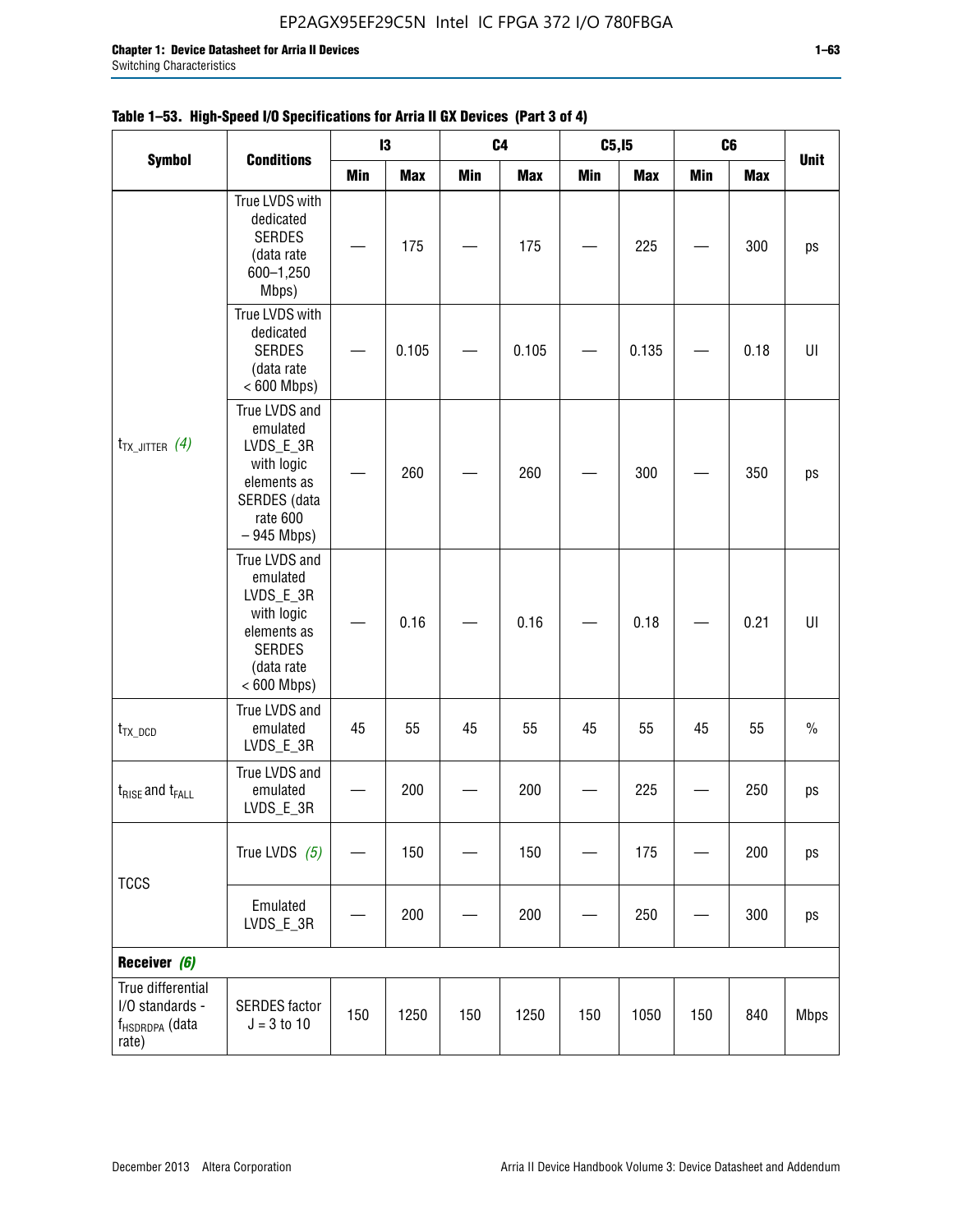| -64<br>× |  |  |
|----------|--|--|
|          |  |  |

|                           | <b>Conditions</b>                                        | 13  |            | C <sub>4</sub> |            | C5, I5 |            | C6         |            | <b>Unit</b> |
|---------------------------|----------------------------------------------------------|-----|------------|----------------|------------|--------|------------|------------|------------|-------------|
| <b>Symbol</b>             |                                                          | Min | <b>Max</b> | Min            | <b>Max</b> | Min    | <b>Max</b> | <b>Min</b> | <b>Max</b> |             |
| $f_{HSDR}$ (data rate)    | <b>SERDES</b> factor<br>$J = 3$ to 10                    | (3) | 945<br>(7) | (3)            | 945<br>(7) | (3)    | 740<br>(7) | (3)        | 640<br>(7) | <b>Mbps</b> |
|                           | <b>SERDES</b> factor<br>$J = 2$ (using<br>DDR registers) | (3) | (7)        | (3)            | (7)        | (3)    | (7)        | (3)        | (7)        | <b>Mbps</b> |
|                           | <b>SERDES</b> factor<br>$J = 1$ (using<br>SDR registers) | (3) | (7)        | (3)            | (7)        | (3)    | (7)        | (3)        | (7)        | <b>Mbps</b> |
| Soft-CDR PPM<br>tolerance | Soft-CDR<br>mode                                         |     | 300        |                | 300        |        | 300        |            | 300        | $±$ PPM     |
| DPA run length            | DPA mode                                                 |     | 10,000     |                | 10,000     |        | 10,000     |            | 10,000     | UI          |
| Sampling<br>window (SW)   | Non-DPA mode<br>(5)                                      |     | 300        |                | 300        |        | 350        |            | 400        | ps          |

### **Table 1–53. High-Speed I/O Specifications for Arria II GX Devices (Part 4 of 4)**

#### **Notes to Table 1–53:**

(1)  $f_{HSCLK\_IN} = f_{HSDR}$  / W. Use W to determine the supported selection of input reference clock frequencies for the desired data rate.

(2) Applicable for interfacing with DPA receivers only. For interfacing with non-DPA receivers, you must calculate the leftover timing margin in the receiver by performing link timing closure analysis. For Arria II GX transmitter to Arria II GX non-DPA receiver, the maximum supported data rate is 945 Mbps. For data rates above 840 Mbps, perform PCB trace compensation by adjusting the PCB trace length for LVDS channels to improve channel-to-channel skews.

- (3) The minimum and maximum specification depends on the clock source (for example, PLL and clock pin) and the clock routing resource you use (global, regional, or local). The I/O differential buffer and input register do not have a minimum toggle rate.
- (4) The specification is only applicable under the influence of core noise.
- (5) Applicable for true LVDS using dedicated SERDES only.
- (6) Dedicated SERDES and DPA features are only available on the right banks.
- (7) You must calculate the leftover timing margin in the receiver by performing link timing closure analysis. You must consider the board skew margin, transmitter channel-to-channel skew, and the receiver sampling margin to determine the leftover timing margin.

### Table 1–54 lists the high-speed I/O timing for Arria II GZ devices.

### **Table 1–54. High-Speed I/O Specifications for Arria II GZ Devices** *(Note 1), (2), (10)* **(Part 1 of 3)**

|                                                                                 | <b>Conditions</b>                       |     | C3, I3     |            |     | C4, 14     |            |             |
|---------------------------------------------------------------------------------|-----------------------------------------|-----|------------|------------|-----|------------|------------|-------------|
| <b>Symbol</b>                                                                   |                                         | Min | <b>Typ</b> | <b>Max</b> | Min | <b>Typ</b> | <b>Max</b> | <b>Unit</b> |
| <b>Clock</b>                                                                    |                                         |     |            |            |     |            |            |             |
| $f_{HSCLK_in}$ (input clock<br>frequency) true<br>differential I/O<br>standards | Clock boost factor<br>$W = 1$ to 40 (3) | 5   |            | 717        | 5   |            | 717        | <b>MHz</b>  |
| $f_{HSCLK_in}$ (input clock<br>frequency) single<br>ended I/O standards<br>(9)  | Clock boost factor<br>$W = 1$ to 40 (3) | 5   |            | 717        | 5   |            | 717        | <b>MHz</b>  |
| $f_{HSCLK_in}$ (input clock<br>frequency) single<br>ended I/O standards<br>(10) | Clock boost factor<br>$W = 1$ to 40 (3) | 5   |            | 420        | 5   |            | 420        | <b>MHz</b>  |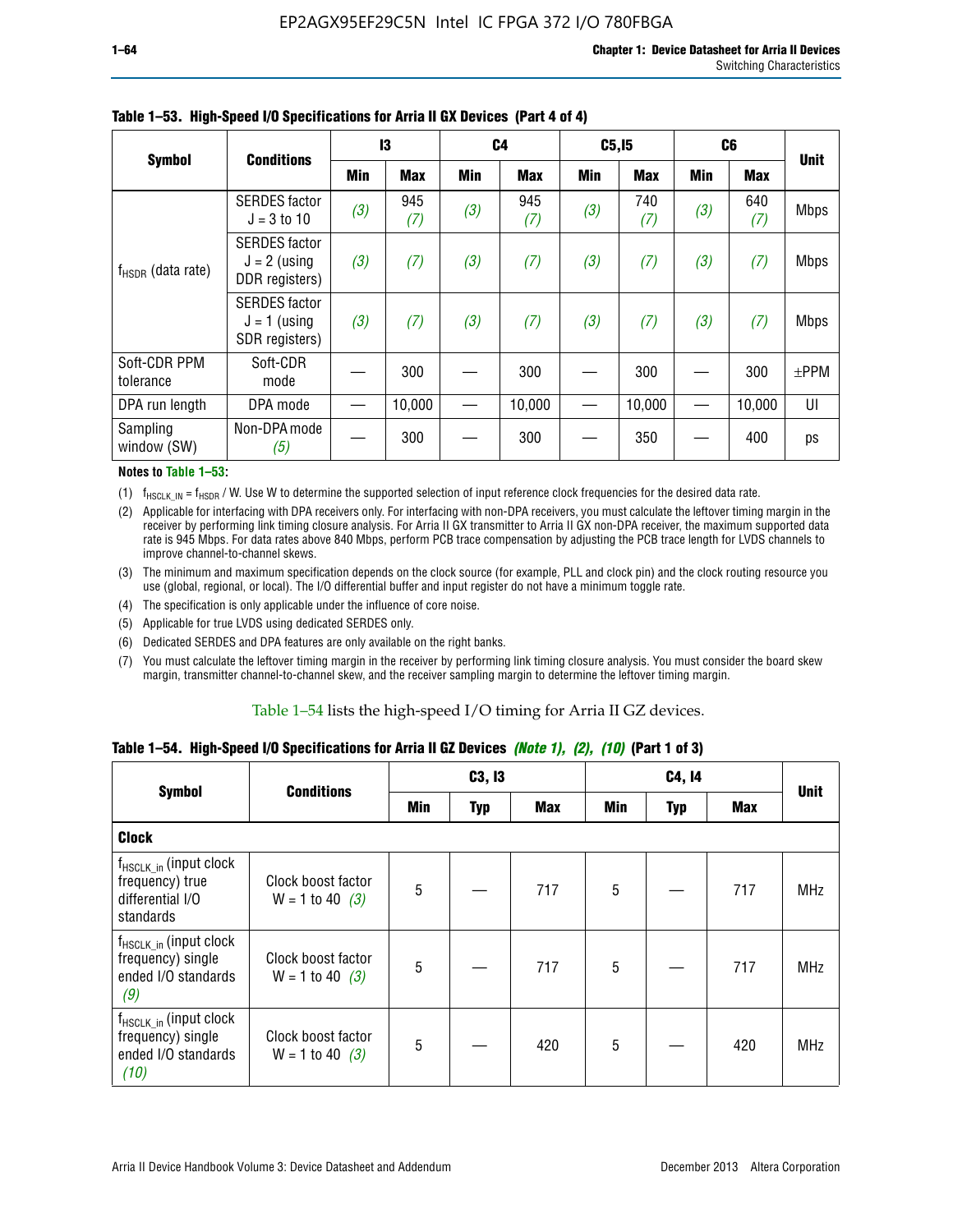|                                                                                                          |                                                                                              |            | C3, I3     | $\frac{1}{2}$ |            | C4, 14     |            | <b>Unit</b> |
|----------------------------------------------------------------------------------------------------------|----------------------------------------------------------------------------------------------|------------|------------|---------------|------------|------------|------------|-------------|
| <b>Symbol</b>                                                                                            | <b>Conditions</b>                                                                            | <b>Min</b> | <b>Typ</b> | <b>Max</b>    | <b>Min</b> | <b>Typ</b> | <b>Max</b> |             |
| f <sub>HSCLK_OUT</sub> (output<br>clock frequency)                                                       |                                                                                              | 5          |            | 717(7)        | 5          |            | 717(7)     | <b>MHz</b>  |
| <b>Transmitter</b>                                                                                       |                                                                                              |            |            |               |            |            |            |             |
| $f_{\rm HSDR}$ (true LVDS<br>output data rate)                                                           | SERDES factor, $J = 3$<br>to 10<br>(using dedicated<br>SERDES) (8)                           | (4)        |            | 1250          | (4)        |            | 1250       | <b>Mbps</b> |
|                                                                                                          | SERDES factor $J = 2$ ,<br>(using DDR registers)                                             | (4)        |            | (5)           | (4)        |            | (5)        | <b>Mbps</b> |
|                                                                                                          | SERDES factor $J = 1$ ,<br>(uses an SDR<br>register)                                         | (4)        |            | (5)           | (4)        |            | (5)        | <b>Mbps</b> |
| f <sub>HSDR</sub> (emulated<br>LVDS_E_3R output<br>data rate) $(5)$                                      | SERDES factor $J = 4$                                                                        | (4)        |            | 1152          | (4)        |            | 800        | <b>Mbps</b> |
| $f_{\rm HSDR}$ (emulated<br>LVDS_E_1R output<br>data rate)                                               | to 10                                                                                        | (4)        |            | 200           | (4)        |            | 200        | <b>Mbps</b> |
| $t_x$ Jitter                                                                                             | Total jitter for data<br>rate, 600 Mbps to<br>1.6 Gbps                                       |            |            | 160           |            |            | 160        | ps          |
|                                                                                                          | Total jitter for data<br>rate, $< 600$ Mbps                                                  |            |            | 0.1           |            |            | 0.1        | UI          |
| $t_{x\text{-}Jitter}$ - emulated<br>differential I/O<br>standards with three                             | Total jitter for data<br>rate, 600 Mbps to<br>1.25 Gbps                                      |            |            | 300           |            |            | 325        | ps          |
| external output resistor<br>network                                                                      | Total jitter for data<br>rate $< 600$ Mbps                                                   |            |            | 0.2           |            |            | 0.25       | UI          |
| $t_x$ Jitter - emulated<br>differential I/O<br>standards with one<br>external output resistor<br>network |                                                                                              |            |            | 0.15          |            |            | 0.15       | UI          |
| t <sub>DUTY</sub>                                                                                        | TX output clock duty<br>cycle for both True<br>and emulated<br>differential I/O<br>standards | 45         | 50         | 55            | 45         | 50         | 55         | $\%$        |

## **Table 1–54. High-Speed I/O Specifications for Arria II GZ Devices** *(Note 1), (2), (10)* **(Part 2 of 3)**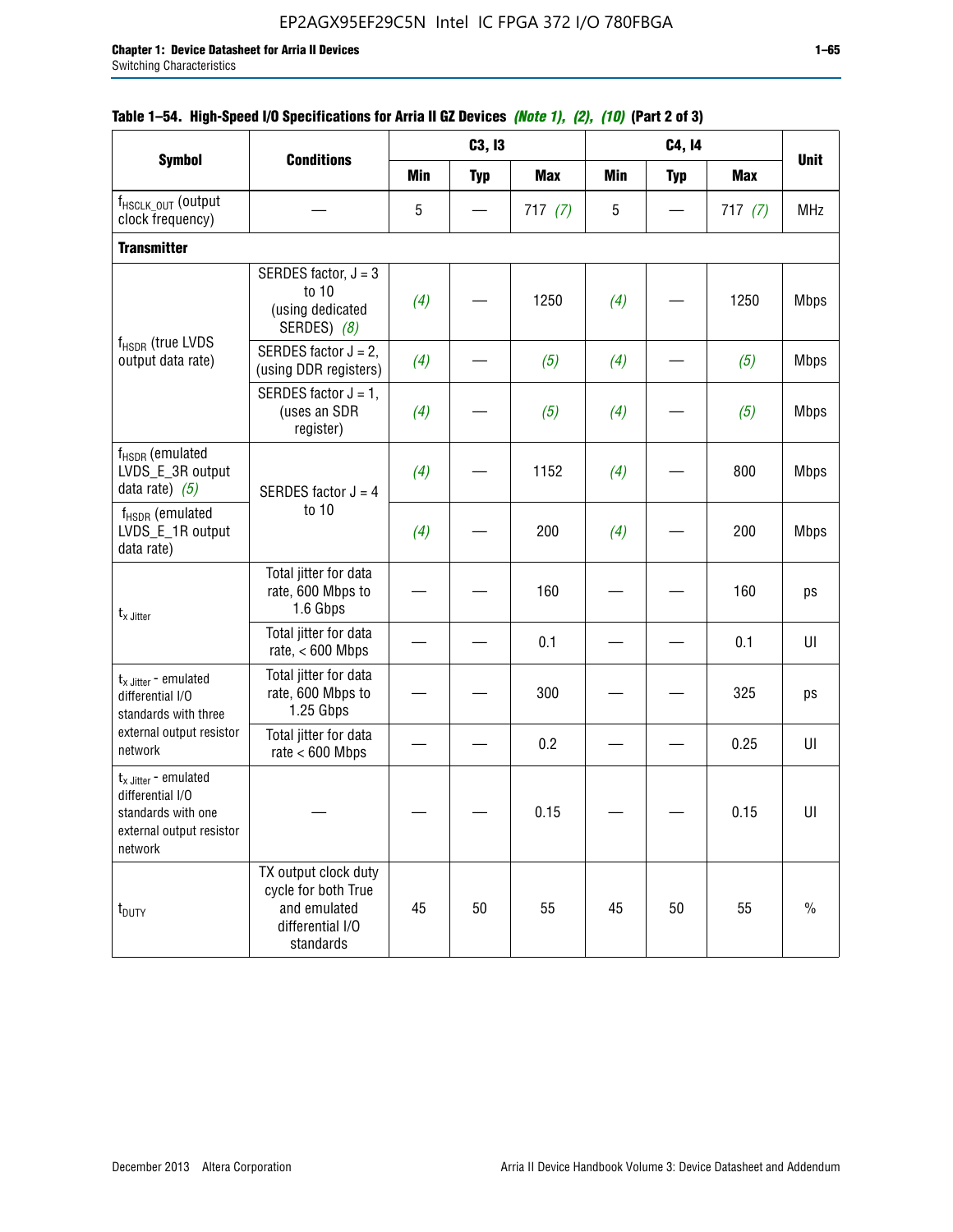|                                                                          | <b>Conditions</b>                                                                                | C3, I3                   |            |            |          |            |            |             |
|--------------------------------------------------------------------------|--------------------------------------------------------------------------------------------------|--------------------------|------------|------------|----------|------------|------------|-------------|
| <b>Symbol</b>                                                            |                                                                                                  | <b>Min</b>               | <b>Typ</b> | <b>Max</b> | Min      | <b>Typ</b> | <b>Max</b> | <b>Unit</b> |
|                                                                          | True differential I/O<br>standards                                                               |                          |            | 200        |          |            | 200        | ps          |
| $t_{\text{RISE 8}}t_{\text{FALL}}$                                       | <b>Emulated differential</b><br>I/O standards with<br>three external output<br>resistor networks |                          |            | 250        |          |            | 300        | ps          |
|                                                                          | <b>Emulated differential</b><br>I/O standards with<br>one external output<br>resistor            |                          |            | 500        |          |            | 500        | ps          |
|                                                                          | <b>True LVDS</b>                                                                                 |                          |            | 100        |          |            | 100        | ps          |
| <b>TCCS</b>                                                              | Emulated<br>LVDS E 3R                                                                            |                          |            | 250        |          |            | 250        | ps          |
| <b>Receiver</b>                                                          |                                                                                                  |                          |            |            |          |            |            |             |
| True differential I/O<br>standards - f <sub>HSDRDPA</sub><br>(data rate) | <b>SERDES</b> factor<br>$J = 3$ to 10                                                            | 150                      |            | 1250       | 150      |            | 1250       | <b>Mbps</b> |
|                                                                          | <b>SERDES</b> factor<br>$J = 3$ to 10                                                            | (4)                      |            | (6)        | (4)      |            | (6)        | <b>Mbps</b> |
| $f_{HSDR}$ (data rate)                                                   | SERDES factor $J = 2$ ,<br>uses DDR registers                                                    | (4)                      |            | (5)        | (4)      |            | (5)        | <b>Mbps</b> |
|                                                                          | SERDES factor $J = 1$ ,<br>uses an SDR register                                                  | (4)                      |            | (5)        | (4)      |            | (5)        | <b>Mbps</b> |
| DPA run length                                                           | DPA mode                                                                                         | $\overline{\phantom{0}}$ |            | 10000      | $\equiv$ |            | 10000      | UI          |
| Soft-CDR PPM<br>tolerance                                                | Soft-CDR mode                                                                                    |                          |            | 300        |          |            | 300        | $±$ PPM     |
| Sampling Window<br>(SW)                                                  | Non-DPA mode                                                                                     |                          |            | 300        |          |            | 300        | ps          |

### **Table 1–54. High-Speed I/O Specifications for Arria II GZ Devices** *(Note 1), (2), (10)* **(Part 3 of 3)**

#### **Notes to Table 1–54:**

(1) When  $J = 3$  to 10, use the SERDES block.

- (2) When  $J = 1$  or 2, bypass the SERDES block.
- (3) Clock Boost Factor (W) is the ratio between input data rate to the input clock rate.
- (4) The minimum specification depends on the clock source (for example, the PLL and clock pin) and the clock routing resource (global, regional, or local) that you use. The I/O differential buffer and input register do not have a minimum toggle rate.
- (5) You must calculate the leftover timing margin in the receiver by performing link timing closure analysis. You must consider the board skew margin, transmitter channel-to-channel skew, and receiver sampling margin to determine leftover timing margin.
- (6) You can estimate the achievable maximum data rate for non-DPA mode by performing link timing closure analysis. You must consider the board skew margin, transmitter delay margin, and the receiver sampling margin to determine the maximum data rate supported.
- (7) This is achieved by using the LVDS and DPA clock network.
- (8) If the receiver with DPA enabled and transmitter are using shared PLLs, the minimum data rate is 150 Mbps.
- (9) This only applies to DPA and soft-CDR modes.
- (10) This only applies to LVDS source synchronous mode.

Table 1–55 lists DPA lock time specifications for Arria II GX and GZ devices.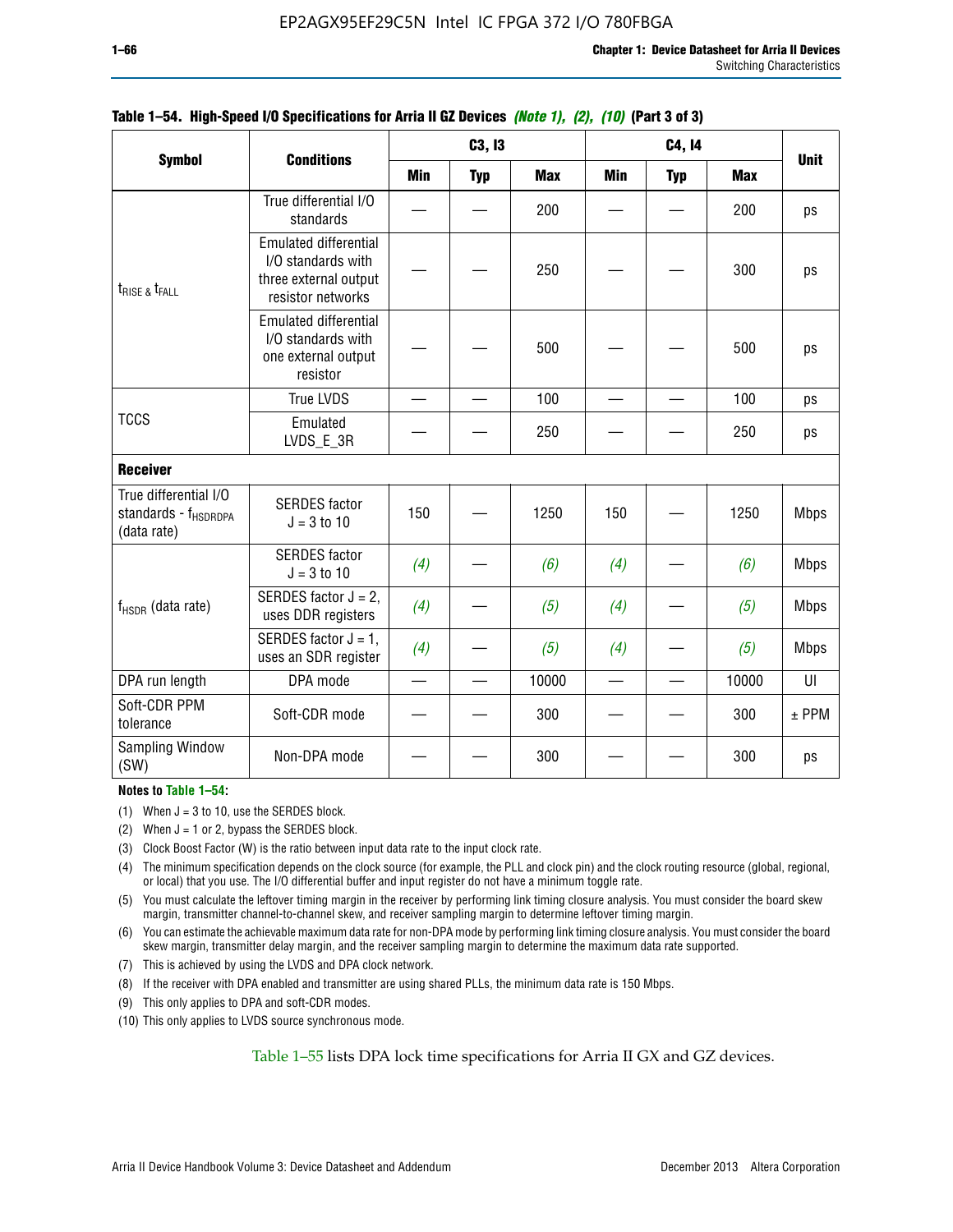| <b>Standard</b>      | <b>Training Pattern</b> | <b>Number of Data</b><br><b>Transitions in One</b><br><b>Repetition of the</b><br><b>Training Pattern</b> | Number of<br><b>Repetitions per</b><br>256 Data<br>Transitions (4) | <b>Maximum</b>       |
|----------------------|-------------------------|-----------------------------------------------------------------------------------------------------------|--------------------------------------------------------------------|----------------------|
| SPI-4                | 00000000001111111111    |                                                                                                           | 128                                                                | 640 data transitions |
| Parallel Rapid I/O   | 00001111                |                                                                                                           | 128                                                                | 640 data transitions |
|                      | 10010000                |                                                                                                           | 64                                                                 | 640 data transitions |
|                      | 10101010                |                                                                                                           | 32                                                                 | 640 data transitions |
| <b>Miscellaneous</b> | 01010101                | 8                                                                                                         | 32                                                                 | 640 data transitions |

|  |  |  | Table 1–55. DPA Lock Time Specifications for Arria II Devices (Note 1), (2), (3) |  |  |  |
|--|--|--|----------------------------------------------------------------------------------|--|--|--|
|--|--|--|----------------------------------------------------------------------------------|--|--|--|

**Notes to Table 1–55:**

(1) The DPA lock time is for one channel.

(2) One data transition is defined as a 0-to-1 or 1-to-0 transition.

(3) The DPA lock time stated in the table applies to both commercial and industrial grade.

(4) This is the number of repetitions for the stated training pattern to achieve the 256 data transitions.

Figure 1–5 shows the LVDS soft-CDR/DPA sinusoidal jitter tolerance specification for Arria II GZ devices at a data rate less than 1.25 Gbps and all the Arria II GX devices.

### **Figure 1–5. LVDS Soft-CDR/DPA Sinusoidal Jitter Tolerance Specification for All Arria II GX Devices and for Arria II GZ Devices at a Data Rate less than 1.25 Gbps**

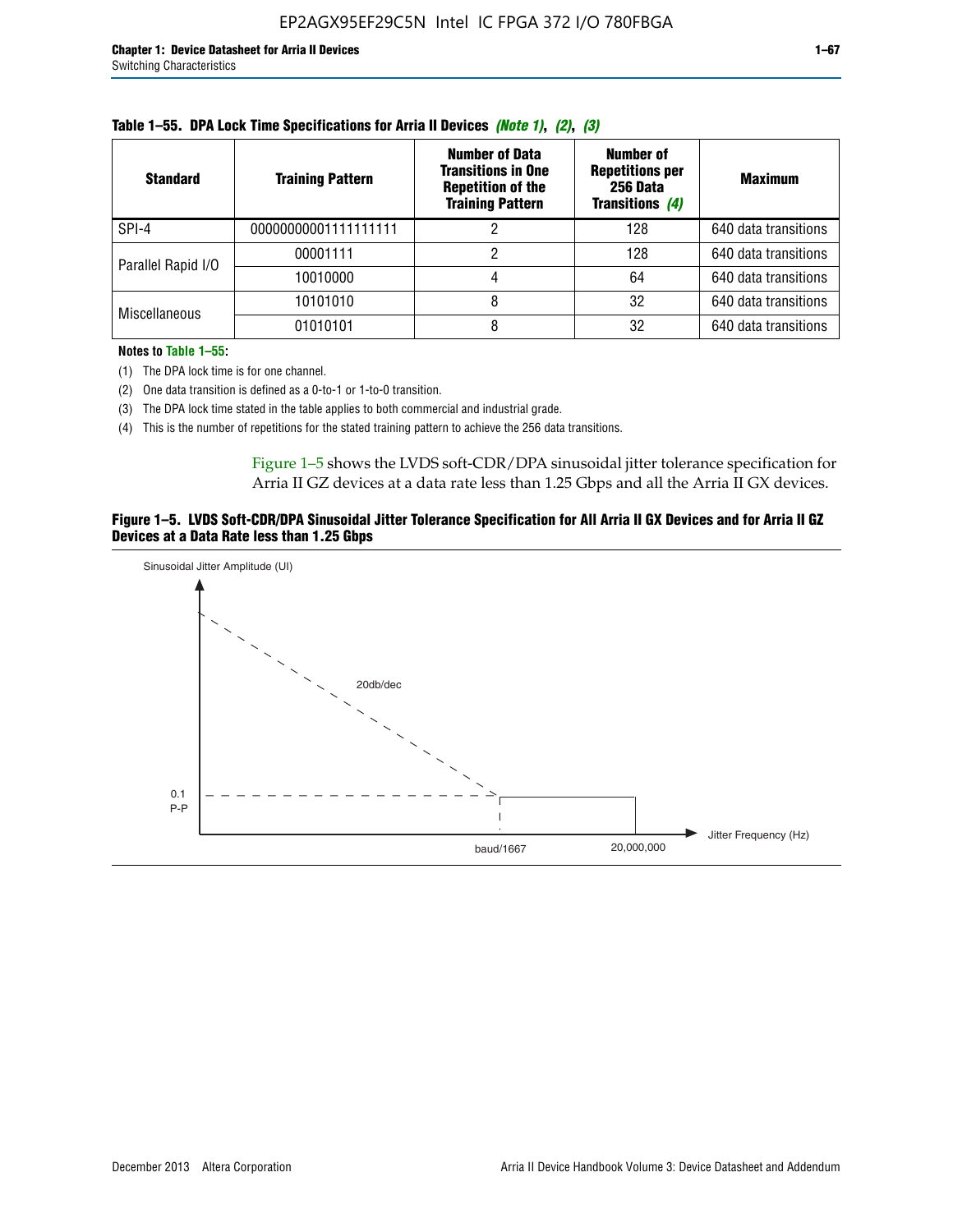Figure 1–6 shows the LVDS soft-CDR/DPA sinusoidal jitter tolerance specification for Arria II GZ devices at 1.25 Gbps data rate.





Table 1–56 lists the LVDS soft-CDR/DPA sinusoidal jitter tolerance specification for Arria II GZ devices at 1.25 Gbps data rate.

|                     | Table 1–56. LVDS Soft-CDR/DPA Sinusoidal Jitter Mask Values for Arria II GZ Devices at |  |  |  |
|---------------------|----------------------------------------------------------------------------------------|--|--|--|
| 1.25 Gbps Data Rate |                                                                                        |  |  |  |

| <b>Jitter Frequency (Hz)</b> | Sinusoidal Jitter (UI) |        |
|------------------------------|------------------------|--------|
| F1                           | 10,000                 | 25.000 |
| F <sub>2</sub>               | 17,565                 | 25.000 |
| F3                           | 1,493,000              | 0.350  |
| F4                           | 50,000,000             | 0.350  |

## **External Memory Interface Specifications**

For the maximum clock rate supported for Arria II GX and GZ device family, refer to the [External Memory Interface Spec Estimator](http://www.altera.com/technology/memory/estimator/mem-emif-index.html) page on the Altera website.

Table 1–57 lists the external memory interface specifications for Arria II GX devices.

**Table 1–57. External Memory Interface Specifications for Arria II GX Devices (Part 1 of 2)**

| <b>Frequency</b> |            | <b>Frequency Range (MHz)</b> |            | <b>Resolution</b> | <b>DQS Delay</b>   | <b>Number of</b>    |
|------------------|------------|------------------------------|------------|-------------------|--------------------|---------------------|
| Mode             | C4         | <b>13, C5, 15</b>            | C6         | (°)               | <b>Buffer Mode</b> | <b>Delay Chains</b> |
| 0                | $90 - 140$ | 90-130                       | $90 - 110$ | 22.5              | Low                | 16                  |
|                  | 110-180    | 110-170                      | 110-150    | 30                | Low                | 12                  |
| 2                | 140-220    | 140-210                      | 140-180    | 36                | Low                | 10                  |
| 3                | 170-270    | 170-260                      | 170-220    | 45                | Low                | 8                   |
| 4                | 220-340    | 220-310                      | 220-270    | 30                | High               | 12                  |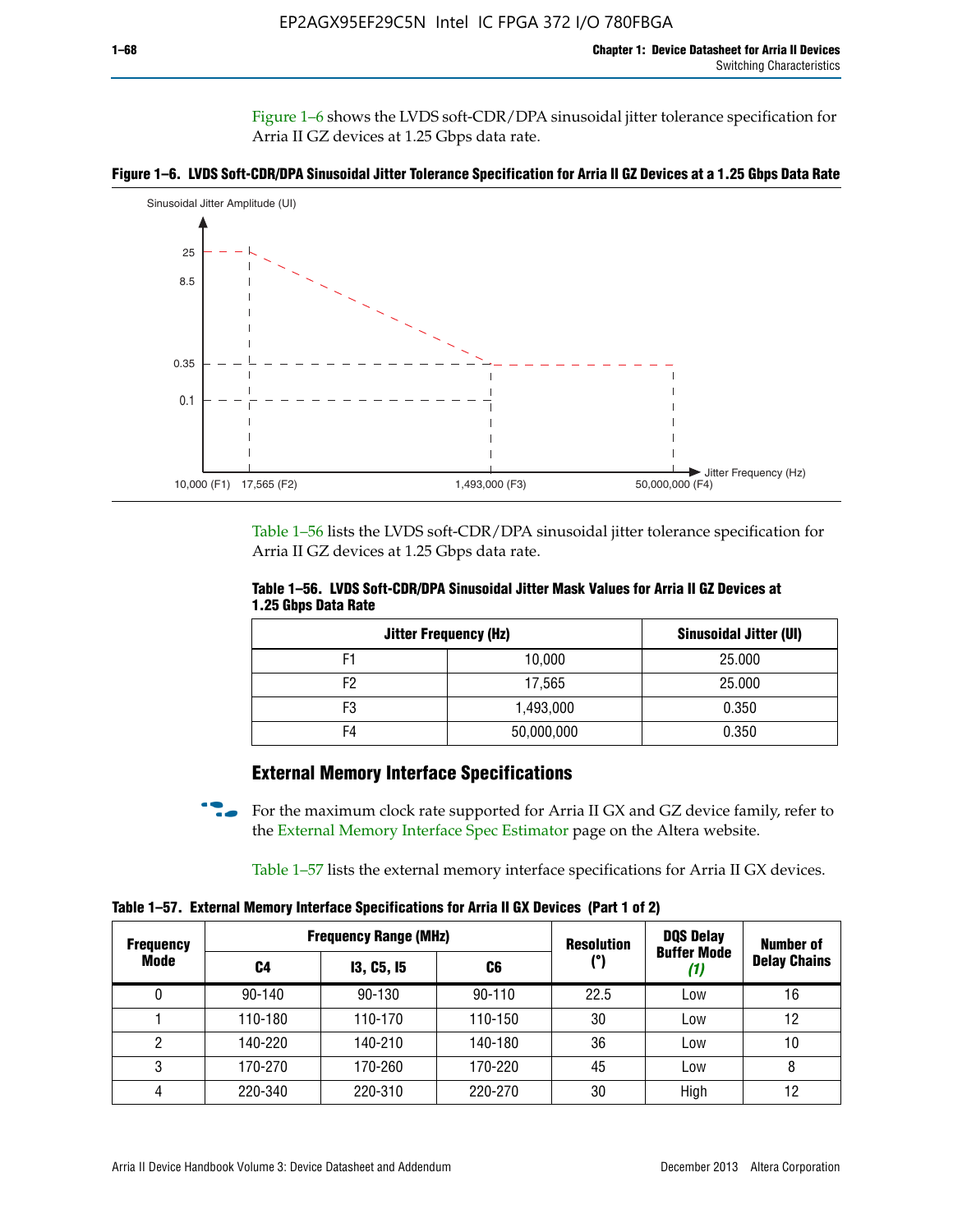| <b>Frequency</b> |         | <b>Frequency Range (MHz)</b> | <b>Resolution</b><br><b>Buffer Mode</b> |     | <b>DQS Delay</b> | <b>Number of</b>    |  |
|------------------|---------|------------------------------|-----------------------------------------|-----|------------------|---------------------|--|
| Mode             | C4      | <b>13, C5, 15</b>            | C6                                      | (°) |                  | <b>Delay Chains</b> |  |
|                  | 270-410 | 270-380                      | 270-320                                 | 36  | High             | 10                  |  |
|                  | 320-450 | 320-410                      | 320-370                                 | 45  | High             |                     |  |

| Table 1–57. External Memory Interface Specifications for Arria II GX Devices (Part 2 of 2) |
|--------------------------------------------------------------------------------------------|
|--------------------------------------------------------------------------------------------|

**Note to Table 1–57:**

(1) Low indicates a 6-bit DQS delay setting; high indicates a 5-bit DQS delay setting.

Table 1–58 lists the DLL frequency range specifications for Arria II GZ devices.

### **Table 1–58. DLL Frequency Range Specifications for Arria II GZ Devices**

|                       |            | <b>Frequency Range (MHz)</b> |                              | <b>DOS Delay</b>          | <b>Number of</b>              |
|-----------------------|------------|------------------------------|------------------------------|---------------------------|-------------------------------|
| <b>Frequency Mode</b> | -3         | -4                           | <b>Available Phase Shift</b> | <b>Buffer Mode</b><br>(1) | <b>Delay</b><br><b>Chains</b> |
| 0                     | $90 - 130$ | $90 - 120$                   | 22.5°, 45°, 67.5°, 90°       | Low                       | 16                            |
|                       | 120-170    | 120-160                      | 30°, 60°, 90°, 120°          | Low                       | 12                            |
| 2                     | 150-210    | 150-200                      | 36°, 72°, 108°, 144°         | Low                       | 10                            |
| 3                     | 180-260    | 180-240                      | 45°, 90°, 135°, 180°         | Low                       | 8                             |
| 4                     | 240-320    | 240-290                      | 30°, 60°, 90°, 120°          | High                      | 12                            |
| 5                     | 290-380    | 290-360                      | 36°, 72°, 108°, 144°         | High                      | 10                            |
| 6                     | 360-450    | 360-450                      | 45°, 90°, 135°, 180°         | High                      | 8                             |
|                       | 470-630    | 470-590                      | 60°, 120°, 180°, 240°        | High                      | 6                             |

#### **Note to Table 1–58:**

(1) Low indicates a 6-bit DQS delay setting; high indicates a 5-bit DQS delay setting.

Table 1–59 lists the DQS phase offset delay per stage for Arria II GX devices.

|  | Table 1–59.  DQS Phase Offset Delay Per Setting for Arria II GX Devices <i>(Note 1), (2), (3)</i> |  |  |
|--|---------------------------------------------------------------------------------------------------|--|--|
|  |                                                                                                   |  |  |

| <b>Speed Grade</b> | Min  | <b>Max</b> | <b>Unit</b> |
|--------------------|------|------------|-------------|
| C4                 | ن. ا | 13.0       | ps          |
| 13, C5, I5         | 7.U  | 15.0       | ps          |
| C6                 | 8.5  | 18.0       | ps          |

**Notes to Table 1–59:**

(1) The valid settings for phase offset are -64 to +63 for frequency modes 0 to 3 and -32 to +31 for frequency modes 4 to 5.

(2) The typical value equals the average of the minimum and maximum values.

(3) The delay settings are linear.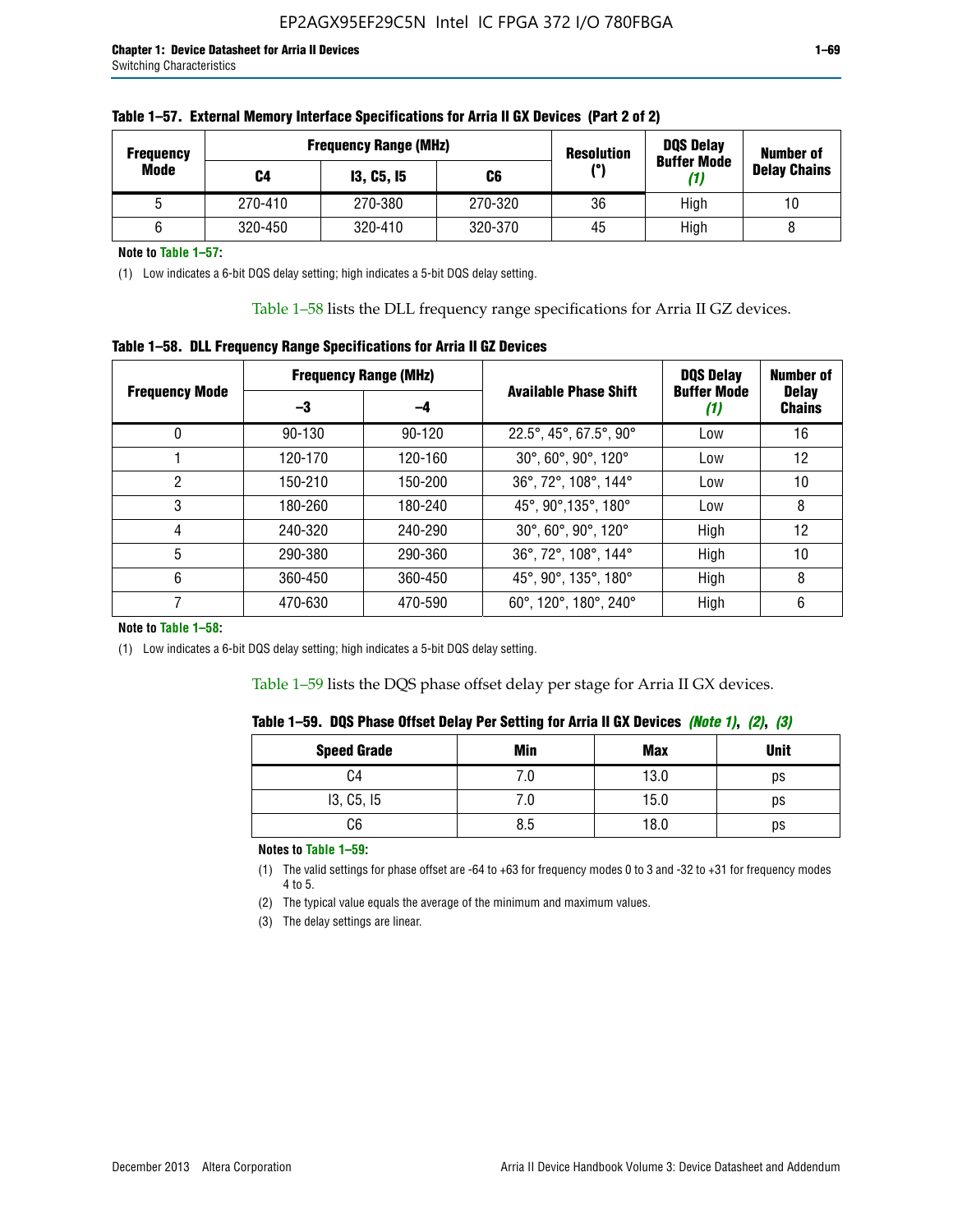Table 1–60 lists the DQS phase shift error for Arria II GX devices.

|                  | Table 1–60. DQS Phase Shift Error Specification for DLL-Delayed Clock ( $t_{\text{DOS PSERR}}$ ) for Arria II GX |  |
|------------------|------------------------------------------------------------------------------------------------------------------|--|
| Devices (Note 1) |                                                                                                                  |  |

| <b>Number of DQS Delay Buffer</b> | C4  | <b>13, C5, 15</b> | C6  | <b>Unit</b> |
|-----------------------------------|-----|-------------------|-----|-------------|
|                                   | 26  | 30                | 36  | ps          |
| າ                                 | 52  | 60                | 72  | ps          |
| 3                                 | 78  | 90                | 108 | ps          |
|                                   | 104 | 120               | 144 | ps          |

**Note to Table 1–60:**

(1) This error specification is the absolute maximum and minimum error. For example, skew on three DQS delay buffers in a C4 speed grade is  $\pm$  78 ps or  $\pm$  39 ps.

Table 1–61 lists the DQS phase shift error for Arria II GZ devices.

|                         |  | Table 1–61.DQS Phase Shift Error Specification for DLL-Delayed Clock (t <sub>oos PsERR</sub> ) for Arria II GZ |
|-------------------------|--|----------------------------------------------------------------------------------------------------------------|
| Devices <i>(Note 1)</i> |  |                                                                                                                |

| <b>Number of DQS Delay Buffer</b> | -3  |     | <b>Unit</b> |
|-----------------------------------|-----|-----|-------------|
|                                   | 28  | 30  | ps          |
|                                   | 56  | 60  | ps          |
| O                                 | 84  | 90  | ps          |
|                                   | 112 | 120 | ps          |

**Note to Table 1–61:**

(1) This error specification is the absolute maximum and minimum error. For example, skew on three DQS delay buffers in a 3 speed grade is  $\pm$  84 ps or  $\pm$  42 ps.

Table 1–62 lists the memory output clock jitter specifications for Arria II GX devices.

**Table 1–62. Memory Output Clock Jitter Specification for Arria II GX Devices** *(Note 1)***,** *(2)***,** *(3)*

| <b>Parameter</b>                | Clock          |                  | -4     |            | -5         |            | -6         |            | <b>Unit</b> |
|---------------------------------|----------------|------------------|--------|------------|------------|------------|------------|------------|-------------|
|                                 | <b>Network</b> | Symbol           | Min    | <b>Max</b> | <b>Min</b> | <b>Max</b> | <b>Min</b> | <b>Max</b> |             |
| Clock period jitter             | Global         | $L$ JIT(per)     | $-100$ | 100        | $-125$     | 125        | $-125$     | 125        | ps          |
| Cycle-to-cycle period<br>jitter | Global         | $L$ JIT $(cc)$   | $-200$ | 200        | $-250$     | 250        | $-250$     | 250        | ps          |
| Duty cycle jitter               | Global         | $L$ JIT $(duty)$ | $-100$ | 100        | $-125$     | 125        | $-125$     | 125        | ps          |

**Notes to Table 1–62:**

(1) The memory output clock jitter measurements are for 200 consecutive clock cycles, as specified in the JEDEC DDR2/DDR3 SDRAM standard.

(2) The clock jitter specification applies to memory output clock pins generated using DDIO circuits clocked by a PLL output routed on a global clock network.

(3) The memory output clock jitter stated in Table  $1-62$  is applicable when an input jitter of 30 ps is applied.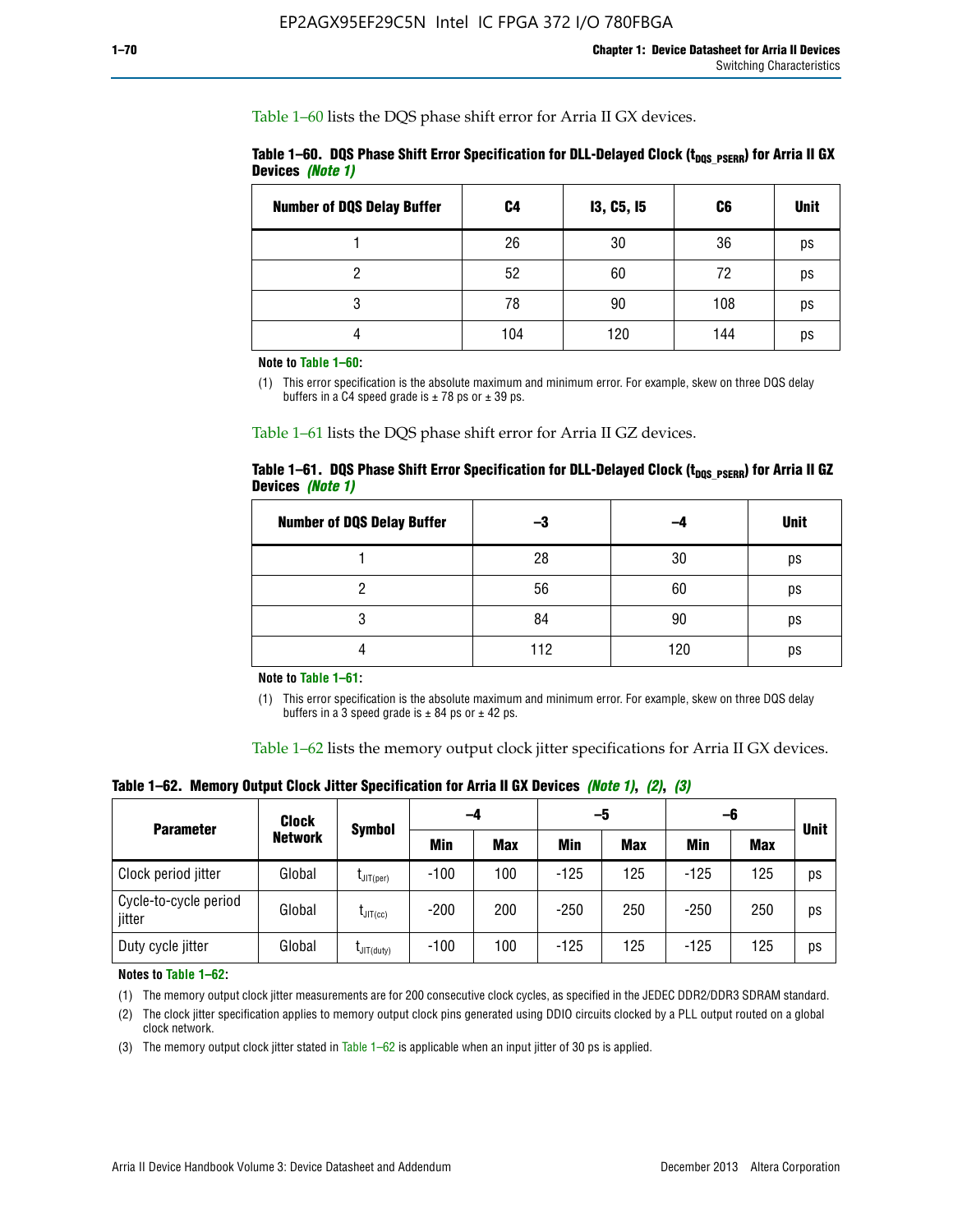Table 1–63 lists the memory output clock jitter specifications for Arria II GZ devices.

| <b>Parameter</b>             | <b>Clock</b><br><b>Network</b> | <b>Symbol</b>                              |         | -3         | -4      |            |             |
|------------------------------|--------------------------------|--------------------------------------------|---------|------------|---------|------------|-------------|
|                              |                                |                                            | Min     | <b>Max</b> | Min     | <b>Max</b> | <b>Unit</b> |
| Clock period jitter          | Regional                       | $t_{\text{JIT(per)}}$                      | -55     | 55         | $-55$   | 55         | ps          |
| Cycle-to-cycle period jitter | Regional                       | $t_{\text{JIT(cc)}}$                       | $-110$  | 110        | $-110$  | 110        | ps          |
| Duty cycle jitter            | Regional                       | $t_{\text{JIT(duty)}}$                     | $-82.5$ | 82.5       | $-82.5$ | 82.5       | ps          |
| Clock period jitter          | Global                         | $I_{JIT(per)}$                             | $-82.5$ | 82.5       | $-82.5$ | 82.5       | ps          |
| Cycle-to-cycle period jitter | Global                         | $t_{\text{JIT(cc)}}$                       | $-165$  | 165        | -165    | 165        | ps          |
| Duty cycle jitter            | Global                         | $\mathsf{t}_{\mathsf{JIT}(\mathsf{duty})}$ | -90     | 90         | -90     | 90         | ps          |

**Table 1–63. Memory Output Clock Jitter Specification for Arria II GZ Devices** *(Note 1)***,** *(2)***,** *(3)*

**Notes to Table 1–63:**

(1) The memory output clock jitter measurements are for 200 consecutive clock cycles, as specified in the JEDEC DDR2/DDR3 SDRAM standard.

(2) The clock jitter specification applies to memory output clock pins generated using differential signal-splitter and DDIO circuits clocked by a PLL output routed on a regional or global clock network as specified. Altera recommends using regional clock networks whenever possible.

(3) The memory output clock jitter stated in Table 1–63 is applicable when an input jitter of 30 ps is applied.

## **Duty Cycle Distortion (DCD) Specifications**

Table 1–64 lists the worst-case DCD specifications for Arria II GX devices.

| Table 1–64.  Duty Cycle Distortion on I/O Pins for Arria II GX Devices <i>(Note 1)</i> |  |  |
|----------------------------------------------------------------------------------------|--|--|
|----------------------------------------------------------------------------------------|--|--|

| <b>Symbol</b>     | C4  |            | <b>13, C5, 15</b> |            | C6  |            |               |
|-------------------|-----|------------|-------------------|------------|-----|------------|---------------|
|                   | Min | <b>Max</b> | Min               | <b>Max</b> | Min | <b>Max</b> | <b>Unit</b>   |
| Output Duty Cycle | 45  | 55         | 45                | 55         | 45  | 55         | $\frac{0}{0}$ |

**Note to Table 1–64:**

(1) The DCD specification applies to clock outputs from the PLL, global clock tree, IOE driving dedicated, and general purpose I/O pins.

Table 1–65 lists the worst-case DCD specifications for Arria II GZ devices.

**Table 1–65. Duty Cycle Distortion on I/O Pins for Arria II GZ Devices** *(Note 1)*

|                   |     | C3, I3     | C4, 14 | <b>Unit</b> |      |  |
|-------------------|-----|------------|--------|-------------|------|--|
| <b>Symbol</b>     | Min | <b>Max</b> | Min    | <b>Max</b>  |      |  |
| Output Duty Cycle | 45  | 55         | 45     | 55          | $\%$ |  |

**Note to Table 1–65:**

(1) The DCD specification applies to clock outputs from the PLL, global clock tree, IOE driving dedicated, and general purpose I/O pins.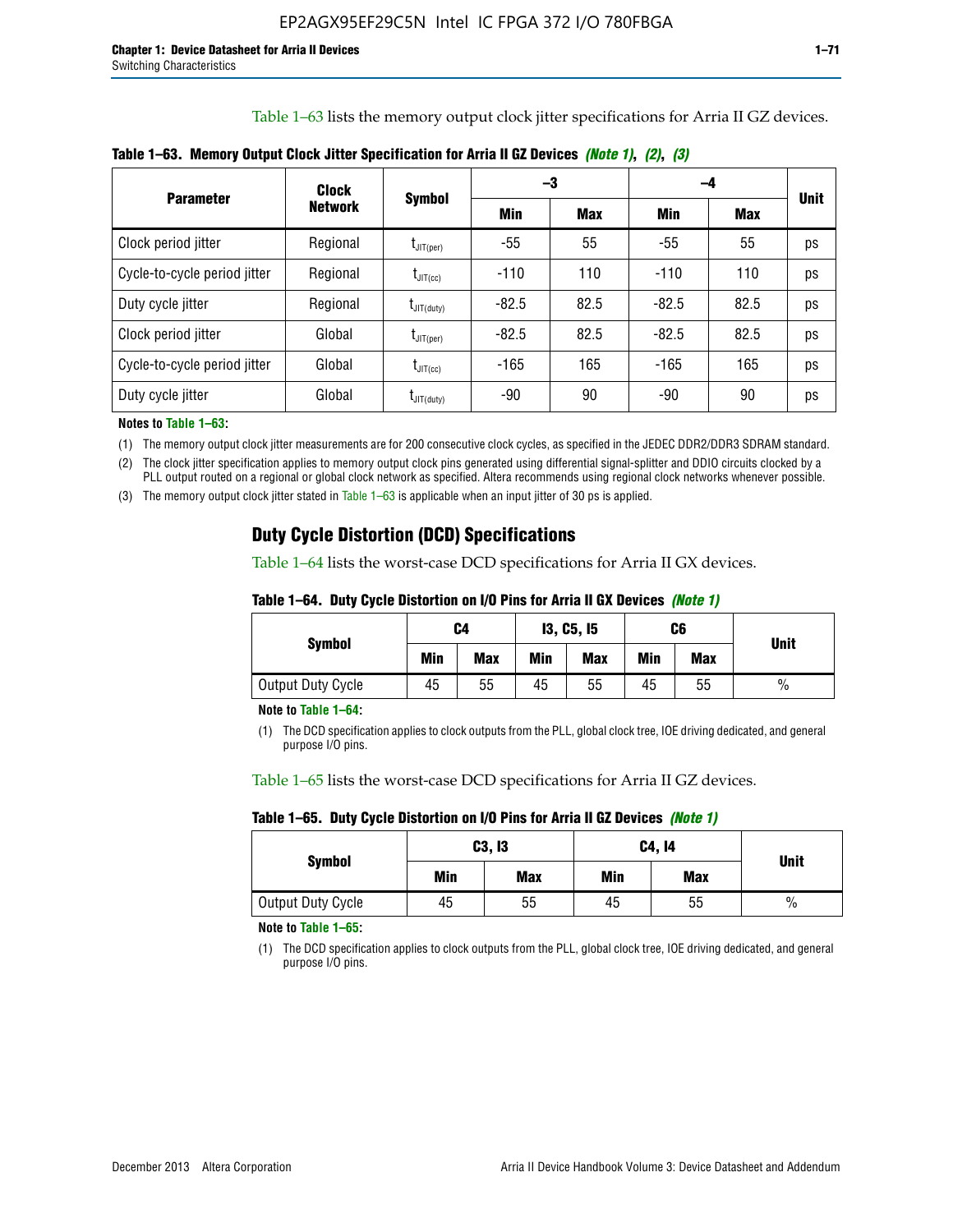### **IOE Programmable Delay**

Table 1–66 lists the delay associated with each supported IOE programmable delay chain for Arria II GX devices.

| Table 1–66. IOE Programmable Delay for Arria II GX Devices |
|------------------------------------------------------------|
|------------------------------------------------------------|

|                                                   | <b>Available</b> | <b>Minimum</b><br><b>Offset</b> | <b>Maximum Offset</b> |                |                   |       |       |       |       |                |    |
|---------------------------------------------------|------------------|---------------------------------|-----------------------|----------------|-------------------|-------|-------|-------|-------|----------------|----|
| <b>Parameter</b>                                  | <b>Settings</b>  |                                 | <b>Fast Model</b>     |                | <b>Slow Model</b> |       |       |       |       | <b>Unit</b>    |    |
|                                                   | (1)              | (2)                             | 13                    | C <sub>4</sub> | 15                | 13    | C4    | C5    | 15    | C <sub>6</sub> |    |
| Output<br>enable pin<br>delay                     | 7                | $\pmb{0}$                       | 0.413                 | 0.442          | 0.413             | 0.814 | 0.713 | 0.796 | 0.801 | 0.873          | ns |
| Delay from<br>output<br>register to<br>output pin | 7                | $\mathbf 0$                     | 0.339                 | 0.362          | 0.339             | 0.671 | 0.585 | 0.654 | 0.661 | 0.722          | ns |
| Input delay<br>from pin to<br>internal cell       | 52               | $\mathbf{0}$                    | 1.494                 | 1.607          | 1.494             | 2.895 | 2.520 | 2.733 | 2.775 | 2.944          | ns |
| Input delay<br>from pin to<br>input register      | 52               | $\mathbf{0}$                    | 1.493                 | 1.607          | 1.493             | 2.896 | 2.503 | 2.732 | 2.774 | 2.944          | ns |
| DQS bus to<br>input register<br>delay             | 4                | $\mathbf 0$                     | 0.074                 | 0.076          | 0.074             | 0.140 | 0.124 | 0.147 | 0.147 | 0.167          | ns |

**Notes to Table 1–66:**

(1) The available setting for every delay chain starts with zero and ends with the specified maximum number of settings.

(2) The minimum offset represented in the table does not include intrinsic delay.

**Table 1–67. IOE Programmable Delay for Arria II GZ Devices**

|                  | <b>Available</b><br><b>Settings</b><br>(1) |   | <b>Maximum Offset</b>        |                   |                   |       |       |       |             |
|------------------|--------------------------------------------|---|------------------------------|-------------------|-------------------|-------|-------|-------|-------------|
| <b>Parameter</b> |                                            |   | <b>Minimum</b><br>Offset (2) | <b>Fast Model</b> | <b>Slow Model</b> |       |       |       | <b>Unit</b> |
|                  |                                            |   | <b>Industrial</b>            | <b>Commercial</b> | C3                | 13    | C4    | 14    |             |
| D1               | 15                                         | 0 | 0.462                        | 0.505             | 0.795             | 0.801 | 0.857 | 0.864 | ns          |
| D <sub>2</sub>   | 7                                          | 0 | 0.234                        | 0.232             | 0.372             | 0.371 | 0.407 | 0.405 | ns          |
| D <sub>3</sub>   | 7                                          | 0 | 1.700                        | 1.769             | 2.927             | 2.948 | 3.157 | 3.178 | ns          |
| D4               | 15                                         | 0 | 0.508                        | 0.554             | 0.882             | 0.889 | 0.952 | 0.959 | ns          |
| D <sub>5</sub>   | 15                                         | 0 | 0.472                        | 0.500             | 0.799             | 0.817 | 0.875 | 0.882 | ns          |
| D <sub>6</sub>   | 6                                          | 0 | 0.186                        | 0.195             | 0.319             | 0.321 | 0.345 | 0.347 | ns          |

#### **Notes to Table 1–67:**

(1) You can set this value in the Quartus II software by selecting **D1**, **D2**, **D3**, **D4**, **D5**, and **D6** in the **Assignment Name** column.

(2) Minimum offset does not include the intrinsic delay.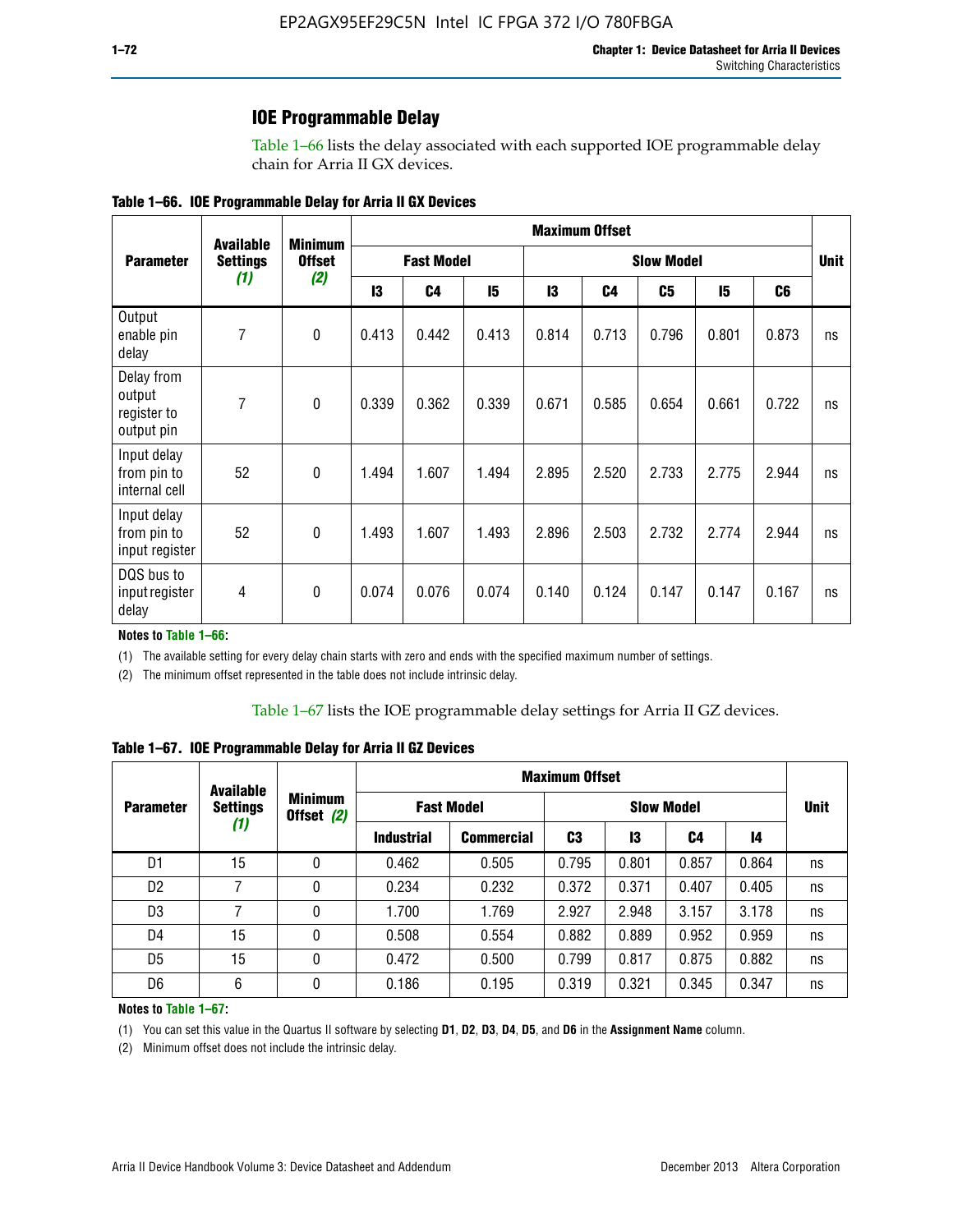### **I/O Timing**

Altera offers two ways to determine I/O timing:

- Using the Microsoft Excel-based I/O Timing.
- Using the Quartus II Timing Analyzer.

The Microsoft Excel-based I/O Timing provides pin timing performance for each device density and speed grade. The data is typically used prior to designing the FPGA to get an estimate of the timing budget as part of the link timing analysis. The Quartus II timing analyzer provides a more accurate and precise I/O timing data based on the specifics of the design after place-and-route is complete.

**f The Microsoft Excel-based I/O Timing spreadsheet is downloadable from the** [Literature: Arria II Devices](http://www.altera.com/literature/lit-arria-ii-gx.jsp) web page.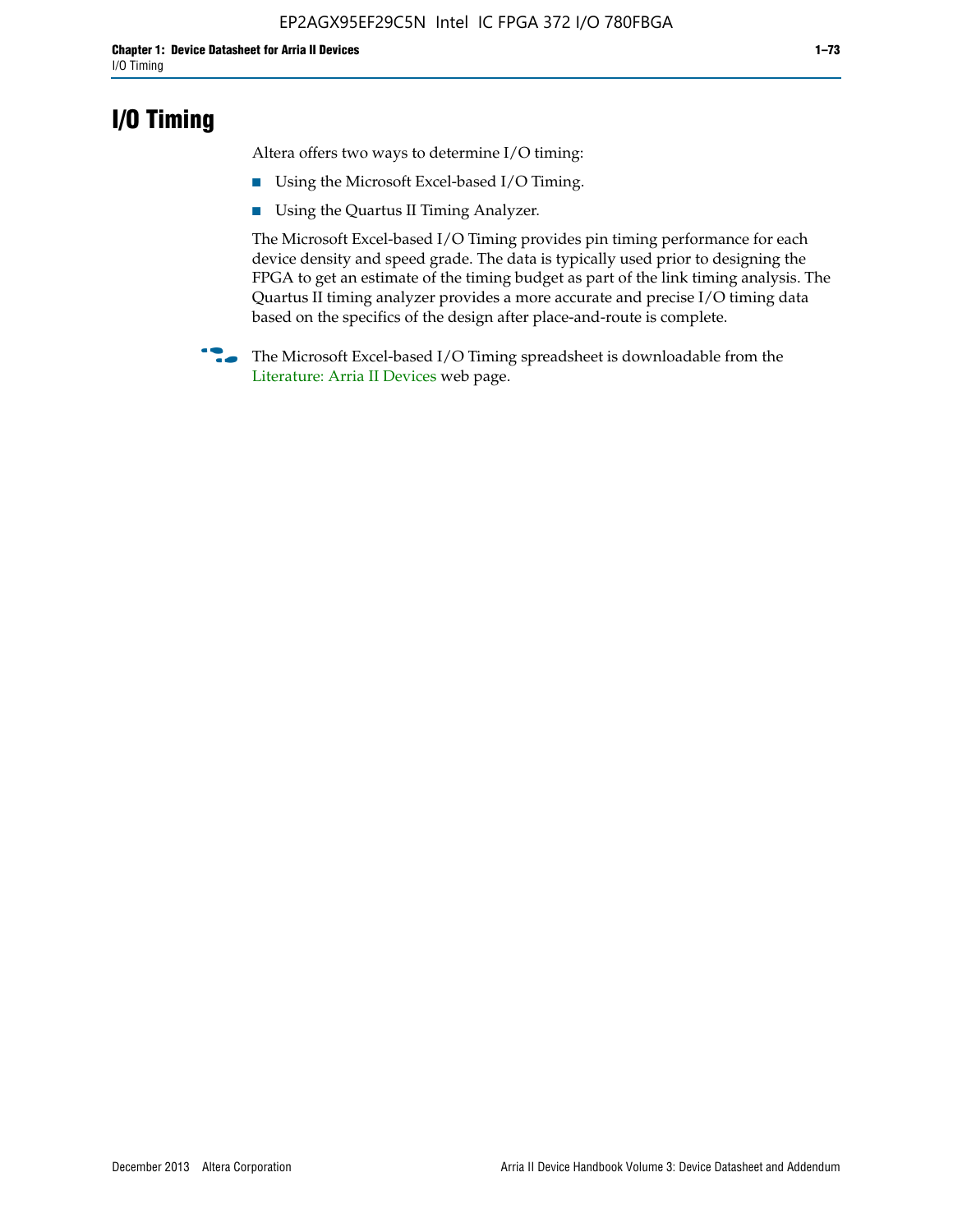# **Glossary**

Table 1–68 lists the glossary for this chapter.

**Table 1–68. Glossary (Part 1 of 4)**

| <b>Letter</b>       | <b>Subject</b>                       | <b>Definitions</b>                                                                                                                                                      |
|---------------------|--------------------------------------|-------------------------------------------------------------------------------------------------------------------------------------------------------------------------|
|                     |                                      | Receiver Input Waveforms<br>Single-Ended Waveform<br>Positive Channel (p) = $V_{\text{IH}}$<br>$V_{ID}$<br>Negative Channel (n) = $V_{IL}$                              |
|                     |                                      | $V_{CM}$<br>Ground<br><b>Differential Waveform</b>                                                                                                                      |
| А,<br>В,<br>C,<br>D | Differential I/O<br><b>Standards</b> | $V_{ID}$<br>$-p - n = 0 V$<br>$V_{ID}$                                                                                                                                  |
|                     |                                      | Transmitter Output Waveforms<br><b>Single-Ended Waveform</b><br>Positive Channel (p) = $V_{OH}$<br><b>V<sub>OD</sub></b><br>Negative Channel (n) = $V_{OL}$<br>$V_{CM}$ |
|                     |                                      | Ground<br><b>Differential Waveform</b><br>$V_{OD}$                                                                                                                      |
|                     |                                      | $p - n = 0 V$<br>$V_{OD}$                                                                                                                                               |
|                     | $f_{\rm HSCLK}$                      | Left/Right PLL input clock frequency.                                                                                                                                   |
| Ε,<br>F             | $f_{\rm HSDR}$                       | High-speed I/O block: Maximum/minimum LVDS data transfer rate<br>$(f_{HSDR} = 1/TUI)$ , non-DPA.                                                                        |
|                     | f <sub>HSDRDPA</sub>                 | High-speed I/O block: Maximum/minimum LVDS data transfer rate<br>$(f_{HSDRDPA} = 1/TUI)$ , DPA.                                                                         |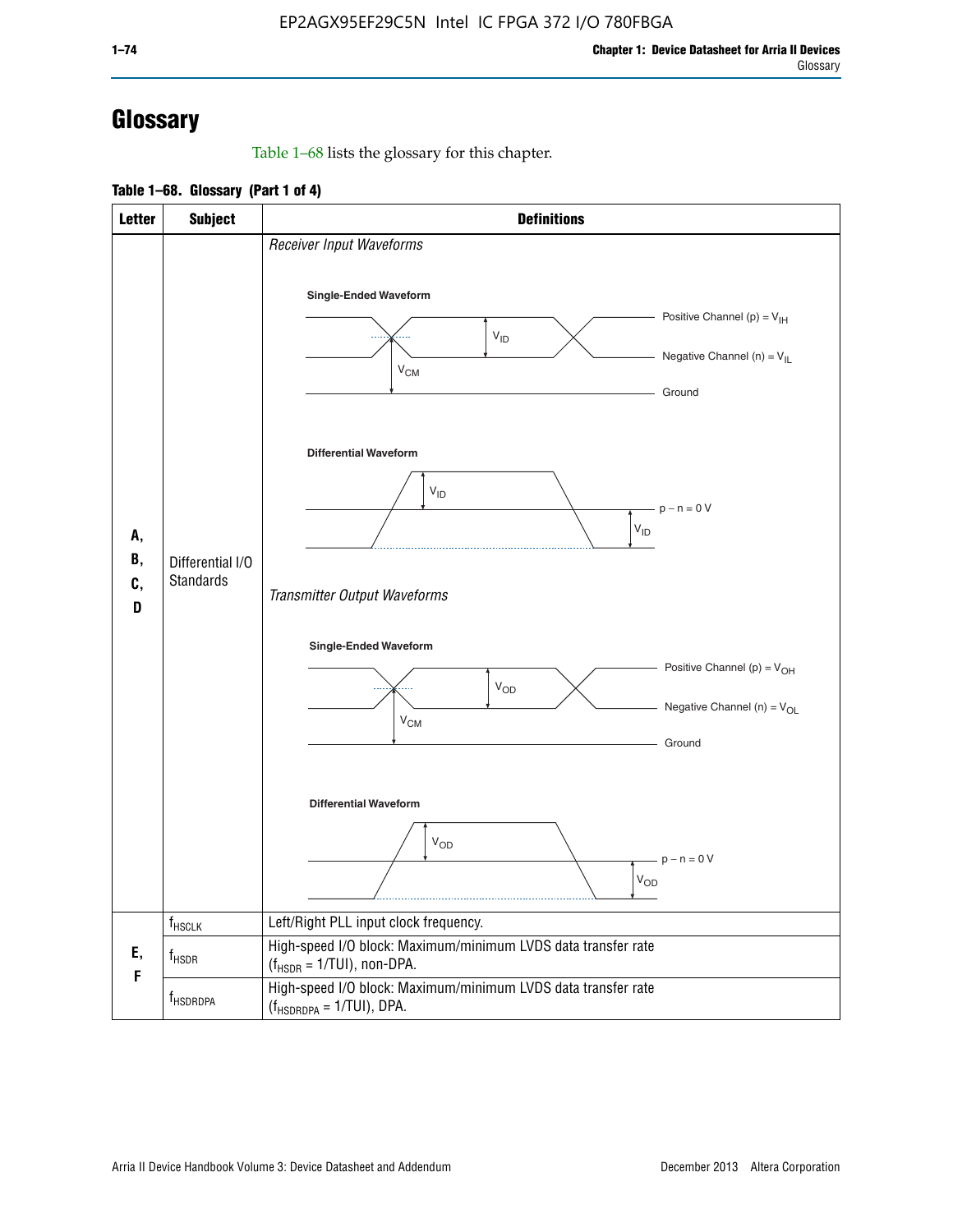### EP2AGX95EF29C5N Intel IC FPGA 372 I/O 780FBGA

Г

| <b>Letter</b>                   | <b>Subject</b>                       | <b>Definitions</b>                                                                                                                                                                                                                                                                                                                                                                                                                                                                 |
|---------------------------------|--------------------------------------|------------------------------------------------------------------------------------------------------------------------------------------------------------------------------------------------------------------------------------------------------------------------------------------------------------------------------------------------------------------------------------------------------------------------------------------------------------------------------------|
|                                 | J                                    | High-speed I/O block: Deserialization factor (width of parallel data bus).                                                                                                                                                                                                                                                                                                                                                                                                         |
| G,<br>Н,<br>Ι,<br>J             | <b>JTAG Timing</b><br>Specifications | JTAG Timing Specifications:<br><b>TMS</b><br>TDI<br>t <sub>JCP</sub><br>-t <sub>JCH</sub> → ← t <sub>JCL</sub><br>⇒ t <sub>JPH</sub><br>∙t <sub>JPSU</sub> .<br><b>TCK</b><br>⇒ t <sub>JPXZ</sub><br>t <sub>JPZX</sub><br>$t_{\text{JPCO}}$<br><b>TDO</b>                                                                                                                                                                                                                          |
| Κ,<br>L,<br>M,<br>N,<br>0,<br>P | PLL<br>Specifications                | PLL Specification parameters:<br>Diagram of PLL Specifications (1)<br>CLKOUT Pins<br>Switchover<br>fouт_exт<br><b>CLK</b><br>TINPFD<br>N<br>f <sub>vco</sub> /K<br><b>GCLK</b><br>CP<br>LE<br>κ<br>PFD<br>vca<br>ounter<br>CO.C9<br>Core Clock<br>(2)<br><b>RCLK</b><br>M<br>Key<br>П<br>External Feedback<br>Reconfigurable in User Mode<br>Notes:<br>(1) CoreClock can only be fed by dedicated clock input pins or PLL outputs.<br>This is the VCO post-scale counter K.<br>(2) |
| Q,<br>R                         | $R_L$                                | Receiver differential input discrete resistor (external to the Arria II device).                                                                                                                                                                                                                                                                                                                                                                                                   |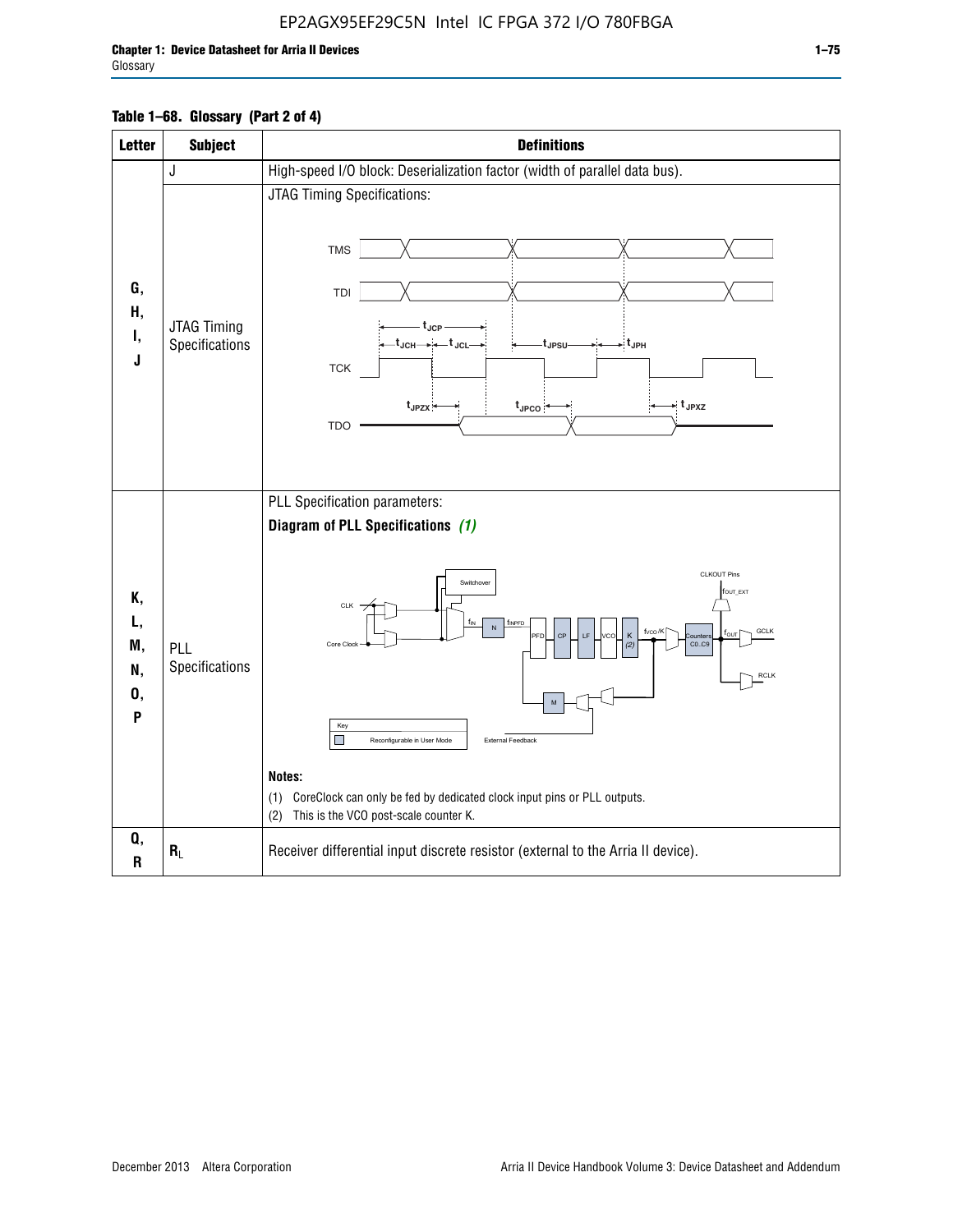### EP2AGX95EF29C5N Intel IC FPGA 372 I/O 780FBGA

| <b>Letter</b> | <b>Subject</b>                                                                                                                                                                                                                                                                                                                                                                                                                                                                                                                                                                                                                                                                                                                                                                                                                                                                                        | <b>Definitions</b>                                                                                                                                                                                                                                                       |  |  |  |  |  |  |
|---------------|-------------------------------------------------------------------------------------------------------------------------------------------------------------------------------------------------------------------------------------------------------------------------------------------------------------------------------------------------------------------------------------------------------------------------------------------------------------------------------------------------------------------------------------------------------------------------------------------------------------------------------------------------------------------------------------------------------------------------------------------------------------------------------------------------------------------------------------------------------------------------------------------------------|--------------------------------------------------------------------------------------------------------------------------------------------------------------------------------------------------------------------------------------------------------------------------|--|--|--|--|--|--|
|               |                                                                                                                                                                                                                                                                                                                                                                                                                                                                                                                                                                                                                                                                                                                                                                                                                                                                                                       | The period of time during which the data must be valid in order to capture it correctly. The setup<br>and hold times determine the ideal strobe position within the sampling window:<br><b>Timing Diagram</b>                                                            |  |  |  |  |  |  |
|               | <b>SW</b> (sampling<br>window)                                                                                                                                                                                                                                                                                                                                                                                                                                                                                                                                                                                                                                                                                                                                                                                                                                                                        | <b>Bit Time</b>                                                                                                                                                                                                                                                          |  |  |  |  |  |  |
|               |                                                                                                                                                                                                                                                                                                                                                                                                                                                                                                                                                                                                                                                                                                                                                                                                                                                                                                       | Sampling Window<br>$0.5 \times TCCS$<br><b>RSKM</b><br><b>RSKM</b><br>0.5 x TCCS<br>(SW)                                                                                                                                                                                 |  |  |  |  |  |  |
| S             | The JEDEC standard for SSTL and HSTL I/O standards define both the AC and DC input signal<br>values. The AC values indicate the voltage levels at which the receiver must meet its timing<br>specifications. The DC values indicate the voltage levels at which the final logic state of the<br>receiver is unambiguously defined. After the receiver input has crossed the AC value, the receiver<br>changes to the new logic state.<br>The new logic state is then maintained as long as the input stays beyond the AC threshold. This<br>approach is intended to provide predictable receiver timing in the presence of input waveform<br>ringing:<br>Single-Ended Voltage Referenced I/O Standard<br>Single-ended<br>Voltage<br>Referenced I/O<br>$V_{\text{CCIO}}$<br>_______________<br>Standard<br>$V_{OH}$<br>$V_{IH(AC)}$<br>$V_{IH(DC)}$<br>$\bar{V}_{REF}$<br>$V_{IL(DC)}$<br>$V_{IL(AC)}$ |                                                                                                                                                                                                                                                                          |  |  |  |  |  |  |
|               |                                                                                                                                                                                                                                                                                                                                                                                                                                                                                                                                                                                                                                                                                                                                                                                                                                                                                                       | $\rm V_{OL}$<br>$V_{ss}$                                                                                                                                                                                                                                                 |  |  |  |  |  |  |
|               | $t_{\rm C}$                                                                                                                                                                                                                                                                                                                                                                                                                                                                                                                                                                                                                                                                                                                                                                                                                                                                                           | High-speed receiver and transmitter input and output clock period.                                                                                                                                                                                                       |  |  |  |  |  |  |
|               | <b>TCCS</b><br>(channel-to-<br>channel-<br>skew)                                                                                                                                                                                                                                                                                                                                                                                                                                                                                                                                                                                                                                                                                                                                                                                                                                                      | The timing difference between the fastest and slowest output edges, including $t_{c0}$ variation and<br>clock skew, across channels driven by the same PLL. The clock is included in the TCCS<br>measurement (refer to the Timing Diagram figure under S in this table). |  |  |  |  |  |  |
| T             | $t_{\text{DUTY}}$                                                                                                                                                                                                                                                                                                                                                                                                                                                                                                                                                                                                                                                                                                                                                                                                                                                                                     | High-speed I/O block: Duty cycle on the high-speed transmitter output clock.<br><b>Timing Unit Interval (TUI)</b><br>The timing budget allowed for skew, propagation delays, and data sampling window.                                                                   |  |  |  |  |  |  |
|               |                                                                                                                                                                                                                                                                                                                                                                                                                                                                                                                                                                                                                                                                                                                                                                                                                                                                                                       | (TUI = $1/($ Receiver Input Clock Frequency Multiplication Factor) = $t_c/w$ )                                                                                                                                                                                           |  |  |  |  |  |  |
|               | $t_{\text{FALL}}$                                                                                                                                                                                                                                                                                                                                                                                                                                                                                                                                                                                                                                                                                                                                                                                                                                                                                     | Signal high-to-low transition time (80-20%)                                                                                                                                                                                                                              |  |  |  |  |  |  |
|               | $t_{\text{INCCJ}}$                                                                                                                                                                                                                                                                                                                                                                                                                                                                                                                                                                                                                                                                                                                                                                                                                                                                                    | Cycle-to-cycle jitter tolerance on the PLL clock input.                                                                                                                                                                                                                  |  |  |  |  |  |  |
|               | $t_{\text{OUTPJ\_10}}$                                                                                                                                                                                                                                                                                                                                                                                                                                                                                                                                                                                                                                                                                                                                                                                                                                                                                | Period jitter on the general purpose I/O driven by a PLL.                                                                                                                                                                                                                |  |  |  |  |  |  |
|               | t <sub>outpj_dc</sub>                                                                                                                                                                                                                                                                                                                                                                                                                                                                                                                                                                                                                                                                                                                                                                                                                                                                                 | Period jitter on the dedicated clock output driven by a PLL.                                                                                                                                                                                                             |  |  |  |  |  |  |
|               | $t_{RISE}$                                                                                                                                                                                                                                                                                                                                                                                                                                                                                                                                                                                                                                                                                                                                                                                                                                                                                            | Signal low-to-high transition time (20-80%).                                                                                                                                                                                                                             |  |  |  |  |  |  |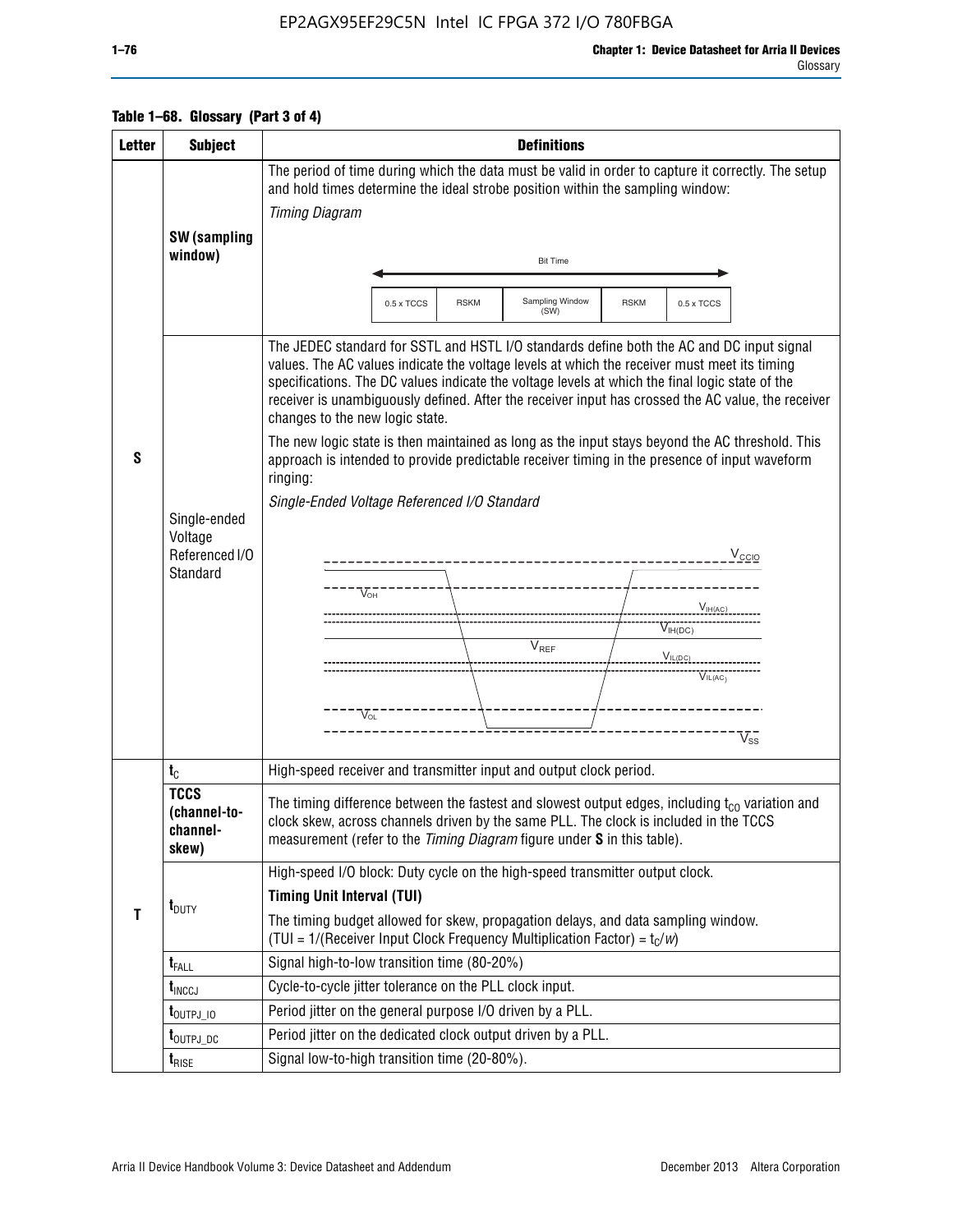Document Revision History

#### **Table 1–68. Glossary (Part 4 of 4)**

| <b>Letter</b> | <b>Subject</b>              | <b>Definitions</b>                                                                                                                                                   |
|---------------|-----------------------------|----------------------------------------------------------------------------------------------------------------------------------------------------------------------|
|               | $V_{CM(DC)}$                | DC common mode input voltage.                                                                                                                                        |
|               | $V_{ICM}$                   | Input common mode voltage: The common mode of the differential signal at the receiver.                                                                               |
|               | $V_{ID}$                    | Input differential voltage swing: The difference in voltage between the positive and<br>complementary conductors of a differential transmission at the receiver.     |
|               | $V_{\text{DIF(AC)}}$        | AC differential input voltage: Minimum AC input differential voltage required for switching.                                                                         |
|               | $V_{\text{DIF(DC)}}$        | DC differential input voltage: Minimum DC input differential voltage required for switching.                                                                         |
| U,            | $V_{\text{H}}$              | Voltage input high: The minimum positive voltage applied to the input which is accepted by the<br>device as a logic high.                                            |
| V             | $V_{H(AC)}$                 | High-level AC input voltage.                                                                                                                                         |
|               | $V_{H(DC)}$                 | High-level DC input voltage.                                                                                                                                         |
|               | $\bm{\mathsf{V}}_\text{IL}$ | Voltage input low: The maximum positive voltage applied to the input which is accepted by the<br>device as a logic low.                                              |
|               | $V_{IL(AC)}$                | Low-level AC input voltage.                                                                                                                                          |
|               | $V_{IL(DC)}$                | Low-level DC input voltage.                                                                                                                                          |
|               | $V_{\text{OCM}}$            | Output common mode voltage: The common mode of the differential signal at the transmitter.                                                                           |
|               | $V_{OD}$                    | Output differential voltage swing: The difference in voltage between the positive and<br>complementary conductors of a differential transmission at the transmitter. |
| W,            |                             |                                                                                                                                                                      |
| Х,            | W                           | High-speed I/O block: The clock boost factor.                                                                                                                        |
| Y.            |                             |                                                                                                                                                                      |
| Z             |                             |                                                                                                                                                                      |

## **Document Revision History**

Table 1–69 lists the revision history for this chapter.

**Table 1–69. Document Revision History (Part 1 of 2)**

| <b>Date</b>      | <b>Version</b> | <b>Changes</b>                                                                                                        |
|------------------|----------------|-----------------------------------------------------------------------------------------------------------------------|
| December 2013    | 4.4            | Updated Table $1-34$ and Table $1-35$ .                                                                               |
|                  |                | <b>U</b> Updated the $V_{\text{CCH GXBL/R}}$ operating conditions in Table 1–6.                                       |
|                  | 4.3            | $\blacksquare$ Finalized Arria II GZ information in Table 1–20.                                                       |
| <b>July 2012</b> |                | $\blacksquare$ Added BLVDS specification in Table 1-32 and Table 1-33.                                                |
|                  |                | <b>Updated input and output waveforms in Table 1–68.</b>                                                              |
| December 2011    | 4.2            | <b>Updated Table 1–32, Table 1–33, Table 1–34, Table 1–35, Table 1–40, Table 1–41,</b><br>Table 1-54, and Table 1-67. |
|                  |                | Minor text edits.                                                                                                     |
|                  |                | $\blacksquare$ Added Table 1–60.                                                                                      |
| June 2011        | 4.1            | <b>Updated Table 1–32, Table 1–33, Table 1–38, Table 1–41, and Table 1–61.</b>                                        |
|                  |                | ■ Updated the "Switching Characteristics" section introduction.                                                       |
|                  |                | Minor text edits.                                                                                                     |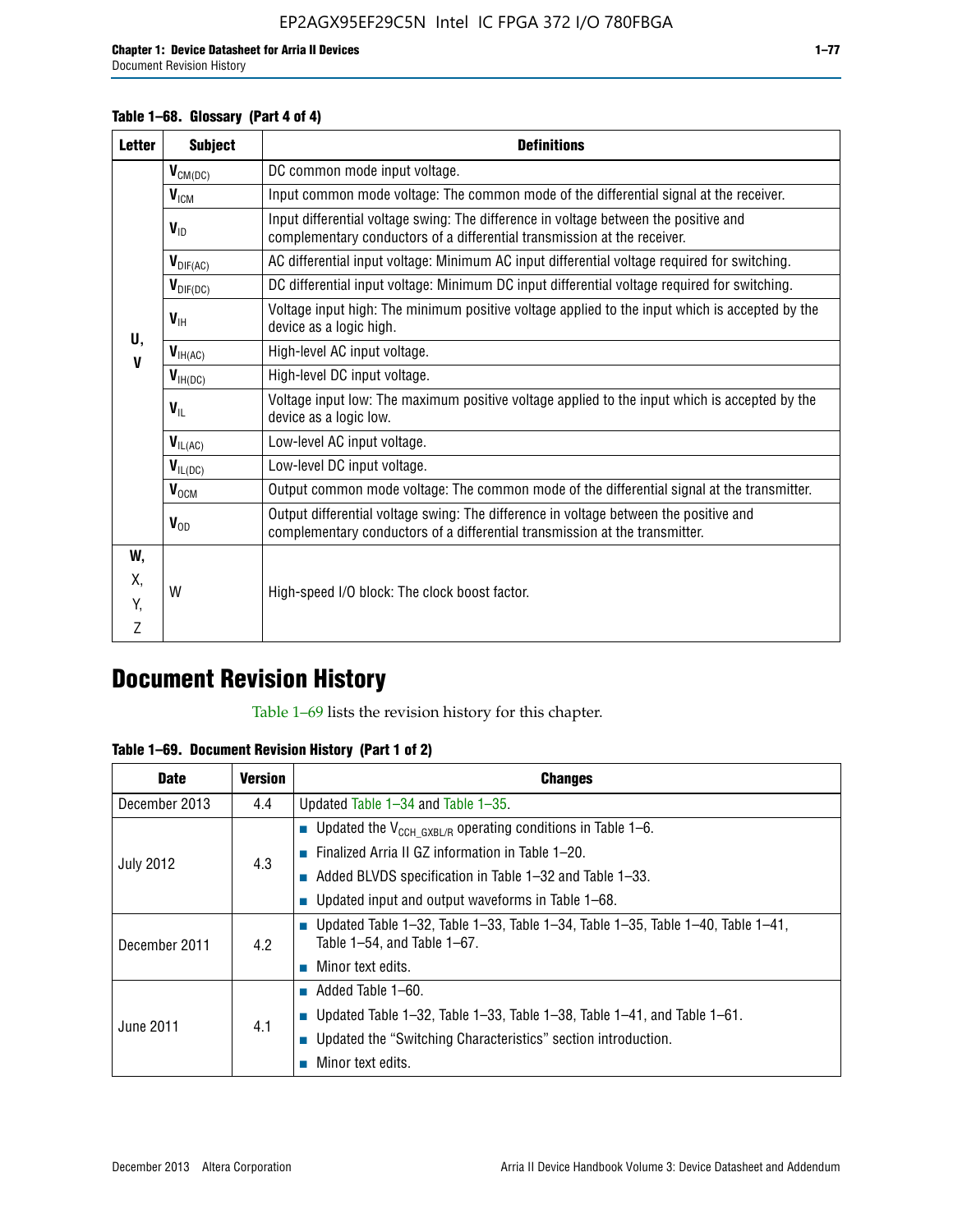#### **Table 1–69. Document Revision History (Part 2 of 2)**

| <b>Date</b>      | <b>Version</b> | <b>Changes</b>                                                                                                                                                                                                  |
|------------------|----------------|-----------------------------------------------------------------------------------------------------------------------------------------------------------------------------------------------------------------|
|                  |                | Added Arria II GZ information.                                                                                                                                                                                  |
|                  |                | Added Table 1–61 with Arria II GX information.                                                                                                                                                                  |
| December 2010    | 4.0            | $\blacksquare$ Updated Table 1-1, Table 1-2, Table 1-5, Table 1-6, Table 1-7, Table 1-11, Table 1-35,<br>Table 1-37, Table 1-40, Table 1-42, Table 1-44, Table 1-45, Table 1-57, Table 1-61, and<br>Table 1-63. |
|                  |                | $\blacksquare$ Updated Figure 1-5.                                                                                                                                                                              |
|                  |                | Updated for the Quartus II version 10.0 release.                                                                                                                                                                |
|                  |                | $\blacksquare$ Updated the first paragraph for searchability.                                                                                                                                                   |
|                  |                | $\blacksquare$ Minor text edits.                                                                                                                                                                                |
|                  |                | Updated Table 1-1, Table 1-4, Table 1-16, Table 1-19, Table 1-21, Table 1-23,<br>Table 1-25, Table 1-26, Table 1-30, and Table 1-35                                                                             |
|                  |                | $\blacksquare$ Added Table 1-27 and Table 1-29.                                                                                                                                                                 |
|                  |                | Added 13 speed grade information to Table 1-19, Table 1-21, Table 1-22, Table 1-24,<br>Table 1-25, Table 1-30, Table 1-32, Table 1-33, Table 1-34, and Table 1-35.                                              |
| <b>July 2010</b> | 3.0            | Updated the "Operating Conditions" section.                                                                                                                                                                     |
|                  |                | Removed "Preliminary" from Table 1-19, Table 1-21, Table 1-22, Table 1-23,<br>Table 1-24, Table 1-25, Table 1-26, Table 1-28, Table 1-30, Table 1-32, Table 1-33,<br>Table 1-34, and Figure 1-4.                |
|                  |                | $\blacksquare$ Minor text edits.                                                                                                                                                                                |
|                  | 2.3            | Updated for the Quartus II version 9.1 SP2 release:                                                                                                                                                             |
| March 2010       |                | $\blacksquare$ Updated Table 1-3, Table 1-7, Table 1-19, Table 1-21, Table 1-22, Table 1-24,<br>Table 1-25 and Table 1-33.                                                                                      |
|                  |                | • Updated "Recommended Operating Conditions" section.                                                                                                                                                           |
|                  |                | $\blacksquare$ Minor text edits.                                                                                                                                                                                |
| February 2010    | 2.2            | Updated Table 1-19.                                                                                                                                                                                             |
|                  | 2.1            | Updated for Arria II GX v9.1 SP1 release:                                                                                                                                                                       |
| February 2010    |                | Updated Table 1-19, Table 1-23, Table 1-28, Table 1-30, and Table 1-33.                                                                                                                                         |
|                  |                | $\blacksquare$ Added Figure 1-5.                                                                                                                                                                                |
|                  |                | Minor text edits.                                                                                                                                                                                               |
|                  |                | Updated for Arria II GX v9.1 release:                                                                                                                                                                           |
|                  |                | Updated Table 1–1, Table 1–4, Table 1–13, Table 1–14, Table 1–19, Table 1–15,<br>Table 1-22, Table 1-24, and Table 1-28.                                                                                        |
| November 2009    | 2.0            | $\blacksquare$ Added Table 1-6 and Table 1-33.                                                                                                                                                                  |
|                  |                | Added "Bus Hold" on page 1-5.                                                                                                                                                                                   |
|                  |                | Added "IOE Programmable Delay" section.                                                                                                                                                                         |
|                  |                | Minor text edit.                                                                                                                                                                                                |
|                  |                | <b>Updated Table 1–1, Table 1–3, Table 1–7, Table 1–8, Table 1–18, Table 1–23, Table 1–25,</b><br>Table 1-26, Table 1-29, Table 1-30, Table 1-31, Table 1-32, and Table 1-33.                                   |
| <b>June 2009</b> | 1.2            | $\blacksquare$ Added Table 1-32.                                                                                                                                                                                |
|                  |                | $\blacksquare$ Updated Equation 1-1.                                                                                                                                                                            |
| March 2009       | 1.1            | Added "I/O Timing" section.                                                                                                                                                                                     |
| February 2009    | 1.0            | Initial release.                                                                                                                                                                                                |